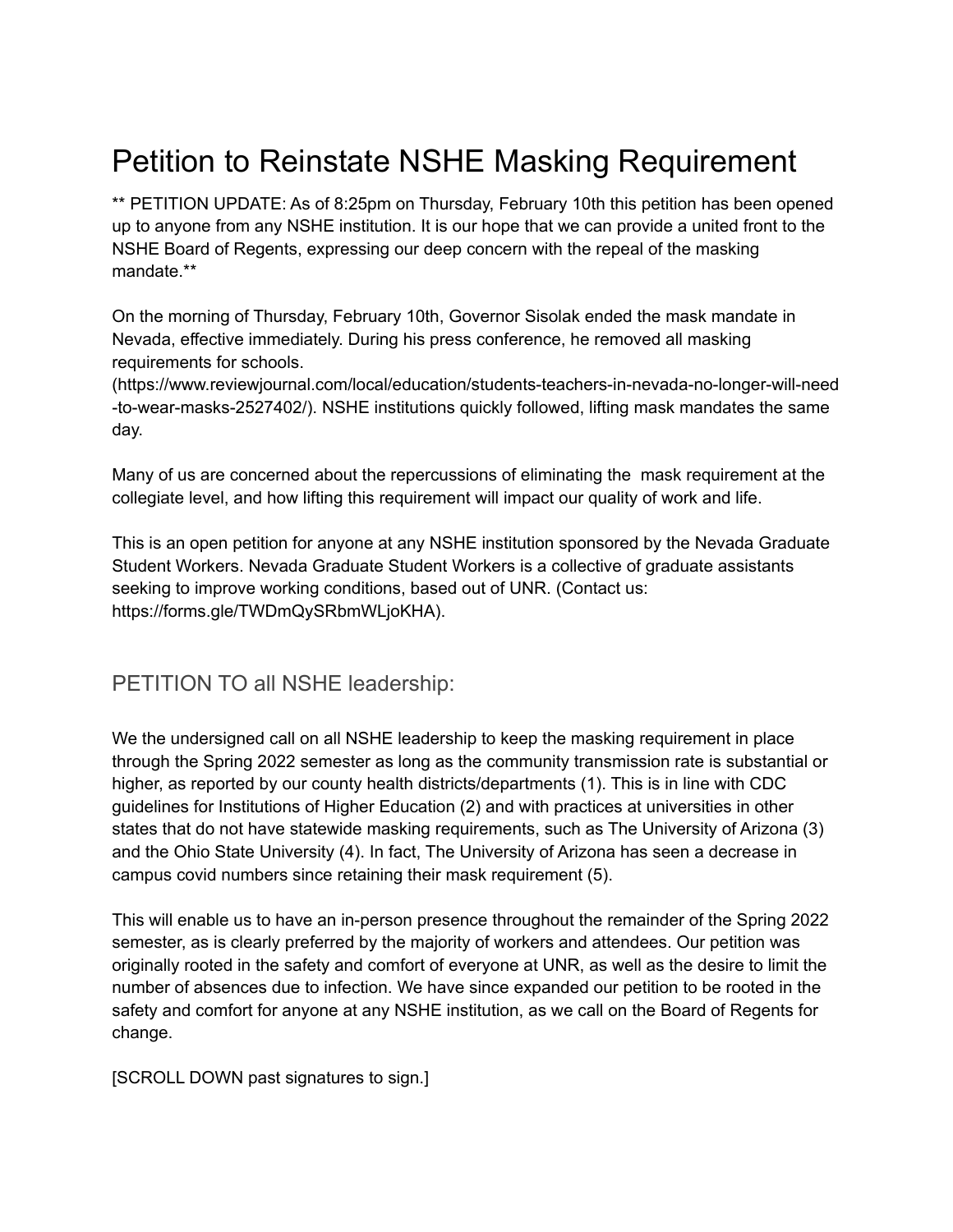1. https://www.arcgis.com/apps/dashboards/0db36fa8fa9c47758bc38210e4c23818 2.

https://www.cdc.gov/coronavirus/2019-ncov/community/colleges-universities/considerations.html 3. https://covid19.arizona.edu/face-coverings

## 4. https://safeandhealthy.osu.edu/personal-protection-hygiene

5.

https://news.arizona.edu/story/uarizona-sees-decline-covid-cases-will-keep-safety-measures-pla ce

\*\*Signatures are added manually and updated frequently, please check back!\*\*

SIGNED BY:

- 1. Kent Ervin -- Faculty/Instructor/LOA -- College of Science
- 2. Laura Brownell -- Graduate Student and Instructor -- College of Liberal Arts
- 3. Melissa Burnham -- Faculty/Instructor/LOA -- College of Education & Human Development
- 4. Ashley Marshall -- Faculty/Instructor/LOA -- College of Liberal Arts
- 5. William Evans -- Faculty/Instructor/LOA -- College of Education & Human Development
- 6. David Durham -- Faculty/Instructor/LOA -- College of Liberal Arts
- 7. Joseph Taglieber -- Faculty/Instructor/LOA -- College of Liberal Arts
- 8. Michael Blane -- Graduate Student and Instructor -- College of Science
- 9. Lilly Whitehead -- Graduate Student -- College of Science
- 10. Kimberly Boehner -- Classified Staff -- College of Liberal Arts
- 11. Ellery Sills -- Faculty/Instructor/LOA -- College of Liberal Arts
- 12. Seth Cosimini -- Faculty/Instructor/LOA -- College of Liberal Arts
- 13. Eric Lehman -- Graduate Student and Instructor -- College of Liberal Arts
- 14. Sydnie Walters -- Graduate Student -- School of Public Health
- 15. Louis Niebur -- Faculty/Instructor/LOA -- College of Liberal Arts
- 16. Bridget A. Walsh -- Faculty/Instructor/LOA -- College of Education & Human Development
- 17. Jen Lanterman -- Faculty/Instructor/LOA -- College of Liberal Arts
- 18. Eliza Grifall-Sabo -- Graduate Student -- College of Science
- 19. Tristan Beach -- Graduate Student and Instructor -- College of Liberal Arts
- 20. Sarah Mitchell -- Faculty/Instructor/LOA -- College of Education & Human Development
- 21. Hyun-Joo Jeon -- Faculty/Instructor/LOA -- College of Education & Human Development
- 22. Roxanne Piskel -- Classified Staff -- College of Science
- 23. Morgan Long -- Graduate Student -- College of Agriculture, Biotechnology & Natural **Resources**
- 24. Christine Wallace -- Administrative Faculty -- Office of the Vice President for Research and Innovation
- 25. Jenna A. Altherr Flores -- Faculty/Instructor/LOA -- College of Liberal Arts
- 26. Renata Keller -- Faculty/Instructor/LOA -- College of Liberal Arts
- 27. Joanne Mallari -- Faculty/Instructor/LOA -- College of Liberal Arts
- 28. Greta de Jong -- Faculty/Instructor/LOA -- College of Liberal Arts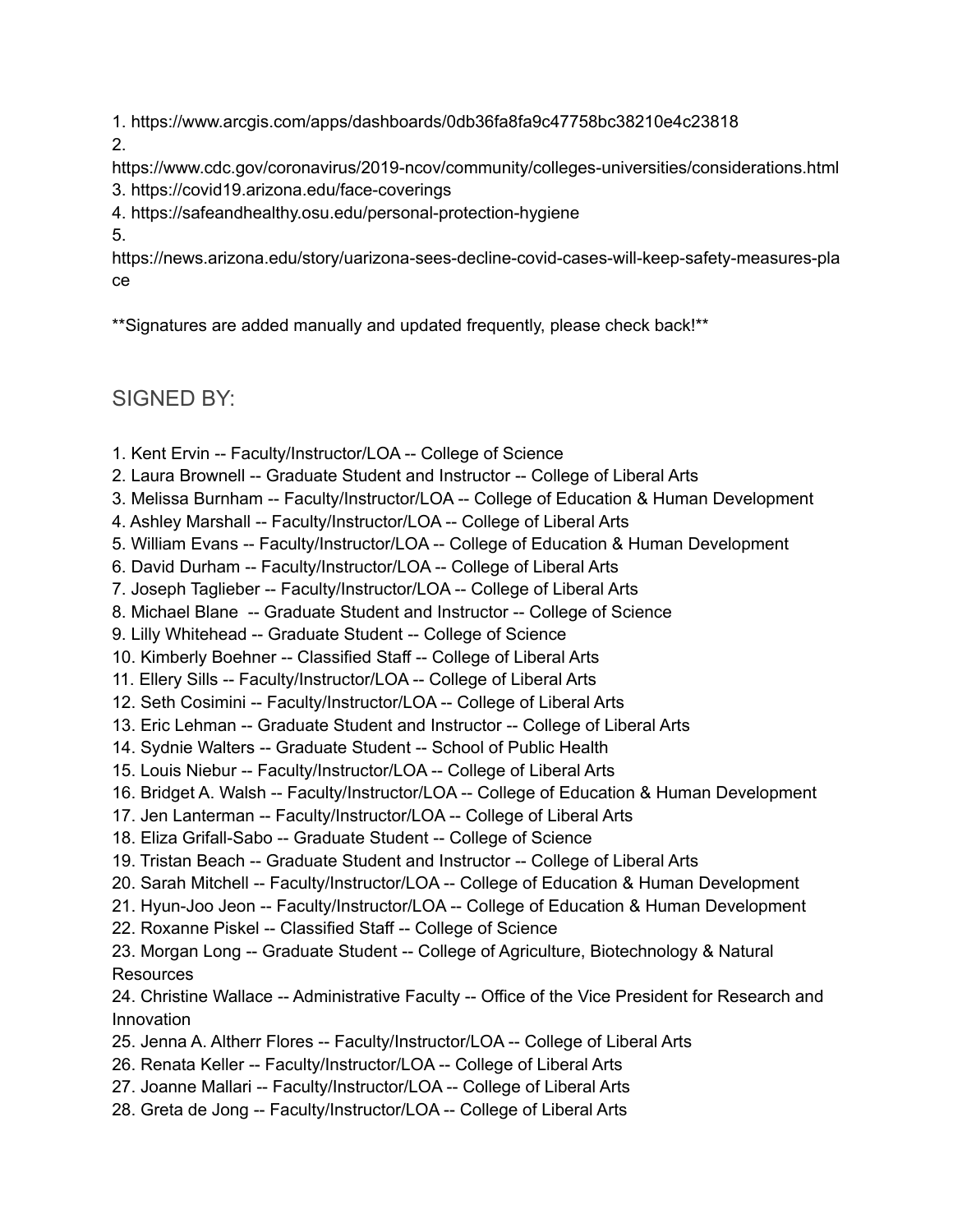29. Cynthia Lancaster -- Faculty/Instructor/LOA -- College of Science

30. Benjamin Zober -- Rabbi to students and faculty -- Concerned citizen

31. Glen Prather -- Graduate Student -- College of Liberal Arts

32. Hugh Shapiro -- Faculty/Instructor/LOA -- College of Liberal Arts

33. Dennis Cronan -- Faculty/Instructor/LOA -- College of Liberal Arts

34. Leah Prescott -- Graduate Student -- College of Science

35. Miranda Sanford -- Administrative Faculty -- College of Liberal Arts

36. Casey Bell -- Faculty/Instructor/LOA -- College of Liberal Arts

37. Jenna Dewar -- Faculty/Instructor/LOA -- College of Education & Human Development

38. Victoria Harris -- Graduate Student -- College of Science

39. Johanne Albrigtsen -- Graduate Student -- College of Agriculture, Biotechnology & Natural Resources

40. Meghan Trowbridge -- Classified Staff -- College of Science

41. Ari Grele -- Graduate Student and Instructor -- College of Science

42. Akhila Gopal -- Graduate Student -- College of Science

43. Keane Flynn -- Graduate Student -- College of Science

44. Alina Evans -- Undergraduate Student -- College of Agriculture, Biotechnology & Natural **Resources** 

45. Robert Eugene del Carlo, Ph.D. -- Faculty/Instructor/LOA -- College of Science

46. Ranae Zauner -- Graduate Student -- College of Agriculture, Biotechnology & Natural **Resources** 

47. Rachel Jackson -- Undergraduate Student -- Reynolds School of Journalism

48. Russell Godkin -- Graduate Student -- College of Agriculture, Biotechnology & Natural **Resources** 

49. Jacob Kostuchowski -- Undergraduate Student -- Reynolds School of Journalism

50. Nathan Byer -- Postdoctoral researcher -- College of Agriculture, Biotechnology & Natural **Resources** 

51. Phoebe Low -- Graduate Student -- College of Liberal Arts

52. Virginia Heinen -- Postdoc (technically faculty) -- College of Science

53. Tessa Behnke -- Classified Staff -- College of Agriculture, Biotechnology & Natural Resources

54. Emily Hobson -- Faculty/Instructor/LOA -- College of Liberal Arts

55. Jamey McClinton -- Faculty/Instructor/LOA -- College of Agriculture, Biotechnology & Natural **Resources** 

56. Kristen Broehl -- Graduate Student -- College of Liberal Arts

57. Rochelle Tucker -- Undergraduate Student -- College of Liberal Arts

58. Alexander Laws -- Graduate Student and Instructor -- College of Liberal Arts

59. Chloe Collier -- Graduate Student and Instructor -- College of Science

60. Christopher Knight -- Graduate Student -- College of Liberal Arts

61. Quinn Dannies -- Undergraduate Student -- College of Liberal Arts

62. Abigail Villa -- Undergraduate Student -- School of Medicine

63. Nick Bestor -- Faculty/Instructor/LOA -- College of Liberal Arts

64. Taylor Bradford -- Graduate Student -- College of Science

65. Jordan Gass -- Graduate Student -- College of Science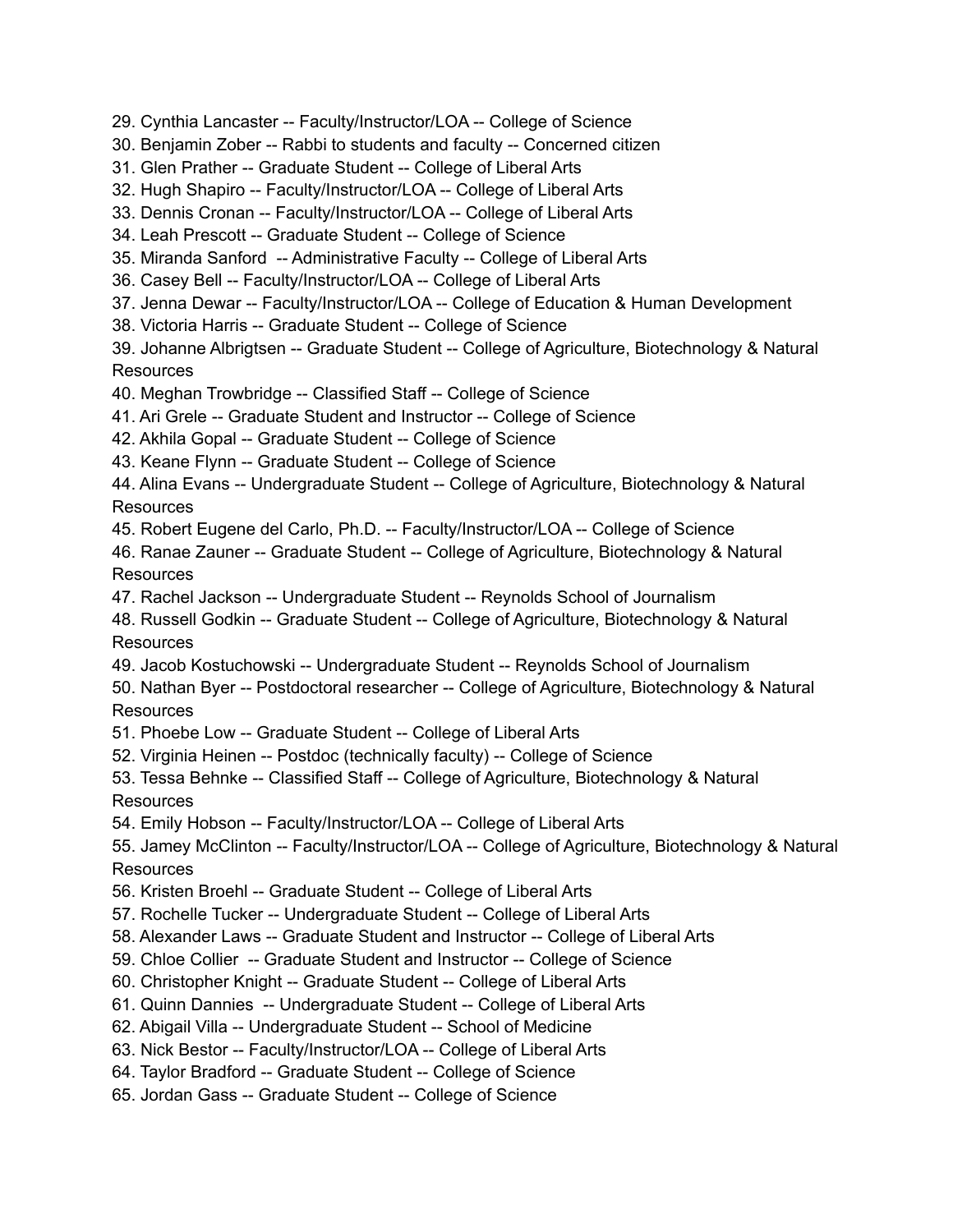66. Connor Dandridge -- Undergraduate Student -- College of Liberal Arts

67. Lilly Cleymaet -- Undergraduate Student -- College of Agriculture, Biotechnology & Natural Resources

- 68. Tara Christensen -- Graduate Student -- College of Science
- 69. Eugene Park -- Faculty/Instructor/LOA -- College of Liberal Arts
- 70. Cassity Mega -- Graduate Student -- College of Liberal Arts

71. Alexandra Coconis -- Graduate Student -- College of Agriculture, Biotechnology & Natural **Resources** 

72. Cody Reed -- Faculty/Instructor/LOA -- College of Agriculture, Biotechnology & Natural Resources

- 73. Rosemary Frederick -- Graduate Student -- College of Science
- 74. Kay Strain -- Graduate Student -- College of Agriculture, Biotechnology & Natural Resources
- 75. Kelly Robinson -- Graduate Student and Instructor -- College of Science

76. Robin Doolin -- Undergraduate Student -- College of Agriculture, Biotechnology & Natural **Resources** 

- 77. Isabelle Favre -- Faculty/Instructor/LOA -- College of Liberal Arts
- 78. Kate Conaway -- Undergraduate Student -- School of Public Health
- 79. Ivan Provinciato -- Graduate Student -- EECB
- 80. Trevor Faske -- Graduate Student -- College of Science
- 81. Shanon Taylor -- Faculty/Instructor/LOA -- College of Education & Human Development
- 82. Jennifer Heppner -- Graduate Student and Instructor -- College of Science
- 83. Kathryn Uckele -- Graduate Student and Instructor -- College of Science
- 84. Zachary Campbell -- Faculty/Instructor/LOA -- College of Liberal Arts
- 85. Alex Milham -- Graduate Student and Instructor -- College of Science
- 86. Claire Williams -- Graduate Student -- College of Science
- 87. Linda Curcio -- Faculty/Instructor/LOA -- College of Liberal Arts
- 88. Guillermo Garcia Costoya -- Graduate Student and Instructor -- College of Science
- 89. Rachel Huff -- Faculty/Instructor/LOA -- School of Social Work
- 90. Michelle Hoover -- Graduate Student -- College of Education & Human Development
- 91. Masoud A. Rostami -- Graduate Student -- College of Science

92. Madeleine Lohman -- Graduate Student -- College of Agriculture, Biotechnology & Natural **Resources** 

- 93. Behnaz Balmaki -- Postdoc -- College of Science
- 94. Kacey Fowler -- Undergraduate Student -- College of Business
- 95. Michael Clyne -- Graduate Student -- College of Agriculture, Biotechnology & Natural **Resources**
- 96. Theron Harper -- Undergraduate Student -- Reynolds School of Journalism
- 97. Todd Ruecker -- Faculty/Instructor/LOA -- College of Liberal Arts
- 98. Patrick Jackson -- Faculty/Instructor/LOA -- College of Liberal Arts
- 99. Hannah Locher -- Graduate Student and Instructor -- College of Liberal Arts
- 100. Debbie Boehm -- Faculty/Instructor/LOA -- College of Liberal Arts
- 101. Farzaneh Ebrahimzadeh Holasu -- Graduate Student and Instructor -- College of Liberal Arts
- 102. Sarah Purdy -- Faculty/Instructor/LOA -- College of Liberal Arts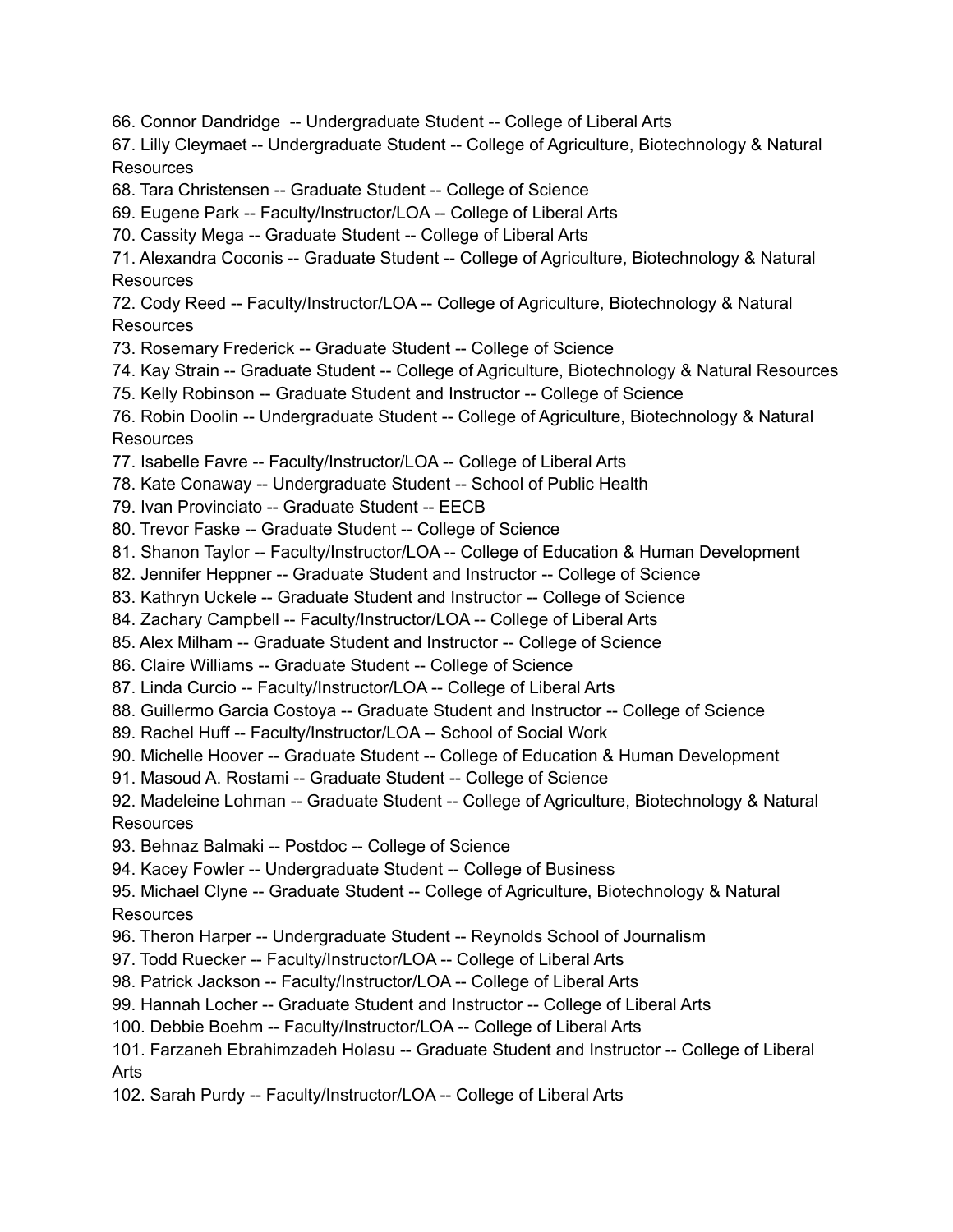103. Kjerstin Gruys -- Faculty/Instructor/LOA -- College of Liberal Arts 104. Yueran Yang -- Faculty/Instructor/LOA -- College of Science 105. Tin-Yau Tam -- Faculty/Instructor/LOA -- College of Science 106. Jasen R Brooks MSN, RN, WCC, CNL -- Faculty/Instructor/LOA -- Orvis School of Nursing 107. Angela Pitera -- Graduate Student and Instructor -- College of Science 108. Ashley Cale -- Graduate Student -- College of Agriculture, Biotechnology & Natural **Resources** 109. Natalie Garnett -- Faculty/Instructor/LOA -- College of Liberal Arts 110. Cami Allen -- Classified Staff -- College of Liberal Arts 111. Indigo Hinojos -- Undergraduate Student -- College of Liberal Arts 112. Cecilia Brooke Cholka -- Community member -- Community 113. Lauren Benedict -- Graduate Student -- College of Science 114. Erin Stiles -- Faculty/Instructor/LOA -- College of Liberal Arts 115. Chris Wingard -- Graduate Student -- College of Science 116. Tania Leal (WLL, UNR) -- Faculty/Instructor/LOA -- College of Liberal Arts 117. Zelalem Bogale -- Faculty/Instructor/LOA -- College of Liberal Arts 118. Haleigh Fitzgerald -- Graduate Student -- College of Liberal Arts 119. Geoffrey Smith -- Faculty/Instructor/LOA -- College of Liberal Arts 120. Adam -- Faculty/Instructor/LOA -- College of Liberal Arts 121. Vladimir Pravosudov -- Faculty/Instructor/LOA -- College of Science 122. Natascha Boers -- Graduate Student -- College of Liberal Arts 123. Jacque Ewing-Taylor -- Emerita -- School of Public Health 124. Daniel Cook -- Faculty/Instructor/LOA -- School of Public Health 125. John Ostermiller -- Graduate Student and Instructor -- College of Liberal Arts 126. Hayley Carpenter -- Undergraduate Student -- College of Science 127. Louis Forline -- Faculty/Instructor/LOA -- College of Liberal Arts 128. Daniel Little -- Graduate Student -- College of Liberal Arts 129. Erica Westhoff -- Faculty/Instructor/LOA -- College of Liberal Arts 130. Dana Rider -- Graduate Student -- College of Liberal Arts 131. Mariana-Cecilia Velazquez -- Faculty/Instructor/LOA -- College of Liberal Arts 132. Carolyn White -- Faculty/Instructor/LOA -- College of Liberal Arts 133. Mauricia Feaster -- Alumna -- School of Public Health 134. Sara Hiwatari -- Undergraduate Student -- College of Liberal Arts 135. Mikaela Rogozen-Soltar -- Faculty/Instructor/LOA -- College of Liberal Arts 136. Clark Norris -- Undergraduate Student -- College of Liberal Arts 137. Alissa Surges -- Faculty/Instructor/LOA -- College of Liberal Arts 138. Felicia Perez -- Faculty/Instructor/LOA -- College of Liberal Arts 139. Ian M Hartshorn -- Faculty/Instructor/LOA -- College of Liberal Arts 140. Ulyses Dorantes -- Graduate Student and Instructor -- College of Liberal Arts 141. Tara Hartman -- Undergraduate Student -- College of Engineering 142. James McSpadden -- Faculty/Instructor/LOA -- College of Liberal Arts 143. Haley Estipona -- Undergraduate Student -- College of Engineering 144. Monica K Miller -- Faculty/Instructor/LOA -- College of Liberal Arts 145. Jillian Luthy -- Faculty/Instructor/LOA -- College of Science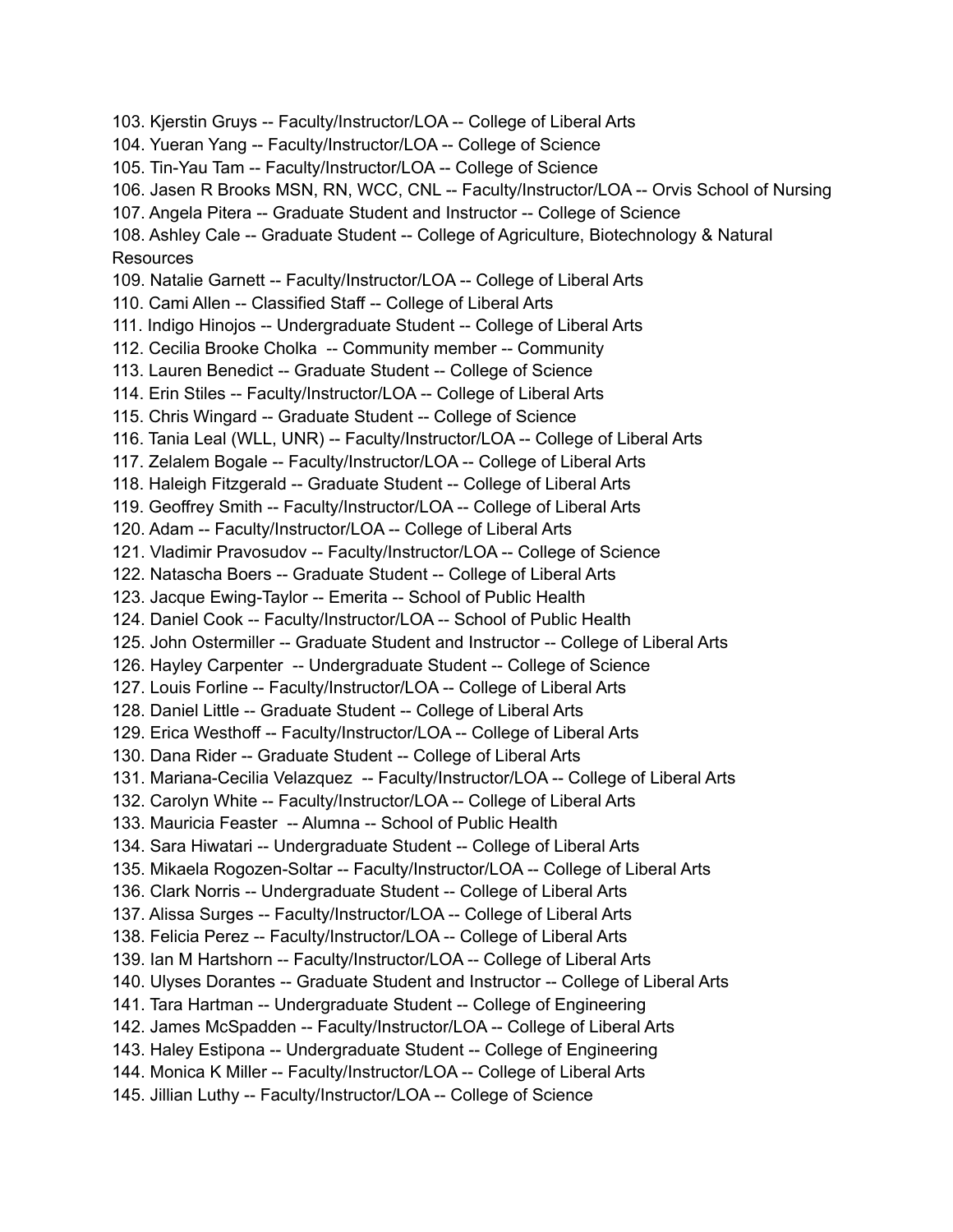146. Reagan Poston -- Graduate Student and Instructor -- College of Liberal Arts 147. Matthew Little -- Graduate Student and Instructor -- College of Liberal Arts 148. Danny Nielsen -- Graduate Student -- College of Agriculture, Biotechnology & Natural **Resources** 149. Colleen Murray -- Faculty/Instructor/LOA -- College of Liberal Arts 150. Lydia Huerta -- Faculty/Instructor/LOA -- College of Liberal Arts 151. Jia Feng -- Faculty/Instructor/LOA -- College of Science 152. Katharine Donelson -- Faculty/Instructor/LOA -- College of Liberal Arts 153. Jennifer Willett -- Faculty/Instructor/LOA -- School of Social Work 154. Benjamin Sonnenberg -- Graduate Student -- College of Science 155. David Feil-Seifer -- Faculty/Instructor/LOA -- College of Engineering 156. Rachael Young -- Undergraduate Student -- College of Engineering 157. Paul White -- Faculty/Instructor/LOA -- College of Science 158. Catherine Desplancke -- Undergraduate Student -- Reynolds School of Journalism 159. Devon Picklum -- Graduate Student and Instructor -- College of Science 160. Yan Wang -- Faculty/Instructor/LOA -- College of Engineering 161. Mackenzie Parker -- Graduate Student -- College of Engineering 162. Yajaira Esparza -- Faculty/Instructor/LOA -- College of Science 163. Jazmin Arevalo -- Classified Staff -- University Libraries 164. Mikki Johnson -- Classified Staff -- College of Liberal Arts 165. Adam Kirn -- Faculty/Instructor/LOA -- College of Engineering 166. Ruby Batz -- Faculty/Instructor/LOA -- College of Education & Human Development 167. Kasey Docena -- Undergraduate Student -- College of Education & Human Development 168. Hunter Dunn -- Undergraduate Student -- School of Social Work 169. Jordan Reuter -- Graduate Student and Instructor -- College of Liberal Arts 170. Marta Elliott -- Faculty/Instructor/LOA -- College of Liberal Arts 171. Ana Perez-McKay -- Undergraduate Student -- College of Liberal Arts 172. Jaqueline Martine -- Undergraduate Student -- College of Liberal Arts 173. William Toledo -- Faculty/Instructor/LOA -- College of Education & Human Development 174. Candice Bauer -- Faculty/Instructor/LOA -- College of Engineering 175. Christine McDermott -- Graduate Student and Instructor -- College of Liberal Arts 176. Lele Liao -- Undergraduate Student -- College of Business 177. Anushka Peres -- Faculty/Instructor/LOA -- College of Liberal Arts 178. Maria Diaz -- Undergraduate Student -- College of Liberal Arts 179. David Calvert -- Graduate Student and Instructor -- Reynolds School of Journalism 180. Maria Ramirez -- Undergraduate Student -- College of Liberal Arts 181. Jenna N. Hanchey -- Faculty/Instructor/LOA -- College of Liberal Arts 182. Joseph Geddes -- Undergraduate Student -- College of Business 183. Dahliya Dwe -- Faculty/Instructor/LOA -- College of Liberal Arts 184. Allison Abbott -- Undergraduate Student -- College of Agriculture, Biotechnology & Natural **Resources** 185. Adia Monzon -- Undergraduate Student -- Reynolds School of Journalism 186. Lin Li Hall -- Faculty/Instructor/LOA -- College of Liberal Arts 187. Michael Damien Aguirre -- Faculty/Instructor/LOA -- College of Liberal Arts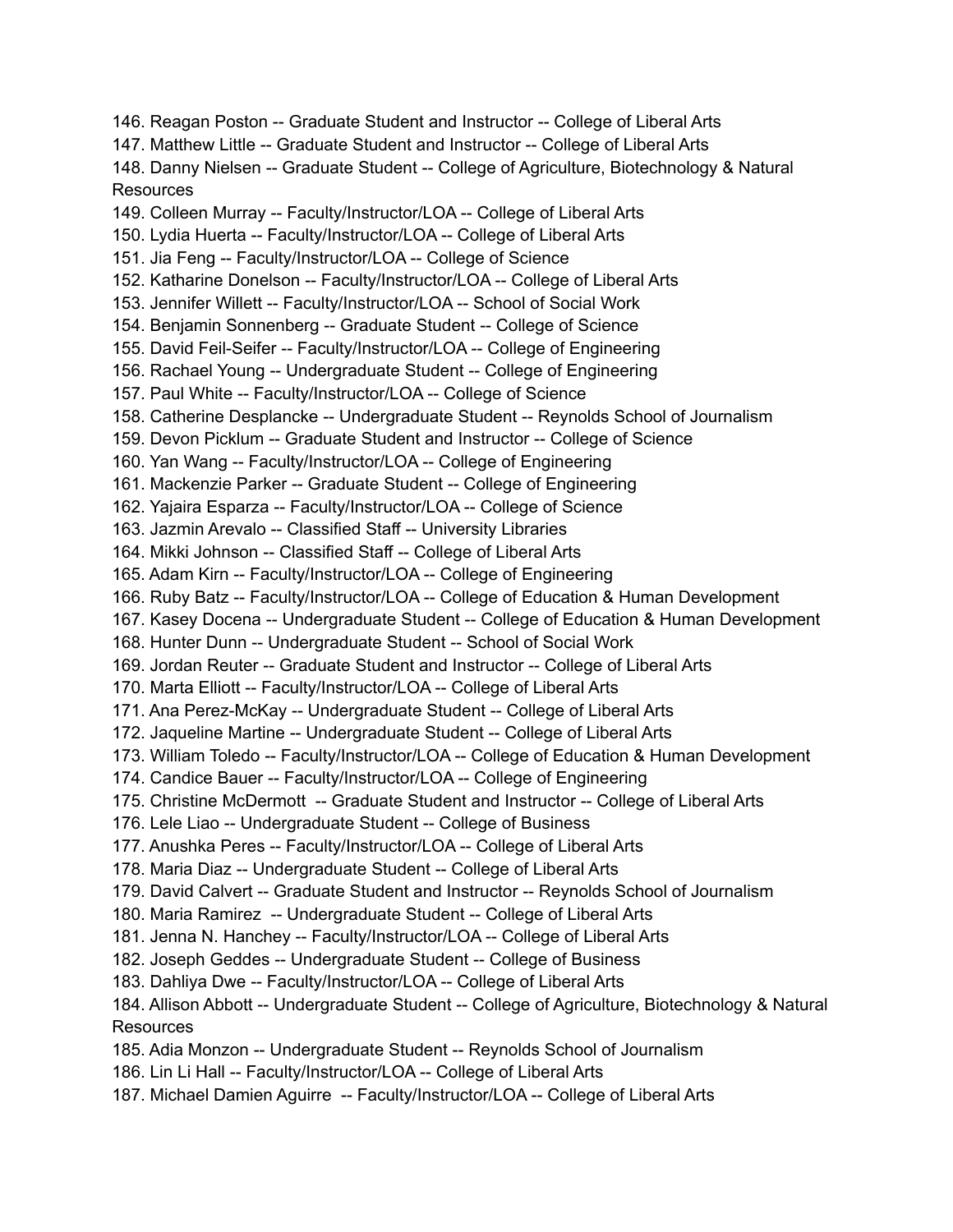188. Violet Krumme -- Undergraduate Student -- College of Engineering

189. Hilario Sanchez -- Undergraduate Student -- Undeclared, but engineering

190. Evelyn Garcia -- Undergraduate Student -- College of Education & Human Development

191. Haley Frenkel -- Undergraduate Student -- College of Education & Human Development

192. Sarah Keyes -- Faculty/Instructor/LOA -- College of Liberal Arts

193. Elizabeth Sedano -- Administrative Faculty -- College of Agriculture, Biotechnology & Natural Resources

194. Megan LaMotte -- Graduate Student and Instructor -- College of Liberal Arts

195. Markus Kemmelmeier -- Faculty/Instructor/LOA -- College of Liberal Arts

196. Jacob Masterson -- Undergraduate Student -- College of Engineering

197. Grayson Ward -- Graduate Student and Instructor -- College of Liberal Arts

198. Kaitlin Mae Fernandez -- Undergraduate Student -- College of Science

199. Indira Chatterjee -- Faculty/Instructor/LOA -- College of Engineering

200. Tamia Manning -- Graduate Student -- College of Education & Human Development

201. Laura Shriver -- Graduate Student -- College of Agriculture, Biotechnology & Natural **Resources** 

202. Lauren Marsh -- Undergraduate Student -- College of Education & Human Development

203. Silvana Cooper -- Graduate Student -- School of Medicine

204. Ian Cook -- Undergraduate Student -- Reynolds School of Journalism

205. Vivian McKnight -- Undergraduate Student -- College of Science

206. Ana María López de Korin -- Faculty/Instructor/LOA -- College of Liberal Arts

207. Chloe Dell -- Undergraduate Student -- College of Education & Human Development

208. Matt Leone -- Faculty/Instructor/LOA -- College of Liberal Arts

209. David Rondel -- Faculty/Instructor/LOA -- College of Liberal Arts

210. Karlin Weisinger -- Undergraduate Student -- College of Liberal Arts

211. Jackie McKinney -- Undergraduate Student -- Reynolds School of Journalism

212. Costantina Cunningham -- Faculty/Instructor/LOA -- College of Liberal Arts

213. Casey Shiver -- Graduate Student -- College of Education & Human Development

214. Pamela Payne -- Faculty/Instructor/LOA -- College of Education & Human Development

215. Meredith Oda -- Faculty/Instructor/LOA -- College of Liberal Arts

216. Christopher Morgan -- Faculty/Instructor/LOA -- College of Liberal Arts

217. Olivia Ngo -- Undergraduate Student -- College of Liberal Arts

218. Kelly Loria -- Graduate Student -- College of Agriculture, Biotechnology & Natural **Resources** 

219. Ana Maria Lopez de Korin -- Faculty/Instructor/LOA -- College of Liberal Arts

220. Lydia DeFlorio -- Faculty/Instructor/LOA -- College of Education & Human Development

221. Yezenia Olivera -- Administrative Faculty -- School of Social Work

222. Frank Martinez -- Graduate Student and Instructor -- College of Liberal Arts

223. Derick Satterfield -- Graduate Student -- College of Engineering

224. Jane Detweiler -- Administrative Faculty -- College of Liberal Arts

225. Adriano Cabral -- Faculty/Instructor/LOA -- College of Liberal Arts

226. María Palma -- Graduate Student -- Reynolds School of Journalism

227. Sydney Cano -- Undergraduate Student -- College of Science

228. Rachel Salas -- Faculty/Instructor/LOA -- College of Education & Human Development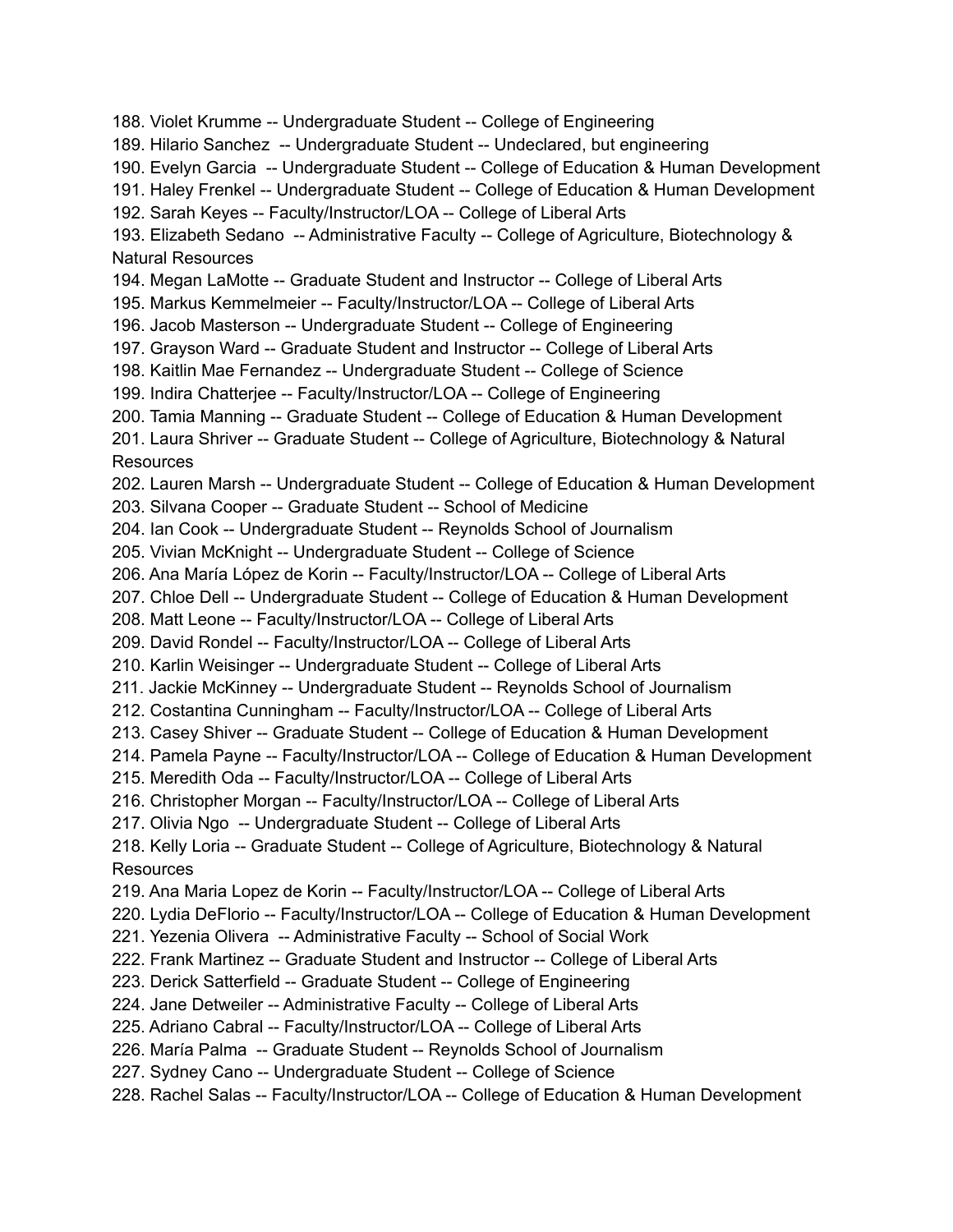229. Jodi Thomas -- Administrative Faculty -- Student Services 230. Brynn Morris -- Undergraduate Student -- College of Science 231. Mahendra Jamankar -- Graduate Student -- College of Business 232. Elham Maleki -- Graduate Student -- College of Liberal Arts 233. Aurora de la Torre -- Undergraduate Student -- College of Business 234. Matthew King -- Faculty/Instructor/LOA -- College of Liberal Arts 235. Alejandra Alvarado -- Undergraduate Student -- College of Education & Human Development 236. Sage Hart -- Undergraduate Student -- College of Liberal Arts 237. SaMoura Horsley -- Undergraduate Student -- College of Liberal Arts 238. Elham Maleki -- Graduate Student and Instructor -- College of Liberal Arts 239. Abbyy Deleon -- Undergraduate Student -- College of Business 240. Jun Takahashi -- Faculty/Instructor/LOA -- College of Liberal Arts 241. Clayton Peoples -- Faculty/Instructor/LOA -- College of Liberal Arts 242. Kate Berry -- Faculty/Instructor/LOA -- College of Science 243. Althea Mayberry -- Undergraduate Student -- College of Agriculture, Biotechnology & Natural Resources 244. Elham Maleki -- Graduate Student and Instructor -- College of Liberal Arts 245. Anna O'Donohue -- Undergraduate Student -- College of Science 246. Zhizhong Li, MSN, MA, RN, CNL -- Faculty/Instructor/LOA -- Orvis School of Nursing 247. Valerie Handlos -- Undergraduate Student -- College of Science 248. Danny Taylor -- Chairman Emeritus -- College of Science 249. Megan Pridmore -- Undergraduate Student -- College of Liberal Arts 250. Vicki Thill -- Alumni -- College of Science 251. Irem Sevindik -- Graduate Student and Instructor -- College of Business 252. Matthew Lacoff -- Undergraduate Student -- College of Liberal Arts 253. Colin Murray-Watters -- Undergraduate Student -- College of Science 254. Di Wu -- Graduate Student -- College of Science 255. Stephanie Cuevas -- Graduate Student and Instructor -- College of Liberal Arts 256. Sarah Skidmore -- Undergraduate Student -- College of Engineering 257. Amanda Bober -- Undergraduate Student -- College of Liberal Arts 258. Keith Lancaster -- Faculty/Instructor/LOA -- College of Engineering 259. Cameron Duncan -- Faculty/Instructor/LOA -- Orvis School of Nursing 260. Lee Zuk -- Administrative Faculty -- Student Services 261. Wenrong Cao -- Faculty/Instructor/LOA -- College of Science 262. Caleb Coudriet -- Undergraduate Student -- Davidson Academy student 263. Louis Bubala -- Undergraduate Student -- Reynolds School of Journalism 264. Yan Liu -- Faculty/Instructor/LOA -- School of Public Health 265. Antonio Gonzalez -- Undergraduate Student -- College of Liberal Arts 266. Lynda Wiest -- Faculty/Instructor/LOA -- College of Education & Human Development 267. Siva Balakrishnan -- Graduate Student -- School of Public Health 268. Megan Flynn -- Undergraduate Student -- College of Agriculture, Biotechnology & Natural **Resources** 269. Jennifer Ng -- Faculty/Instructor/LOA -- College of Liberal Arts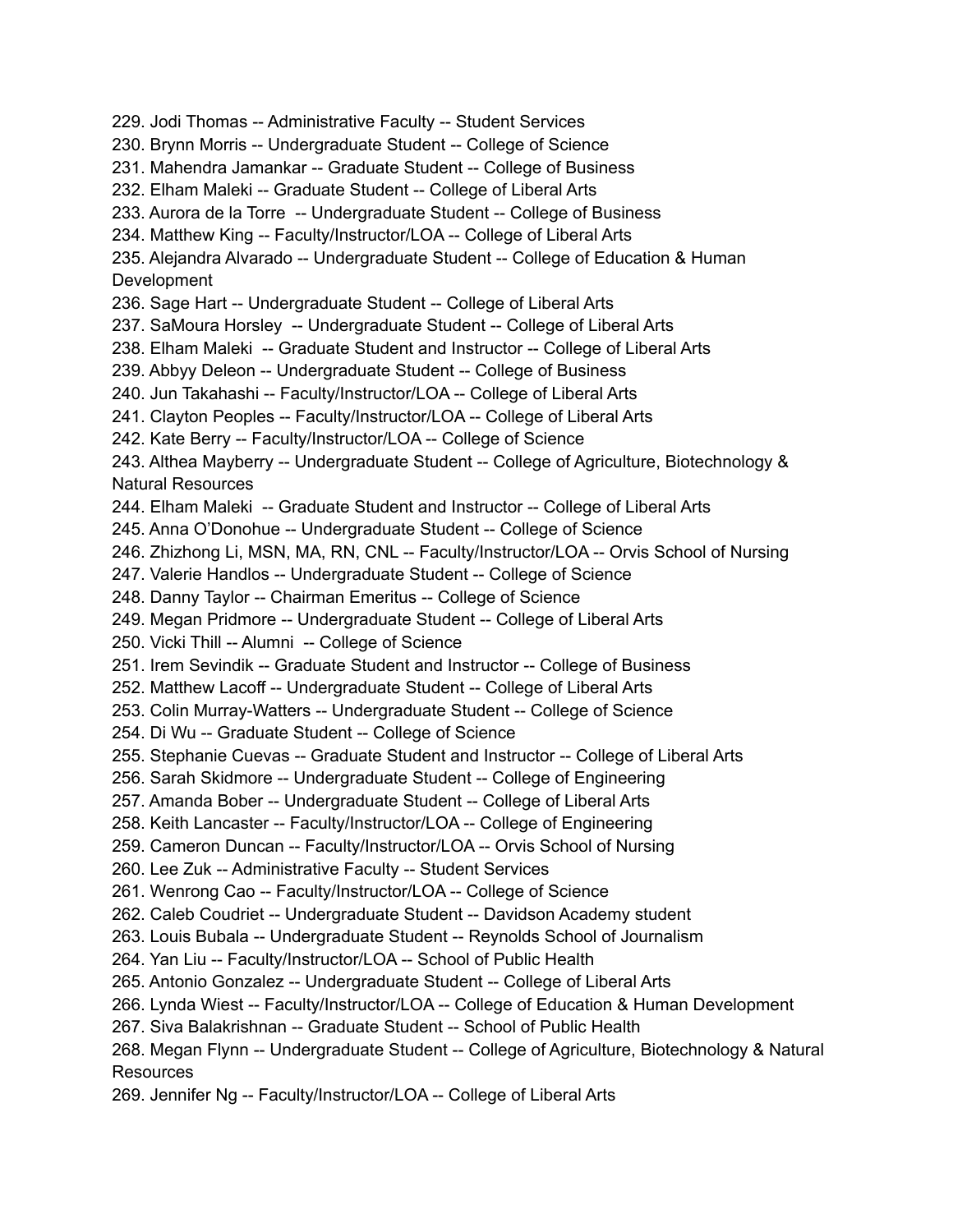270. Stephanie Coronado -- Graduate Student -- College of Science 271. Jamie Voyles -- Faculty/Instructor/LOA -- College of Science 272. Danielle Pellegrino -- Administrative Faculty -- Student Services 273. Thaddaeus Lam -- Undergraduate Student -- College of Engineering 274. Fatema Azmee -- Graduate Student and Instructor, COLA&J GSA Representative -- College of Liberal Arts 275. Melodi Rodrigue -- Faculty/Instructor/LOA -- College of Science 276. Derek Bateman -- Alumni -- College of Education & Human Development 277. Marissa Floam -- Undergraduate Student -- College of Engineering 278. Kim Potts -- Undergraduate Student -- College of Liberal Arts 279. Aliza Joelle Mondragon -- Undergraduate Student -- College of Engineering 280. Fred de Ràfols -- Faculty/Instructor/LOA -- College of Liberal Arts 281. Mordechai Lavi -- Graduate Student -- College of Business 282. Li Li -- Faculty/Instructor/LOA -- School of Public Health 283. Zachary Newell -- Administrative Faculty -- College of Engineering 284. Micah Stack -- Faculty/Instructor/LOA -- College of Liberal Arts 285. Bita Jazani -- Undergraduate Student -- College of Science 286. Kingkini Sengupta -- Graduate Student -- Reynolds School of Journalism 287. Shannon Brown -- Administrative Faculty -- Office of Digital Learning 288. Ashley Uelmen -- Undergraduate Student -- School of Public Health 289. Marshall Johnson -- Faculty/Instructor/LOA -- College of Liberal Arts 290. Amy Pason -- Faculty/Instructor/LOA -- College of Liberal Arts 291. Sean Foe -- Administrative Faculty -- Student Services 292. Cassandra Stephens-Johnson -- Faculty/Instructor/LOA -- College of Liberal Arts 293. Lydia Albrecht -- Graduate Student -- College of Liberal Arts 294. Lynn Stanfield -- Graduate Student and Instructor -- College of Science 295. Tanja Labenski -- Undergraduate Student -- College of Science 296. Anjana Parandhaman -- Graduate Student -- College of Science 297. katie marquez -- Undergraduate Student -- Orvis School of Nursing 298. Emily Berthelot -- Faculty/Instructor/LOA -- College of Liberal Arts 299. Shannon Strickland -- Graduate Student and Instructor -- College of Liberal Arts 300. Britney Guillermo -- Undergraduate Student -- School of Public Health 301. Warren Bottino -- Graduate Student and Instructor -- College of Liberal Arts 302. Kammi Miyashita -- Undergraduate Student -- College of Business 303. Loki Arnett-Pontillas -- Undergraduate Student -- College of Engineering 304. Afsana Mim Khandaker -- Graduate Student -- College of Agriculture, Biotechnology & Natural Resources 305. Joven Mark Mamasig -- Undergraduate Student -- College of Business 306. Sayon Prabaharan -- Graduate Student -- School of Public Health 307. Savannah Cedeno -- Undergraduate Student -- College of Liberal Arts 308. Katherine Parker -- Faculty/Instructor/LOA -- College of Liberal Arts 309. Thomas Rao -- Undergraduate Student -- College of Liberal Arts 310. Angela Martin -- Undergraduate Student -- Orvis School of Nursing 311. Katelyn Braglia -- Undergraduate Student -- College of Education & Human Development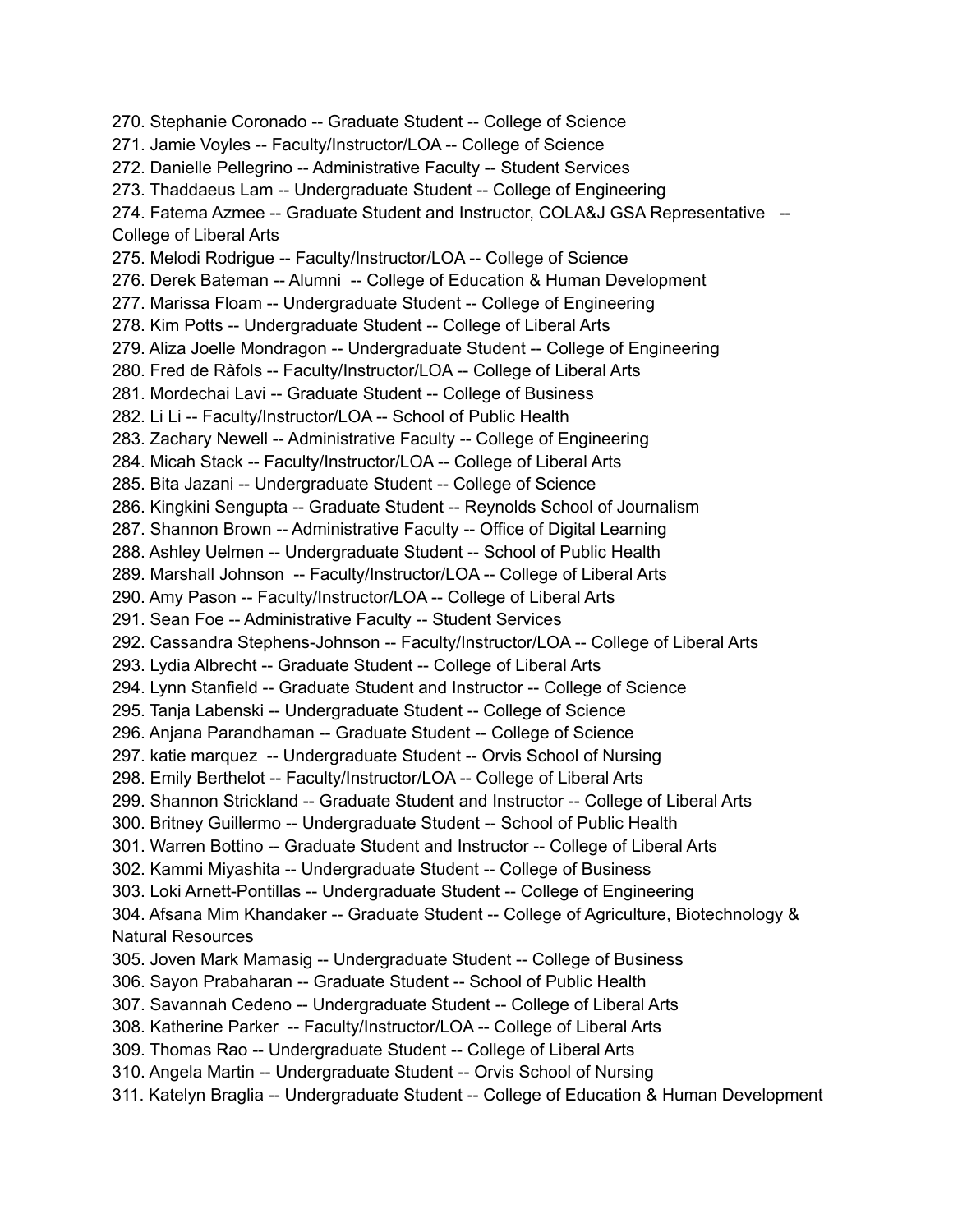312. Reagan Merriam -- Undergraduate Student -- College of Engineering 313. Paloma Conley -- Undergraduate Student -- College of Liberal Arts 314. Durga Ramakrishnan -- Undergraduate Student -- College of Business 315. Marie Magera -- Undergraduate Student -- College of Education & Human Development 316. Davoud Jaferian -- Graduate Student -- College of Engineering 317. Elspeth Olson -- Administrative Faculty -- University Libraries 318. Trace Wolfgang -- Student Staff -- Residential Life, Housing and Food Services 319. Keanu Rodriguez-Valencia -- Faculty/Instructor/LOA -- College of Liberal Arts 320. Christopher -- Faculty/Instructor/LOA -- College of Liberal Arts 321. Kelli McKeegan -- Graduate Student -- College of Science 322. Alberto Garcia -- Graduate Student -- College of Education & Human Development 323. Cassandra Mayer -- Undergraduate and Housing staff -- School of Public Health 324. Elena De La Paz -- Undergraduate Student -- College of Education & Human Development 325. Nhi Le -- Graduate Student and Instructor -- College of Liberal Arts 326. Nicholas Buckner -- Undergraduate Student -- College of Science 327. Jennifer Espinoza Ramirez -- Undergraduate Student -- College of Science 328. Kaspar Young -- Undergraduate Student -- College of Business 329. Kiara Steinhorst -- Undergraduate Student -- College of Engineering 330. Chris Rowe -- Undergraduate Student -- College of Engineering 331. Krista Bebis -- Undergraduate Student -- College of Science 332. Bhavya Trehan -- Undergraduate Student -- College of Science 333. Abigail Sandquist -- Graduate Student -- College of Agriculture, Biotechnology & Natural Resources 334. Kirin Hardinger -- Undergraduate Student -- College of Engineering 335. Helen Truong -- Undergraduate Student -- College of Engineering 336. Althea Santos -- Undergraduate Student -- College of Business 337. Nick Farro -- Undergraduate Student -- College of Liberal Arts 338. Maya Wolery -- Undergraduate Student -- College of Liberal Arts 339. Victoria Supple -- Undergraduate Student -- College of Liberal Arts 340. Oliver Yee -- Undergraduate Student -- School of Public Health 341. Ava Nobert -- Undergraduate Student -- College of Liberal Arts 342. Madeline Murphy -- Undergraduate Student -- College of Science 343. Levi Kinder-Ebersberger -- Undergraduate Student -- College of Engineering 344. Kirsten Trimble -- Undergraduate Student -- College of Science 345. Adam Gordon -- Undergraduate Student -- College of Liberal Arts 346. Josh Burns -- Undergraduate Student -- College of Engineering 347. William Ney -- Undergraduate Student -- College of Liberal Arts 348. Jenna Nohr -- Undergraduate Student -- College of Engineering 349. Laura Santiago -- Graduate Student and Instructor -- College of Liberal Arts 350. Macy McPherson -- Undergraduate Student -- College of Liberal Arts 351. Bruno Sebastiano -- Undergraduate Student -- College of Business 352. Maya Flores -- Undergraduate Student -- College of Science 353. Michael Dorado -- Undergraduate Student -- College of Engineering 354. Tara McKinnon -- Graduate Student -- College of Science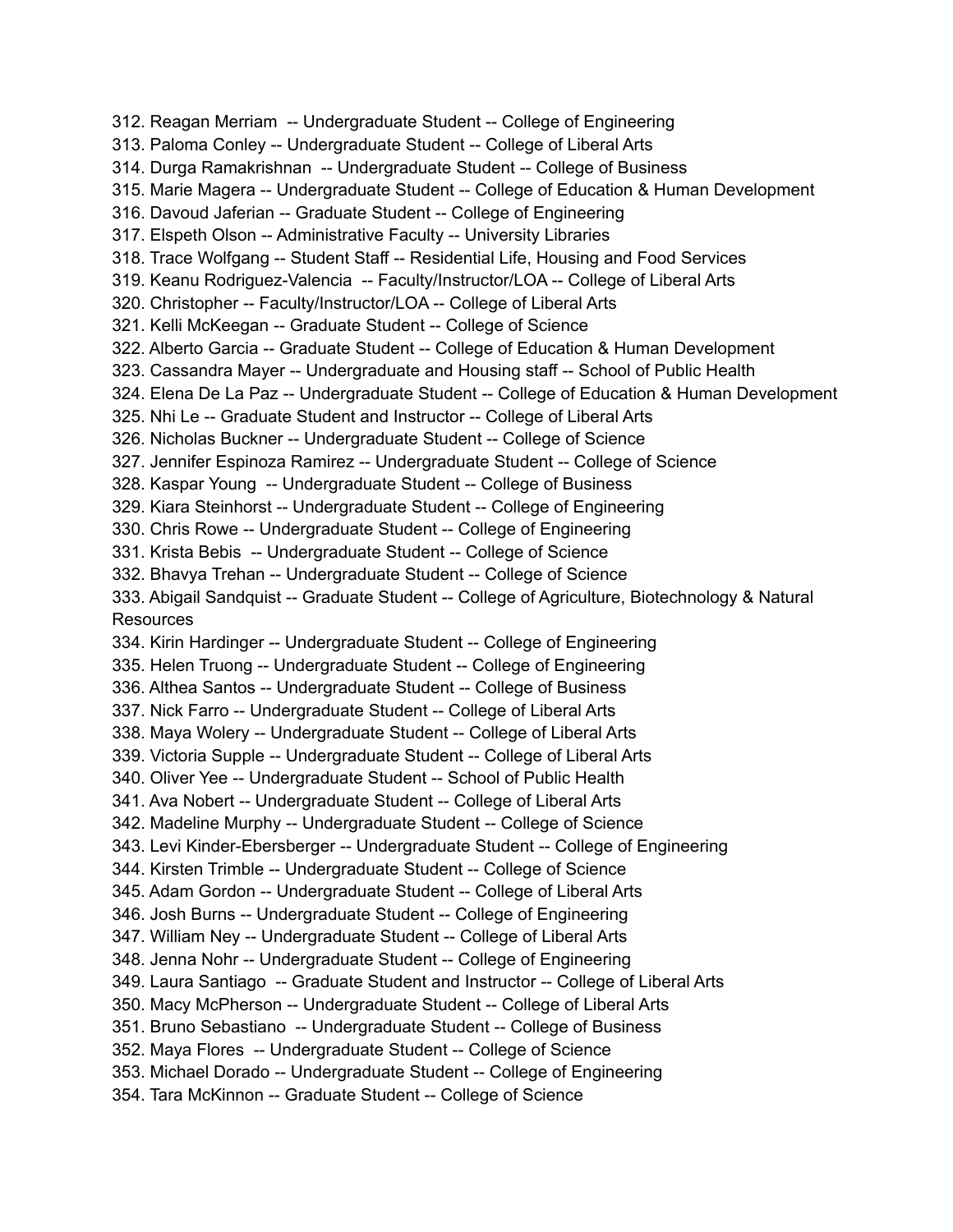355. Noemi Ortiz -- Graduate Student -- School of Social Work 356. Marissa Moran -- Undergraduate Student -- School of Social Work 357. Kristen Tobin -- Undergraduate Student -- College of Business 358. Sergio Rodriguez -- Undergraduate Student -- College of Engineering 359. Jacob Lee -- Undergraduate Student -- College of Science 360. Alyssa Granger -- Undergraduate Student -- College of Liberal Arts 361. Mana Iritani -- Undergraduate Student -- School of Public Health 362. Bryce Stevenson -- Alumni -- College of Engineering 363. Rubi Dionisio -- Undergraduate Student -- College of Engineering 364. Vanessa Covarrubias -- Undergraduate Student -- College of Agriculture, Biotechnology & Natural Resources 365. Donovan Gransbery -- Undergraduate Student -- College of Education & Human Development 366. Joyce Barros -- Undergraduate Student -- College of Liberal Arts 367. Madi Allen -- Undergraduate Student -- College of Liberal Arts 368. Matthew Hastings -- Undergraduate Student -- College of Engineering 369. Ashley Klubeck -- Undergraduate Student -- College of Liberal Arts 370. Kambria Sosa -- Undergraduate Student -- College of Agriculture, Biotechnology & Natural Resources 371. Bahar Jazani -- Undergraduate Student -- College of Liberal Arts 372. Jonathon perez -- Undergraduate Student -- College of Business 373. Sofía Sánchez -- Undergraduate Student -- College of Liberal Arts 374. Megan Bosley -- Undergraduate Student -- College of Business 375. Alexander Fanetti -- Undergraduate Student -- College of Liberal Arts 376. Regan Lowe -- Undergraduate Student -- School of Public Health 377. Nghi Huynh -- Undergraduate Student -- College of Science 378. Miela Offerle -- Undergraduate Student -- College of Liberal Arts 379. Taylor Ewing -- Undergraduate Student -- College of Science 380. Paul gabica -- Undergraduate Student -- College of Business 381. Ameda Uwaifo -- Undergraduate Student -- College of Education & Human Development 382. Jackie Haughn -- Undergraduate Student -- College of Liberal Arts 383. Zoe Malkin -- Undergraduate Student -- College of Science 384. stephanie bowman -- Undergraduate Student -- College of Liberal Arts 385. brin gacula -- Undergraduate Student -- College of Science 386. Camile Franke -- Undergraduate Student -- College of Science 387. Leilani Thomas -- Undergraduate Student -- College of Science 388. Isabeau Mitcheltree -- Undergraduate Student -- College of Science 389. Laura Mello -- Undergraduate Student -- College of Science 390. Pierlys Hawkins -- Undergraduate Student -- College of Business 391. Sandra Neace -- Faculty/Instructor/LOA -- College of Liberal Arts 392. Matthew Neill -- Undergraduate Student -- College of Science 393. Bella Mason -- Undergraduate Student -- College of Science 394. brooke echeverria -- Undergraduate Student -- College of Education & Human Development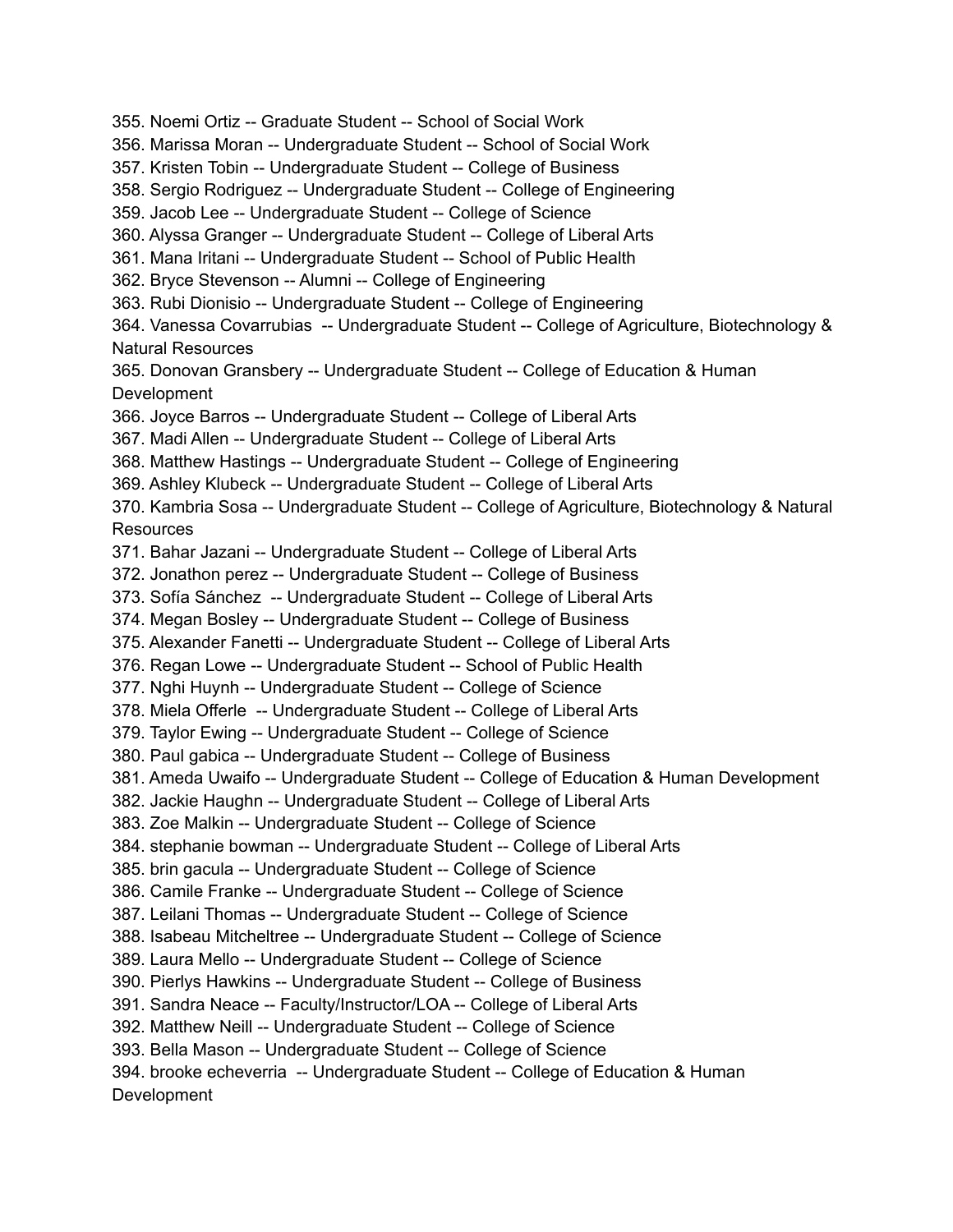395. Jamie Gutual -- Faculty/Instructor/LOA -- College of Engineering 396. emma knightly -- Undergraduate Student -- College of Science 397. Amrit Kaur -- Undergraduate Student -- School of Public Health 398. Keishawna Cummings -- Undergraduate Student -- College of Business 399. Estefania Sanchez -- Undergraduate Student -- Exploratory 400. Michaela Vawter -- Undergraduate Student -- College of Science 401. Jake Johnson -- Undergraduate Student -- College of Liberal Arts 402. Shannon Hartmann -- Graduate Student and Instructor -- College of Liberal Arts 403. kiana freeman -- Undergraduate Student -- Reynolds School of Journalism 404. Gloria Bale -- Undergraduate Student -- College of Agriculture, Biotechnology & Natural **Resources** 405. Magaly Dominguez -- Undergraduate Student -- School of Public Health 406. Michele Brassington -- Graduate Student -- College of Education & Human Development 407. Andrew Paiz -- Undergraduate Student -- College of Liberal Arts 408. Lindsey Pierre -- Undergraduate Student -- College of Science 409. Arthur-James Okwuosa -- Undergraduate Student -- College of Science 410. Jack Barnes -- Undergraduate Student -- College of Engineering 411. Mahealani Inciong -- Undergraduate Student -- College of Science 412. Casey Lynch -- Faculty/Instructor/LOA -- College of Science 413. Ezandria White -- Undergraduate Student -- College of Engineering 414. Jenna Fortino -- Undergraduate Student -- College of Liberal Arts 415. Sophia Ortiz -- Undergraduate Student -- School of Public Health 416. Anna Kalminskaia -- Faculty/Instructor/LOA -- College of Liberal Arts 417. Camden Mauer -- Alumni -- College of Liberal Arts 418. Hyacinth Asilo -- Undergraduate Student -- Orvis School of Nursing 419. kayla crowley -- Undergraduate Student -- Reynolds School of Journalism 420. Jade Cheng -- Undergraduate Student -- College of Agriculture, Biotechnology & Natural Resources 421. Natalia Jimenez -- Undergraduate Student -- College of Liberal Arts 422. Alex Batter -- Undergraduate Student -- College of Liberal Arts 423. Cassandra Pena -- Undergraduate Student -- College of Science 424. Collin Ferguson -- Undergraduate Student -- School of Public Health 425. Sarah Phillips -- Undergraduate Student -- School of Social Work 426. Emma Lintz -- Undergraduate Student -- College of Science 427. Monisha Sidher -- Soon Transfer Student -- Soon Transfer Student 428. Ariene-Athena Bautista -- Undergraduate Student -- College of Science 429. Autumn Greymountain -- Undergraduate Student -- College of Engineering 430. Olivia Tahti -- Undergraduate Student -- College of Engineering 431. Amy Niu -- future transfer student -- College of Liberal Arts 432. Taylor Hernandez -- Undergraduate Student -- School of Social Work 433. Aaron Whitaker -- Undergraduate Student -- College of Engineering 434. Miriella Melara -- Faculty/Instructor/LOA -- College of Liberal Arts 435. Emilie Frishman -- Undergraduate Student -- College of Education & Human Development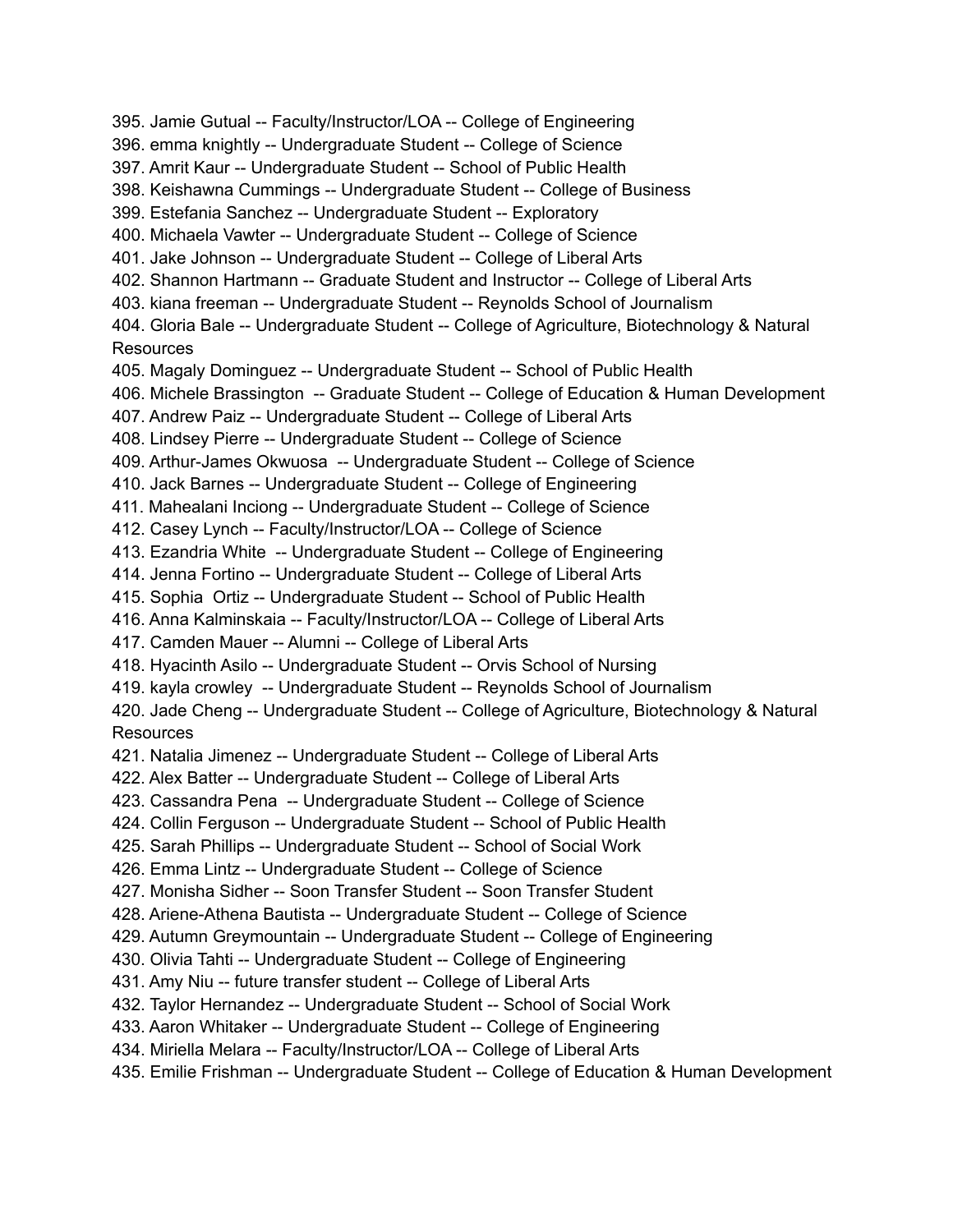436. Lisa Petrusa -- Classified Staff -- College of Agriculture, Biotechnology & Natural Resources 437. Farzana Tanni -- Undergraduate Student -- College of Engineering 438. Jaucelyn Canfield -- Graduate Student and Instructor -- College of Science 439. Doan-Trang Tran -- Undergraduate Student -- College of Science 440. Tamara Martinez-Anderson -- Administrative Faculty -- School of Medicine 441. Kai Nichols -- Undergraduate Student -- College of Science 442. Yantao Shen -- Faculty/Instructor/LOA -- College of Engineering 443. Brooke Germain -- Undergraduate Student -- College of Business 444. Jasmine Johnson -- Undergraduate Student -- College of Liberal Arts 445. Julianne Maghirang -- Undergraduate Student -- College of Engineering 446. Sara Cooke -- Undergraduate Student -- College of Agriculture, Biotechnology & Natural Resources 447. Michaela Biggs -- Undergraduate Student -- College of Liberal Arts 448. Tullia Rosa -- Undergraduate Student -- College of Liberal Arts 449. Soha Rehan -- Undergraduate Student -- College of Liberal Arts 450. Shailynn Winter -- Undergraduate Student -- College of Liberal Arts 451. Savannah Smith -- Undergraduate Student -- College of Liberal Arts 452. Sayumi Suzuki -- Faculty/Instructor/LOA -- College of Liberal Arts 453. Randall Owen -- Faculty/Instructor/LOA -- College of Education & Human Development 454. Urja Sharma -- Undergraduate Student -- College of Business 455. Sayumi Suzuki -- Faculty/Instructor/LOA -- College of Liberal Arts 456. Pattra Gulbag -- Undergraduate Student -- College of Engineering 457. Zoe Roberts -- Undergraduate Student -- College of Science 458. Stephanie Du -- Undergraduate Student -- College of Engineering 459. Breajinae Mason -- Undergraduate Student -- School of Public Health 460. Michelle Kuang -- Undergraduate Student -- College of Science 461. Adela Del Rivero Jimenéz -- Undergraduate Student -- College of Liberal Arts 462. Camila Cardillo -- Undergraduate Student -- School of Public Health 463. Maya Reyes-Klein -- Undergraduate Student -- College of Science 464. Emily Murphy -- Undergraduate Student -- School of Medicine 465. Erica Schneider -- Undergraduate Student -- College of Liberal Arts 466. Joshua Lee -- Undergraduate Student -- School of Public Health 467. Lynn Lazaro -- Undergraduate Student -- Reynolds School of Journalism 468. Moselle Williams -- Undergraduate Student -- College of Science 469. Logan Strand -- Undergraduate Student -- College of Science 470. Madeline Annett -- Undergraduate Student -- College of Science 471. Hayden Zamboanga -- Undergraduate Student -- Engineering 472. Ariel Smith -- Undergraduate Student -- Reynolds School of Journalism 473. Jonathon Chatham -- Undergraduate Student -- College of Science 474. Atante Walker -- Undergraduate Student -- School of Social Work 475. Gregory Brown -- Faculty/Instructor/LOA -- College of Liberal Arts, Department of History 476. Kai Sieck -- Undergraduate Student -- College of Liberal Arts 477. Amaya Hill -- Undergraduate Student -- Reynolds School of Journalism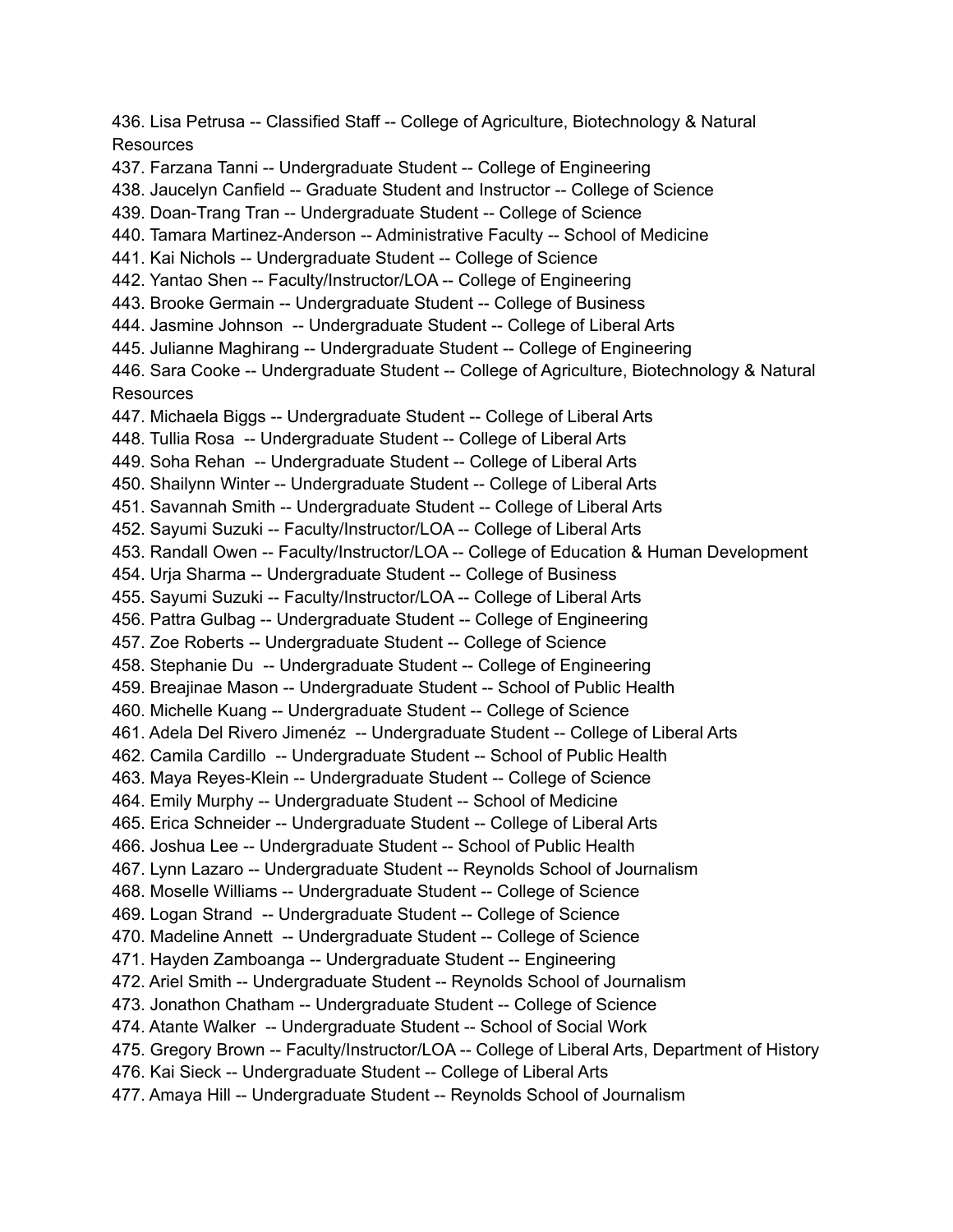478. Helen Tilahun -- Undergraduate Student -- College of Agriculture, Biotechnology, & Natural **Resources** 479. Jehru Sargeant -- Graduate Student -- Social Work 480. Clair Chiaratti -- Undergraduate Student -- College of Science -- University of Nevada, Reno 481. Jason Ostdiek -- Undergraduate Student -- College of Engineering -- University of Nevada, Reno 482. Asia McCoy -- Undergraduate Student -- College of Science -- University of Nevada, Reno 483. Brianne Taormina -- Faculty/Instructor/LOA -- LAS-English -- Nevada State College 484. Emily Luong -- Undergraduate Student -- College of Business -- University of Nevada, Reno 485. Fia Ewers -- Undergraduate Student -- College of Liberal Arts -- University of Nevada, Reno 486. Augusta Ward -- Undergraduate Student -- college of liberal arts -- University of Nevada, Reno 487. Kimi Adolphson -- Undergraduate Student -- College of Liberal Arts & College of Science -- University of Nevada, Reno 488. Donte Miller -- Undergraduate Student -- College of Liberal Arts -- University of Nevada, Reno 489. Benjamin Cooper -- Undergraduate Student -- College of Science -- University of Nevada, Reno 490. Shirley Luna -- Undergraduate Student -- College of Liberal Arts -- University of Nevada, Reno 491. Alondra Chavez -- Undergraduate Student -- College of Liberal Arts -- University of Nevada, Reno 492. Sanjna Mehta -- Undergraduate Student -- College of business -- University of Nevada, Reno 493. Forrest Airola -- Undergraduate Student -- College of Liberal Arts -- University of Nevada, Reno 494. Larissa Morfin -- Undergraduate Student -- School of Social Work -- University of Nevada, Reno 495. jaden galloway -- Undergraduate Student -- College of Science -- University of Nevada, Reno 496. David Alejo -- Undergraduate Student -- University of Nevada, Reno -- University of Nevada, Reno 497. Braeden Winters -- Graduate Student -- College of Science -- University of Nevada, Reno 498. Henry Dalton -- Undergraduate Student -- College of Engineering -- University of Nevada, Reno 499. Ashlan Gardella -- Undergraduate Student -- College of Liberal Arts -- University of Nevada, Reno 500. Spencer Ellison -- Undergraduate Student -- Graphic Arts & Media Technology -- Truckee Meadows Community College 501. Ashwin Rajagopalan -- Undergraduate Student -- College of Engineering -- University of Nevada, Reno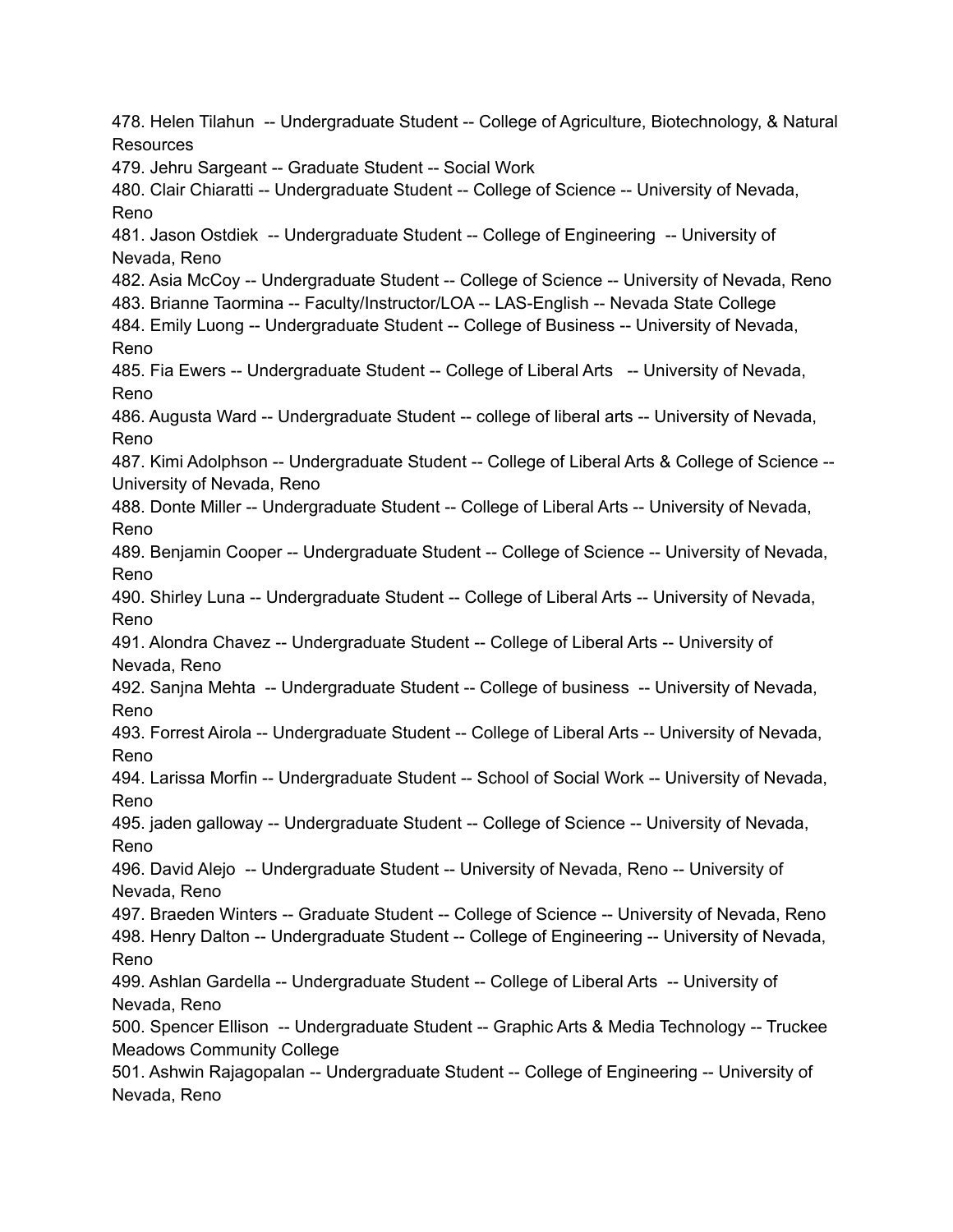502. Lex Owen -- Faculty/Instructor/LOA -- School of Social Work -- University of Nevada, Reno 503. Ezequiel Korin -- Faculty/Instructor/LOA -- Reynolds School of Journalism -- University of Nevada, Reno

504. Vanessa Valtierra -- Undergraduate Student -- College of Business -- University of Nevada, Reno

505. Bailey Kauffman -- Undergraduate Student -- College of Science -- University of Nevada, Reno

506. Olivia Taylor -- Undergraduate Student -- College of Liberal Arts -- University of Nevada, Reno

507. Catherine Acedillo -- Undergraduate Student -- College of Business -- University of Nevada, Reno

508. Jeff schauer -- Faculty/Instructor/LOA -- College of Liberal Arts, Department of History -- University of Nevada, Las Vegas

509. Tomasa staley -- Undergraduate Student -- College of science -- University of Nevada, Reno

510. Emily Heinrich -- Undergraduate Student -- Orvis School of Nursing -- University of Nevada, Reno

511. Edwin Hanna -- Undergraduate Student -- College of Liberal Arts -- University of Nevada, Reno

512. Zoe Patton -- Undergraduate Student -- College of business -- University of Nevada, Reno

513. Joshua Troyer -- Undergraduate Student -- Liberal Arts -- University of Nevada, Reno 514. Prabhakar Shrestha -- Undergraduate Student -- College of Engineering -- University of Nevada, Reno

515. Sophia Schaeuble -- Undergraduate Student -- Exploratory -- University of Nevada, Reno 516. Lisa Cervantes -- Undergraduate Student -- Reynolds School of Journalism -- University of Nevada, Reno

517. Destiny Max -- Undergraduate Student -- Public Health -- University of Nevada, Reno

518. Mia Davis -- Undergraduate Student -- College of Business -- University of Nevada, Reno 519. Dania Maldonado -- Undergraduate Student -- College of Agriculture, Biotechnology and

Natural Resources -- University of Nevada, Reno

520. Alyda Dickens -- Undergraduate Student -- College of Agriculture, Biotechnology,

Environmental Science -- University of Nevada, Reno

521. Summer Origenes -- Undergraduate Student -- Reynolds School of Journalism -- University of Nevada, Reno

522. Zachary Cady -- Undergraduate Student -- College of Liberal Arts -- University of Nevada, Reno

523. Payge Collier -- Undergraduate Student -- School of Public Health -- University of Nevada, Reno

524. Maddy Regrut -- Undergraduate Student -- College of liberal arts -- University of Nevada, Reno

525. Alexandra Koroleva -- Undergraduate Student -- College of liberal arts -- University of Nevada, Reno

526. Jordan Martz -- Undergraduate Student -- College of Liberal Arts -- University of Nevada, Reno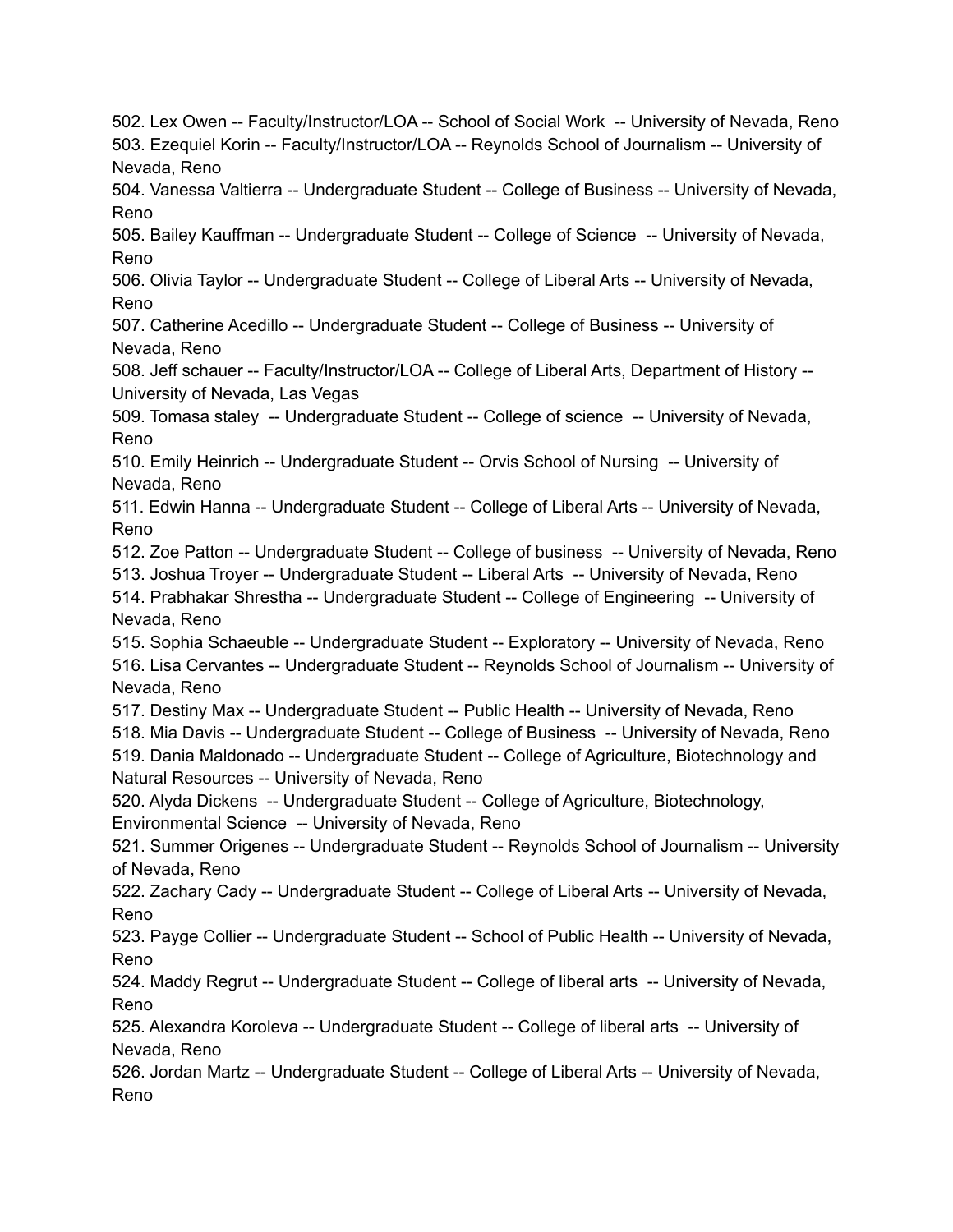527. Christopher Church -- Faculty/Instructor/LOA -- College of Liberal Arts -- University of Nevada, Reno 528. Pavel Solin -- Faculty/Instructor/LOA -- College of Science -- University of Nevada, Reno 529. Valentin Deaconu -- Faculty/Instructor/LOA -- College of Science -- University of Nevada, Reno 530. Anne Leonard -- Faculty/Instructor/LOA -- College of Science -- University of Nevada, Reno 531. Claire Foy -- Undergraduate Student -- College of Engineering -- University of Nevada, Reno 532. Aiyana Graham -- Undergraduate Student -- College of Liberal Arts -- University of Nevada, Reno 533. Sydney Sempel -- Undergraduate Student -- College of Science -- University of Nevada, Reno 534. Jessica Gallo -- Faculty/Instructor/LOA -- College of Education and Human Development -- University of Nevada, Reno 535. Kelli Bishop -- Undergraduate Student -- College of Engineering -- University of Nevada, Reno 536. Nicholas Seltzer -- Faculty/Instructor/LOA -- Liberal Arts -- University of Nevada, Reno 537. Catherine Dyer -- Undergraduate Student -- College of Engineering -- University of Nevada, Reno 538. Bartek Kuzia -- Undergraduate Student -- Engineering -- University of Nevada, Reno 539. Mengjun Zhang -- Undergraduate Student -- College of engineering -- University of Nevada, Reno 540. Giovanna Barre -- Undergraduate Student -- College of Science -- University of Nevada, Reno 541. Benjamin Maritato -- Graduate Student -- College of Science -- University of Nevada, Reno 542. Alexia Spoon -- Graduate Student and Instructor -- College of Science -- University of Nevada, Reno 543. Carolyn White -- Faculty/Instructor/LOA -- COllege of Liberal Arts -- University of Nevada, Reno 544. Jiayi Qian -- Undergraduate Student -- College of Liberal Arts -- University of Nevada, Reno 545. Paige Mortensen -- Undergraduate Student -- College of Engineering -- University of Nevada, Reno 546. Tanner Miller -- Non-Degree Seeking Student -- College of Science -- University of Nevada, Reno 547. Victoria Parker -- Undergraduate Student -- College of Public Health -- University of Nevada, Reno 548. Grace Bryan -- Undergraduate Student -- College of Engineering -- University of Nevada, Reno 549. Liam Kelley -- Undergraduate Student -- College of Liberal Arts -- University of Nevada, Reno 550. Dez Peltzer -- Undergraduate Student -- Reynolds School of Journalism -- University of Nevada, Reno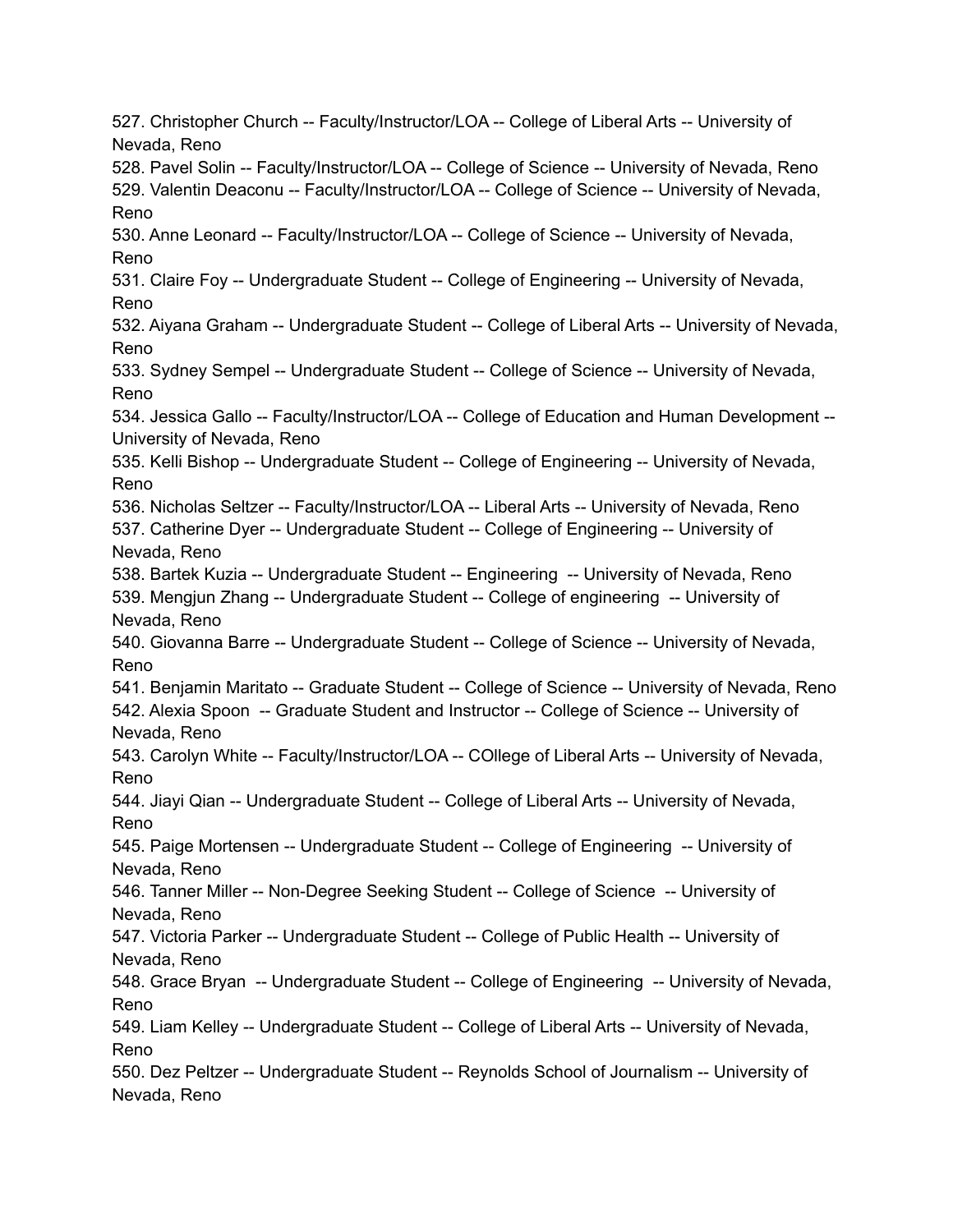551. Gabriela Quiles -- Undergraduate Student -- Student Services -- University of Nevada, Reno 552. Gelsy Funes Salazar -- Undergraduate Student -- College of Science -- University of Nevada, Reno 553. Jaden Ramiro -- Undergraduate Student -- School of Public Health -- University of Nevada, Reno 554. Ell Hudgens -- Undergraduate Student -- Reynolds School of Journalism/Student Worker -- University of Nevada, Reno 555. Rochelle De Troz -- Undergraduate Student -- School of Public Health -- University of Nevada, Reno 556. Kikuchi -- Graduate Student -- College of Science -- University of Nevada, Reno 557. Grace Aspden -- Undergraduate Student -- CABNR -- University of Nevada, Reno 558. Vivian Zhu -- Undergraduate Student -- College of Liberal Arts -- University of Nevada, Reno 559. Ke Lyu -- Graduate Student -- Department of Economics -- University of Nevada, Reno 560. Kailee Waller -- Undergraduate Student -- Community Health Sciences -- University of

Nevada, Reno 561. Natalie Parker -- Undergraduate Student -- College of Liberal Arts -- University of Nevada, Reno

562. Sage Remington -- Undergraduate Student -- College of science and college of liberal arts -- University of Nevada, Reno

563. Peter Y. He -- Undergraduate Student -- College of Liberal Arts -- University of Nevada, Reno

564. Xiaojun Guo -- Graduate Student -- Student -- University of Nevada, Reno

565. Maia Che -- Undergraduate Student -- College of Business -- University of Nevada, Reno

566. Lea Gifford -- Undergraduate Student -- College of Science -- University of Nevada, Reno

567. Douglas Unger -- Faculty/Instructor/LOA -- College of Liberal Arts -- University of Nevada, Las Vegas

568. Ronald Du -- Undergraduate Student -- College of Engineering -- University of Nevada, Reno

569. Annalise Bascom -- Undergraduate Student -- College of Science -- University of Nevada, Reno

570. Dilys Cheung -- Undergraduate Student -- CABNR -- University of Nevada, Reno

571. Sara Ewing Garcia -- Undergraduate Student -- Reynolds School of Journalism -- University of Nevada, Reno

572. Owen Megura -- Undergraduate Student -- Reynolds School of Journalism -- University of Nevada, Reno

573. Akshay Krishna -- Graduate Student -- University of Nevada Reno -- University of Nevada, Reno

574. Natalie Carrero -- Undergraduate Student -- College of Engineering -- University of Nevada, Reno

575. Matthew Verbeke -- Undergraduate Student -- Liberal Arts and Education -- University of Nevada, Reno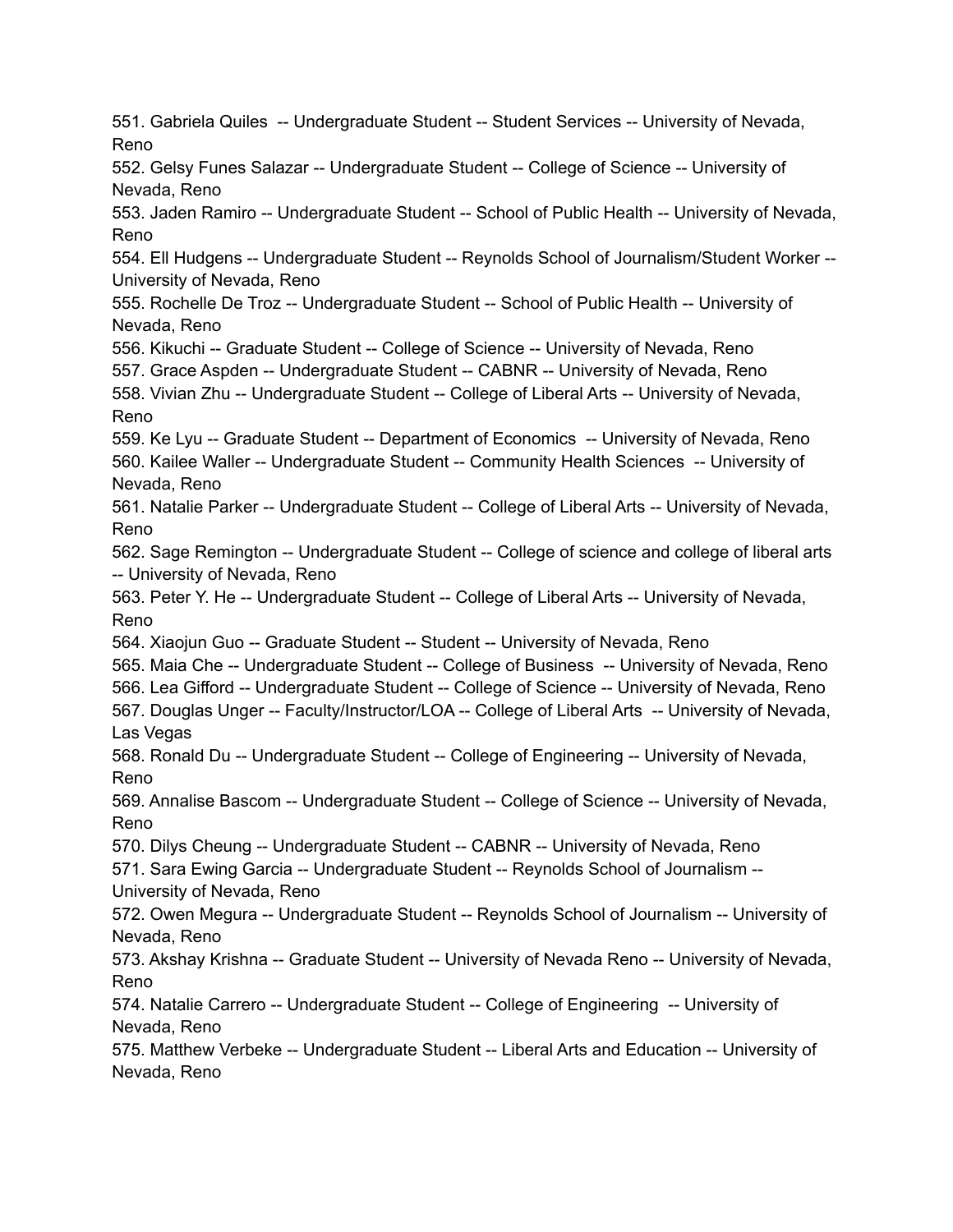576. Nikhil Sharma -- Undergraduate Student -- College of Engineering -- University of Nevada, Reno 577. Alexandra De Leon-Alballeros -- Undergraduate Student -- College of Science -- University of Nevada, Reno 578. Natasha Adams -- Undergraduate Student -- College of Science -- University of Nevada, Reno 579. Vanessa Ribeiro -- Undergraduate Student -- ASUN -- University of Nevada, Las Vegas 580. Jylyan Velasco -- Undergraduate Student -- College of Liberal Arts -- University of Nevada, Reno 581. Abigail Glaesman -- Undergraduate Student -- College of Engineering -- University of Nevada, Reno 582. Bill ODonohue -- Faculty/Instructor/LOA -- College of science -- University of Nevada, Reno 583. Katy Montes -- Undergraduate Student -- College of Science -- University of Nevada, Reno 584. Ava Miller -- Undergraduate Student -- College of Science -- University of Nevada, Reno 585. Michael Larsen -- Undergraduate Student -- College of Science -- University of Nevada, Reno 586. Giang Ngoc Quynh Do -- Undergraduate Student -- College of busines -- University of Nevada, Reno 587. Noah Dahla -- Undergraduate Student -- College of science -- University of Nevada, Reno 588. Vanessa Vidas -- Undergraduate Student -- College of Science -- University of Nevada, Reno 589. Mia Hibler -- Undergraduate Student -- College of Science -- University of Nevada, Reno 590. William Kramer -- Undergraduate Student -- College of Science -- University of Nevada, Reno 591. Yi Dong -- Undergraduate Student -- College of Business -- University of Nevada, Reno 592. Elizabeth Preston -- Faculty/Instructor/LOA -- College of Liberal Arts -- University of Nevada, Reno 593. Brian Schaefer -- Undergraduate Student -- RHa -- University of Nevada, Reno 594. Elizabeth Stephens -- Undergraduate Student -- College of Science -- University of Nevada, Reno 595. Yazmin Tirado -- Undergraduate Student -- Reynolds School of Journalism -- University of Nevada, Reno 596. Muskan Kapila -- Undergraduate Student -- College of Science -- University of Nevada, Reno 597. Michael Soder -- Undergraduate Student -- college of agriculture; college of science -- University of Nevada, Reno 598. Tiffany Fung -- Undergraduate Student -- College of engineering -- University of Nevada, Reno 599. Kenneth Carter -- Undergraduate Student -- College of Liberal Arts -- University of Nevada, Reno 600. Erika Gustafson -- Undergraduate Student -- College of Science -- University of Nevada, Reno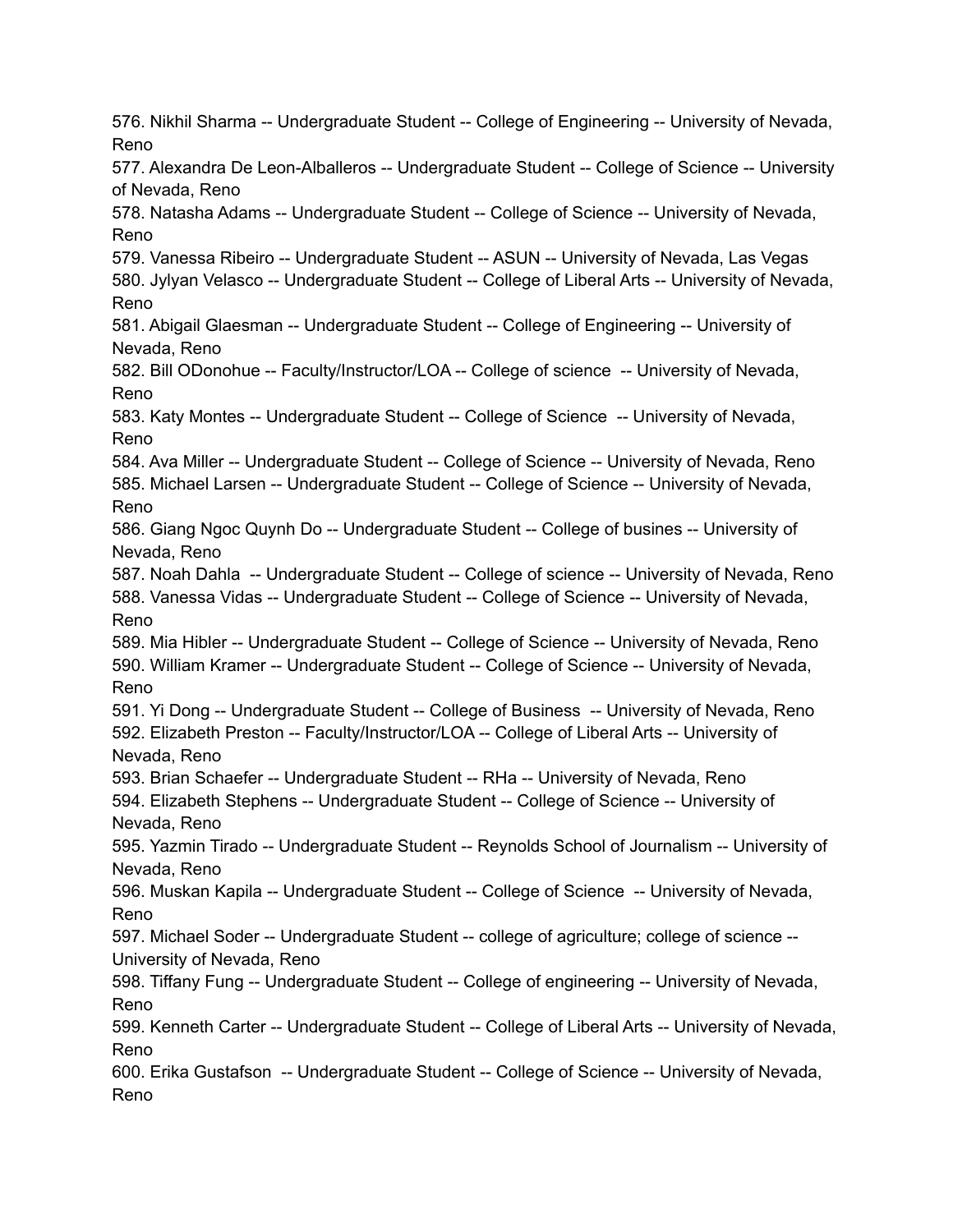601. Ibraheem Khan -- Graduate Student -- College of Science -- University of Nevada, Reno 602. Lauren Tsung -- Undergraduate Student -- College of Engineering -- University of Nevada, Reno 603. Maxwell Bryn -- Undergraduate Student -- College of Science -- University of Nevada, Reno 604. Hannah Padua -- Undergraduate Student -- College of Liberal Arts -- University of Nevada, Reno 605. Pieter Fourie -- Undergraduate Student -- College of Science and College of Engineering -- University of Nevada, Reno 606. Nicholas Flach -- Non-degree seeking -- None, I am a non-degree seeking student -- University of Nevada, Reno 607. Dylan Peach -- Undergraduate Student -- College of Science -- University of Nevada, Reno 608. Irene De Haan -- Undergraduate Student -- College of Science -- University of Nevada, Reno 609. Pardis Dabashi -- Faculty/Instructor/LOA -- College of Liberal Arts -- University of Nevada, Reno 610. Sean Taylor -- Undergraduate Student -- Community health sciences -- University of Nevada, Reno 611. Logan White -- Undergraduate Student -- College of Science -- University of Nevada, Reno 612. Miriam Carranza -- Undergraduate Student -- College of Science -- University of Nevada, Reno 613. Erick Luerken -- Graduate Student -- College of Sciences -- University of Nevada, Reno 614. Miya King -- Undergraduate Student -- School of Public Health -- University of Nevada, Reno 615. Jen Hill -- Faculty/Instructor/LOA -- College of Liberal Arts -- University of Nevada, Reno 616. Tahmid Kawsar -- Undergraduate Student -- College of Science -- University of Nevada, Reno 617. Cari Cunningham -- Faculty/Instructor/LOA -- College of Liberal Arts -- University of Nevada, Reno 618. Joshua Chang -- Non-Degree Seeking Student -- College of Science -- University of Nevada, Reno 619. Lilia Grajeda-Rojas -- Undergraduate Student -- College of Agriculture, Biotechnology and Natural Resources -- University of Nevada, Reno 620. Shaun Franklin-Sewell -- Administrative Faculty -- Fine Arts -- University of Nevada, Las Vegas 621. Sarah Cowie -- Faculty/Instructor/LOA -- College of Liberal Arts -- University of Nevada, Reno 622. Rachel Hopkins -- Graduate Student -- College of Liberal Arts -- University of Nevada, Reno 623. Kris Gregor -- Faculty/Instructor/LOA -- ORVIS school of nursing -- University of Nevada, Reno 624. Carver Goldstein -- Undergraduate Student -- College of Science -- University of Nevada, Reno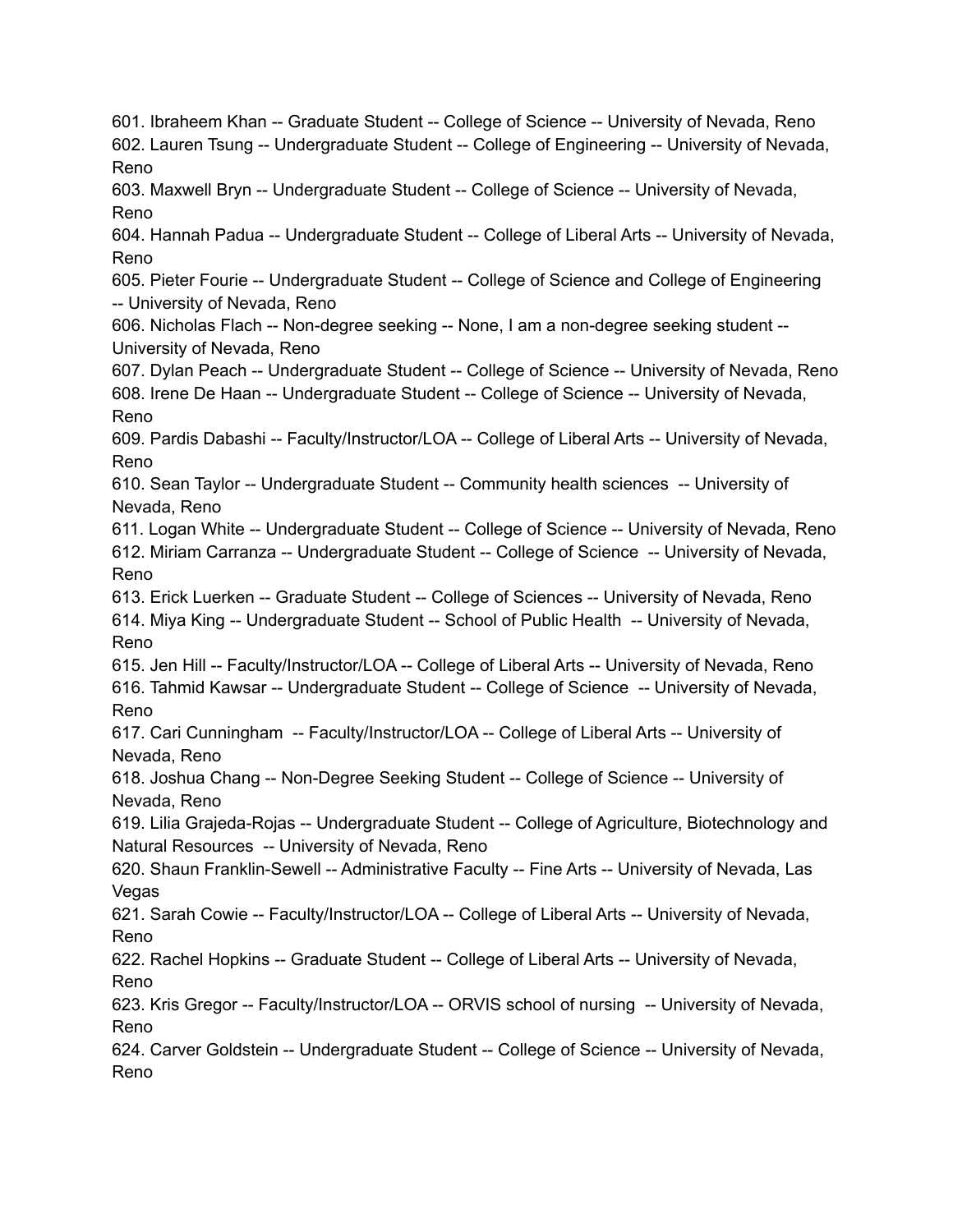625. Julianna Schneider -- Davidson Academy Dual Enrollment Student -- Computer Science and Engineering -- University of Nevada, Reno

626. Thomas Quint -- Faculty/Instructor/LOA -- College of Science -- University of Nevada, Reno

627. Karen Wu -- Undergraduate Student -- College of Business -- University of Nevada, Reno 628. Pamela Pearce -- Graduate Student -- College of Liberal Arts -- University of Nevada, Reno

629. Paul Sumby -- Faculty/Instructor/LOA -- School of Medicine -- University of Nevada, Reno

630. Arielle Koshkin -- Graduate Student -- Arielle Koshkin -- University of Nevada, Reno

631. Joshua Padilla -- Undergraduate Student -- College of Engineering -- University of Nevada, Las Vegas

632. Jared M. Smith -- Graduate Student and Instructor -- COLA -- University of Nevada, Reno 633. Isabel Piccinini -- Undergraduate Student -- College of science -- University of Nevada, Reno

634. Jade Beland -- Undergraduate Student -- College of Engineering -- University of Nevada, Reno

635. Jacqueline Portnell -- Undergraduate Student -- College of Liberal Arts -- University of Nevada, Reno

636. Ashley Baeza -- Graduate Student -- Graduate School -- University of Nevada, Reno 637. Casey Adkin -- Graduate Student and Instructor -- College of Agriculture, Biotechnology & Natural Resources -- University of Nevada, Reno

638. Kathryn Pflughoeft -- Faculty/Instructor/LOA -- School of Medicine -- University of Nevada, Reno

639. Chloe Laun -- Undergraduate Student -- College of Science -- University of Nevada, Reno

640. Jennifer McClendon -- Faculty/Instructor/LOA -- COEHD -- University of Nevada, Reno

641. Evan Lim -- High School Student -- Davidson Academy -- University of Nevada, Reno

642. Haley Moniz -- Graduate Student -- College of Science -- University of Nevada, Reno 643. Georgia Scott -- Graduate Student -- College of Liberal Arts -- University of Nevada, Reno

644. Ann Keniston -- Faculty/Instructor/LOA -- CLA -- University of Nevada, Reno

645. Dillon Dutcher -- Undergraduate Student -- College of business -- University of Nevada, Reno

646. Maya Fisher -- Undergraduate Student -- College of liberal arts -- University of Nevada, Reno

647. Lucy Burnham -- Undergraduate Student -- College of Science -- University of Nevada, Reno

648. Nicole Thomas -- Graduate Student -- College of Education -- University of Nevada, Las **Vegas** 

649. Kerri Jean Ormerod -- Faculty/Instructor/LOA -- Science -- University of Nevada, Reno 650. Alecia Gifford -- Classified Staff -- School of Medicine -- University of Nevada, Reno 651. Robin Grove -- Classified Staff -- College of Sciences Advising Center -- University of Nevada, Las Vegas

652. Margarita Otero Alvarez -- LOA -- School of Public Health, Office of Student Conduct -- University of Nevada, Reno

653. Marti Wein -- Administrative Faculty -- Student Services -- University of Nevada, Reno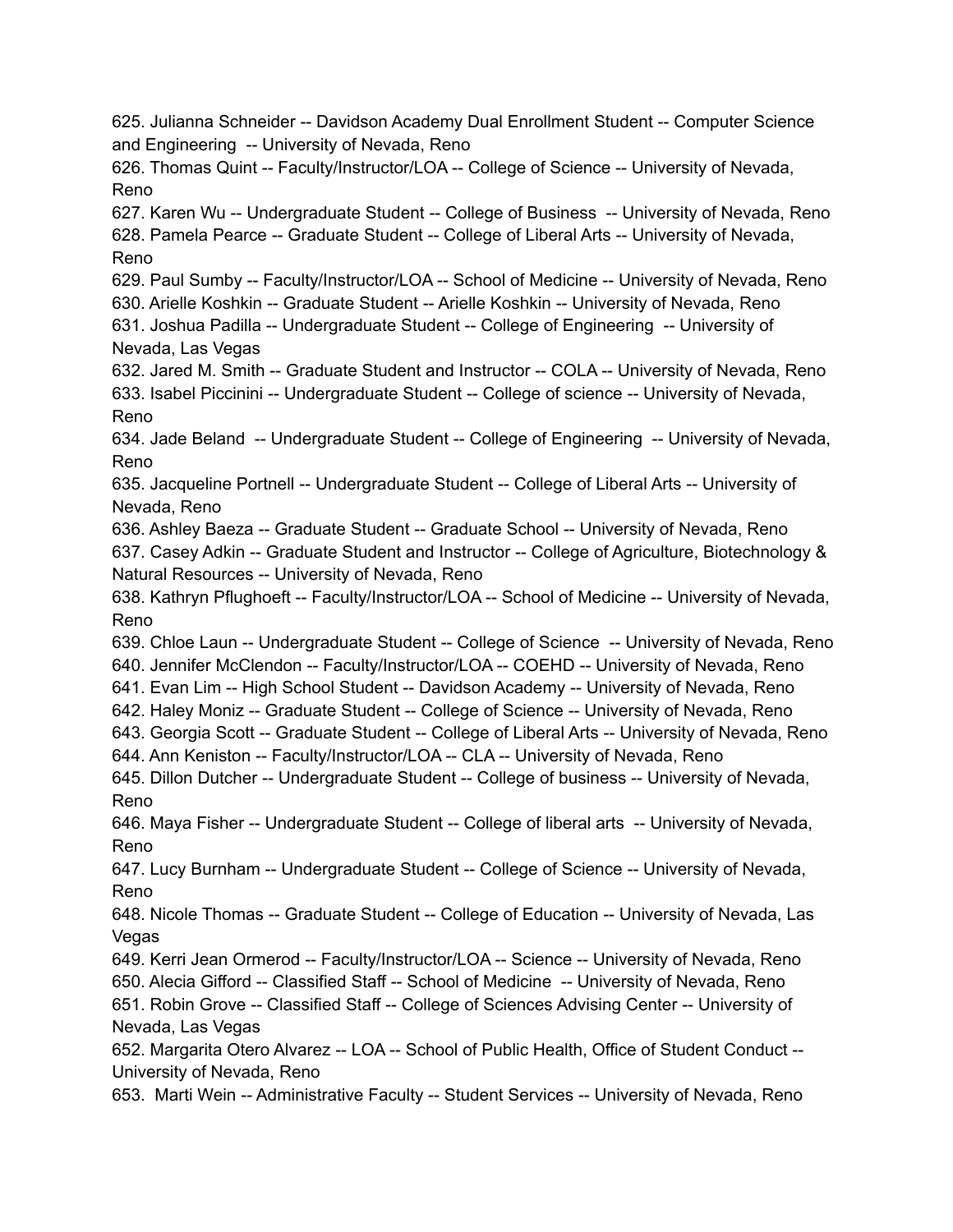654. Joshua Luers -- Undergraduate Student -- College of Engineering -- University of Nevada, Reno 655. Ivy Chin -- Administrative Faculty -- College of Engineering -- University of Nevada, Reno 656. Deana Wilson -- Classified Staff -- Office of the Registrar -- University of Nevada, Las Vegas 657. Lae Morales -- Administrative Faculty -- College of Sciences Advising Center -- University of Nevada, Las Vegas 658. Shawn Ray -- Graduate Student and Instructor -- Computer Science and Engineering -- University of Nevada, Reno 659. Kim Miller -- Classified Staff -- College of Fine Arts -- University of Nevada, Las Vegas 660. Leo Demski -- Graduate Student -- College of Liberal Arts -- University of Nevada, Reno 661. Marie Padilla -- Classified Staff -- Graduate Medical Education -- University of Nevada, Las Vegas 662. Amy Shannon -- Faculty/Instructor/LOA -- University Libraries -- University of Nevada, Reno 663. Jessica Bradley -- Executive Assistant -- Honors College -- University of Nevada, Las **Vegas** 664. Mikayla Vasquez -- Classified Staff -- College of Liberal Arts -- University of Nevada, Las Vegas 665. Leslie Crysler -- Classified Staff -- Computer Science -- University of Nevada, Las Vegas 666. Rychelle Tomlin -- Classified Staff -- College of Sciences -- University of Nevada, Las Vegas 667. Sandra Perdomo -- Classified Staff -- Office of General -- University of Nevada, Las Vegas 668. Kim Seifert -- Classified Staff -- Business Affairs -- University of Nevada, Las Vegas 669. Carlene Hart -- Administrative Faculty -- College of Engineering -- University of Nevada, Las Vegas 670. Carmen Chang -- Classified Staff -- Boyd School of Law -- University of Nevada, Las Vegas 671. Barbara Hermes -- Classified Staff -- PGA Golf Management -- University of Nevada, Las Vegas 672. Alexis WIlson -- Undergraduate Student -- College of Liberal Arts -- University of Nevada, Las Vegas 673. Autumn Loewen -- Undergraduate Student -- College of Liberal Arts -- University of Nevada, Reno 674. Jay Lucero -- Classified Staff -- UNLV Thomas and Mack Center -- University of Nevada, Las Vegas 675. Stacey Fott -- Classified Staff -- University Libraries -- University of Nevada, Las Vegas 676. Michelle Shannon -- Classified Staff -- University Libraries -- University of Nevada, Las Vegas 677. Nandar Yukyi -- Graduate Student and Instructor -- College of Liberal Arts -- University of Nevada, Reno 678. Christine Smith -- Administrative Faculty -- William S. Boyd School of Law -- University of Nevada, Reno 679. Yaa Obeng -- Classified Staff -- School of Nursing -- University of Nevada, Las Vegas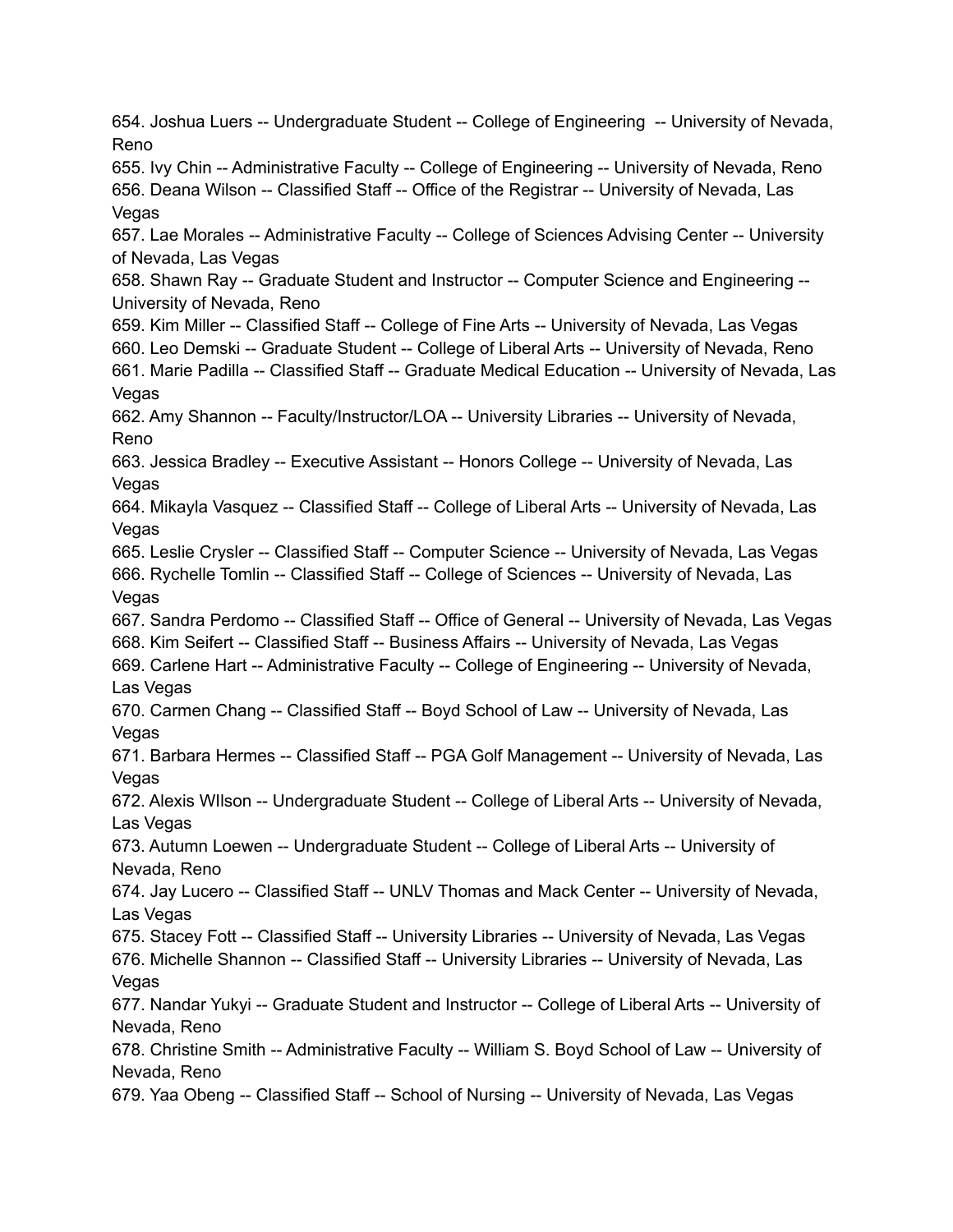680. Gadine Whitaker -- Classified Staff -- Hospitality -- University of Nevada, Las Vegas 681. Kathy Windham-Lass -- Classified Staff -- College of Liberal Arts -- University of Nevada, Las Vegas 682. Cesar Lozano -- Classified Staff -- College of Liberal Arts -- University of Nevada, Las Vegas 683. Jess Poeppelman -- Undergraduate Student -- College of Liberal Artd -- University of Nevada, Reno 684. Anais Servis -- Classified Staff -- College of Education - UNLV/CSUN Preschool -- University of Nevada, Las Vegas 685. Katelyn Brooks -- Classified Staff -- Facilities Management -- University of Nevada, Las Vegas 686. Gerrie Cowden -- I am a graduate student and a classified staff -- Honors College -- University of Nevada, Las Vegas 687. Lisa Escher -- Classified Staff -- School of Nursing -- University of Nevada, Las Vegas 688. Melissa Rodriguez -- Classified Staff -- Liberal Arts -- University of Nevada, Las Vegas 689. Maria Rojas -- Classified Staff -- College of Science -- University of Nevada, Las Vegas 690. Kate Martin -- Faculty/Instructor/LOA -- School of Medicine -- University of Nevada, Las Vegas 691. Louise Baloun -- Classified Staff -- UNLV Foundation -- University of Nevada, Las Vegas 692. Sandra De Borger -- Classified Staff -- College of Fine Arts -- University of Nevada, Las Vegas 693. Jessica Anderson -- Undergraduate Student -- College of science -- University of Nevada, Reno 694. Anicia Antonio -- Undergraduate Student -- College of Education -- University of Nevada, Las Vegas 695. Stephanie Samson -- Classified Staff -- College of Sciences -- University of Nevada, Las Vegas 696. John Baumb -- Undergraduate Student -- College of Engineering -- University of Nevada, Reno 697. Aline Lopes -- Administrative Faculty -- College of Engineering -- University of Nevada, Las Vegas 698. Shavonne Gramkow -- Classified Staff -- University of Nevada; Delivery Services -- University of Nevada, Las Vegas 699. Kalencia Schneider -- Classified Staff -- Student Affairs -- University of Nevada, Las Vegas 700. Valerie Nehmer -- Classified Staff -- Undergraduate Education -- University of Nevada, Las Vegas 701. Anthony Del Angel -- Undergraduate Student -- Exploratory -- University of Nevada, Reno 702. Jasmine Lam -- Undergraduate Student -- College of Agriculture, Biotechnology, & Natural Resources -- University of Nevada, Reno 703. Jill Armstrong -- Classified Staff -- Summer Term -- University of Nevada, Las Vegas 704. Bridget Grey -- Classified Staff -- School of Medicine -- University of Nevada, Las Vegas 705. Jennifer Ross -- Classified Staff -- College of Urban Affairs -- University of Nevada, Las Vegas 706. Amanda Slater -- Classified Staff -- University Libraries -- University of Nevada, Las Vegas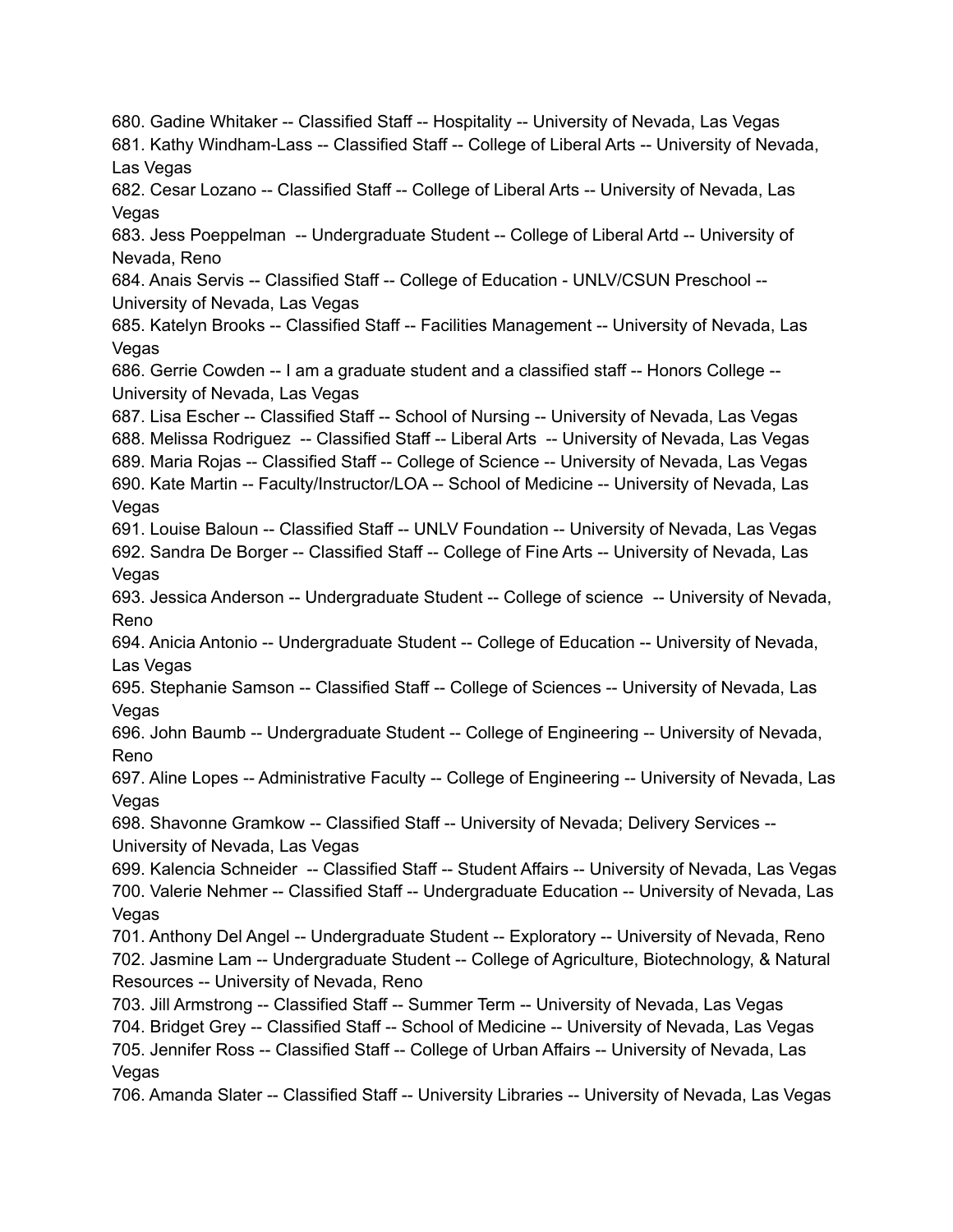707. Marice Seda -- Classified Staff -- University Libraries -- University of Nevada, Las Vegas 708. Ashley Soberanis -- Undergraduate Student -- College of liberal arts -- University of Nevada, Las Vegas 709. Ryan Abrahamian -- Administrative Faculty -- College of Engineering -- University of Nevada, Reno 710. Donette Harding -- Classified Staff -- Student Affairs -- University of Nevada, Las Vegas 711. Krithika Devi -- Administrative Faculty -- College of Engineering -- University of Nevada, Las Vegas 712. Matthew Pusko -- Faculty/Instructor/LOA -- College of Engineering -- University of Nevada, Las Vegas 713. Iris Rodriguez -- Undergraduate Student -- College of Business -- University of Nevada, Reno 714. Danielle Roth-Johnson -- Faculty/Instructor/LOA -- Interdisciplinary, Gender & Ethnic Studies -- University of Nevada, Las Vegas 715. Linda Hardie -- Faculty/Instructor/LOA -- College of Liberal Arts -- University of Nevada, Reno 716. Cesar Prietto -- Classified Staff -- College of Fine Arts -- University of Nevada, Las Vegas 717. Daphne Barin -- Classified Staff -- Admissions Office -- University of Nevada, Las Vegas 718. Heather Nepa -- Classified Staff -- College of Liberal Arts -- University of Nevada, Las Vegas 719. Laura Madrid -- Classified Staff -- Liberal Arts -- University of Nevada, Las Vegas 720. Kane Toomer -- Administrative Faculty -- Howard R. Hughes College of Engineering -- University of Nevada, Las Vegas 721. Noria Litaker -- Faculty/Instructor/LOA -- College of Liberal Arts -- University of Nevada, Las Vegas 722. Barbara Patai -- Classified Staff -- Foundation -- University of Nevada, Las Vegas 723. Leif Aucoin -- Undergraduate Student -- College of Liberal Arts -- University of Nevada, Reno 724. Manuela Williams -- Graduate Student and Instructor -- English Department -- University of Nevada, Reno 725. Dennis Stevens -- Faculty/Instructor/LOA -- College of Science -- University of Nevada, Las Vegas 726. Marco Guzman -- Undergraduate Student -- College of Hospitality -- University of Nevada, Las Vegas 727. Jessica Teague -- Faculty/Instructor/LOA -- College of Liberal Arts -- University of Nevada, Las Vegas 728. Samantha fusco -- Undergraduate Student -- College of health sciences -- University of Nevada, Reno 729. Elizabeth Nelson -- Faculty/Instructor/LOA -- College of Liberal Arts -- University of Nevada, Las Vegas 730. Hans De Luna -- Undergraduate Student -- College of Engineering -- University of Nevada, Las Vegas 731. Misty Kinser -- Faculty/Instructor/LOA -- Liberal Arts Division -- Truckee Meadows Community College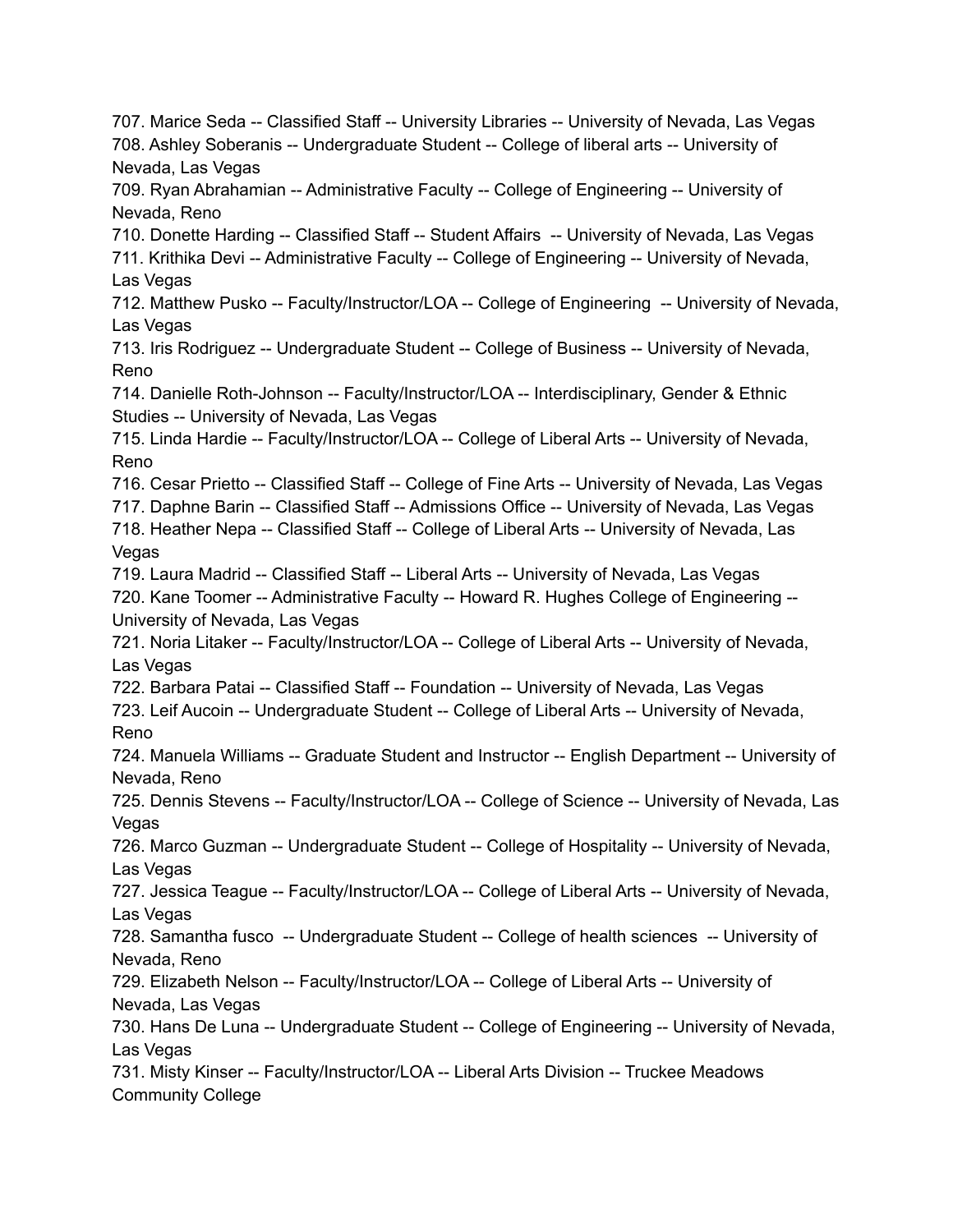732. Eesha Nanduri -- Undergraduate Student -- College of Science -- University of Nevada, Reno 733. Mark Pinsky -- Faculty/Instructor/LOA -- COS -- University of Nevada, Reno 734. Rachel Bovard -- Faculty/Instructor/LOA -- College of Liberal Arts -- University of Nevada, Las Vegas 735. Ed Nagelhout -- Faculty/Instructor/LOA -- College of Liberal Arts -- University of Nevada, Las Vegas 736. Bianca Rideout -- Classified Staff -- College of Sciences -- University of Nevada, Las **Vegas** 737. Nick Pulito -- Graduate Student and Instructor -- Department of English -- University of Nevada, Reno 738. Erin Zimmerman -- Administrative Faculty -- College of Liberal Arts -- University of Nevada, Las Vegas 739. Javon Johnson -- Faculty/Instructor/LOA -- College of Liberal Arts -- University of Nevada, Las Vegas 740. Deborah Salazar-Bieber -- Classified Staff -- ESS -- University of Nevada, Las Vegas 741. Katherine Laury -- Classified Staff -- Student Wellness Center -- University of Nevada, Las Vegas 742. Robert Ives -- Faculty/Instructor/LOA -- Education -- University of Nevada, Reno 743. Andrea Villegas-Fregoso -- Graduate Student -- Program of Hydrological Sciences -- University of Nevada, Reno 744. Sharon Savage -- Classified Staff -- Military Veteran Services Center -- University of Nevada, Las Vegas 745. Drewmel Darby -- Classified Staff -- School of Medicine -- University of Nevada, Las Vegas 746. Katherine Keller -- Classified Staff -- University Libraries -- University of Nevada, Las Vegas 747. Marlan Smith -- Graduate Student and Instructor -- English -- University of Nevada, Las Vegas 748. Tim Buchanan -- Administrative Faculty -- Writing Center -- University of Nevada, Las Vegas 749. Jeraldine Quiroz -- Undergraduate Student -- Social Sciences Division -- Truckee Meadows Community College 750. Katherine Caroon -- Classified Staff -- School of Dental Medicine -- University of Nevada, Las Vegas 751. Miles Boulton -- Administrative Faculty -- College of Engineering -- University of Nevada, Las Vegas 752. Yadyra Loyola -- Undergraduate Student -- College of Liberal Arts -- University of Nevada, Las Vegas 753. Marisa Wrobleski -- Undergraduate Student -- College of Liberal Arts and College of Urban Affairs -- University of Nevada, Las Vegas 754. Katherine Burdick -- Administrative Faculty -- Undergraduate Education -- University of Nevada, Las Vegas 755. Autumn Harry -- Graduate Student -- College of Science; Geography -- University of Nevada, Reno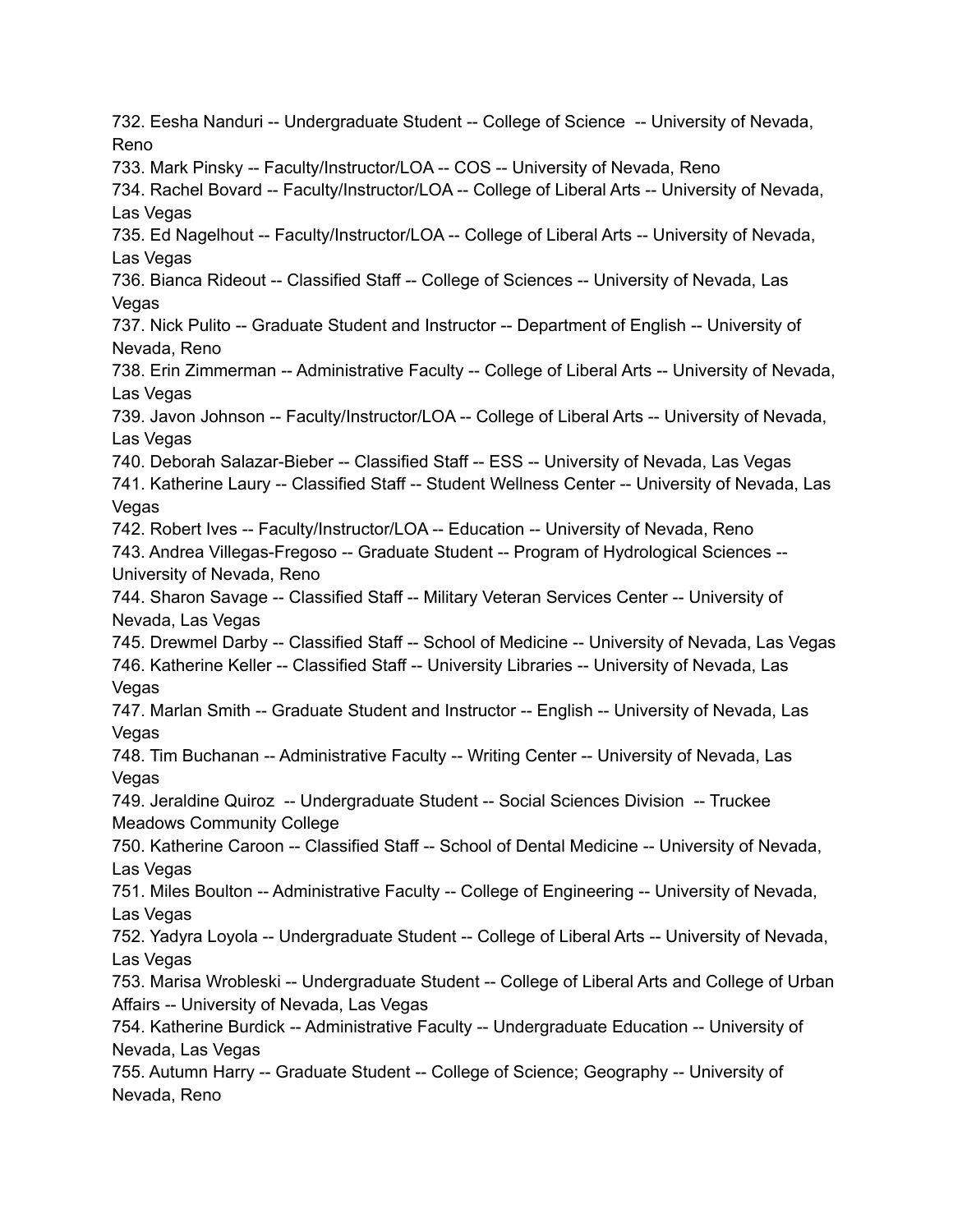756. Jenny Vidal -- Administrative Faculty -- College of Engineering -- University of Nevada, Las Vegas 757. Michael Pfurr -- Administrative Faculty -- Enrollment & Student Services -- University of Nevada, Las Vegas 758. Areej Quraishi -- Graduate Student and Instructor -- College of Liberal Arts -- University of Nevada, Las Vegas 759. Elizabeth Maltby -- Faculty/Instructor/LOA -- Political Science -- University of Nevada, Las Vegas 760. Casey Price -- Undergraduate Student -- Lee Business School -- University of Nevada, Las Vegas 761. Wayne Pirtle -- Administrative Faculty -- Enrollment and Student Services -- University of Nevada, Las Vegas 762. Escenthio Marigny Jr -- Graduate Student -- College of Liberal Arts -- University of Nevada, Reno 763. Emily Smith -- Graduate Student -- Anthropology -- University of Nevada, Reno 764. Zachary Hooker -- Undergraduate Student -- College of Engineering -- University of Nevada, Reno 765. Benjamin Pellegrom -- Graduate Student -- College of Education -- University of Nevada, Reno 766. Charmaine Pasalo -- Administrative Faculty -- Office of Financial Aid & Scholarships -- University of Nevada, Las Vegas 767. Karley Pardue -- Faculty/Instructor/LOA -- College of Liberal Arts -- University of Nevada, Reno 768. Mohamed Kaseko -- Faculty/Instructor/LOA -- College of Engineering -- University of Nevada, Las Vegas 769. Gillian Cantrell -- Undergraduate Student -- College of Science -- University of Nevada, Reno 770. Cory starks -- Undergraduate Student -- College of engineering -- University of Nevada, Reno 771. Brandon Smith -- Undergraduate Student -- Business -- University of Nevada, Reno 772. Birant Ramazan -- Faculty/Instructor/LOA -- College of Science -- University of Nevada, Reno 773. Jesse Cook -- Graduate Student and Instructor -- English department -- University of Nevada, Las Vegas 774. Dorothy Hudig -- Faculty/Instructor/LOA -- UNR School of Medicine -- University of Nevada, Reno 775. Gabrielle Thompson -- Undergraduate Student -- College of Science -- University of Nevada, Reno 776. Maricruz Soto-Valdez -- Administrative Faculty -- Business Affairs -- University of Nevada, Las Vegas 777. Cole Ngu -- Undergraduate Student -- College of Business -- University of Nevada, Reno 778. Dorothy Allred Solomon -- Graduate Student and Instructor -- English -- University of Nevada, Las Vegas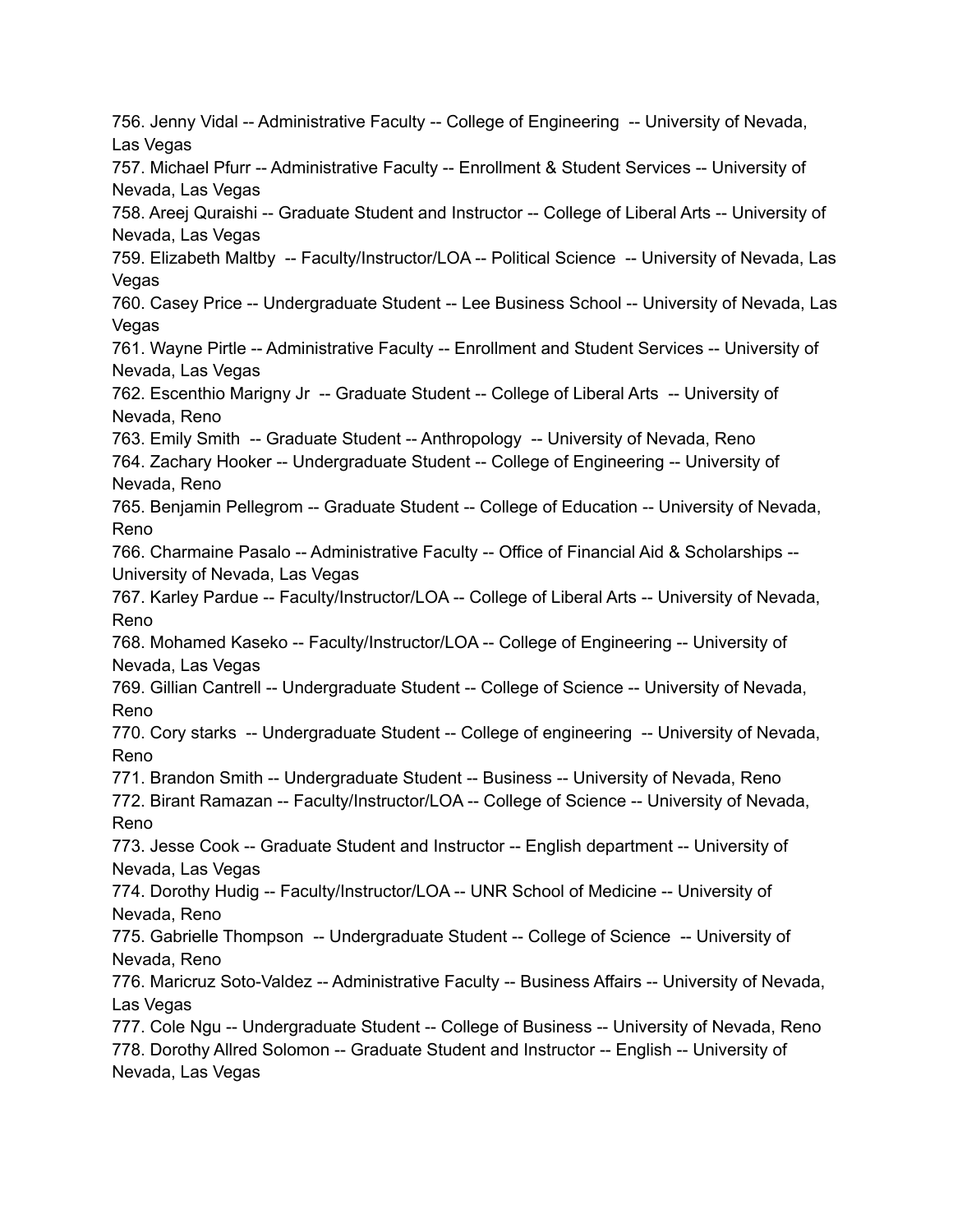779. Rebecca Bodine -- Undergraduate Student -- College of Science -- University of Nevada, Reno

780. Erin Spaletta -- Undergraduate Student -- College of Business -- University of Nevada, Reno

781. Lilian Xie -- Graduate Student -- College of Business -- University of Nevada, Reno 782. Rachel Weese -- Undergraduate Student -- College of Science -- University of Nevada, Reno

783. Lori Collier -- Student parent -- CHS -- University of Nevada, Reno

784. JoAnne GIpson -- Classified Staff -- Extended Studies -- University of Nevada, Reno

785. Ashley Logsdon -- Classified Staff -- School of Medicine -- University of Nevada, Las Vegas

786. Casey Hall -- Classified Staff -- College of Science -- University of Nevada, Las Vegas

787. Berch Berberoglu -- Faculty/Instructor/LOA -- College of Liberal Arts -- University of Nevada, Reno

788. Qinyun Xu -- Undergraduate Student -- College of Agriculture, Biotechnology and Natural Resources -- University of Nevada, Reno

789. Angela Moore -- Faculty/Instructor/LOA -- College of Liberal Arts -- University of Nevada, Reno

790. Alisa Kader -- Classified Staff -- College of Engineering -- University of Nevada, Reno 791. Kemma Kolstrup -- Undergraduate Student -- College of Engineering -- University of Nevada, Reno

792. Turia Penkalski -- Graduate Student and Classified Staff -- College of Education -- University of Nevada, Las Vegas

793. Douglas Collins -- Undergraduate Student -- College of science, College of liberal arts -- University of Nevada, Reno

794. Sarah Spaulding -- Graduate Student and Instructor -- College of Liberal Arts -- University of Nevada, Las Vegas

795. Jessie Zhang -- Classified Staff -- Student Affairs -- University of Nevada, Las Vegas 796. Jazmin Medrano -- Undergraduate Student -- College of Liberal Arts -- University of Nevada, Las Vegas

797. Todd Sorensen -- Faculty/Instructor/LOA -- College of Business -- University of Nevada, Reno

798. Jasmine Xu -- Undergraduate Student -- College of Sciences -- University of Nevada, Las Vegas

799. Kathleen Masterson -- Faculty/Instructor/LOA -- Reynolds School of Journalism -- University of Nevada, Reno

800. Philipp Ruprecht -- Faculty/Instructor/LOA -- College of Science -- University of Nevada, Reno

801. Leanne Howard -- Graduate Student and Instructor -- College of Liberal Arts -- University of Nevada, Reno

802. Stacia Gordon -- Faculty/Instructor/LOA -- College of Science -- University of Nevada, Reno

803. Jee Park -- Faculty/Instructor/LOA -- College of engineering -- University of Nevada, Las Vegas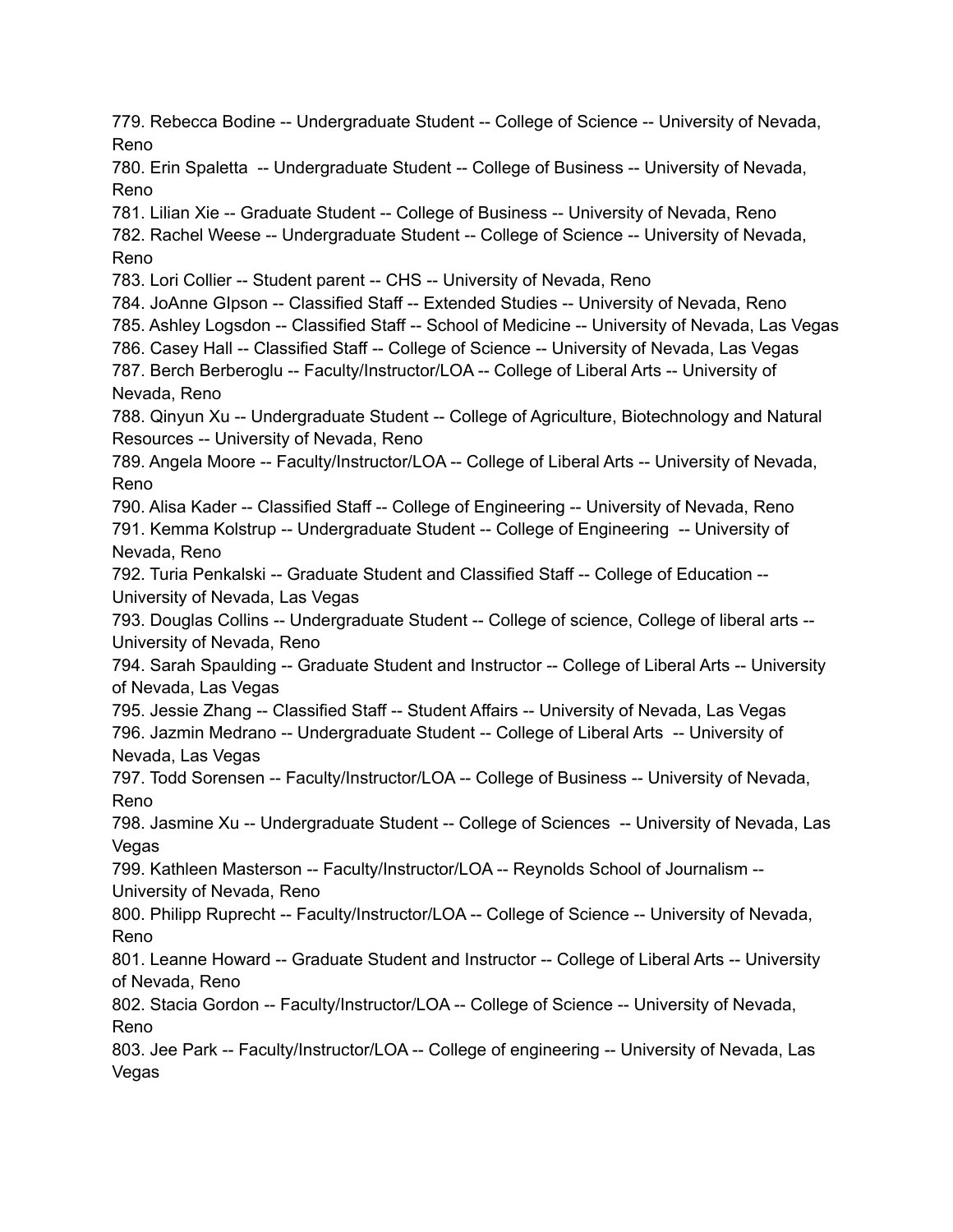804. Karen Gonzalez -- Undergraduate Student -- College of science -- University of Nevada, Reno 805. Mary Clarich -- Undergraduate Student -- College of Science & University Libraries: Student worker -- University of Nevada, Las Vegas 806. Rob Fuller -- Undergraduate Student -- College of Science -- University of Nevada, Reno 807. Mia Barthel-Rosa -- Undergraduate Student -- College of Science; Microbiology and Immunology -- University of Nevada, Reno 808. Erica Bradley -- Graduate Student and Instructor -- College of Liberal Arts -- University of Nevada, Reno 809. Olivia Kontros -- Undergraduate Student -- College of Liberal Arts -- University of Nevada, Las Vegas 810. Laurence Reese -- Graduate Student and Instructor -- College of Fine Arts -- University of Nevada, Las Vegas 811. Waverly Mercado -- Undergraduate Student -- College of Science -- University of Nevada, Reno 812. Riddhi Khincha -- Undergraduate Student -- College of Business -- University of Nevada, Reno 813. Carmelinne Sanga -- Alumni -- College of Fine Arts -- University of Nevada, Las Vegas 814. Jared White -- Undergraduate Student -- College of Engineering -- University of Nevada, Reno 815. Hikmet Loe -- Faculty/Instructor/LOA -- Department of Art -- University of Nevada, Las Vegas 816. Keeva Lough -- Graduate Student -- College of Fine Arts -- University of Nevada, Las Vegas 817. Connor Smith -- Undergraduate Student -- College of Health Sciences -- University of Nevada, Reno 818. Michael Stepzinski -- Undergraduate Student -- College of Engineering -- University of Nevada, Reno 819. Lyssa Park -- Graduate Student and Instructor -- College of Arts -- University of Nevada, Las Vegas 820. Jann Arellano -- Undergraduate Student -- College of Engineering -- University of Nevada, Reno 821. John Solomon -- Undergraduate Student -- College of Liberal Arts -- University of Nevada, Reno 822. Mckenzie Papa -- Undergraduate Student -- Reynolds School of Journalism -- University of Nevada, Reno 823. Olive Giner -- Undergraduate Student -- Reynolds School of Journalism -- University of Nevada, Reno 824. Aila Bandagi Kandlakunta -- Graduate Student and Instructor -- College of science -- University of Nevada, Reno 825. Erika Seifers -- Undergraduate Student -- College of science -- University of Nevada, Reno 826. Jazel Suguitan -- Alumnus -- College of Engineering -- University of Nevada, Reno 827. Emily Latimer -- Undergraduate Student -- College of Agriculture -- University of Nevada, Reno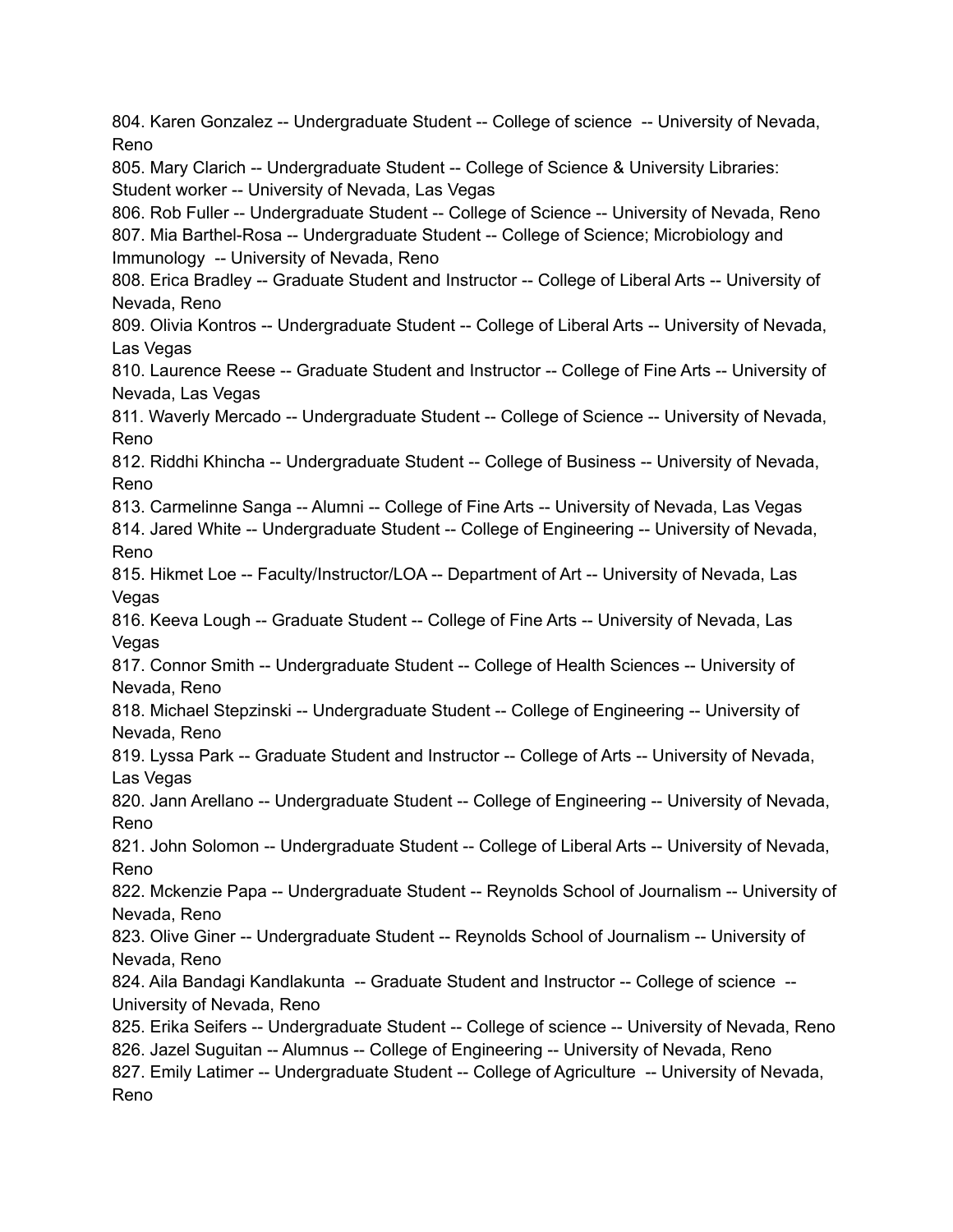828. Clara Tang -- Undergraduate Student -- Fine Arts -- University of Nevada, Las Vegas 829. charles stanton -- Faculty/Instructor/LOA -- law school -- University of Nevada, Las Vegas 830. Louisa McDonald -- Faculty/Instructor/LOA -- Art -- University of Nevada, Las Vegas 831. Kayla Snowden -- Undergraduate Student -- College of Liberal Arts -- University of Nevada, Reno 832. Zachary Materne -- Undergraduate Student -- College of Engineering -- University of Nevada, Reno 833. Shanna Kinzel -- Administrative Faculty -- Student Affairs -- University of Nevada, Las **Vegas** 834. Cody Long -- Undergraduate Student -- College of Engineering -- University of Nevada, Reno 835. Kate Torres -- Undergraduate Student -- College of liberal arts -- University of Nevada, Reno 836. Ru Cole -- Undergraduate Student -- College of Agriculture Biotechnology and Natural Resources -- University of Nevada, Reno 837. Kaiya Goode -- Undergraduate Student -- College of Science -- University of Nevada, Reno 838. Paul Kilbourn -- Undergraduate Student -- College of Engineering -- University of Nevada, Reno 839. Michelle Navarro -- Undergraduate Student -- . -- College of Southern Nevada 840. Cara Cole -- Faculty/Instructor/LOA -- Department of Art -- University of Nevada, Las Vegas 841. Robyn Griffith -- Undergraduate Student -- College of Public Health, College of Science, RLFSH -- University of Nevada, Reno 842. Robert Ostergard -- Faculty/Instructor/LOA -- College of Liberal Arts -- University of Nevada, Reno 843. Jaida DeGuzman -- student -- tmcc -- Truckee Meadows Community College 844. Claudia Cruz -- Administrative Faculty -- Reynolds School of Journalism -- University of Nevada, Reno 845. Katelyn Layton -- Undergraduate Student -- School of Medicine -- University of Nevada, Reno 846. Megan Mather -- Graduate Student and Instructor -- College of Liber Arts -- University of Nevada, Reno 847. Deborah Achtenberg -- Emeritus Faculty -- College of Liberal Arts -- University of Nevada, Reno 848. Deborah Davis -- Faculty/Instructor/LOA -- Colleges of Sciences -- University of Nevada, Reno 849. Daniel Angres -- Graduate Student -- College of Computer Science and Engineering -- University of Nevada, Reno 850. Joe Rinaldi -- Alumni -- College of Liberal Arts -- University of Nevada, Reno 851. Chun Yen Chao -- Undergraduate Student -- College of Science BS Psychology -- University of Nevada, Reno 852. Jessica Parmar -- Undergraduate Student -- College of Science -- University of Nevada, Reno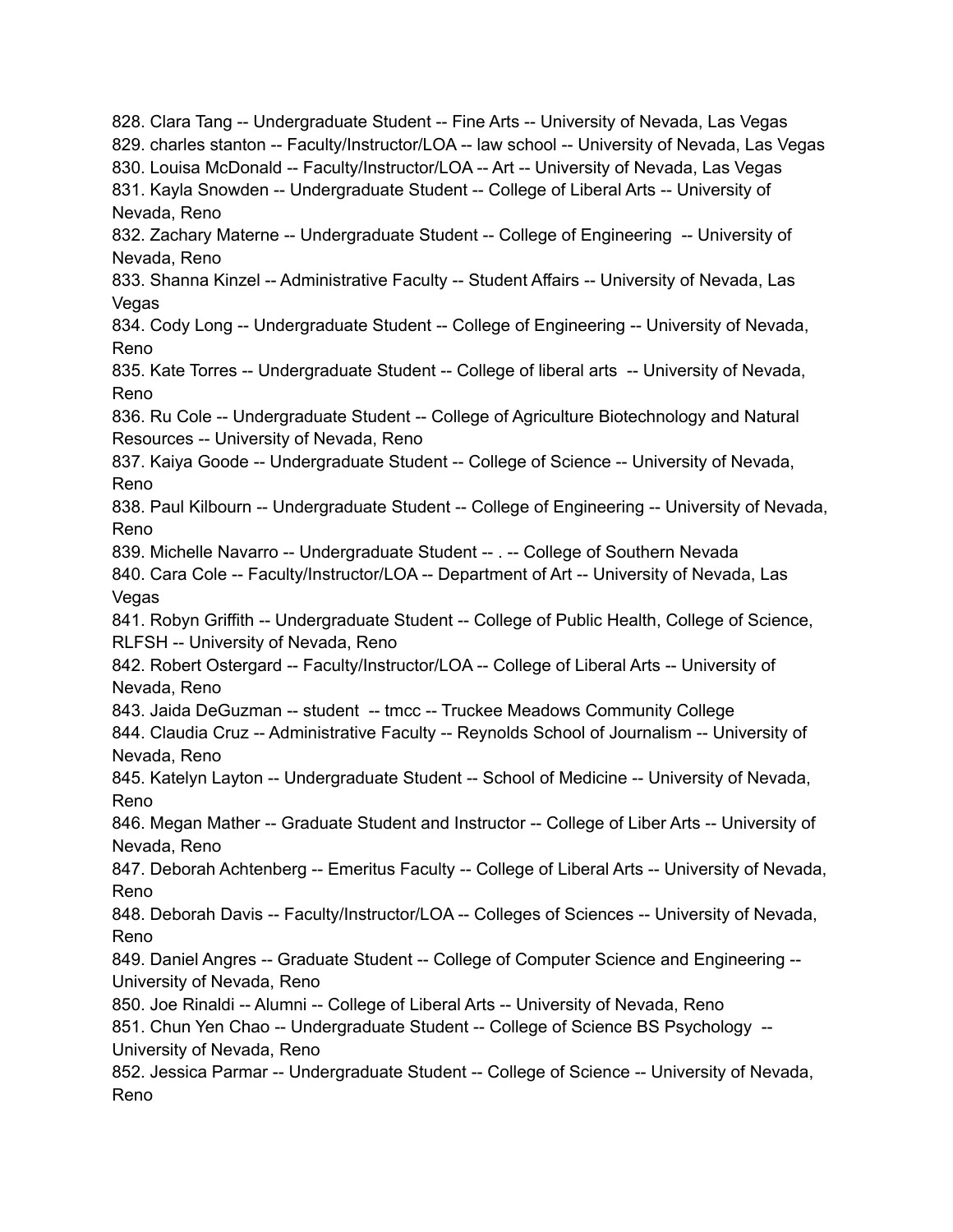853. Marisa kuhlman -- Undergraduate Student -- College of science; university libraries -- University of Nevada, Reno 854. Erin Drew -- Graduate Student and Instructor -- College of Fine Arts -- University of Nevada, Las Vegas 855. Genesis T -- Undergraduate Student -- College of Science -- University of Nevada, Reno 856. Shanti Johnson -- Undergraduate Student -- College of Education -- University of Nevada, Reno 857. Stephen Foster -- Undergraduate Student -- College of Engineering -- University of Nevada, Reno 858. Joseph Marino -- Undergraduate Student -- College of Science -- University of Nevada, Reno 859. Anne Carpenter -- Faculty/Instructor/LOA -- College of Business -- University of Nevada, Reno 860. Janina Ruprecht -- Classified Staff -- College of Science -- University of Nevada, Reno 861. Samantha Pennington -- Undergraduate Student -- Science- Pre nursing -- College of Southern Nevada 862. Christopher Solomon -- Faculty/Instructor/LOA -- College of Science -- Truckee Meadows Community College 863. Patricia Baley -- Administrative Faculty -- College of Fine Arts -- University of Nevada, Las Vegas 864. Mary McFadden -- Alumna -- College of Liberal Arts -- University of Nevada, Reno 865. Anna Tatarko -- Graduate Student -- College of Science -- University of Nevada, Reno 866. Akshatha Narasimhan -- Undergraduate Student -- College of Science -- University of Nevada, Reno 867. Alyssa O'Hair -- Administrative Faculty -- School of Public Health -- University of Nevada, Reno 868. Jacob Molina -- Undergraduate Student -- College of Science -- University of Nevada, Reno 869. Sydney Fox -- Undergraduate Student -- College of Agriculture, Biotechnology, and Natural Resources -- University of Nevada, Reno 870. Winnefred Welch -- Classified Staff -- Office of Information Technology -- University of Nevada, Reno 871. Adalyn Osentoski -- Undergraduate Student -- College of Science -- University of Nevada, Reno 872. Sonja Longoria -- Classified Staff -- Accounting -- University of Nevada, Las Vegas 873. Eric Westenburg -- Undergraduate Student -- College of Science -- University of Nevada, Reno 874. Noah Ahmed -- Undergraduate Student -- College of Science -- University of Nevada, Reno 875. Sarah Padgett -- Undergraduate Student -- College of Liberal Arts -- University of Nevada, Reno 876. Cynthia Carrera -- Undergraduate Student -- College of Science -- University of Nevada, Reno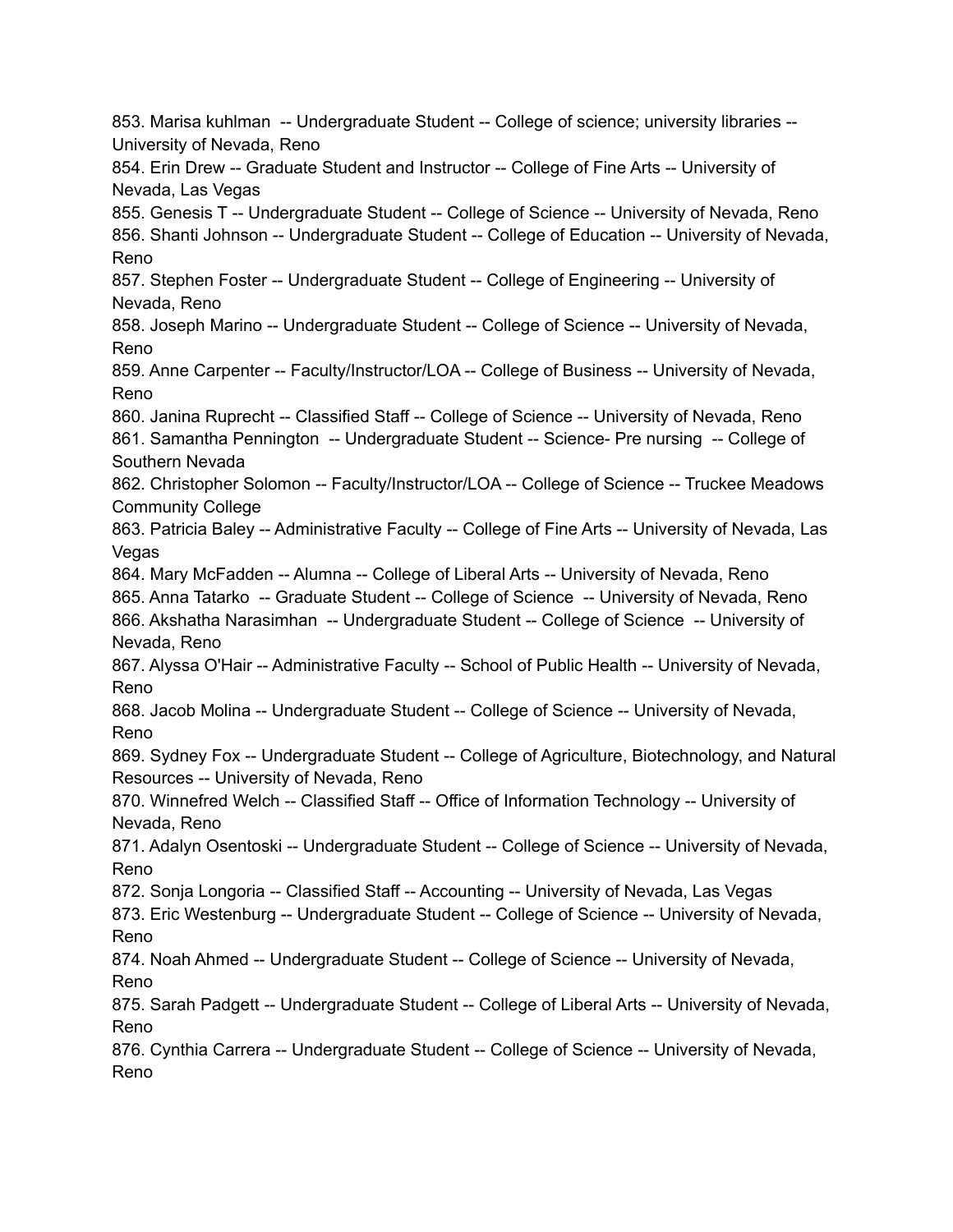877. Madison Harris -- Graduate Student and Instructor -- College of Science -- University of Nevada, Reno 878. Miranda Billings -- Graduate Student -- College of Education and Human Development -- University of Nevada, Reno 879. Breann Wickson -- Classified Staff -- Lee Business School -- University of Nevada, Las Vegas 880. Emily Budd -- Faculty/Instructor/LOA -- College of Fine Arts -- University of Nevada, Las Vegas 881. John Bowers -- Faculty/Instructor/LOA -- College of Liberal Arts -- University of Nevada, Las Vegas 882. Taylor Renfroe -- Undergraduate Student -- College of Agriculture -- University of Nevada, Reno 883. Keila Ponce -- Undergraduate Student -- College of Health -- University of Nevada, Reno 884. Priscila Ceniceros -- Undergraduate Student -- College of Science -- University of Nevada, Reno 885. Barbara Walker -- Faculty/Instructor/LOA -- CLA -- University of Nevada, Reno 886. Jerome Siores -- Undergraduate Student -- College of Science -- University of Nevada, Reno 887. Laura Wilhelm -- Faculty/Instructor/LOA -- Anthropology -- University of Nevada, Reno 888. Christine Serrano -- Undergraduate Student -- College of Science -- University of Nevada, Reno 889. Del Myer -- Undergraduate Student -- College of Science -- University of Nevada, Reno 890. Tiffany Trujillo -- Undergraduate Student -- College of Engineering -- University of Nevada, Reno 891. Jesse Spooner -- Applied to Graduate School -- College of Education -- University of Nevada, Reno 892. Gabriele Lucero -- wife of staff -- Thomas and Mack -- University of Nevada, Las Vegas 893. Kristina Davidson -- Undergraduate Student -- College of Business -- University of Nevada, Reno 894. Jhulianna Cendana -- Undergraduate Student -- College of Science -- University of Nevada, Reno 895. Elena Chau -- Undergraduate Student -- College of Engineering -- University of Nevada, Reno 896. Kendra Cruz -- Undergraduate Student -- College of Science -- University of Nevada, Reno 897. Chase Gohres -- Undergraduate Student -- College of Engineering -- University of Nevada, Reno 898. Samuel Goodrich -- Administrative Faculty -- Academic Advising -- University of Nevada, Las Vegas 899. Ashley Doughty -- Faculty/Instructor/LOA -- College of Fine Arts -- University of Nevada, Las Vegas 900. Christopher Herald -- Faculty/Instructor/LOA -- College of Science -- University of Nevada, Reno 901. Ellen Wilson -- Graduate Student -- Department of Biology -- University of Nevada, Reno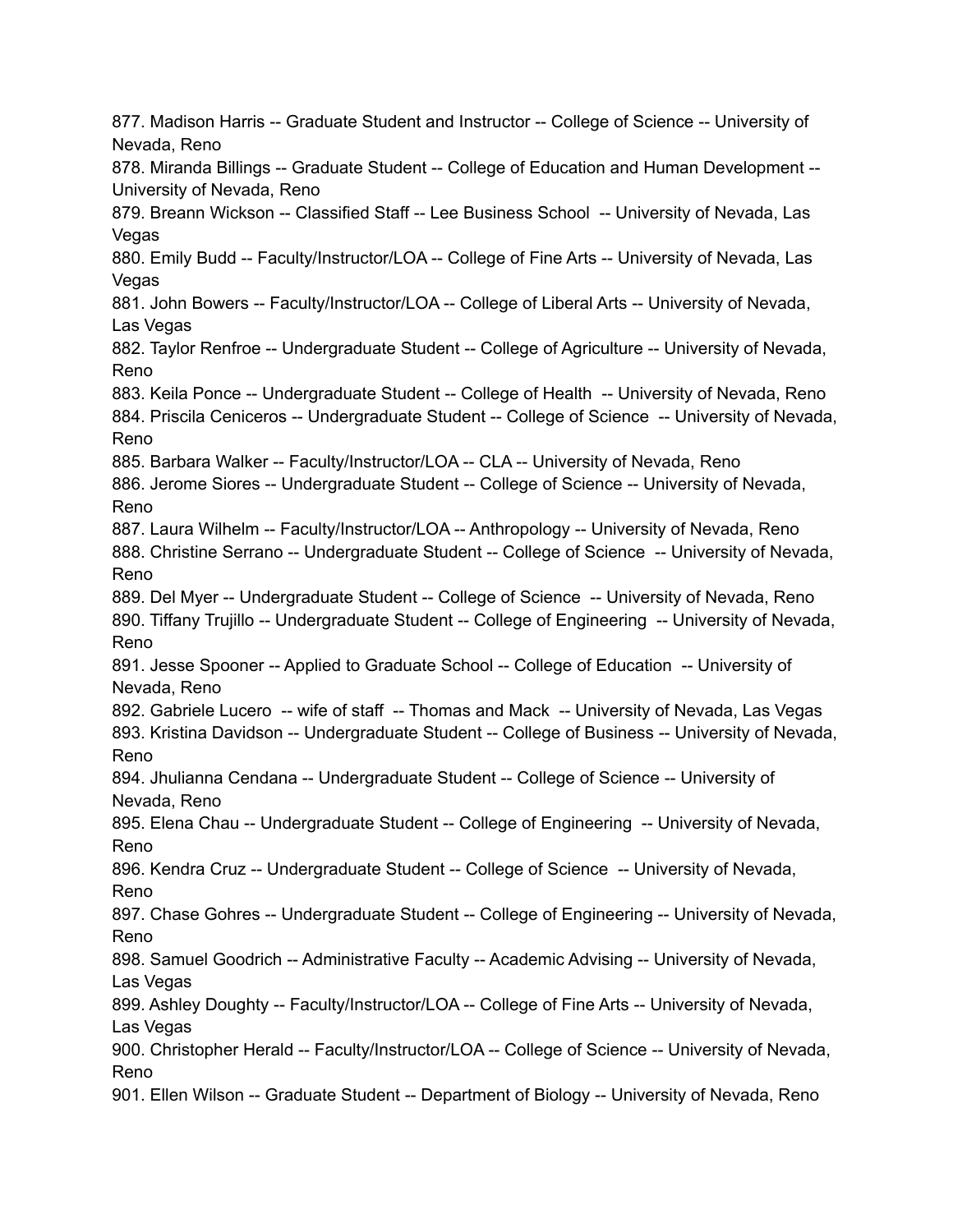902. Brady Blundell -- Undergraduate Student -- College of Engineering -- University of Nevada, Reno 903. Rachel Cornish -- Undergraduate Student -- College of Science -- University of Nevada, Reno 904. Yazmin Leyah Judal -- Undergraduate Student -- Science Division -- Truckee Meadows Community College 905. Robert Fisch -- Graduate Student and Instructor -- College of Science -- University of Nevada, Reno 906. Rhaeya Cendana -- Undergraduate Student -- College of Public Health -- University of Nevada, Reno 907. Ryan Kochen -- Graduate Student -- College of Engineering -- University of Nevada, Reno 908. Madelynn Meron -- Undergraduate Student -- College of Business -- University of Nevada, Reno 909. Valentina Ossio-Marin -- Undergraduate Student -- College of Liberal Arts, College of Business, and Honors College -- University of Nevada, Reno 910. Scott Smythe -- Undergraduate Student -- College of Engineering -- University of Nevada, Reno 911. Everett cook -- Student worker -- CABNR -- University of Nevada, Reno 912. Anna Panorska -- Faculty/Instructor/LOA -- College of Science -- University of Nevada, Reno 913. Abby Bennett -- Undergraduate Student -- College of Science -- University of Nevada, Reno 914. Amandeep Gill -- Graduate Student -- College of Science -- University of Nevada, Reno 915. Kayla Barnes -- Undergraduate Student -- College of Health Sciences -- University of Nevada, Reno 916. Kaylee Jamison -- Undergraduate Student -- College of Science and College of Liberal Arts -- University of Nevada, Reno 917. Jon Lawhead -- Faculty/Instructor/LOA -- Davidson Academy -- University of Nevada, Reno 918. Noel Vineyard -- Graduate Student and Instructor -- College of Science -- University of Nevada, Reno 919. Marc Miller -- Graduate Student -- College of Engineering -- University of Nevada, Reno 920. Rosie Wolterbeek -- UNR Dietetic Advisory Board Member -- College of Agriculture-Nutrition -- University of Nevada, Reno 921. Andrea Pavles -- Faculty/Instructor/LOA -- Fine Art -- University of Nevada, Las Vegas 922. Prim Wandeevong -- Undergraduate Student -- College of Engineering -- University of Nevada, Reno 923. Trevor Kelly -- Undergraduate Student -- College of Science -- University of Nevada, Reno 924. Christian Filbrun -- Graduate Student -- College of Liberal Arts -- University of Nevada, Reno 925. Bahareh Farrokhi -- Graduate Student -- Research assistant in Geography -- University of Nevada, Reno 926. Alexander Kumjian -- Faculty/Instructor/LOA -- College of Science -- University of Nevada, Reno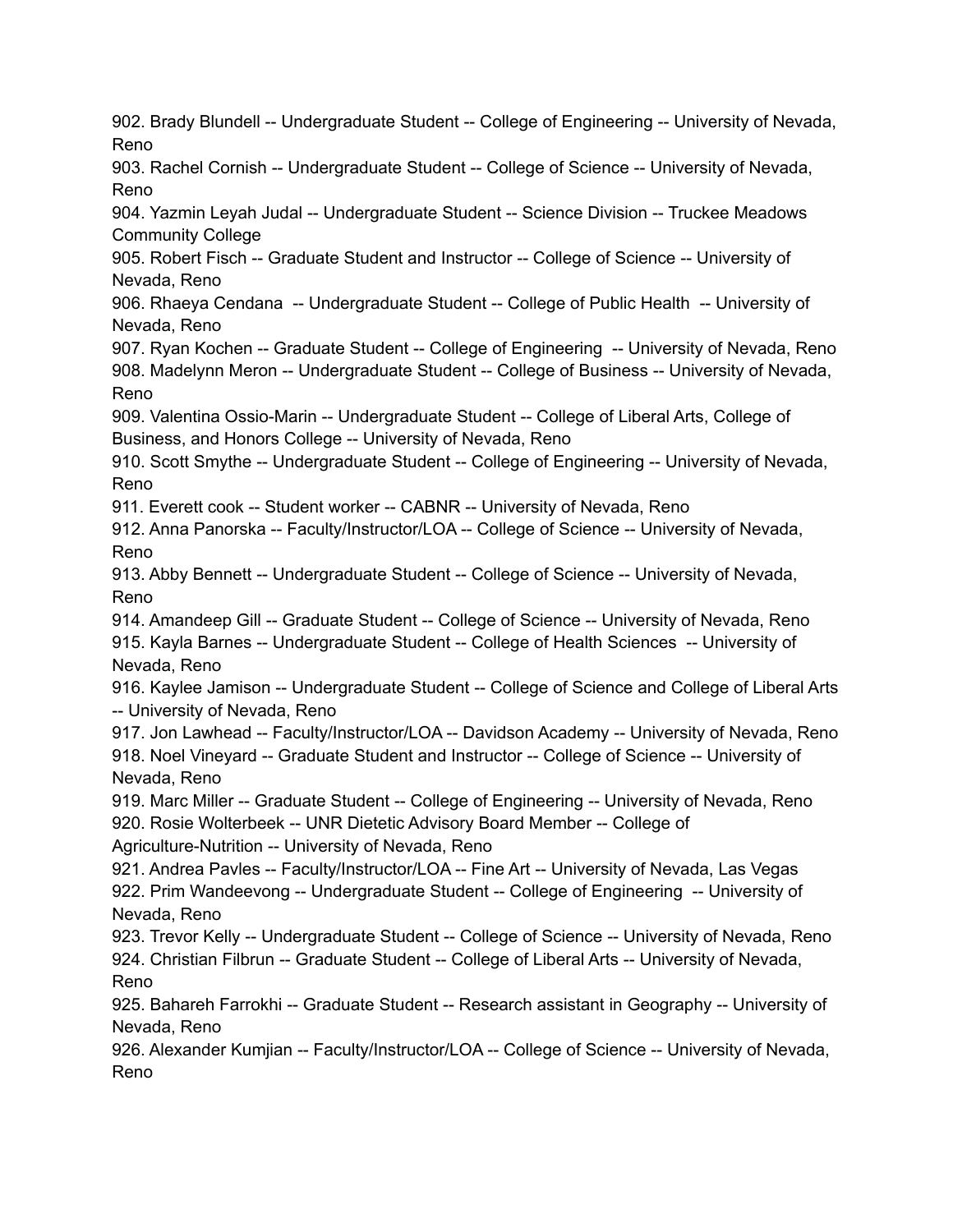927. Thomas Simcox -- Undergraduate Student -- College of Science -- University of Nevada, Reno

928. Gabriel Covington -- Undergraduate Student -- College of Science, CLA -- University of Nevada, Reno

929. Leslie Hunter -- Classified Staff -- Graduate College -- University of Nevada, Las Vegas 930. Dawson Easton-Brooks -- Undergraduate Student -- School of Journalism -- University of Nevada, Reno

931. Mia Buranamontri -- Undergraduate Student -- College of Business -- University of Nevada, Reno

932. Delaney Frusteri -- Undergraduate Student -- College of Agriculture, Biotechnology, Natural Resources -- University of Nevada, Reno

933. Imogen olvera -- Undergraduate Student -- Liberal arts -- University of Nevada, Reno 934. Matt Denney -- Alumni -- College of Education -- University of Nevada, Reno

935. haik goomroyan -- Classified Staff -- school of music -- University of Nevada, Las Vegas

936. Edward Donofrio -- Alumnus -- Liberal Arts -- University of Nevada, Reno

937. Melissa Kuszmaul -- Graduate Student -- College of Education -- University of Nevada, Reno

938. Kelsey S. -- Graduate Student -- Engineering -- University of Nevada, Reno

939. Tim Hanifan -- Alumni -- College of Science -- University of Nevada, Reno

940. Alayna Wood -- Graduate Student and Instructor -- Reynolds School of Journalism -- University of Nevada, Reno

941. Jonathan Greenberg -- Faculty/Instructor/LOA -- CABNR -- University of Nevada, Reno 942. Cedar Briem -- Graduate Student -- College of sciences -- University of Nevada, Reno 943. Adam Dunbar -- Faculty/Instructor/LOA -- College of Liberal Arts -- University of Nevada, Reno

944. Lyssie Brown -- Undergraduate Student -- College of Engineering, Honors College --University of Nevada, Reno

945. Olivia Sullivan -- Undergraduate Student -- College of Journalism -- University of Nevada, Reno

946. Carter Webb -- Undergraduate Student -- College of Engineering -- University of Nevada, Reno

947. Heaven Mora -- Undergraduate Student -- College of Science -- University of Nevada, Reno

948. Kimberly Chavez -- Undergraduate Student -- College of Education -- University of Nevada, Las Vegas

949. John Busse -- Undergraduate Student -- College of Engineering -- University of Nevada, Reno

950. Melissa Giovanni -- Faculty/Instructor/LOA -- Science & Math -- College of Southern Nevada

951. Sarah Morton -- Undergraduate Student -- College of science -- University of Nevada, Reno

952. David Rice -- Graduate Student -- College of Science -- University of Nevada, Las Vegas 953. Mariah Sierras -- Undergraduate Student -- CABNR -- University of Nevada, Reno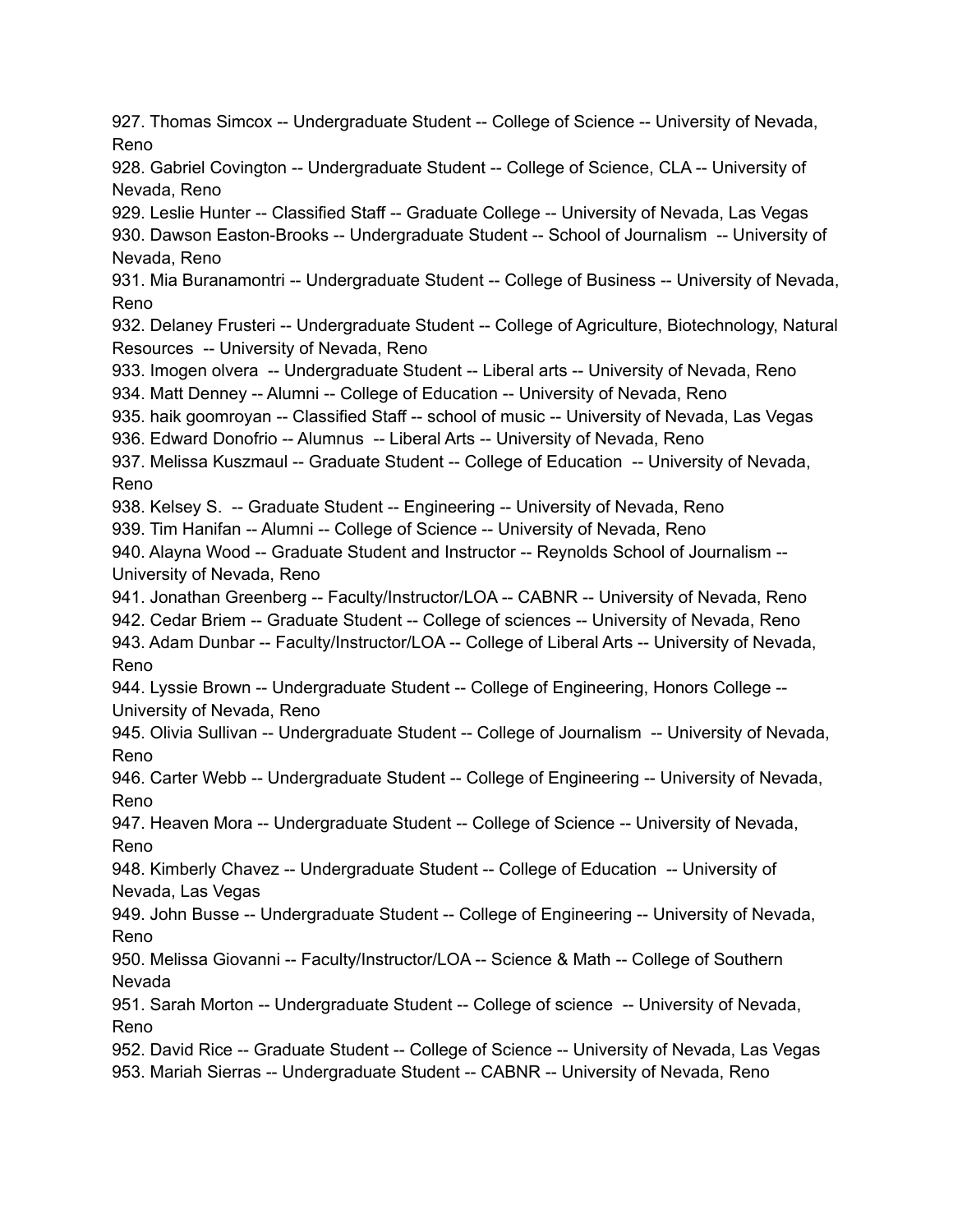954. Megan Smith -- Undergraduate Student -- College of Science; Student Services - University Math Center Tutor -- University of Nevada, Reno 955. Nick Comstock -- Undergraduate Student -- College of Science -- University of Nevada, Reno 956. Gerard Bensadoun Gutsens -- Undergraduate Student -- College of Engineering -- University of Nevada, Reno 957. Kaiden Quinn -- Undergraduate Student -- College of education -- University of Nevada, Reno 958. Alyah Raygoza -- Undergraduate Student -- Public Health -- University of Nevada, Reno 959. Aisheh Barghouti -- Undergraduate Student -- College of Liberal Arts -- University of Nevada, Reno 960. Margaret Johnston -- Graduate Student and Instructor -- College of Science -- University of Nevada, Las Vegas 961. Ellie Cook -- Graduate Student -- School of Public Health -- University of Nevada, Reno 962. Tania Garcia Varela -- Undergraduate Student -- Liberal Arts & College of Education and Human Development -- University of Nevada, Reno 963. Victor Reynosa -- Undergraduate Student -- College of Engineering -- University of Nevada, Reno 964. Rachel Ellis -- Graduate Student -- College of Science -- University of Nevada, Las Vegas 965. Amanda Hugginkiss -- Graduate Student and Instructor -- Gender Studies -- University of Nevada, Las Vegas 966. Miranda Bender -- Classified Staff -- Residential Life and Housing Dept -- University of Nevada, Reno 967. Devan Boyce -- Graduate Student -- College of Business -- University of Nevada, Reno 968. Robert Harding -- Administrative Faculty -- School of Public Health -- University of Nevada, Reno 969. Jasmine Hinton -- Graduate Student -- Department of Physics and Astronomy -- University of Nevada, Las Vegas 970. Katharine Davi -- Parent of students -- Non-degree-seeking -- University of Nevada, Reno 971. Claudia Keelan -- Faculty/Instructor/LOA -- College of Liberal Arts -- University of Nevada, Las Vegas 972. Solana Kline -- Graduate Student -- College of Science -- University of Nevada, Reno 973. Elise Campbell -- Undergraduate Student -- College of Social Work -- University of Nevada, Reno 974. Richard Reeder -- Graduate Student -- College of Education -- University of Nevada, Reno 975. Jonathan Lay -- Classified Staff -- College of Business -- University of Nevada, Reno 976. Allana Borbon -- Undergraduate Student -- Business and Social Sciences Division --Truckee Meadows Community College 977. Jeremiah Reyes -- Graduate Student -- CABNR -- University of Nevada, Reno 978. lupita torres -- Undergraduate Student -- Public Health -- University of Nevada, Reno 979. Molly McVicar -- Graduate Student -- CABNR -- University of Nevada, Reno 980. Crystal Padilla -- Undergraduate Student -- College of science -- University of Nevada, Reno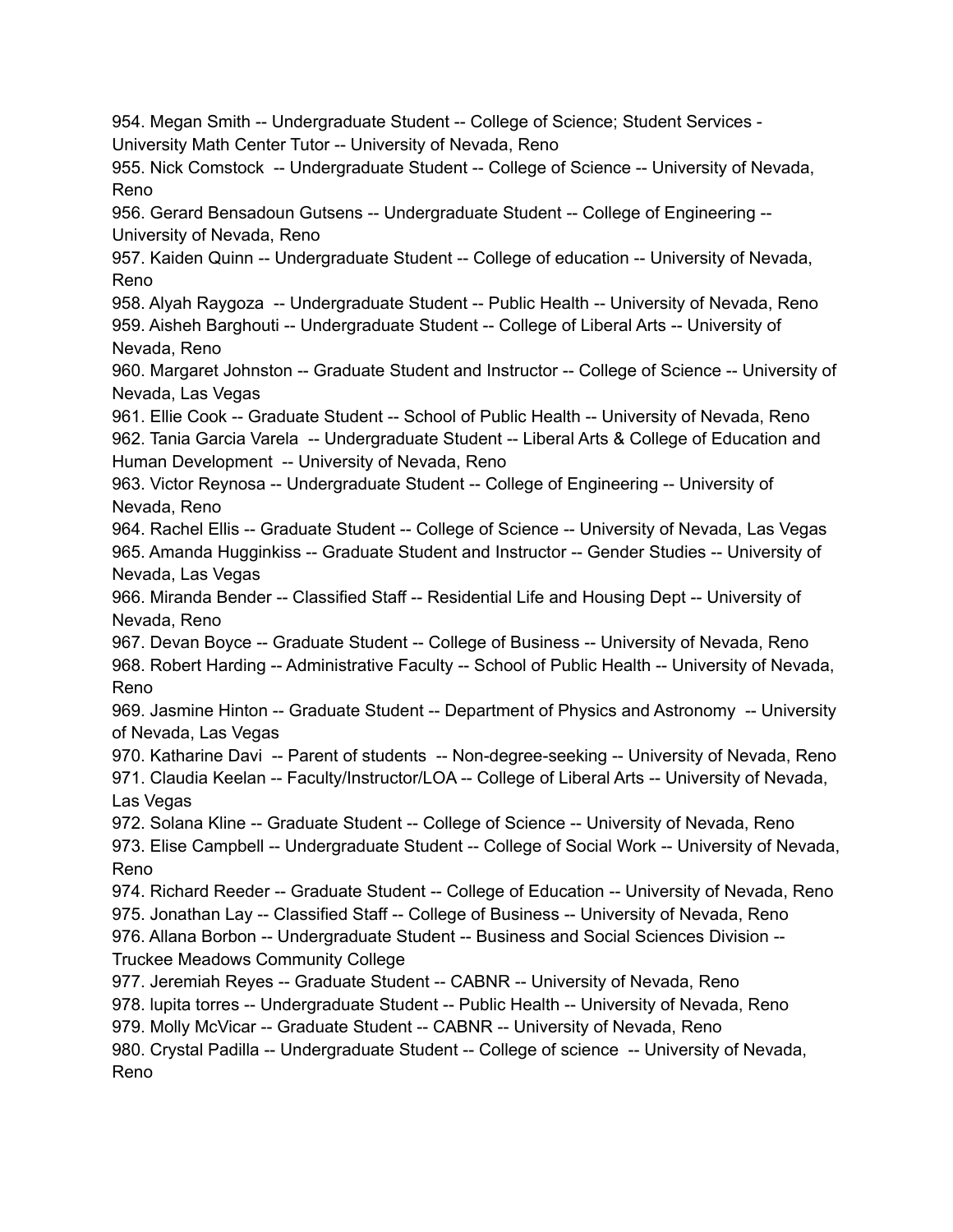981. Brittany Paloma Fiedler -- Faculty/Instructor/LOA -- University Libraries -- University of Nevada, Las Vegas 982. Dev Bararia -- Undergraduate Student -- College of Liberal Arts -- University of Nevada, Reno 983. Irina Romenskaia -- Classified Staff -- CABNR -- University of Nevada, Reno 984. Hannah Potts -- Undergraduate Student -- College of Scieve -- University of Nevada, Reno 985. David Leitner -- Faculty/Instructor/LOA -- College of Science -- University of Nevada, Reno 986. Amanda Vaskov -- Undergraduate Student -- College of Liberal Arts -- University of Nevada, Reno 987. Sarah Gleason -- Undergraduate Student -- College of liberal arts -- University of Nevada, Reno 988. Nai'a Keith-Handschuh -- Undergraduate Student -- Davidson Academy -- University of Nevada, Reno 989. Linden Jaime -- Undergraduate Student -- College of Liberal Arts -- University of Nevada, Reno 990. Faith McCuskey -- Undergraduate Student -- College of Agriculture -- University of Nevada, Reno 991. Marc Walter -- Undergraduate Student -- College of Liberal Arts -- University of Nevada, Reno 992. Molly Willoughby -- Alumnos -- CABNR, College of Liberal Arts -- University of Nevada, Reno 993. Lucas Flach -- Undergraduate Student -- Davidson Academy -- University of Nevada, Reno 994. Anthony Qian -- Undergraduate Student -- CABNR -- University of Nevada, Reno 995. Ana Shipman -- Undergraduate Student -- College of Education -- University of Nevada, Reno 996. Susan Canaday Henry -- Faculty/Instructor/LOA -- College of Fine Arts -- University of Nevada, Las Vegas 997. Alexis Randolph -- Undergraduate Student -- College of Liberal Arts -- University of Nevada, Reno 998. April Ramirez -- Undergraduate Student -- Truckee Meadows Community College -- Truckee Meadows Community College 999. Alese McMurtry -- Alumni -- College of Liberal Arts -- University of Nevada, Reno 1000. Melanie Ha -- Undergraduate Student -- College of Agriculture -- University of Nevada, Reno 1001. Chisa Oros -- Classified Staff -- College of Liberal Arts -- University of Nevada, Reno 1002. Patricia Song -- Undergraduate Student -- College of science -- University of Nevada, Reno 1003. Julianna Li -- Undergraduate Student -- College of Agriculture Biotechnology and Natural Resources -- University of Nevada, Reno 1004. Brianna Bouknight -- Undergraduate Student -- School of Public Health -- University of Nevada, Reno 1005. Torrie Rogers -- Graduate Student -- College of Science -- University of Nevada, Reno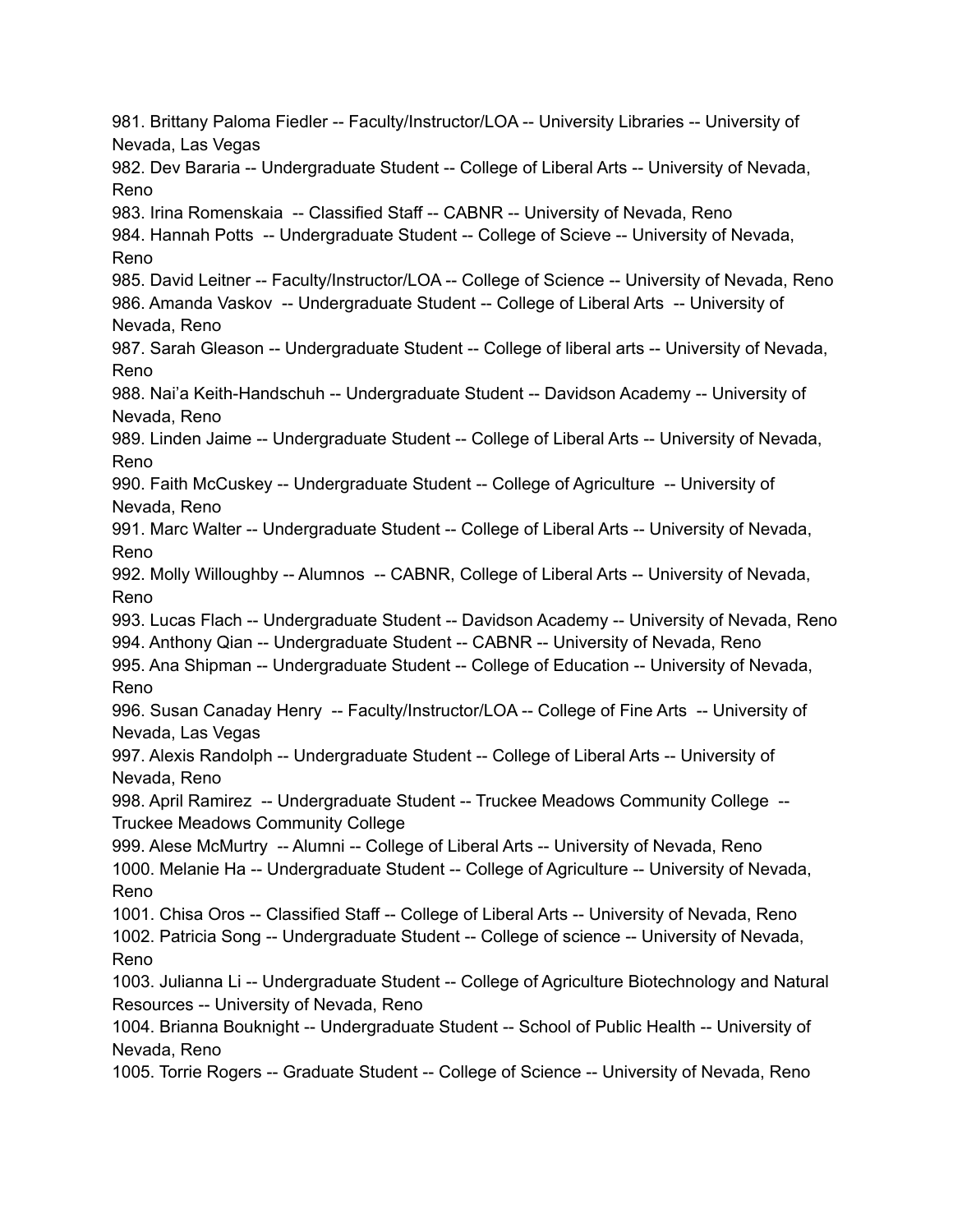1006. Paris Smallwood -- Graduate Student -- College of Education -- University of Nevada, Reno 1007. Angie Hayes -- Undergraduate Student -- Hank Greenspun School of Journalism & University Libraries -- University of Nevada, Las Vegas 1008. Gregory Smith -- Graduate Student -- College of Science -- University of Nevada, Las Vegas 1009. Danielle Escoto -- Alum -- College of Liberal Arts -- University of Nevada, Reno 1010. Katrina Perce -- Undergraduate Student -- College of Business -- University of Nevada, Reno 1011. Samantha Proctor -- Undergraduate Student -- College of Science -- University of Nevada, Reno 1012. Ivanna Baca -- Undergraduate Student -- College of Urban Affairs -- University of Nevada, Las Vegas 1013. Andrew Bechdolt -- Undergraduate Student -- College of Engineering -- University of Nevada, Reno 1014. Kabrinnesa Sarder -- Alumni -- College of Business -- University of Nevada, Reno 1015. Eriko Sakamura -- Graduate Student -- College of Science -- University of Nevada, Reno 1016. Emma Rosenstein -- Undergraduate Student -- Greenspun College of Urban Affairs -- University of Nevada, Las Vegas 1017. Larissa DeDera -- Undergraduate Student -- Liberal Arts -- University of Nevada, Reno 1018. Unique Hardy -- Undergraduate Student -- College of Liberal Arts -- University of Nevada, Reno 1019. Kim Zachgo -- Undergraduate Student -- Community Health Sciences -- University of Nevada, Reno 1020. Tristen Werner -- Undergraduate Student -- College of Liberal arts, College of Journalism, Student Ambassadors -- University of Nevada, Reno 1021. Mya Yazbek -- Alumni -- College of Science -- University of Nevada, Reno 1022. Aleksey Telyakovskiy -- Faculty/Instructor/LOA -- College of Science -- University of Nevada, Reno 1023. Kolozs Korda -- Graduate Student and Instructor -- College of Engineering -- University of Nevada, Reno 1024. Charlotte Rayfield -- Undergraduate Student -- College of Liberal Arts -- University of Nevada, Reno 1025. Taylor Dutcher -- Undergraduate Student -- College of Science -- University of Nevada, Reno 1026. Taylor Ford -- Undergraduate Student -- College of Fine Arts -- University of Nevada, Reno 1027. Katelyn Mason -- Undergraduate Student -- College of Business -- University of Nevada, Reno 1028. Brianna Konz -- Undergraduate Student -- School of Public Health -- University of Nevada, Reno 1029. Doyinsola Adetunji -- Graduate Student -- School of public health -- University of Nevada, Reno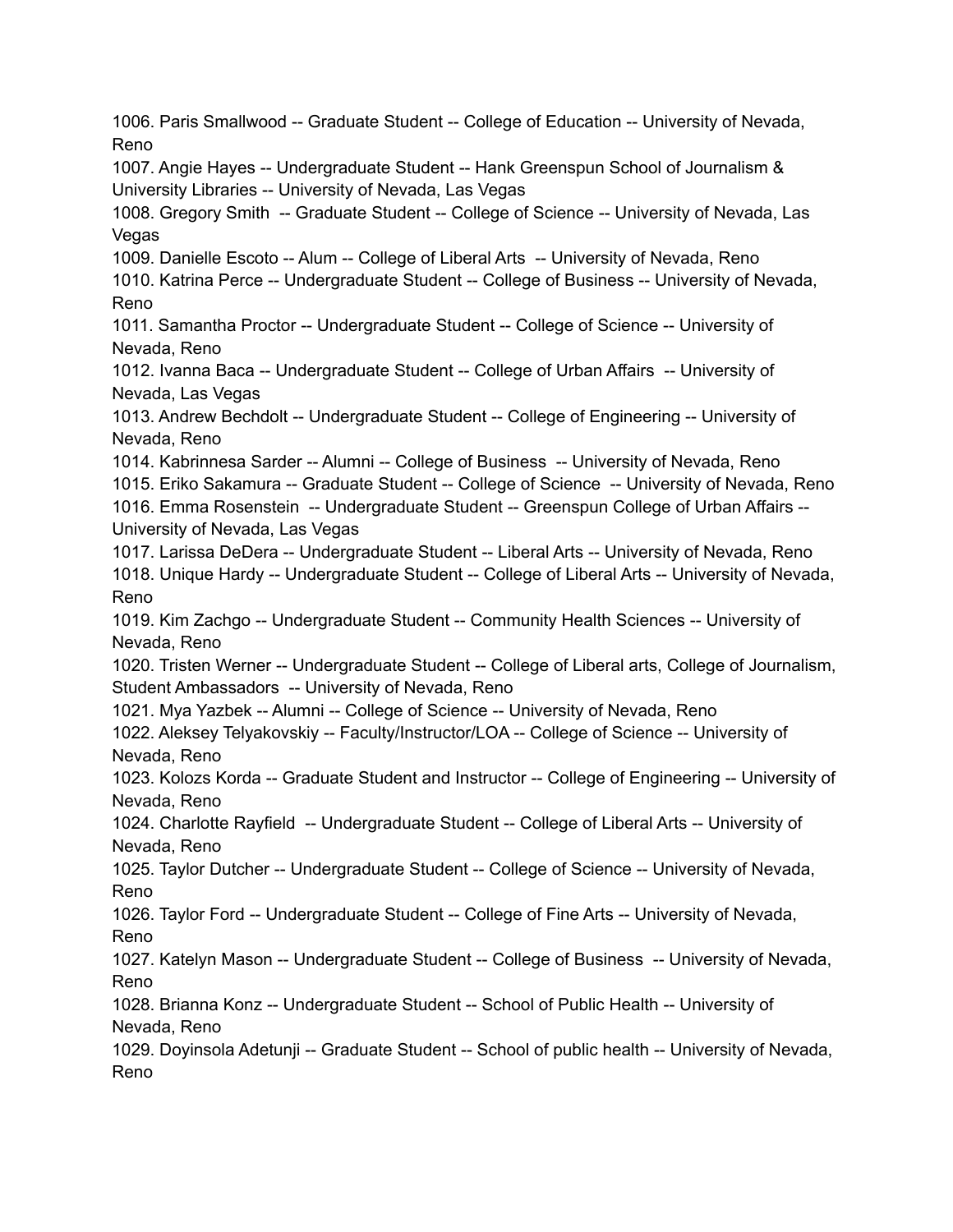1030. Ethan Schlobohm -- Undergraduate Student -- College of Liberal Arts -- University of Nevada, Reno 1031. Rachel Herzl-Betz -- Faculty/Instructor/LOA -- Writing Center -- Nevada State College 1032. Ashley Bumgardner -- Alumni -- College of Liberal Arts and College of Education and Human Development -- University of Nevada, Reno 1033. Megan Becker -- Faculty/Instructor/LOA -- College of Liberal Arts -- University of Nevada, Las Vegas 1034. Suzanne Lara -- Undergraduate Student -- College of Liberal Arts -- University of Nevada, Las Vegas 1035. Orlando Rico -- Undergraduate Student -- COLA/COFA -- University of Nevada, Las Vegas 1036. Ryan Johnson -- Undergraduate Student -- College of Science -- University of Nevada, Reno 1037. Raenilynn Timbol -- Undergraduate Student -- College of Science -- University of Nevada, Las Vegas 1038. Aleksey S Mohov -- Graduate Student and Instructor -- College of Physics and Astronomy -- University of Nevada, Las Vegas 1039. Dominique Gonzales -- Graduate Student and Instructor -- College of Liberal Arts -- University of Nevada, Reno 1040. Heather Monaghan -- Graduate Student and Instructor -- College of Urban Affairs -- University of Nevada, Las Vegas 1041. Aaron Baker -- Undergraduate Student -- College of Engineering -- University of Nevada, Reno 1042. Paul Verburg -- Faculty/Instructor/LOA -- College of Agriculture -- University of Nevada, Reno 1043. James Brawley -- Undergraduate Student -- College of Engineering -- University of Nevada, Reno 1044. Deborah Burke -- Graduate Student -- College of Education -- University of Nevada, Reno 1045. Brianna Barnes -- Undergraduate Student -- College of Science -- Truckee Meadows Community College 1046. Adam Benedict -- Undergraduate Student -- College of Liberal Arts -- University of Nevada, Reno 1047. Nina McCartney -- Graduate Student -- College of Education and Human Development -- University of Nevada, Reno 1048. Topher Reynolds -- Graduate Student -- College of Business -- University of Nevada, Reno 1049. Aimee Lopes -- Parent of pre-k student -- Child and Family Research Center -- University of Nevada, Reno 1050. Madalyn Larson -- Graduate Student -- School of Public Health -- University of Nevada, Reno 1051. Reagan Hart -- Graduate Student -- School of Public Health -- University of Nevada, Reno 1052. John Anderson -- Administrative Faculty -- Office of Information Technology -- University of Nevada, Reno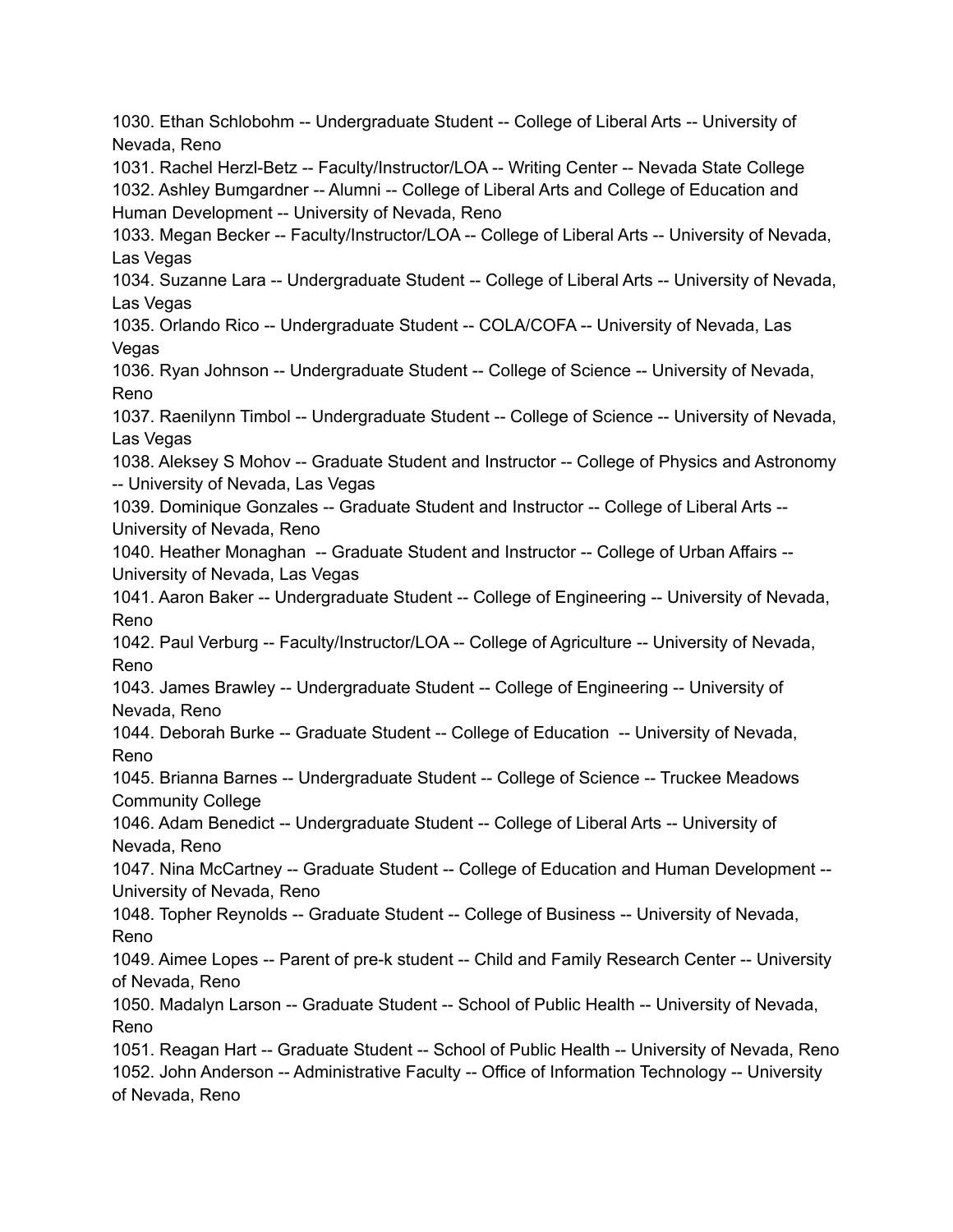1053. Juliette Sierras -- Graduate Student -- College of Public Health -- University of Nevada, Reno 1054. Lindsey Reighley -- Undergraduate Student -- College of Science -- University of Nevada, Reno 1055. Mike Kivistik -- Faculty/Instructor/LOA -- College of Engineering -- University of Nevada, Reno 1056. Darcy Patterson -- Concerned resident -- Nursing -- University of Nevada, Reno 1057. Raul Rojas -- Faculty/Instructor/LOA -- College of Science -- University of Nevada, Reno 1058. Katelyn Bell -- Undergraduate Student -- College of Science -- University of Nevada, Reno 1059. Karon McCorley -- Undergraduate Student -- College of Engineering -- University of Nevada, Reno 1060. Emily Yoast -- Undergraduate Student -- College of Science and College of Liberal Arts -- University of Nevada, Reno 1061. Christopher mercier -- Family Members -- HDFS -- University of Nevada, Reno 1062. Danielle Young -- Graduate Student -- Social Work -- University of Nevada, Reno 1063. Ed Corbett -- Faculty/Instructor/LOA -- CS -- Truckee Meadows Community College 1064. Lara Jones -- Undergraduate Student -- College of Liberal Arts -- University of Nevada, Reno 1065. Lily Appleby -- Undergraduate Student -- Liberal Arts -- University of Nevada, Reno 1066. Satoko Kurita -- Family Members -- College of Science -- University of Nevada, Reno 1067. Sam Ganados -- Undergraduate Student -- College of Fine Art -- University of Nevada, Las Vegas 1068. Marley Schrock -- Undergraduate Student -- College of Community Health Sciences -- University of Nevada, Reno 1069. Aiman Murtaza -- Alumni -- College of Liberal Arts -- University of Nevada, Reno 1070. Sabrena Khan -- Alumni -- College of Science -- University of Nevada, Reno 1071. Danielle Mudd -- Alumni -- College of Liberal Arts -- University of Nevada, Reno 1072. Kelly Wranik -- Alumni -- School of Public Health -- University of Nevada, Reno 1073. Morgan Manifacier -- Faculty/Instructor/LOA -- College of Liberal Arts -- University of Nevada, Reno 1074. Erin Hanan -- Faculty/Instructor/LOA -- CABNR -- University of Nevada, Reno 1075. Hamed Ebrahimian -- Faculty/Instructor/LOA -- College of Engineering -- University of Nevada, Reno 1076. Marian Berryhill -- Faculty/Instructor/LOA -- College of Science -- University of Nevada, Reno 1077. Samantha DeTiberiis -- Alumni -- College of Liberal Arts, College of Science -- University of Nevada, Reno 1078. Paul Torkelson -- Faculty/Instructor/LOA -- College of Liberal Arts -- University of Nevada, Reno 1079. Mona Barbee -- Family Members -- Engineering -- University of Nevada, Reno 1080. Philip Kirchman -- Alumni -- College of Community Health Sciences -- University of Nevada, Reno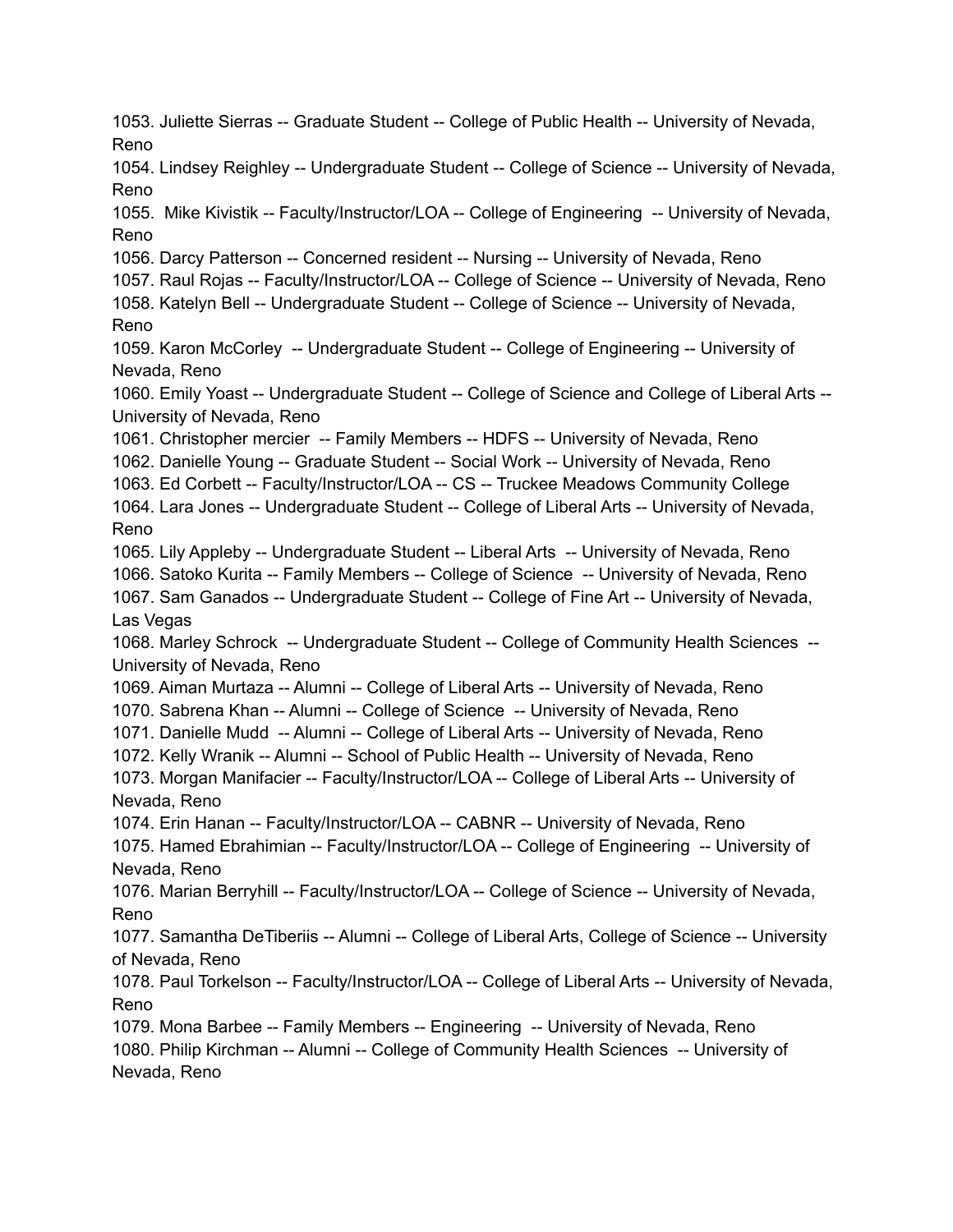1081. Isabella Hatt -- Undergraduate Student -- Liberal Arts College -- University of Nevada, Reno 1082. Karli Reinhardt -- Undergraduate Student -- COEHD -- University of Nevada, Reno 1083. Sydney Fischer -- Undergraduate Student -- Reynolds School of Journalism -- University of Nevada, Reno 1084. Skye Perez -- Undergraduate Student -- College of Science -- University of Nevada, Reno 1085. Savannah Guo -- Faculty/Instructor/LOA -- College of Business -- University of Nevada, Reno 1086. Kurtis Rodrigue -- Graduate Student -- College of Engineering -- University of Nevada, Reno 1087. David Alvarez-Ponce -- Faculty/Instructor/LOA -- College of Science -- University of Nevada, Reno 1088. Shangjia Zhang -- Graduate Student -- College of Science -- University of Nevada, Las Vegas 1089. Nikolas Rodrigue -- Undergraduate Student -- College of Liberal Arts -- University of Nevada, Reno 1090. Ollie Hernandez -- Graduate Student -- College of Liberal Arts -- University of Nevada, Reno 1091. Mariana Velázquez -- Faculty/Instructor/LOA -- CLA -- University of Nevada, Reno 1092. Chardenae Gonzales -- Undergraduate Student -- College of Science -- University of Nevada, Reno 1093. Corné Kreemer -- Faculty/Instructor/LOA -- College of Science -- University of Nevada, Reno 1094. Muze Huang -- Graduate Student -- LEE Business School -- University of Nevada, Las Vegas 1095. Judy Li -- Graduate Student -- College of Science -- University of Nevada, Reno 1096. Noel Johnson -- Undergraduate Student -- College of Liberal Arts -- University of Nevada, Reno 1097. Jordan Gass -- Graduate Student -- College of Science -- University of Nevada, Reno 1098. Mary Miller -- Faculty/Instructor/LOA -- CLA -- University of Nevada, Reno 1099. Meghan McKemy -- Undergraduate Student -- College of Liberal Arts -- University of Nevada, Reno 1100. Holland Smallwood -- Undergraduate Student -- College of Education and Human Development -- University of Nevada, Reno 1101. Peter Epstein -- Faculty/Instructor/LOA -- CLA -- University of Nevada, Reno 1102. Bob Tregilus -- Alumni -- UNR alumnus -- University of Nevada, Reno 1103. Amanda Drew -- Undergraduate Student -- College of Public Health -- University of Nevada, Reno 1104. Hitha Segu -- Undergraduate Student -- College of science -- University of Nevada, Reno 1105. Adara Pesqueira -- Undergraduate Student -- College of Agriculture, Biotechnology and Natural Resources -- University of Nevada, Reno 1106. Linda Anngela-Cole -- Faculty/Instructor/LOA -- School of Social Work -- University of Nevada, Reno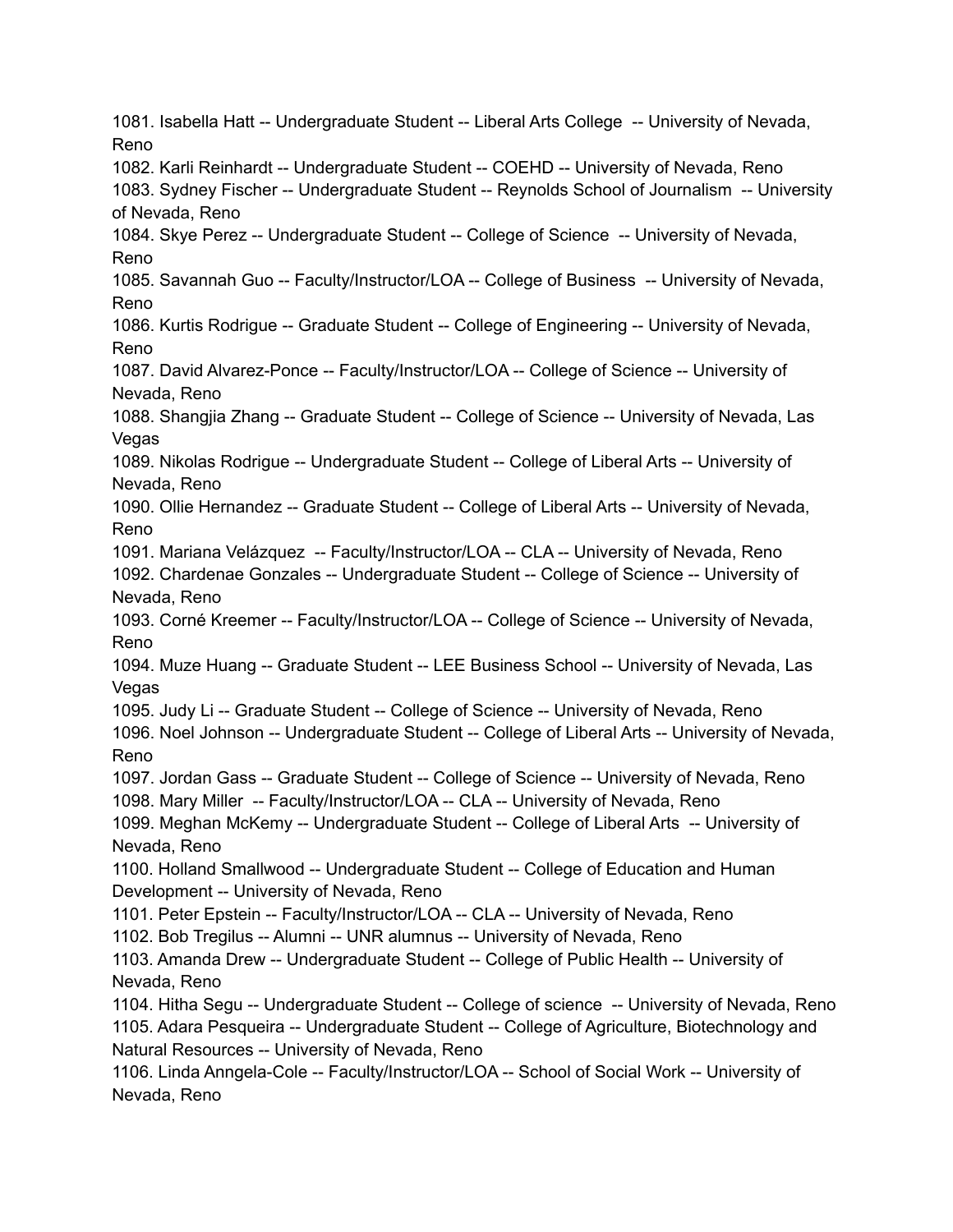1107. Seth Gack -- Undergraduate Student -- College of Engineering -- University of Nevada, Reno

1108. Najeh Abduljalil -- Undergraduate Student -- College of Liberal Arts -- University of Nevada, Reno

1109. Meghan Kelly -- Undergraduate Student -- College of Agriculture, Biotechnology & Natural Resources -- University of Nevada, Reno

1110. Lily Aragon -- Undergraduate Student -- College of Agriculture, Biotechnology & Natural Resources -- University of Nevada, Reno

1111. Cora Cisan -- Undergraduate Student -- College of Liberal Arts -- University of Nevada, Reno

1112. Hannah West -- Undergraduate Student -- College of Social Work -- University of Nevada, Reno

1113. Amy Savignac -- Graduate Student -- School of Medicine -- University of Nevada, Reno 1114. Andrzej Trzynadlowski -- Faculty/Instructor/LOA -- College of Engineering -- University of Nevada, Reno

1115. Yajahira Dircio -- Undergraduate Student -- College of Science -- University of Nevada, Reno

1116. Lu Park -- Family Member -- Davidson Academy -- University of Nevada, Reno

1117. Pavel Solin -- Faculty/Instructor/LOA -- College of Science -- University of Nevada, Reno 1118. John Cushman -- Faculty/Instructor/LOA -- College of Agriculture, Biotechnology, and Natural Resources -- University of Nevada, Reno

1119. John Louie -- Faculty/Instructor/LOA -- College of Science -- University of Nevada, Reno 1120. Maya PW -- Undergraduate Student -- Davidson Academy -- University of Nevada, Reno 1121. Lauren Baker -- Undergraduate Student -- Department of History Student Worker -- University of Nevada, Reno

1122. Antonio Ayala -- Undergraduate Student -- College of Science; College of Education and Human Development -- University of Nevada, Reno

1123. Talaya Flicop -- Undergraduate Student -- College of Science -- University of Nevada, Reno

1124. MaryAnn Demchak -- Faculty/Instructor/LOA -- College of Education & Human Deveopment -- University of Nevada, Reno

1125. Peter Goin -- Faculty/Instructor/LOA -- College of Liberal Arts -- University of Nevada, Reno

1126. Jennifer Calzada -- Alumni -- College of Liberal Arts -- University of Nevada, Reno

1127. Chu-Lan McKinlay -- Dual-Enrollment Student -- N/A -- University of Nevada, Reno

1128. Pedro Gomez -- Faculty/Instructor/LOA -- College of Liberal Arts -- University of Nevada, Reno

1129. Thomas Roche -- Administrative Faculty -- Counseling Services -- University of Nevada, Reno

1130. Brandon Wilson -- Undergraduate Student -- College of Liberal Arts -- University of Nevada, Reno

1131. Hannah Butler -- Undergraduate Student -- College of Liberal Arts -- University of Nevada, Reno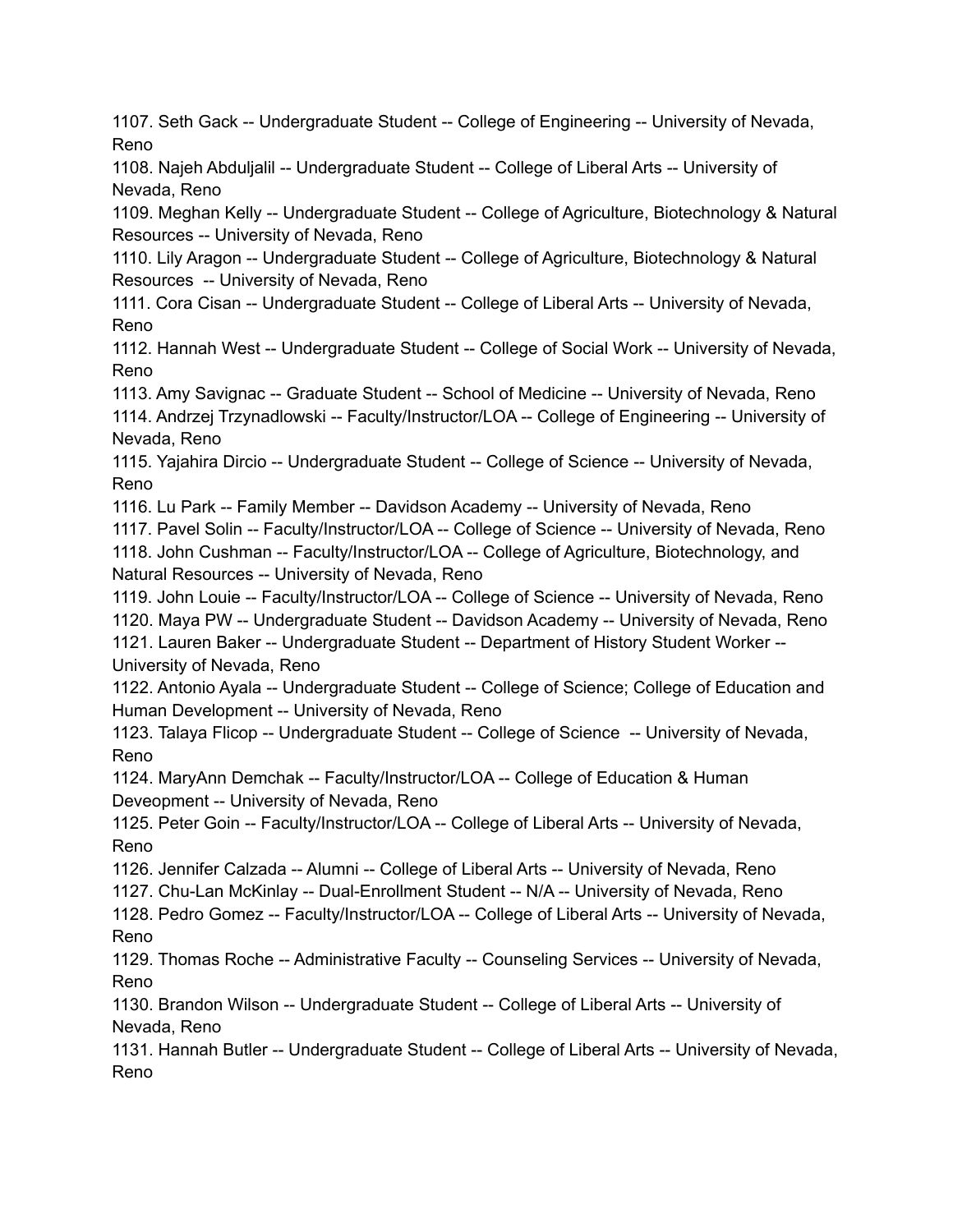1132. Janice Wong -- Undergraduate Student -- College of Liberal Arts -- University of Nevada, Reno 1133. Oren Board -- Undergraduate Student -- Collage of Engineering -- University of Nevada, Reno 1134. Sergey Varganov -- Faculty/Instructor/LOA -- College of Science -- University of Nevada, Reno 1135. Kimberly Claussen -- Undergraduate Student -- College of Liberal Arts -- University of Nevada, Reno 1136. Isabel Moh -- Undergraduate Student -- CABNR -- University of Nevada, Reno 1137. Tabatha Walford -- Undergraduate Student -- College of Science -- University of Nevada, Reno 1138. April Ramirez -- Undergraduate Student -- Truckee Meadows Community College -- Truckee Meadows Community College 1139. Monica Miller -- Faculty/Instructor/LOA -- College of Liberal Arts -- University of Nevada, Reno 1140. Gideon P Caplovitz -- Faculty/Instructor/LOA -- College of Science -- University of Nevada, Reno 1141. Mary Peacock -- Faculty/Instructor/LOA -- College of Science -- University of Nevada, Reno 1142. Ji Hwan Yoon -- Faculty/Instructor/LOA -- College of Engineering -- University of Nevada, Reno 1143. Vladimir Pravosudov -- Faculty/Instructor/LOA -- College of Science -- University of Nevada, Reno 1144. Natalie Mastick -- Family Member -- College of Science -- University of Nevada, Reno 1145. Jeremy Salcedo Lara -- Undergraduate Student -- College of Engineering -- University of Nevada, Reno 1146. Isabell Spoon -- Undergraduate Student -- College of Science; College of Liberal Arts -- University of Nevada, Reno 1147. Jasmin Morales -- Undergraduate Student -- College of Business -- University of Nevada, Reno 1148. Ana de Bettencourt-Dias -- Faculty/Instructor/LOA -- College of Science -- University of Nevada, Reno 1149. Elizabeth Francis -- Faculty/Instructor/LOA -- CLA -- University of Nevada, Reno 1150. Lydia Doan -- Graduate Student and Instructor -- College of Agriculture, Biotechnology & Natural Resources -- University of Nevada, Reno 1151. Jaydon Godinez -- Undergraduate Student -- college of business -- College of Southern Nevada 1152. DeeEllen Davis -- Family Member -- Chemistry Dept. -- University of Nevada, Reno 1153. Vincenzo -- Undergraduate Student -- College of Liberal Arts -- University of Nevada, Reno 1154. Julian Rolsma -- Graduate Student and Instructor -- Department of Chemistry -- University of Nevada, Reno 1155. Octavia Clapp -- Undergraduate Student -- College of Science -- University of Nevada, Reno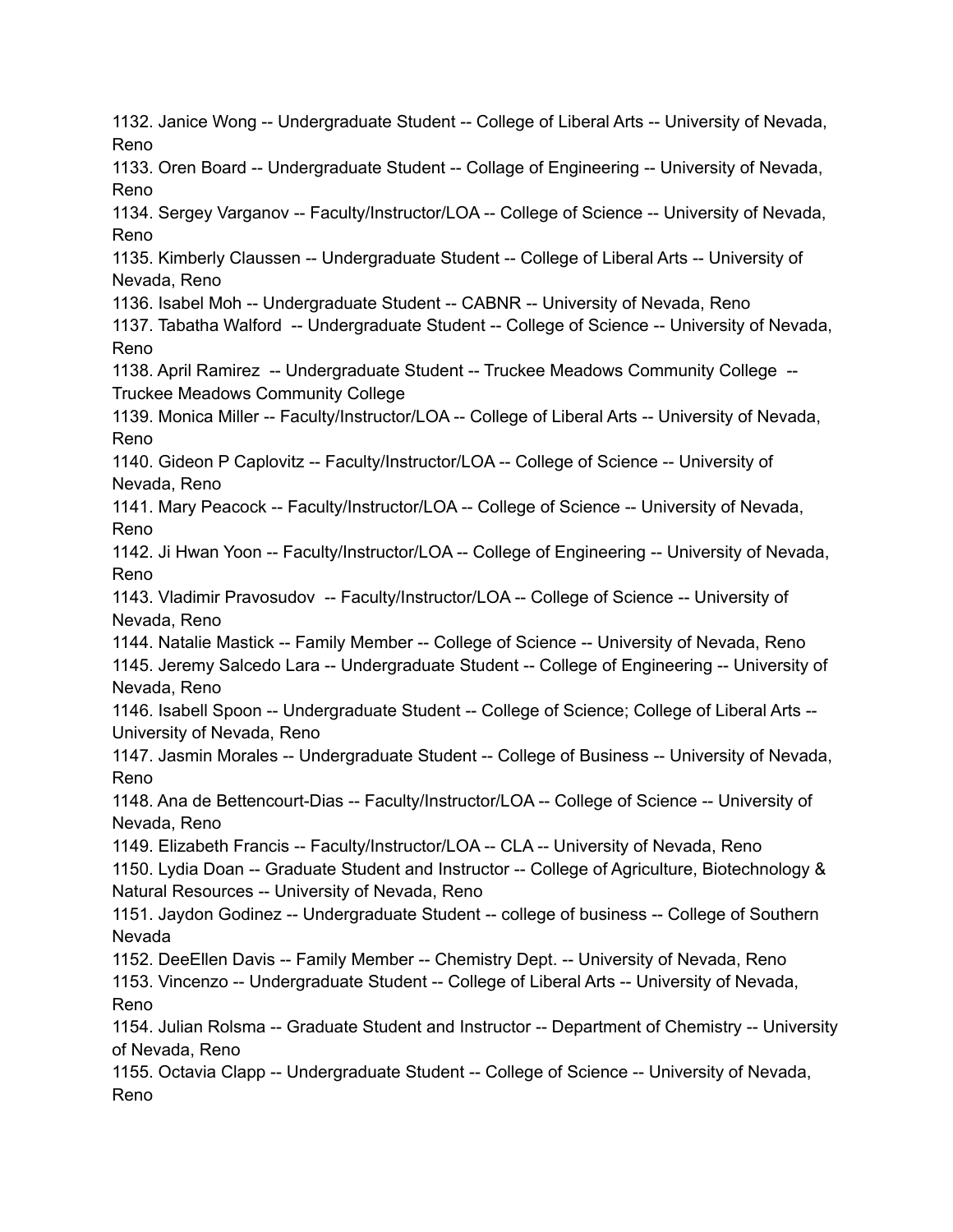1156. Nicholas Seltzer -- Faculty/Instructor/LOA -- Liberal Arts -- University of Nevada, Reno 1157. Isabella Anderson -- Undergraduate Student -- College of Liberal Arts -- University of Nevada, Reno 1158. Robert Strott -- Undergraduate Student -- College of Engineering -- University of Nevada, Reno 1159. Alexzandria Balme -- Undergraduate Student -- liberal arts -- University of Nevada, Reno 1160. Lorna Isaacson -- Undergraduate Student -- student -- University of Nevada, Reno 1161. Audrey Armstrong -- Graduate Student -- Anthropology-College of Liberal Arts -- University of Nevada, Reno 1162. Agnes Medeiros -- Family Member -- Collage -- University of Nevada, Reno 1163. Shoshana Zeldner -- Administrative Faculty -- School of the Arts, College of Liberal Arts -- University of Nevada, Reno 1164. Yan Liu -- Faculty/Instructor/LOA -- School of Public Health -- University of Nevada, Reno 1165. Katie Fielder -- Undergraduate Student -- College of Science -- University of Nevada, Reno 1166. Christian Bombara -- Undergraduate Student -- College of Science -- University of Nevada, Reno 1167. Aaron Moorehead -- Undergraduate Student -- College of Liberal Arts -- University of Nevada, Reno 1168. Carmela Hailey -- Graduate Student -- College of Agriculture, Biotechnology, and Natural Resources -- University of Nevada, Reno 1169. Matthew Kalmer -- Undergraduate Student -- College of Liberal Arts -- University of Nevada, Reno 1170. Elizabeth Barile -- Family Member -- College of Science -- University of Nevada, Reno 1171. Jessica Nelson -- Faculty/Instructor/LOA -- College of Liberal Arts -- University of Nevada, Reno 1172. Chris King -- Alumni -- College of Liberal Arts -- University of Nevada, Reno 1173. Cheryl Maes -- Faculty/Instructor/LOA -- College of Liberal Arts -- University of Nevada, Reno 1174. Alissa Chavalithumrong -- Undergraduate Student -- College of Engineering -- University of Nevada, Reno 1175. Hailey Ves'Sells -- Undergraduate Student -- College of Science; Microbiology and Immunology -- University of Nevada, Reno 1176. Brook Risner -- Undergraduate Student -- College Of Education and Human Development -- University of Nevada, Reno 1177. Jennifer McKay -- Family Member -- College of Liberal Arts -- University of Nevada, Reno 1178. Liliana Abel-Suarez -- Undergraduate Student -- College of liberal arts -- University of Nevada, Reno 1179. Reika Sukawa -- Undergraduate Student -- College of Liberal Arts -- University of Nevada, Reno 1180. Zachary Khan -- Alumni -- COLA -- University of Nevada, Reno 1181. Faith Machuca -- Alumni -- CABNR -- University of Nevada, Reno 1182. Wendy Kveck -- Faculty/Instructor/LOA -- Department of Art -- University of Nevada, Las Vegas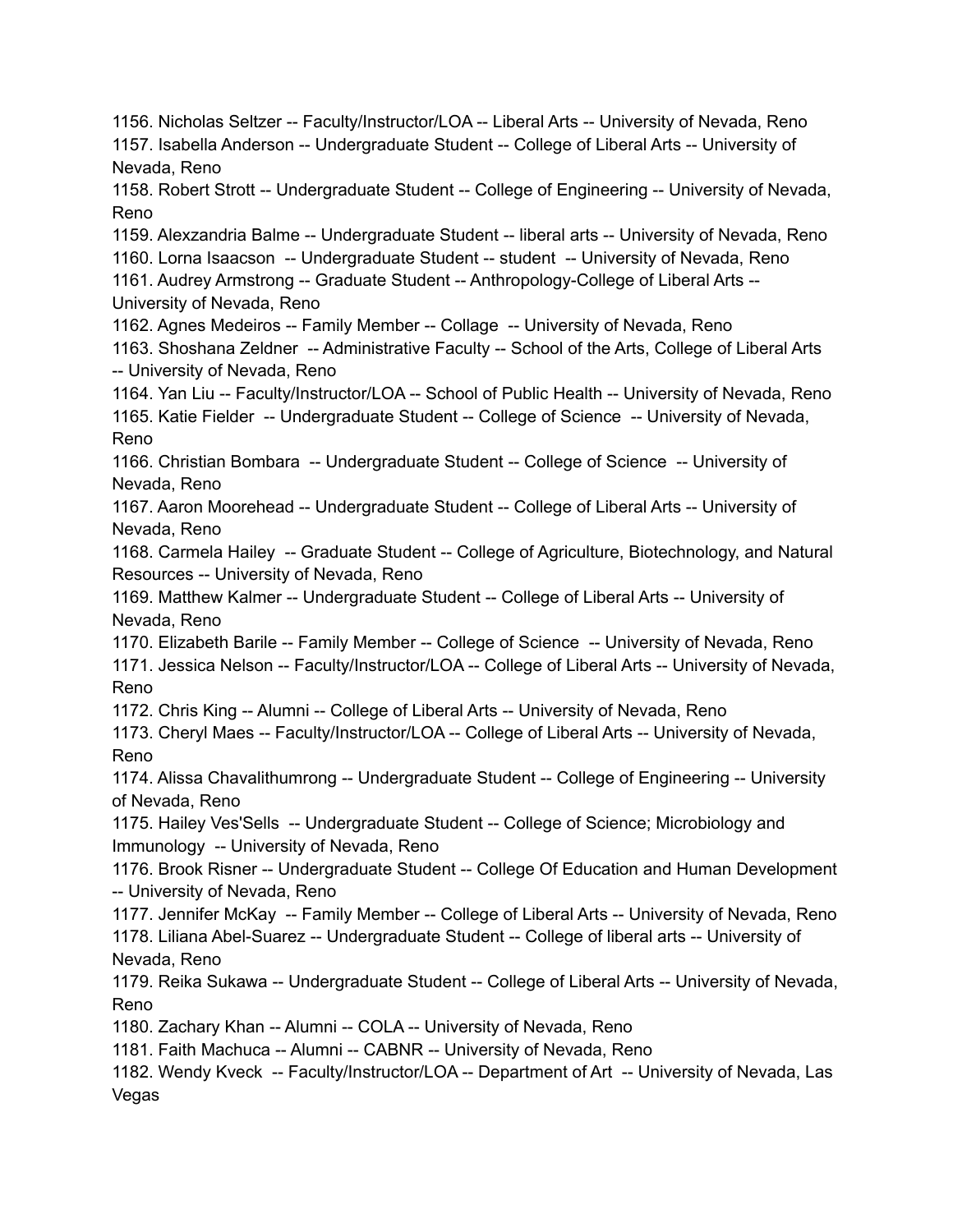1183. Mitra Rooein -- Graduate Student -- College of Science -- University of Nevada, Reno 1184. Briana Trujillo -- Undergraduate Student -- College of Science -- University of Nevada, Reno 1185. Monserrat Pacheco -- Undergraduate Student -- Student -- Nevada State College 1186. Bill Hammond -- Faculty/Instructor/LOA -- College of Science -- University of Nevada, Reno 1187. Sydney Wolfe -- Undergraduate Student -- College of Science -- University of Nevada, Reno 1188. Sarah Kruger -- Graduate Student -- College of Science -- University of Nevada, Reno 1189. Mattanaporn Chantiyanon -- Undergraduate Student -- College of Public Health -- University of Nevada, Reno 1190. Paula Noble -- Faculty/Instructor/LOA -- College of Science -- University of Nevada, Reno 1191. Allison Evans -- Faculty/Instructor/LOA -- College of Liberal Arts -- University of Nevada, Reno 1192. Isabel Piccinini -- Undergraduate Student -- College of science -- University of Nevada, Reno 1193. Justice Wilmoth -- Undergraduate Student -- College of arts -- Truckee Meadows Community College 1194. Jianning Ren -- postdoc -- CABNR -- University of Nevada, Reno 1195. Raechel Freshman -- Graduate Student -- School of Public Health -- University of Nevada, Reno 1196. Joshua Knight -- Undergraduate Student -- College of Engineering -- University of Nevada, Reno 1197. JulieSmith-Gagen -- Faculty/Instructor/LOA -- School of Public Health -- University of Nevada, Reno 1198. David Crowther -- Faculty/Instructor/LOA -- COEHD -- University of Nevada, Reno 1199. Axenya Kachen -- Graduate Student -- UNR School of Medicine -- University of Nevada, Reno 1200. Alison Szarko -- Graduate Student -- College of Science -- University of Nevada, Reno 1201. Trevor Lewis -- Undergraduate Student -- Electrical engineering -- University of Nevada, Reno 1202. Hayley Johnson -- Undergraduate Student -- College of Liberal Arts -- University of Nevada, Reno 1203. Tamara Randolph -- Family Member -- Political Science -- University of Nevada, Reno 1204. Campbell Bender -- Undergraduate Student -- College of Science -- University of Nevada, Reno 1205. Ruthie Meadows -- Faculty/Instructor/LOA -- CLA -- University of Nevada, Reno 1206. Alexander Jantz -- Undergraduate Student -- Community Health Science -- University of Nevada, Reno 1207. Zoe Kelly -- Undergraduate Student -- College of Agriculture, Biotechnology, and Natural Resources -- University of Nevada, Reno 1208. Asher Dunn -- Undergraduate Student -- College of Engineering -- University of Nevada, Reno 1209. Melanie Scott -- Alumni -- College of Science -- University of Nevada, Reno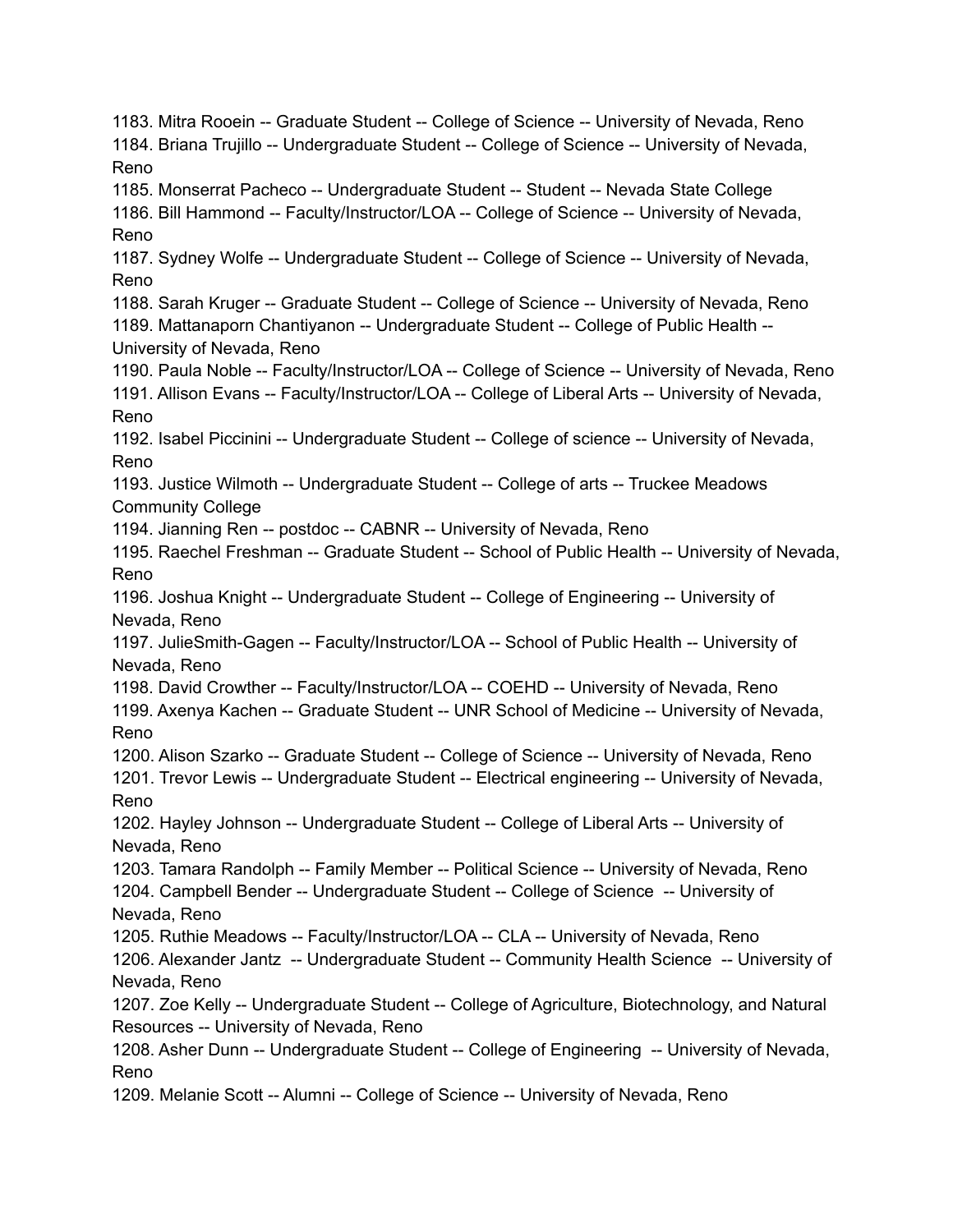1210. Vanessa Rodriguez -- Undergraduate Student -- College of science -- University of Nevada, Reno

1211. John Hervey -- Family Member -- Computer Science and Engineering -- University of Nevada, Reno

1212. Alicia Keene -- Undergraduate Student -- College of Business -- University of Nevada, Reno

1213. Madison Steck -- Undergraduate Student -- College of Business -- University of Nevada, Reno

1214. Loretta Shepherd -- Family Member -- family member -- University of Nevada, Reno 1215. Sabrina Oh -- Alumni -- CABNR -- University of Nevada, Reno

1216. Nathan Delgado -- Graduate Student -- Department of Geological Sciences and Engineering -- University of Nevada, Reno

1217. Jessica Avisado -- Undergraduate Student -- College of Engineering -- University of Nevada, Reno

1218. Jerra Hinson -- Undergraduate Student -- EMT -- Truckee Meadows Community College 1219. Ester Patrize Aguilar -- Undergraduate Student -- College of Science -- University of Nevada, Reno

1220. Livia Dandrea -- Emerita and alumni -- College of Education and Human Development -- University of Nevada, Reno

1221. James Winn -- Faculty/Instructor/LOA -- CLA -- University of Nevada, Reno

1222. John Lim -- Faculty/Instructor/LOA -- UNR medical school -- University of Nevada, Reno 1223. Jun Yi -- Graduate Student and Instructor -- Engineering School -- University of Nevada, Reno

1224. Tyler Jenkins -- Undergraduate Student -- College of Liberal Arts -- University of Nevada, Reno

1225. Rosina Kirkland -- Family Member -- College of Community Health Sciences -- University of Nevada, Reno

1226. Anna Hovak -- Undergraduate Student -- College of Science -- University of Nevada, Reno

1227. Ellen Arnold -- Parent of ELC student -- College of Education -- University of Nevada, Reno

1228. Elizabeth Boman -- Family Member -- College of Science -- University of Nevada, Reno

1229. Rae Wang -- Family Member -- Davidson Academy -- University of Nevada, Reno

1230. Chuck Coronella -- Faculty/Instructor/LOA -- College of engineering -- University of Nevada, Reno

1231. Rafik Beekun -- Family Member -- College of Business -- University of Nevada, Reno

1232. Carlos Lara -- Undergraduate Student -- College of Liberal Arts -- University of Nevada, Reno

1233. Casey Turner -- Undergraduate Student -- College of Business -- University of Nevada, Reno

1234. Nicole Harward -- Alumni -- Reynolds School of Journalism -- University of Nevada, Reno 1235. Jinger Doe -- Faculty/Instructor/LOA -- Life Sciences, Allied Health, and Public Safety Division -- Truckee Meadows Community College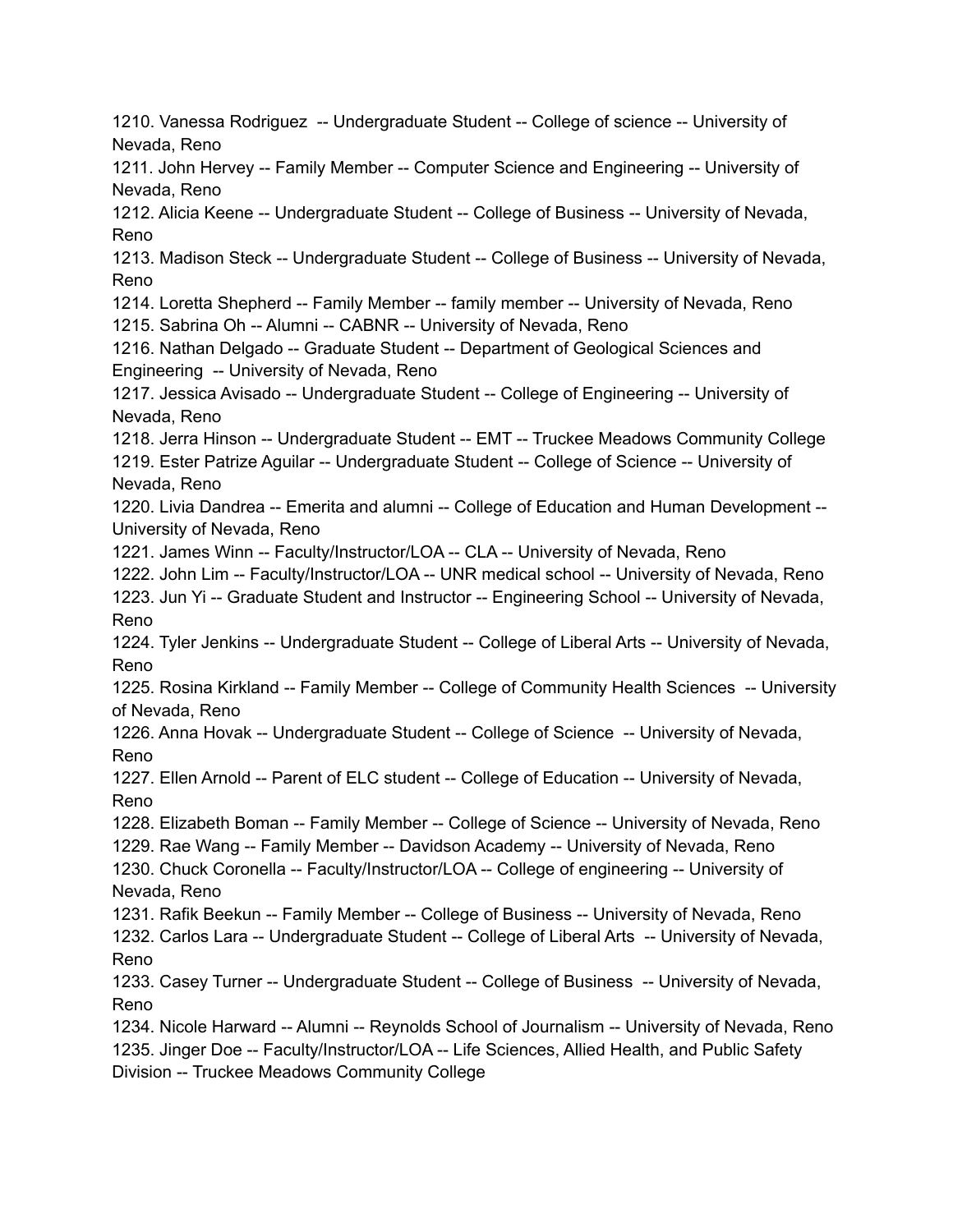1236. Insun Blemel -- Undergraduate Student -- College of Fine Arts -- University of Nevada, Reno 1237. Ellie Sombatsiri -- Undergraduate Student -- College of Liberal Arts -- University of Nevada, Reno 1238. Layla BenBrahim -- Graduate Student -- School of Public Health -- University of Nevada, Reno 1239. Kimberly James -- Faculty/Instructor/LOA -- College of Fine Arts/School of Music -- University of Nevada, Las Vegas 1240. Ethan Schlobohm -- Undergraduate Student -- College of Liberal Arts -- University of Nevada, Reno 1241. Eric Marchand -- Faculty/Instructor/LOA -- College of Engineering -- University of Nevada, Reno 1242. Elizabeth Marghilano -- College of Fine Arts Staff -- College of Fine Arts -- University of Nevada, Las Vegas 1243. Katie Cunius -- Graduate Student and Instructor -- College of Science -- University of Nevada, Reno 1244. Ana Douglass -- Faculty/Instructor/LOA -- Liberal Arts -- Truckee Meadows Community **College** 1245. Tara Connolly -- Administrative Faculty -- Academic Advisement -- Truckee Meadows Community College 1246. Prithul Sarker -- Graduate Student -- School of Engineering -- University of Nevada, Reno 1247. Cedar Briem -- Graduate Student -- College of Science -- University of Nevada, Reno 1248. Corina Weidinger -- Faculty/Instructor/LOA -- Liberal Arts -- Truckee Meadows Community College 1249. Danielle Delelio -- Graduate Student -- College of Liberal Arts -- University of Nevada, Reno 1250. Linzy Garcia -- Faculty/Instructor/LOA -- College of Liberal Arts -- University of Nevada, Reno 1251. Megha Khandelwal -- Graduate Student -- College of Science -- University of Nevada, Reno 1252. Kristen Morrill -- Graduate Student -- UNR School of Medicine -- University of Nevada, Reno 1253. Pardis Dabashi -- Faculty/Instructor/LOA -- College of Liberal Arts -- University of Nevada, Reno 1254. Martha Johnson-Olin -- Faculty/Instructor/LOA -- Liberal Arts -- Truckee Meadows Community College 1255. Michael Crognale -- Faculty/Instructor/LOA -- College of Science -- University of Nevada, Reno 1256. Whitney Hughes -- Graduate Student -- College of Education -- University of Nevada, Reno 1257. Taylor Morton -- Undergraduate Student -- College of Engineering -- University of Nevada, Reno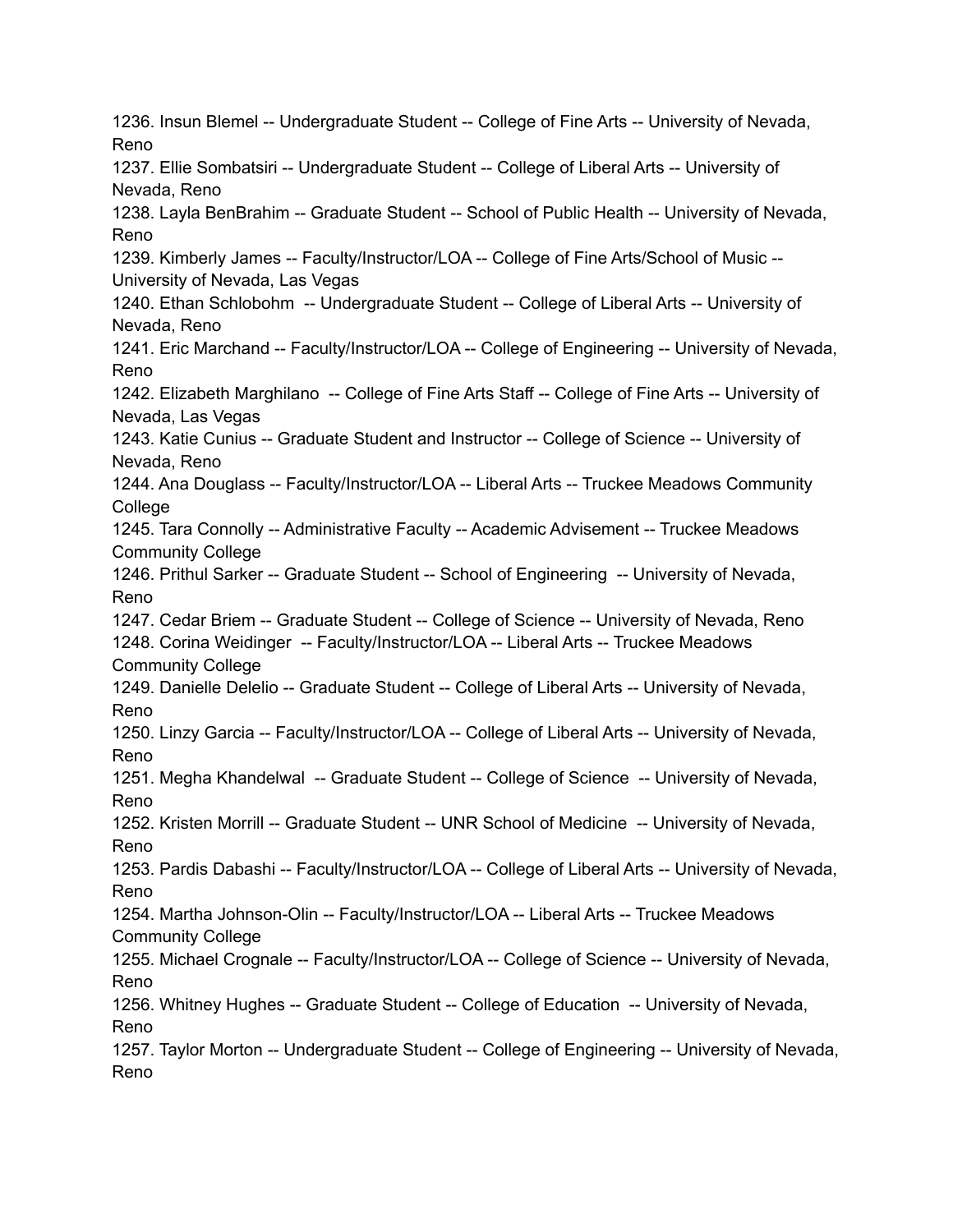1258. Kimberly Savage -- Undergraduate Student -- College of Science -- University of Nevada, Las Vegas

1259. Gary Nguyen -- Undergraduate Student -- College of Science -- University of Nevada, Reno

1260. Kevin Draper -- Undergraduate Student -- College of Science -- University of Nevada, Reno

1261. Mark Maynard -- Faculty/Instructor/LOA -- College of Liberal Arts -- Truckee Meadows Community College

1262. Sushmita Sarker -- Graduate Student -- College if engineering -- University of Nevada, Reno

1263. William Jones -- Undergraduate Student -- Truckee Meadows Community College -- Truckee Meadows Community College

1264. Shelly Ray -- Undergraduate Student -- Business -- University of Nevada, Reno

1265. Jennifer Brock -- Family Member -- College of finance -- University of Nevada, Reno

1266. Cassandra Ceniceros -- Family Member -- Business -- University of Nevada, Reno

1267. Lynette Ray -- Family Member -- Business -- University of Nevada, Reno

1268. Kelley Stewart -- Faculty/Instructor/LOA -- CABNR -- University of Nevada, Reno

1269. Karen Wikander -- Faculty/Instructor/LOA -- College of Liberal Arts -- Truckee Meadows Community College

1270. Lorena Rodriguez Rios -- Graduate Student -- Department of World Languages -- University of Nevada, Las Vegas

1271. Nimesh Shukla -- Family Member -- Chemistry -- University of Nevada, Reno 1272. Skylar Chan -- Undergraduate Student -- Orvis School of Nursing -- University of Nevada, Reno

1273. Yue Huang -- Administrative Faculty -- Student Services -- University of Nevada, Reno

1274. Zachary Young -- Graduate Student -- College of Science -- University of Nevada, Reno

1275. Yue Huang -- Administrative Faculty -- Student Services -- University of Nevada, Reno

1276. Robin Griffin -- Faculty/Instructor/LOA -- English Department -- Truckee Meadows Community College

1277. Marco Perez-Mckay -- Jump start student -- High School Student -- Truckee Meadows Community College

1278. Joseph Weber -- Family Member -- Davidson Institute -- University of Nevada, Reno 1279. Julie Clapp -- Family Member -- Science -- University of Nevada, Reno

1280. Roshan Kumar -- Undergraduate Student -- College of Business -- University of Nevada, Reno

1281. Julianne Lindberg -- Faculty/Instructor/LOA -- CLA -- University of Nevada, Reno

1282. Juila Hammett -- Faculty/Instructor/LOA -- Business and Social Sciences -- Truckee Meadows Community College

1283. John Legand -- Undergraduate Student -- Student -- University of Nevada, Reno 1284. Robert Lively -- Faculty/Instructor/LOA -- Liberal Arts -- Truckee Meadows Community College

1285. Ram Masilang -- Undergraduate Student -- College of Science -- University of Nevada, Reno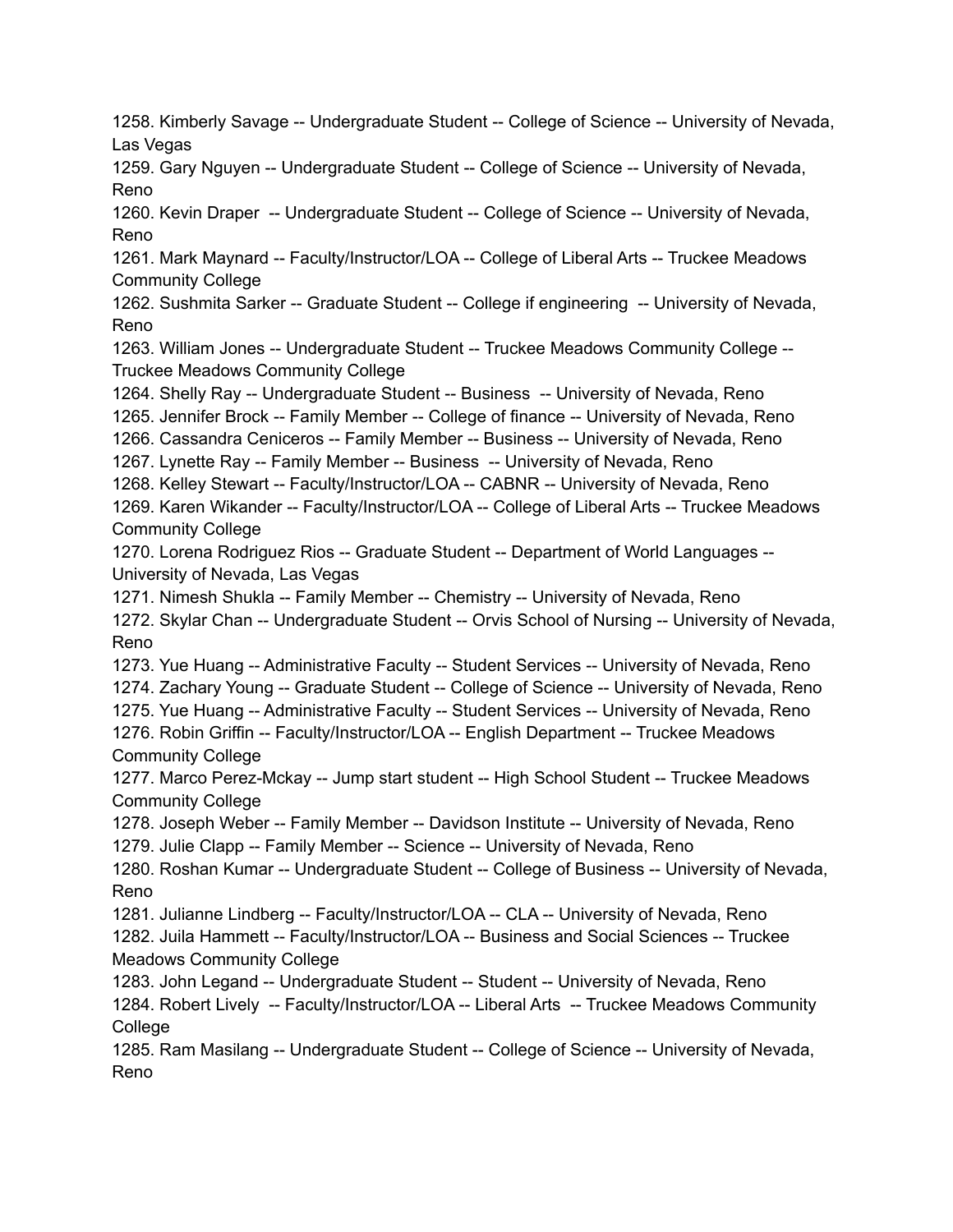1286. Jesus Gil Guevara -- Undergraduate Student -- College of Science -- University of Nevada, Reno 1287. Victoria Matthews -- Undergraduate Student -- College of Science; College of Education -- University of Nevada, Reno 1288. Alexa Vazquez -- Undergraduate Student -- College of Health Science -- University of Nevada, Las Vegas 1289. Hazel Jane -- Undergraduate Student -- College of Life Sciences, Honors College -- University of Nevada, Las Vegas 1290. Jericha Lloren -- Undergraduate Student -- Honors College & Division of Health Sciences -- University of Nevada, Las Vegas 1291. Erika Lazo -- Undergraduate Student -- College of Science -- University of Nevada, Reno 1292. Ted Lambert -- Faculty/Instructor/LOA -- Math and Physical Sciences -- Truckee Meadows Community College 1293. Joezel Reyes -- Undergraduate Student -- College of Science -- Truckee Meadows Community College 1294. Cesar Garcia -- Undergraduate Student -- School of Social Work -- University of Nevada, Reno 1295. Chastine Tran -- Undergraduate Student -- Pre-Nursing -- University of Nevada, Las Vegas 1296. Milanthra Happawana -- Undergraduate Student -- College of Science -- University of Nevada, Las Vegas 1297. Abcde-Joy Simon -- Undergraduate Student -- Pre-nursing -- University of Nevada, Las Vegas 1298. Jack Ritter -- Undergraduate Student -- College of Fine Arts -- University of Nevada, Las Vegas 1299. Justina Sangpanjun -- Undergraduate Student -- College of Division Health Science -- University of Nevada, Las Vegas 1300. Jennifer Hernandez Franco -- Undergraduate Student -- Division of Health Sciences -- University of Nevada, Las Vegas 1301. Riley Ramos -- Undergraduate Student -- College of Engineering -- University of Nevada, Las Vegas 1302. Jessirene Rivo -- Undergraduate Student -- Division of Health Sciences -- University of Nevada, Las Vegas 1303. Arniela Dimabuyu -- Family Member -- College of Science -- University of Nevada, Las Vegas 1304. Keean Goffe -- Undergraduate Student -- College of science -- University of Nevada, Reno 1305. Evelyn Hernandez -- Undergraduate Student -- Journalism Greenspun College -- University of Nevada, Las Vegas 1306. Alexandra Samonte -- Family Member -- College of Science -- University of Nevada, Las Vegas 1307. Alexis Overton-Watrous -- Undergraduate Student -- College of Education -- Nevada State College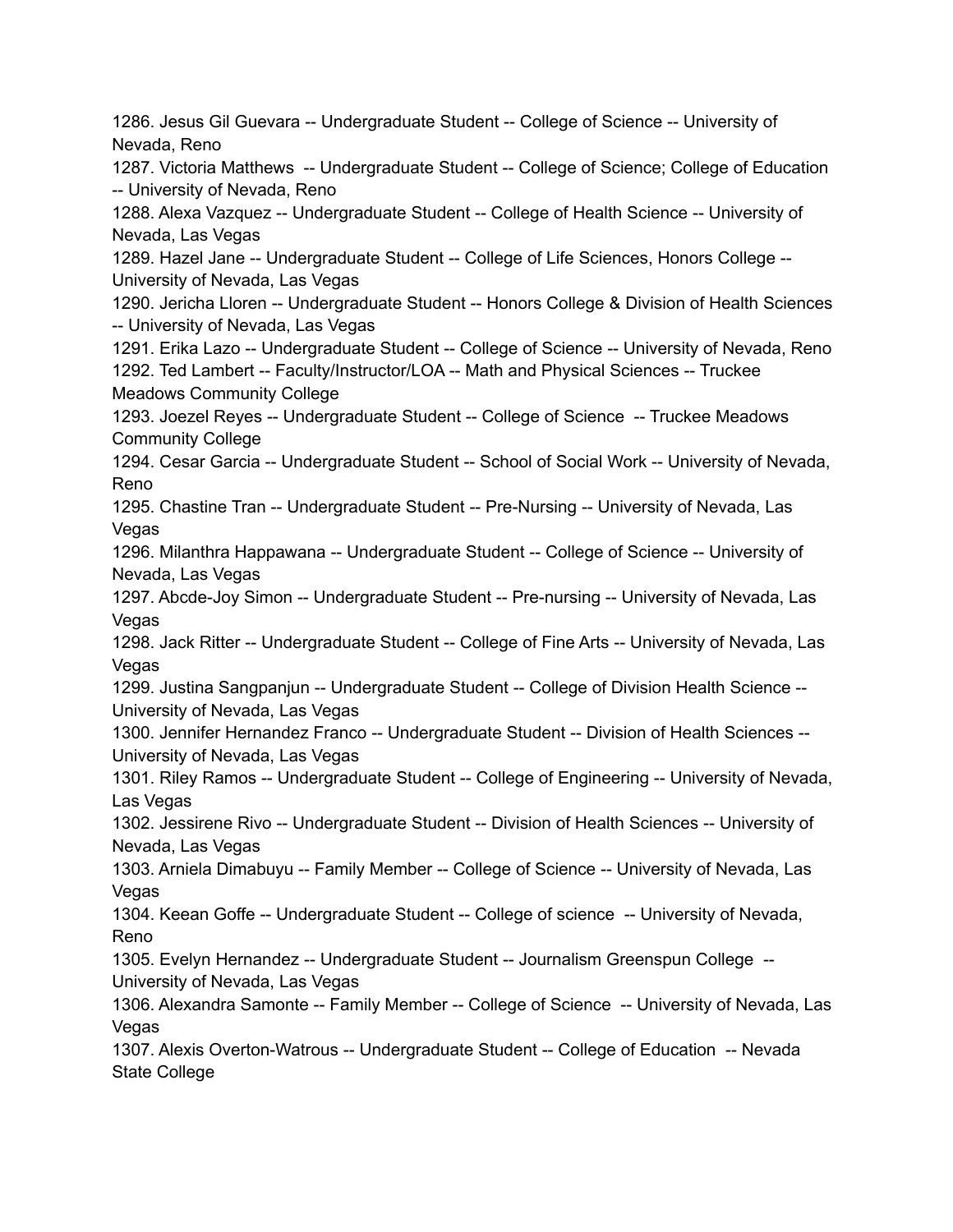1308. Karina Lopez -- Undergraduate Student -- College of Science -- University of Nevada, Reno 1309. Katherine Avila -- Undergraduate Student -- College of Liberal Arts -- College of Southern Nevada 1310. Zafirah Ibraheem -- Undergraduate Student -- College of Science -- University of Nevada, Las Vegas 1311. Vicky Wang -- Undergraduate Student -- College of Science -- University of Nevada, Las Vegas 1312. Lucas Moir -- Undergraduate Student -- College of Liberal Arts -- University of Nevada, Reno 1313. Kyra Cato -- Undergraduate Student -- College of Education -- College of Southern Nevada 1314. Ryan Chall -- Undergraduate Student -- College of Business -- University of Nevada, Reno 1315. Patrize Aguilar -- Undergraduate Student -- College of Science -- University of Nevada, Reno 1316. Ariana Fernando -- Undergraduate Student -- UNLV -- University of Nevada, Las Vegas 1317. Micaela Rubalcava -- Faculty/Instructor/LOA -- Social Science -- Truckee Meadows Community College 1318. Pengbo Chu -- Faculty/Instructor/LOA -- College of Science -- University of Nevada, Reno 1319. Amber Anaya -- Classified Staff -- Faculty Senate -- Truckee Meadows Community College 1320. Sung-Yeon Park -- Faculty/Instructor/LOA -- School of Public Health -- University of Nevada, Reno 1321. Cynthia Ma -- Family Member -- High School Dual Enrollment -- University of Nevada, Reno 1322. Scott Huber -- Faculty/Instructor/LOA -- College of Science -- Truckee Meadows Community College 1323. Keith Bingham -- Administrative Faculty -- Student Life and Development -- Truckee Meadows Community College 1324. Lorena Stookey -- Alumni -- College of Liberal Arts -- University of Nevada, Reno 1325. logan howard -- Family Member -- sciences -- College of Southern Nevada 1326. Melody Jocson -- Undergraduate Student -- College of Science -- University of Nevada, Las Vegas 1327. Kelsie Magiera -- Graduate Student and Instructor -- College of Science -- University of Nevada, Reno 1328. Esmeralda Salas -- Alumni -- Liberal arts -- University of Nevada, Reno 1329. Courtney Hendrix -- Undergraduate Student -- College of Liberal Arts -- University of Nevada, Reno 1330. Abigail Peterson -- Undergraduate Student -- College of engineering -- University of Nevada, Reno 1331. Madeline Lindsay -- Undergraduate Student -- College of Education -- University of Nevada, Las Vegas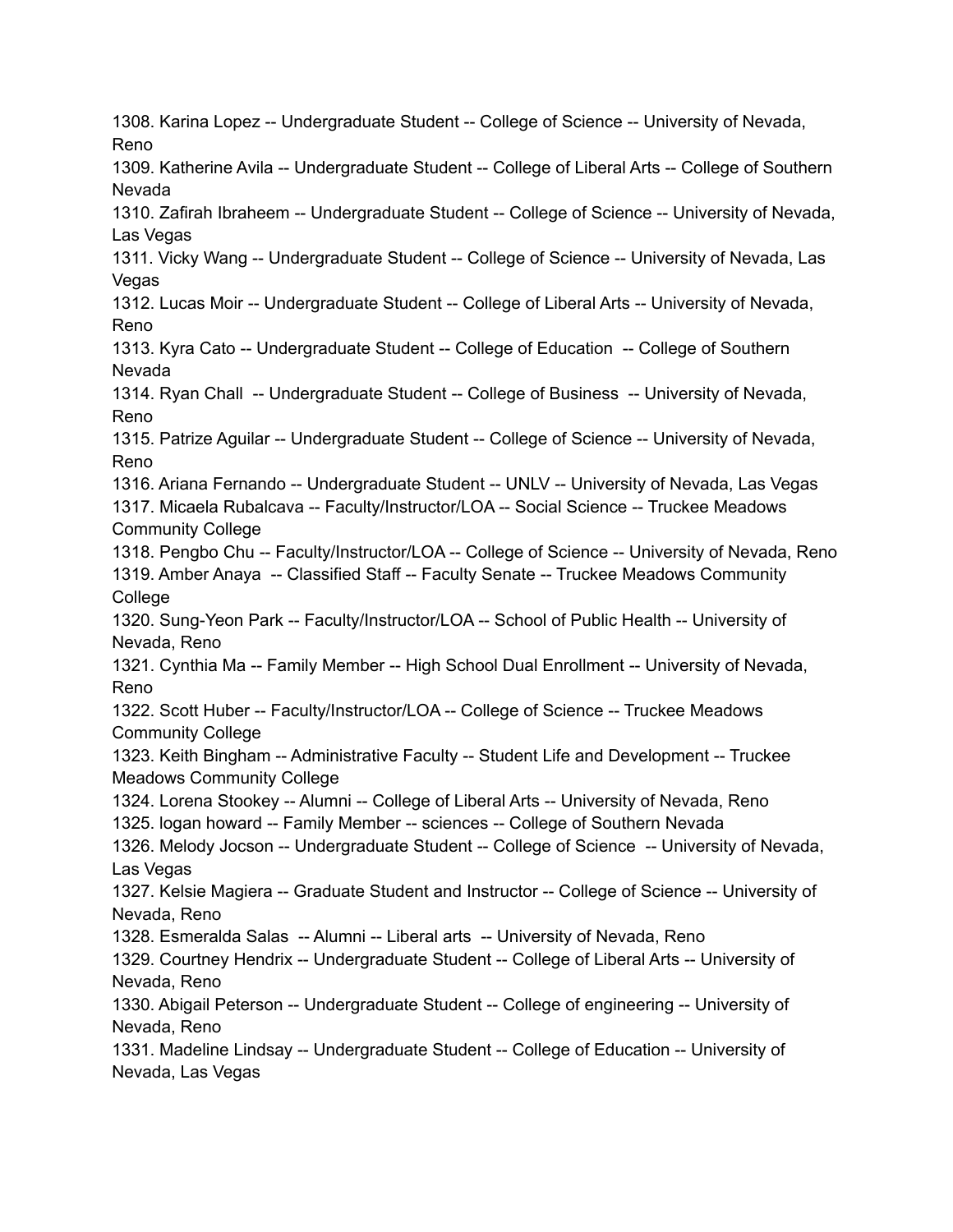1332. Kristina Miranda -- Undergraduate Student -- College of liberal arts -- University of Nevada, Las Vegas

1333. Genesis Valdez -- Undergraduate Student -- College of Science -- University of Nevada, Las Vegas

1334. Nathalie Montilla -- Undergraduate Student -- College of Education -- University of Nevada, Las Vegas

1335. Ramiro Bautista -- Undergraduate Student -- College of Health Sciences -- University of Nevada, Las Vegas

1336. Haley Orthel-Clark -- Faculty/Instructor/LOA -- Division of Business and Social Science -- Truckee Meadows Community College

1337. Jason Lopez -- Undergraduate Student -- Science -- Truckee Meadows Community College

1338. Katherine Gauthier -- Family Member -- College of Science -- Nevada State College 1339. Catherine High -- Graduate Student and Instructor -- Interdisciplinary Social Psychology PhD Program -- University of Nevada, Reno

1340. Gustavo Miguel-Gomez -- Undergraduate Student -- College of science & liberal arts -- University of Nevada, Reno

1341. Joshua Alvarado -- Undergraduate Student -- College of Engineering -- University of Nevada, Reno

1342. Alex Munoz Viso -- Graduate Student -- College of Science -- University of Nevada, Reno 1343. Casey Philbin -- Classified Staff -- College of Science -- University of Nevada, Reno

1344. Liliko watanabe -- Undergraduate Student -- College of Science; Honors College -- University of Nevada, Las Vegas

1345. Jada Holloway -- Undergraduate Student -- College of Science -- University of Nevada, Reno

1346. Topher Reynolds -- Faculty/Instructor/LOA -- Computer Technologies -- Truckee Meadows Community College

1347. Dominic Tullo -- Graduate Student -- College of Liberal Arts -- University of Nevada, Reno

1348. Raasisree Modalavalasa -- Undergraduate Student -- College of Science -- University of Nevada, Reno

1349. Isabella Esguerra -- Alumni -- College of Liberal Arts -- University of Nevada, Reno 1350. Anastasia Vinson -- Undergraduate Student -- College of Business -- University of Nevada, Reno

1351. Rene Moriarty -- Undergraduate Student -- CABNR -- University of Nevada, Reno

1352. Maxime Arnault -- Undergraduate Student -- College of Science -- University of Nevada, Las Vegas

1353. Jorge Ardón García -- Undergraduate Student -- College of Liberal Arts, UNLV -- University of Nevada, Las Vegas

1354. Ariana Rafael -- Undergraduate Student -- College of Fine Arts -- University of Nevada, Las Vegas

1355. Kevin Navarrete -- Undergraduate Student -- College of Liberal Arts -- University of Nevada, Las Vegas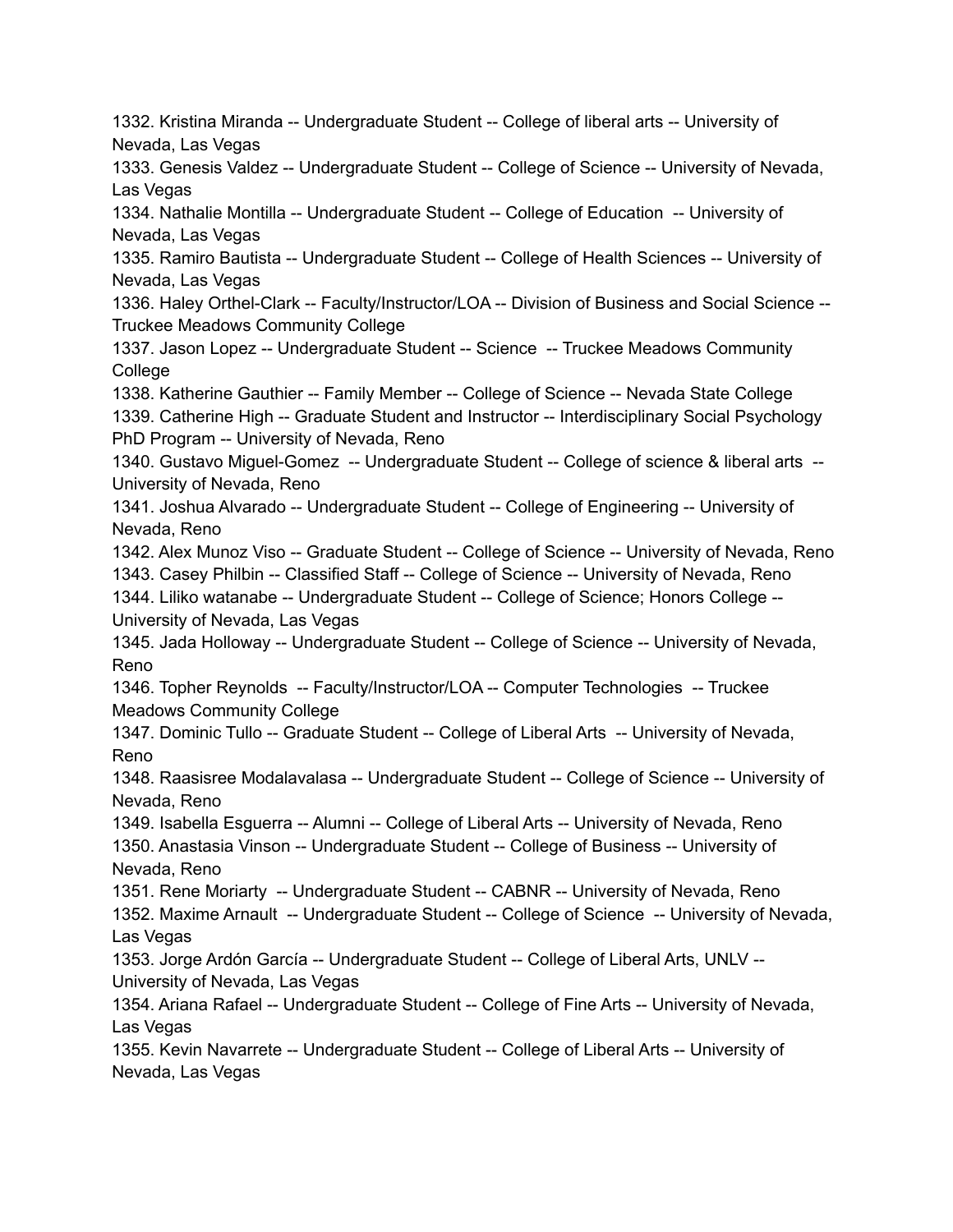1356. Blanca Peña -- Undergraduate Student -- Greenspun College of Urban Affairs -- University of Nevada, Las Vegas 1357. Rachel Gamberg -- Undergraduate Student -- College of Fine Arts -- University of Nevada, Las Vegas 1358. Gabriella Oen-Mitchell -- Undergraduate Student -- College of Liberal Arts -- University of Nevada, Las Vegas 1359. Josselyn Ibarra -- Graduate Student -- College of medicine -- University of Nevada, Las Vegas 1360. Anna Mandilaris -- Graduate Student and Instructor -- College of Liberal Arts -- University of Nevada, Las Vegas 1361. James Graver -- Undergraduate Student -- College of Science -- University of Nevada, Reno 1362. Christian Ison -- Graduate Student and Instructor -- School of Integrated Health Sciences -- University of Nevada, Las Vegas 1363. Shon Reed -- Graduate Student and Instructor -- College of Urban Affairs -- University of Nevada, Las Vegas 1364. Isabella Renee Clemente -- Undergraduate Student -- College of Integrated Health Sciences -- University of Nevada, Las Vegas 1365. Jacob White -- Graduate Student and Instructor -- College of Liberal Arts -- University of Nevada, Las Vegas 1366. fiona uyanguren -- Undergraduate Student -- college of urban affairs -- University of Nevada, Las Vegas 1367. Leilani Rojas -- Undergraduate Student and Faculty -- College of Fine Arts and Academic Success Center -- University of Nevada, Las Vegas 1368. Ketzia Jimenez -- Undergraduate Student -- College of Liberal Arts -- University of Nevada, Las Vegas 1369. Julia Brockman -- Graduate Student -- College of Science -- University of Nevada, Reno 1370. Nelida Martinez -- Undergraduate Student -- Education -- Nevada State College 1371. Catherine Pratt -- Graduate Student and Instructor -- College of Fine Arts -- University of Nevada, Las Vegas 1372. Igor Kowal -- Graduate Student -- College of Liberal Arts, Student Wellness Center -- University of Nevada, Las Vegas 1373. Shelsy Robaina Gallo -- Undergraduate Student -- College of Business -- University of Nevada, Las Vegas 1374. Taylor Flaherty -- Graduate Student and Instructor -- College of liberal arts -- University of Nevada, Las Vegas 1375. Mae Ling Catayong -- Undergraduate Student -- College of Liberal Arts -- University of Nevada, Las Vegas 1376. Darian Fluker -- Undergraduate Student -- College of Fine Arts; College of Hospitality -- University of Nevada, Las Vegas 1377. Andreea Cretu -- Undergraduate Student -- College of Fine Arts -- University of Nevada, Las Vegas 1378. Samuel Black -- Graduate Student and Instructor -- College of Engineering -- University of Nevada, Las Vegas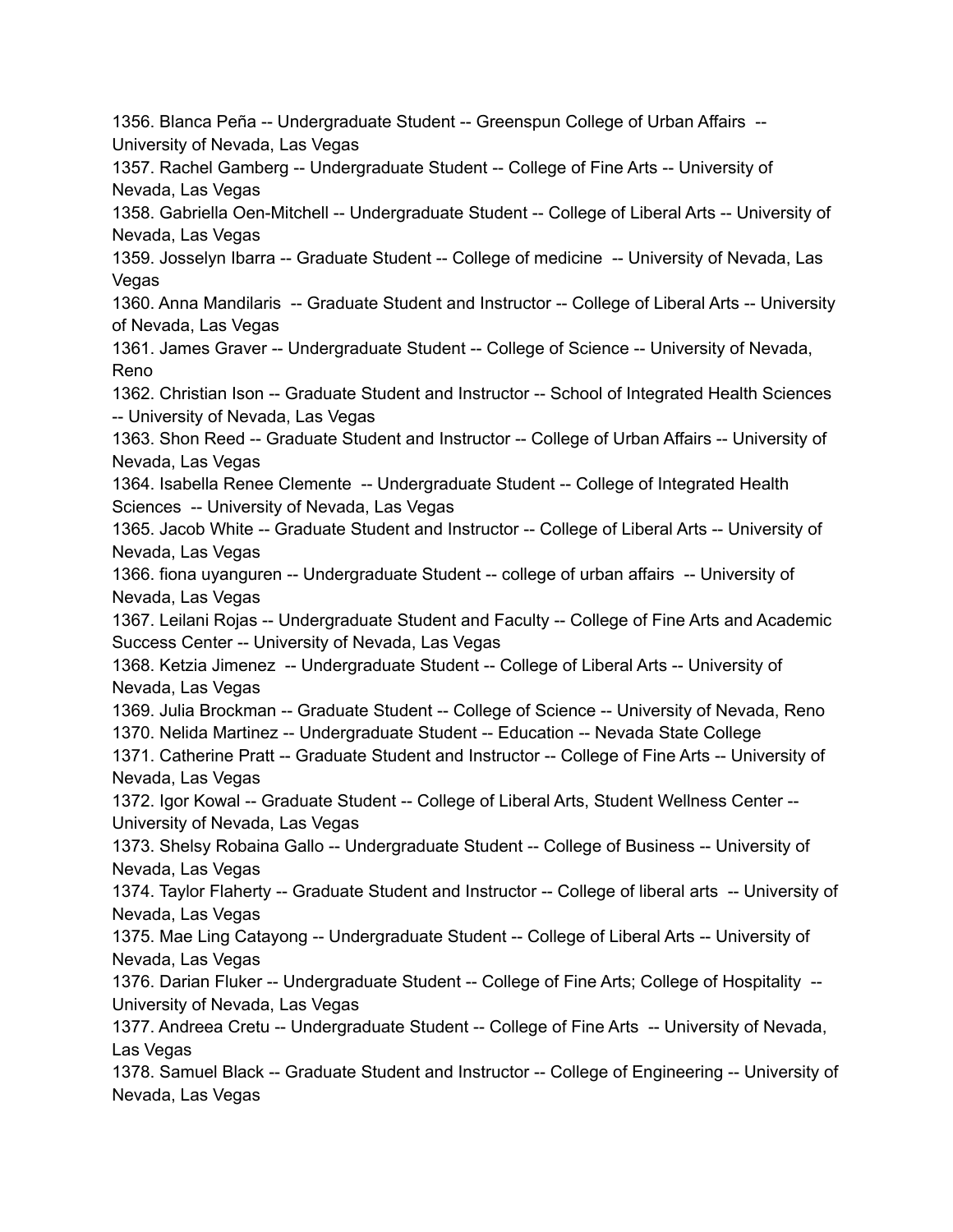1379. Mary Miller -- Undergraduate Student -- College of Urban Affairs -- University of Nevada, Las Vegas 1380. Kyla Phillips -- Undergraduate Student -- College of Fine Arts -- University of Nevada, Las Vegas 1381. Molly Stubblefield -- Graduate Student -- Boyd School of Law -- University of Nevada, Las Vegas 1382. Giselle Caruso -- Undergraduate Student -- College of Public Health -- University of Nevada, Las Vegas 1383. Krista Diamond -- Graduate Student and Instructor -- College of Liberal Arts -- University of Nevada, Las Vegas 1384. Christine Guardian -- Undergraduate Student -- College of Liberal Arts -- University of Nevada, Las Vegas 1385. Olivia Rothe -- Graduate Student -- Boyd School of Law -- University of Nevada, Las Vegas 1386. Klaire Viduya -- Graduate Student -- School of Architecture -- University of Nevada, Las Vegas 1387. Summer Tran -- Undergraduate Student -- College of Liberal Arts -- University of Nevada, Las Vegas 1388. Katie Membreno -- Undergraduate Student -- College of Liberal Arts -- University of Nevada, Las Vegas 1389. Catriona Palmer -- Undergraduate Student -- College of Sciences -- University of Nevada, Las Vegas 1390. Emily Church -- Undergraduate Student -- College of liberal arts -- University of Nevada, Las Vegas 1391. India Starks -- Graduate Student -- School of Medicine -- University of Nevada, Las Vegas 1392. Saydra Starks -- Undergraduate Student -- College of Find Arts -- University of Nevada, Las Vegas 1393. Brianna Borden -- Undergraduate Student -- Theater Studies -- University of Nevada, Las Vegas 1394. Terra Shepard -- Graduate Student -- William S. Boyd School of Law -- University of Nevada, Las Vegas 1395. Jacqueline Hernandez -- Graduate Student -- UNLV Boyd School of Law -- University of Nevada, Las Vegas 1396. Karen szwed prieto -- Graduate Student -- Urban Affairs -- University of Nevada, Las Vegas 1397. Leeann Nasrallah -- Undergraduate Student -- College of Liberal Arts -- University of Nevada, Las Vegas 1398. Aide Beltran Garcia -- Undergraduate Student -- College of Liberal Arts -- University of Nevada, Las Vegas 1399. Christopher Parsons -- Graduate Student -- Boyd School of Law -- University of Nevada, Las Vegas 1400. Janelle Thompson -- Graduate Student -- Graduate Student of Masters of Social Work -- University of Nevada, Las Vegas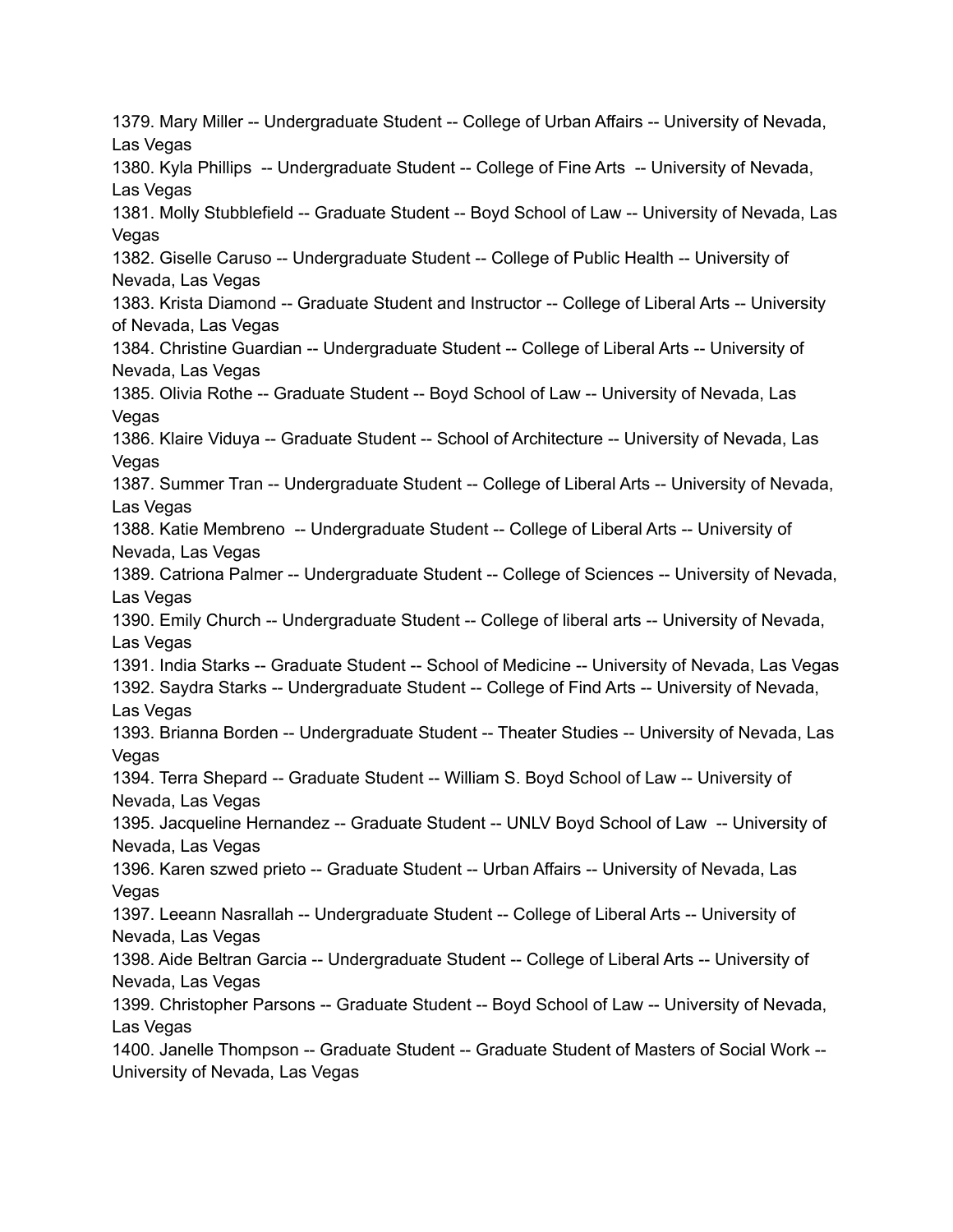1401. Annie Wang -- Undergraduate Student -- School of Public Health -- University of Nevada, Las Vegas 1402. Daniel Lazo -- Undergraduate Student -- College of Liberal Arts -- University of Nevada, Las Vegas 1403. Danielle Turiano -- Undergraduate Student -- College of Sciences -- University of Nevada, Las Vegas 1404. Darin Mains -- Undergraduate Student -- School of Public Health -- University of Nevada, Las Vegas 1405. Nicholas Rupisan -- Undergraduate Student -- College of Health Sciences -- University of Nevada, Las Vegas 1406. Milo Buyse -- Undergraduate Student -- College of Fine Arts -- University of Nevada, Las **Vegas** 1407. Ivy Wong -- Undergraduate Student -- College of Health Science -- University of Nevada, Las Vegas 1408. Anthony Anguille-Valles -- Graduate Student -- William S. Boyd School of Law -- University of Nevada, Las Vegas 1409. Tamarah Galvan-Johnson -- Undergraduate Student -- College of Liberal Arts -- University of Nevada, Las Vegas 1410. Karah Quick -- Undergraduate Student -- College of Engineering -- University of Nevada, Las Vegas 1411. Sharica Lee -- Undergraduate Student -- College of Liberal Arts -- University of Nevada, Las Vegas 1412. Raheem Soomro -- Graduate Student -- Management, Entrepreneurship and Technology -- University of Nevada, Las Vegas 1413. Maria Hermosillo -- Graduate Student -- Liberal Arts -- University of Nevada, Las Vegas 1414. Janerah Gonzales -- Undergraduate Student -- College of Liberal Arts -- University of Nevada, Las Vegas 1415. Jared Weissman -- Graduate Student -- Department of sociology -- University of Nevada, Las Vegas 1416. Victor Beck -- Graduate Student -- Department of Physical Therapy -- University of Nevada, Las Vegas 1417. Ryan Almazan -- Undergraduate Student -- College of Fine Arts -- University of Nevada, Las Vegas 1418. Eva Guevara-Gutierrez -- Graduate Student -- Boyd School of Law -- University of Nevada, Reno 1419. Sammia wiley -- Undergraduate Student -- College of liberal arts -- University of Nevada, Las Vegas 1420. Ka Young Bae -- Undergraduate Student -- College of Hospitality -- University of Nevada, Las Vegas 1421. Kayla Onyeali -- Undergraduate Student -- College of Fine Arts -- University of Nevada, Las Vegas 1422. Elsa Thompson -- Family Member -- UNLV -- University of Nevada, Las Vegas 1423. Sydney Szostek -- Undergraduate Student -- Greenspun college of Urban Affairs -- University of Nevada, Las Vegas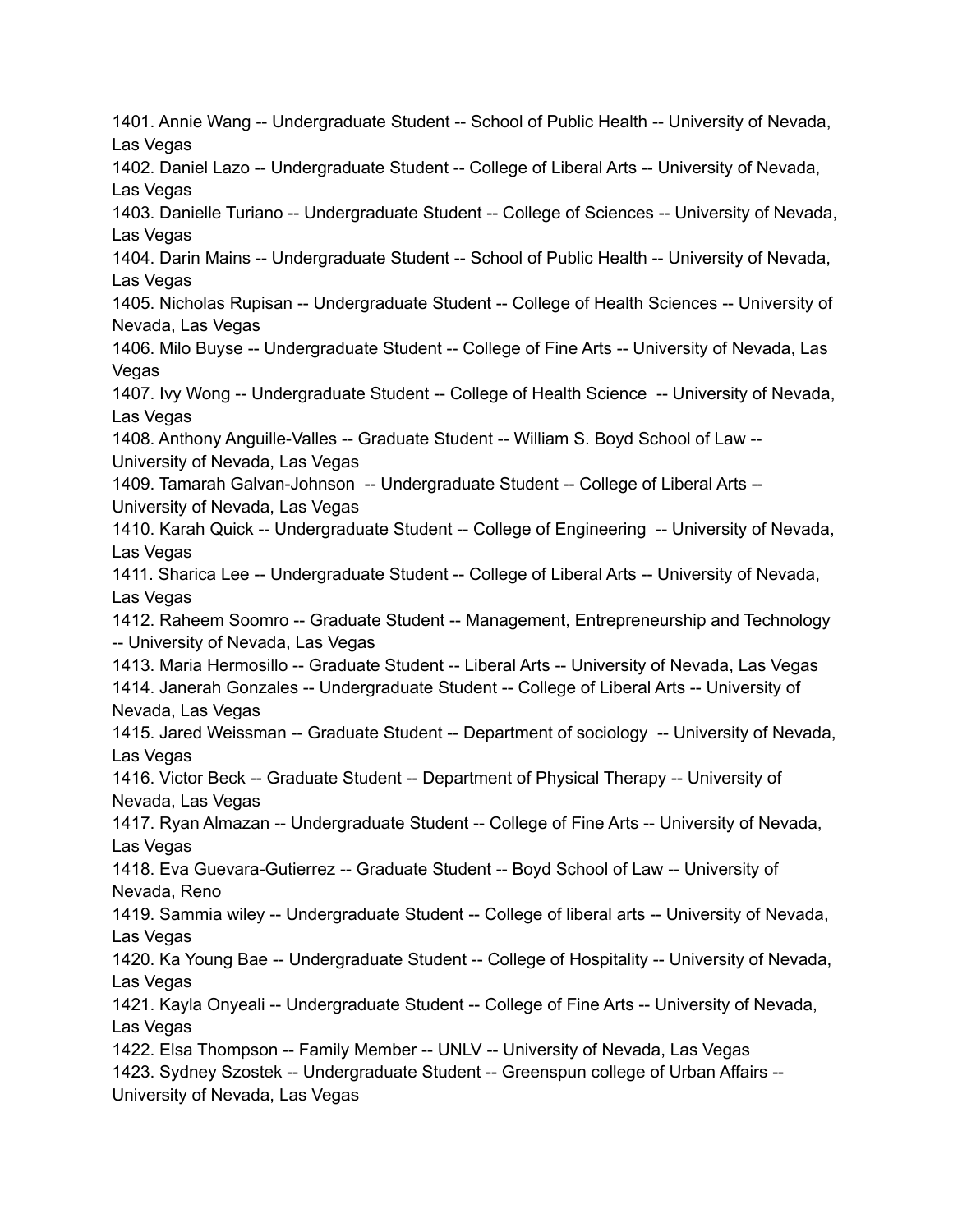1424. Vianne Daniels -- Undergraduate Student -- College of Sciences -- University of Nevada, Las Vegas 1425. Morgan Murphy -- Undergraduate Student -- College of Education -- University of Nevada, Las Vegas 1426. Mikaela Nettlow -- Undergraduate Student -- College of Fine Arts -- University of Nevada, Las Vegas 1427. Aldo Barrita -- Graduate Student and Instructor -- College of Liberal Arts -- University of Nevada, Las Vegas 1428. Victoria Noam -- Graduate Student -- William S. Boyd School of Law -- University of Nevada, Las Vegas 1429. Li Wang -- Undergraduate Student -- LEE Business School -- University of Nevada, Las **Vegas** 1430. Paytyn Lafreniere -- Undergraduate Student -- College of Science -- University of Nevada, Las Vegas 1431. Jimena Amador-Velasco -- Undergraduate Student -- College of Fine Arts -- University of Nevada, Las Vegas 1432. Hope Davidson -- Undergraduate Student -- Academic Success Center -- University of Nevada, Las Vegas 1433. Liam Johnson -- Graduate Student -- Department of Anthropology -- University of Nevada, Las Vegas 1434. Anne Marie Soleta -- Undergraduate Student -- Lee Business School -- University of Nevada, Las Vegas 1435. Melanie Garcia -- Undergraduate Student -- College of Sciences -- University of Nevada, Las Vegas 1436. Isabella Shenouda -- Undergraduate Student -- College of Education -- University of Nevada, Las Vegas 1437. Adjoa Mensah -- Graduate Student -- College of education -- University of Nevada, Las Vegas 1438. Alyana Gellangarin -- Undergraduate Student -- Public Health -- University of Nevada, Las Vegas 1439. Grant Humphries III -- Undergraduate Student -- School of Social Work -- University of Nevada, Las Vegas 1440. Daniel Okamura -- Graduate Student and Instructor -- College of Liberal Arts -- University of Nevada, Las Vegas 1441. An Truong -- Undergraduate Student -- College of Science -- University of Nevada, Las Vegas 1442. Jordan Sundara -- Undergraduate Student -- College of Science -- University of Nevada, Las Vegas 1443. Ryan Boone -- Undergraduate Student -- College of Science -- University of Nevada, Las **Vegas** 1444. Emily Espinosa -- Graduate Student -- William S. Boyd School of Law -- University of Nevada, Las Vegas 1445. Victoria Skarupski -- Graduate Student -- College of Fine Arts -- University of Nevada, Las Vegas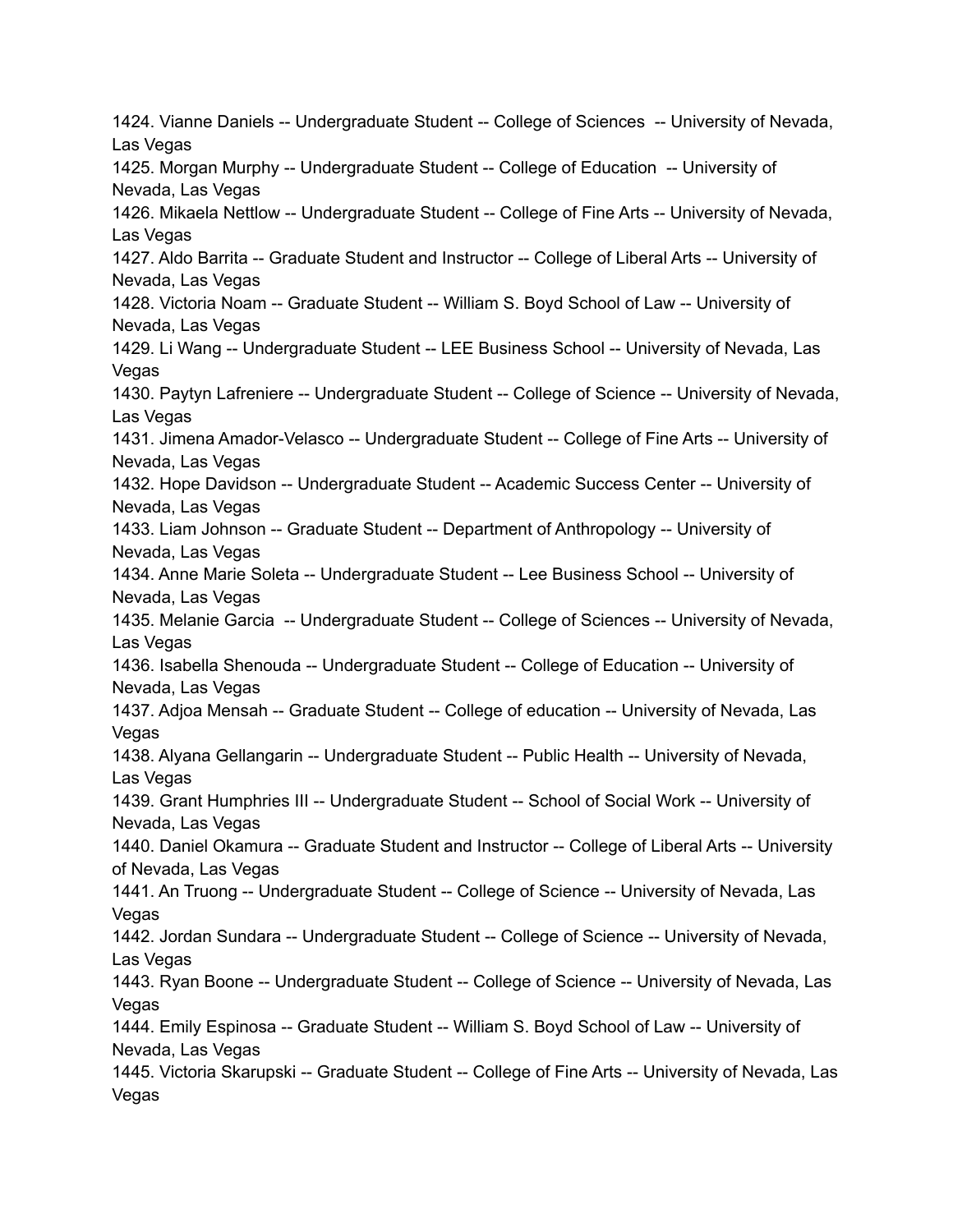1446. David Wade -- Graduate Student and Instructor -- College of Education -- University of Nevada, Las Vegas 1447. Mia Sto. Domingo -- Undergraduate Student -- School of Nursing -- University of Nevada, Las Vegas 1448. Katharine Woollen -- Graduate Student and Instructor -- College of Liberal Arts -- University of Nevada, Las Vegas 1449. Christina Nishiyama -- Graduate Student and Instructor -- Educational Psychology and Higher Education -- University of Nevada, Las Vegas 1450. Jaden Wachter -- Undergraduate Student -- Harrah's school of Hospitality -- University of Nevada, Las Vegas 1451. Angelina Lapitan -- Undergraduate Student -- University of Nevada- Las Vegas -- University of Nevada, Las Vegas 1452. Christine Alquisada -- Undergraduate Student -- School of Nursing -- University of Nevada, Las Vegas 1453. Kirby Galbraith -- Undergraduate Student -- Fine Arts -- University of Nevada, Las Vegas 1454. Soler Bean -- Undergraduate Student -- College of Liberal Arts (English) -- University of Nevada, Las Vegas 1455. Torisha Khonach -- Graduate Student and Instructor -- College of liberal arts -- University of Nevada, Las Vegas 1456. Zachary Brewer -- Undergraduate Student -- College of Engineering -- University of Nevada, Las Vegas 1457. Holly Samayoa -- Classified Staff -- University Libraries -- University of Nevada, Las Vegas 1458. Elaiza Suarez -- Undergraduate Student -- University Libraries -- University of Nevada, Las Vegas 1459. Willow Valdez -- Undergraduate Student -- College of Hospitality -- University of Nevada, Las Vegas 1460. Marcelle Chua -- Undergraduate Student -- College of science -- University of Nevada, Las Vegas 1461. Priscila Venzor -- Graduate Student -- Boyd Law; School of Social Work -- University of Nevada, Las Vegas 1462. Yenni Muñoz -- Undergraduate Student -- College of Liberal Arts -- University of Nevada, Las Vegas 1463. Megan Shope -- Graduate Student -- College of Liberal Arts -- University of Nevada, Las Vegas 1464. Jessica Navarrete -- Graduate Student -- Boyd School of Law -- University of Nevada, Las Vegas 1465. Madeline Novak -- Undergraduate Student -- Lee Business School -- University of Nevada, Las Vegas 1466. Kat Fuller -- Graduate Student -- College of Liberal Arts -- University of Nevada, Las Vegas 1467. Alexander Rusche -- Undergraduate Student -- College of Fine Arts -- University of Nevada, Las Vegas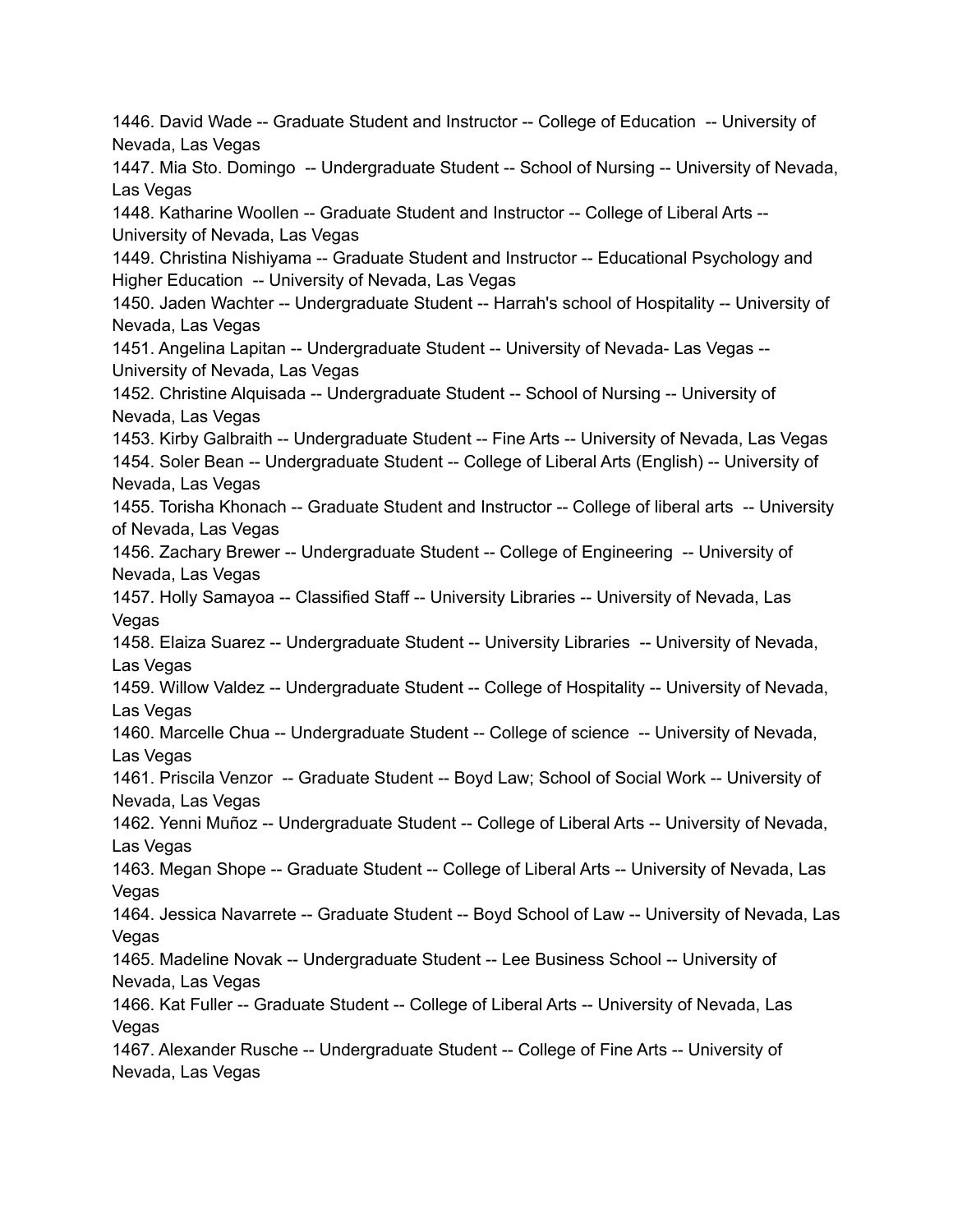1468. Christine Crockett -- Undergraduate Student -- Lee Business School -- University of Nevada, Las Vegas 1469. Ashley Colson -- Graduate Student and Instructor -- College of Education -- University of Nevada, Las Vegas 1470. Sonia Portela -- Undergraduate Student -- UNLV -- University of Nevada, Las Vegas 1471. Calandra Castaneda -- Undergraduate Student -- Fine arts -- University of Nevada, Las Vegas 1472. Sara Blenkiron -- Undergraduate Student -- College of Science -- University of Nevada, Las Vegas 1473. Alexandra Garcia Ortiz -- Undergraduate Student -- College of Liberal Arts -- University of Nevada, Las Vegas 1474. Celeste Tuman -- Undergraduate Student -- College of Liberal Arts -- University of Nevada, Las Vegas 1475. Elexis Greene-Petrovski -- Undergraduate Student -- College of Liberal Arts -- University of Nevada, Las Vegas 1476. Charlie Salzman -- Undergraduate Student -- College of Engineering -- University of Nevada, Las Vegas 1477. Autumn Rose Koppelman -- Undergraduate Student -- College of Fine Arts -- University of Nevada, Las Vegas 1478. Arianne Fisher -- Graduate Student and Instructor -- COLA -- University of Nevada, Las Vegas 1479. Alicia Lay -- Undergraduate Student -- College of Liberal Arts -- University of Nevada, Las Vegas 1480. Bianca Cimo -- Undergraduate Student -- College of Liberal Arts -- University of Nevada, Las Vegas 1481. Eduardo Avelar-Avila -- Undergraduate Student -- College of Education -- University of Nevada, Las Vegas 1482. Patrick Harris -- Faculty/Instructor/LOA -- CLA -- University of Nevada, Reno 1483. Karen Gu -- Graduate Student and Instructor -- College of Liberal Arts -- University of Nevada, Las Vegas 1484. Mary-Frances Alonzo -- Family Member -- College of Liberal Arts -- University of Nevada, Las Vegas 1485. Eduardo Diaz-Santiago -- Graduate Student -- School of Medicine; Center for Academic Enrichment & Outreach -- University of Nevada, Las Vegas 1486. Kyle Delapaz -- Undergraduate Student -- College of Science -- University of Nevada, Las Vegas 1487. Andromeda Hightower -- Graduate Student and Instructor -- College of Education -- University of Nevada, Las Vegas 1488. Mackenzie Baack -- Undergraduate Student -- College of Sciences, College of Education, and College of Engineering -- University of Nevada, Las Vegas 1489. Yannick Dinulos -- Undergraduate Student -- College of Science -- University of Nevada, Reno 1490. Julie Cruz-Valle -- Undergraduate Student -- College of Science -- University of Nevada, Reno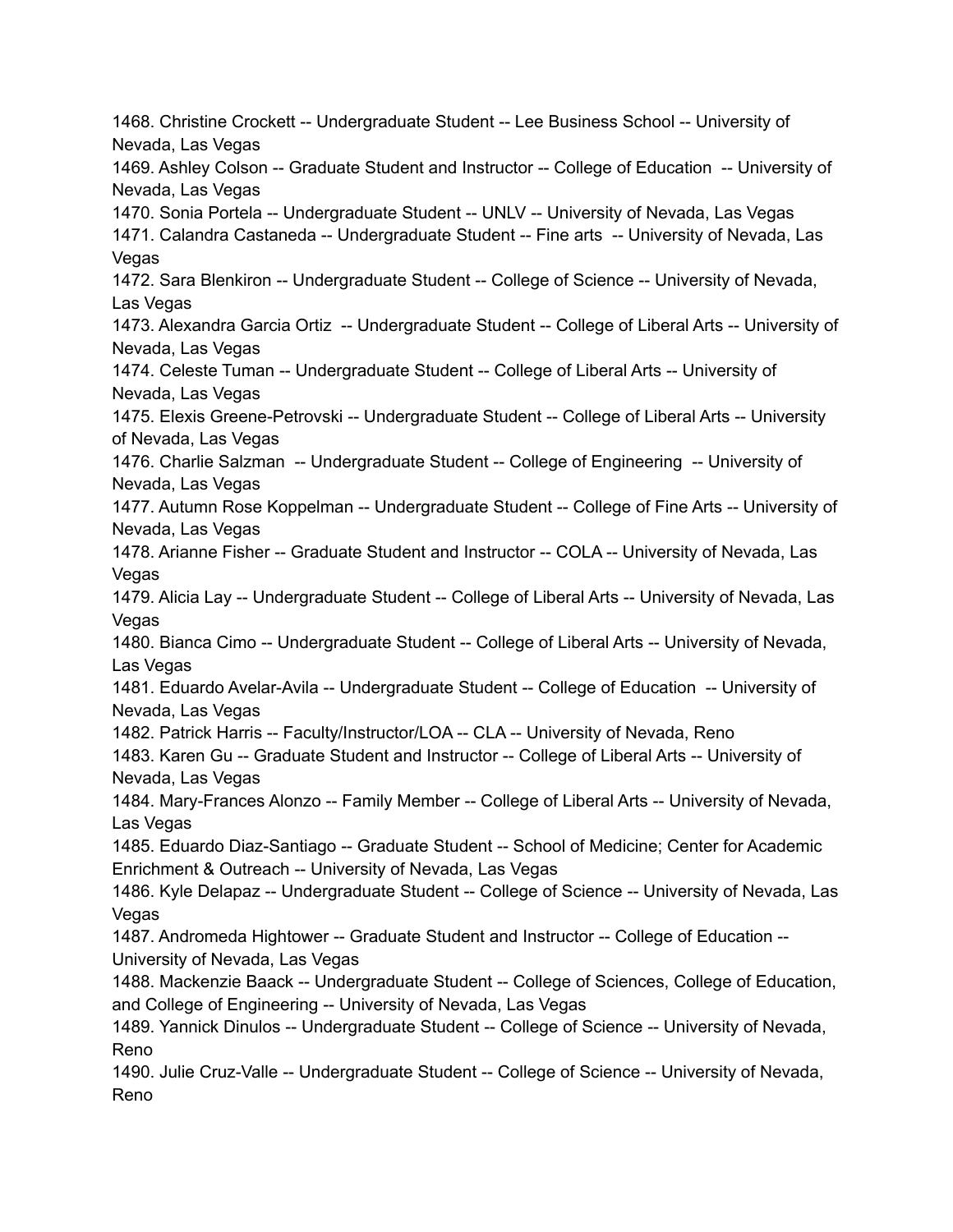1491. Brandon Scott -- Graduate Student and Instructor -- College of Science -- University of Nevada, Las Vegas 1492. Aimee McAffee -- Graduate Student and Instructor -- College of Urban Affairs -- University of Nevada, Las Vegas 1493. Taylor Houston -- Graduate Student -- MSW Student -- University of Nevada, Las Vegas 1494. Jocelyn Simmons -- Undergraduate Student -- College of Liberal Arts -- University of Nevada, Reno 1495. Karisa Odrunia -- Graduate Student -- College of Education -- University of Nevada, Las **Vegas** 1496. Amaris puppel -- Undergraduate Student -- Lee business -- University of Nevada, Las Vegas 1497. Ryan Shih -- Alumni -- College of Science -- University of Nevada, Reno 1498. Melissa Schofield -- Graduate Student -- College of Sciences -- University of Nevada, Las **Vegas** 1499. Shannon Saavedra -- Undergraduate Student -- Hospitality -- University of Nevada, Las Vegas 1500. Amandee Hua -- Graduate Student -- College of Science -- University of Nevada, Las Vegas 1501. Francis Miles Anisco -- Undergraduate Student -- College of Business -- University of Nevada, Las Vegas 1502. Jimmie Manning -- Faculty/Instructor/LOA -- College of Liberal Arts -- University of Nevada, Reno 1503. Candace Mays -- Graduate Student -- Boyd Law -- University of Nevada, Las Vegas 1504. Rachel Kramer -- Undergraduate Student -- College of Education -- University of Nevada, Las Vegas 1505. Jennifer Peterson -- Graduate Student -- CFT -- University of Nevada, Las Vegas 1506. Kirsten Lambert -- Graduate Student -- College of Educational Psychology -- University of Nevada, Las Vegas 1507. Coree Walker -- Undergraduate Student -- College of Chemistry & Biochemistry -- University of Nevada, Las Vegas 1508. Jason Halim -- Undergraduate Student -- College of Fine Arts -- University of Nevada, Las Vegas 1509. Winnie Wu -- Graduate Student -- Law School -- University of Nevada, Las Vegas 1510. Nicholas Pierides -- Graduate Student -- occupational therapy doctorate program -- University of Nevada, Las Vegas 1511. kyleigh ancheta -- Undergraduate Student -- School of nursing -- University of Nevada, Las Vegas 1512. Samantha Roybal -- Graduate Student -- Greenspun College of Urban Affairs -- University of Nevada, Las Vegas 1513. Ken Shivler -- Undergraduate Student -- College Of Science -- University of Nevada, Las Vegas 1514. Sidath Kapukotuwa -- Graduate Student -- School of Public Health -- University of Nevada, Las Vegas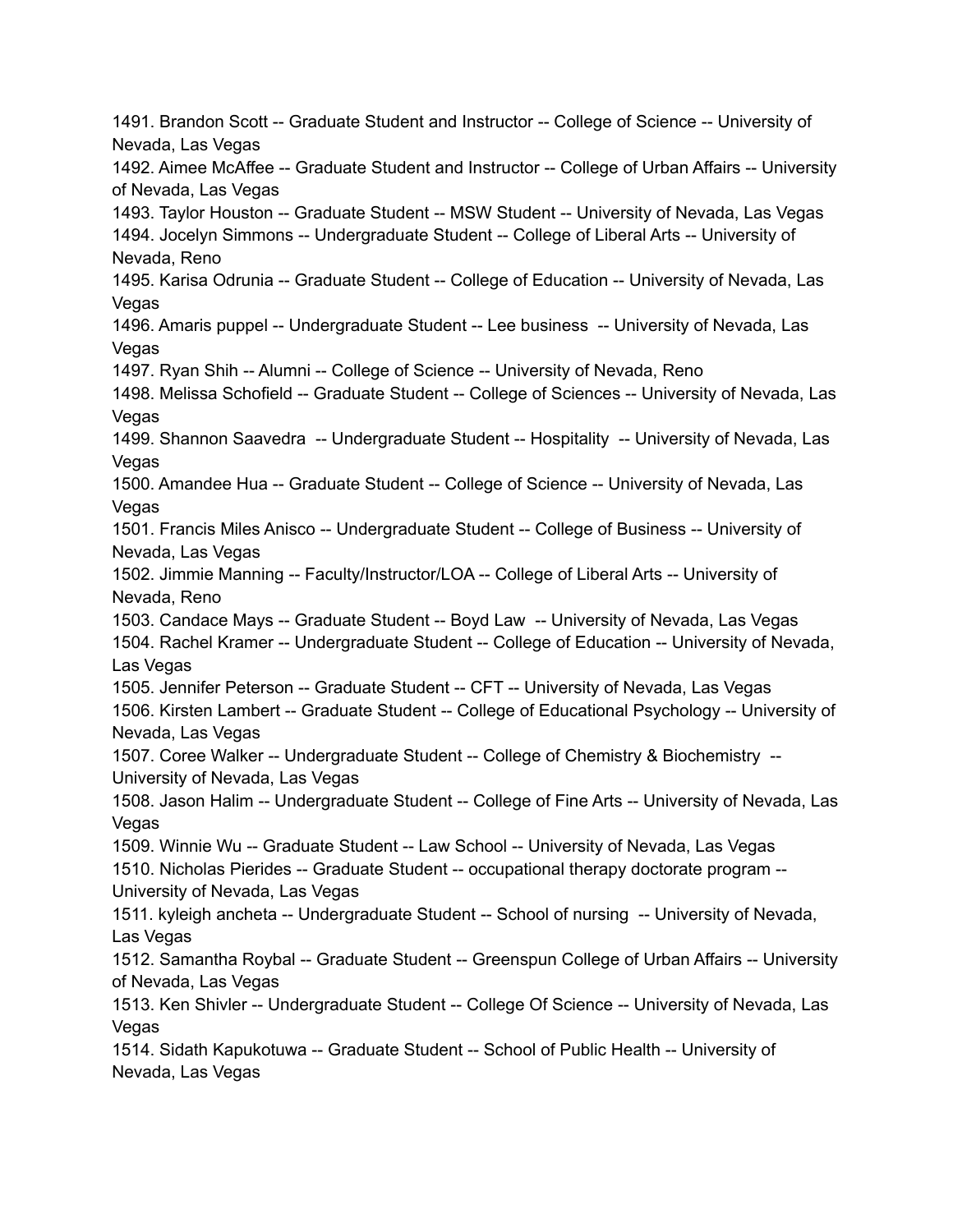1515. Anthony wunderlich -- Undergraduate Student -- Greenspun of urban affairs -- University of Nevada, Las Vegas

1516. Catherine Wade -- Graduate Student -- ORVIS School of Nursing -- University of Nevada, Reno

1517. Zuleima Aguilar-Ramirez -- Graduate Student -- College of Education -- University of Nevada, Las Vegas

1518. ashly garcia -- Undergraduate Student -- -- College of Southern Nevada

1519. Jainely Vallejo -- Undergraduate Student -- College of Liberal Arts -- University of Nevada, Las Vegas

1520. Liuba Williams -- Graduate Student -- College of Sciences -- University of Nevada, Las Vegas

1521. Jonathan-Isaiah Fernandez -- Undergraduate Student -- College of Business; UNLV -- University of Nevada, Las Vegas

1522. Austin Krehbiel -- Alumni -- College of Liberal Arts -- University of Nevada, Las Vegas 1523. Dylan Jones -- Undergraduate Student -- College of Arts -- University of Nevada, Las Vegas

1524. Sofia Vieira -- Undergraduate Student -- College of Education -- University of Nevada, Las Vegas

1525. Victoria Valenzuela -- Undergraduate Student -- College of Fine Arts -- University of Nevada, Las Vegas

1526. Allison Imam-Hedrick -- Graduate Student -- Boyd School of Law -- University of Nevada, Las Vegas

1527. Gabrielle Hartman -- Undergraduate Student -- College of Liberal Arts, College of Fine Arts -- University of Nevada, Las Vegas

1528. Solana Kline -- Graduate Student and Instructor -- college of science -- University of Nevada, Reno

1529. Susanne Mierins -- Family Member -- College of Arts -- University of Nevada, Las Vegas 1530. Jessica Banda -- Undergraduate Student -- ASA -- University of Nevada, Las Vegas

1531. Jennifer Crownhart -- Graduate Student and Instructor -- School of Public Policy and Leadership -- University of Nevada, Las Vegas

1532. Lorenzo Arvisu -- Undergraduate Student -- College of Engineering -- University of Nevada, Reno

1533. Daphne Ng -- Undergraduate Student -- College of Liberal Arts -- University of Nevada, Las Vegas

1534. Arika Mills -- Family Member -- HDSF -- University of Nevada, Reno

1535. Isaac Goyette -- Undergraduate Student -- College of Business -- University of Nevada, Reno

1536. Yanyao Jiang -- Faculty/Instructor/LOA -- College of Engineering -- University of Nevada, Reno

1537. Kalob Pereira -- Undergraduate Student -- College of Education & College of Liberal Arts -- University of Nevada, Reno

1538. Jennifer Velez -- Undergraduate Student -- College of Liberal Arts -- University of Nevada, Reno

1539. Brandon Khamsopha -- Undergraduate Student -- CABNR -- University of Nevada, Reno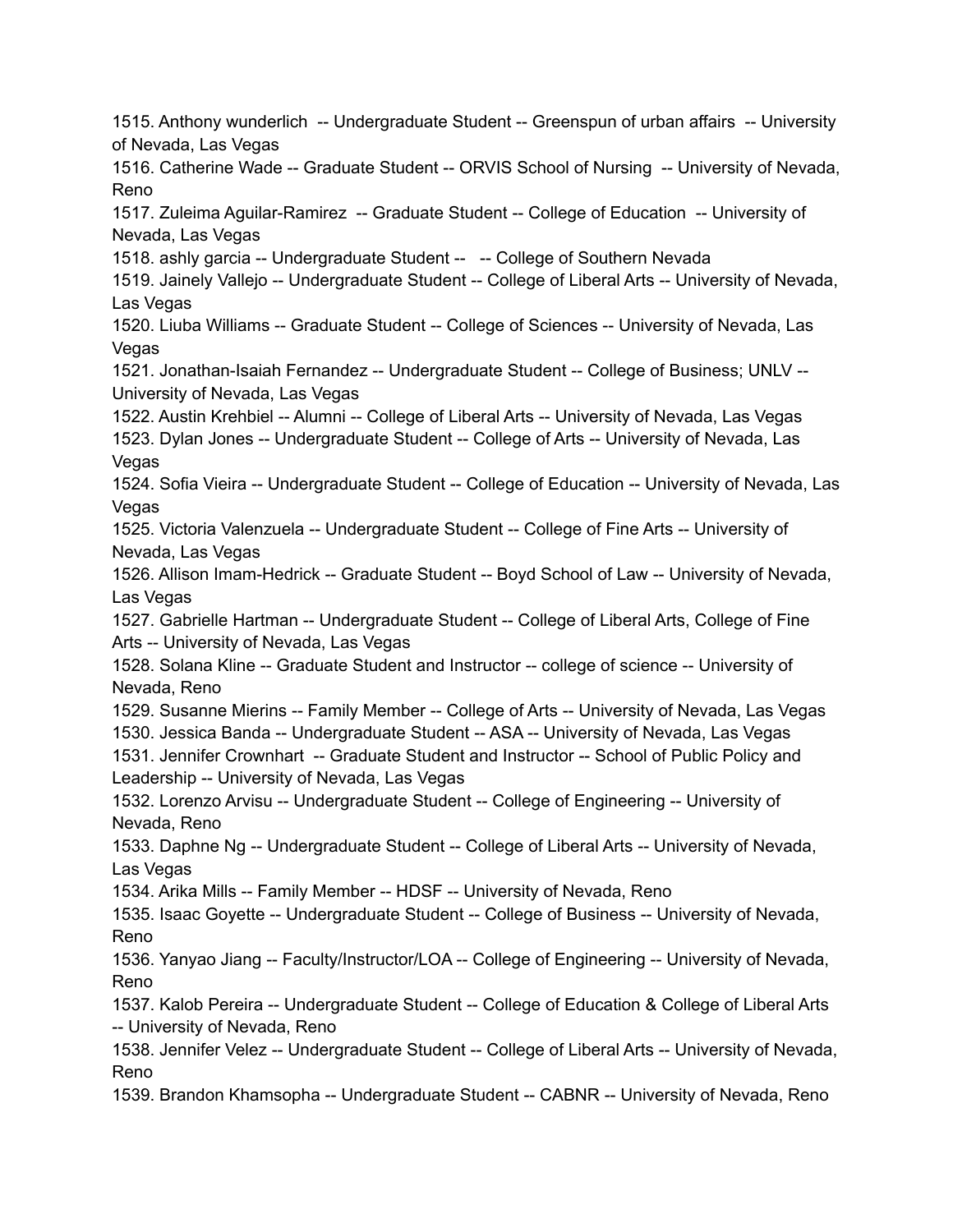1540. Erik Beehn -- Faculty/Instructor/LOA -- College of Fine Arts -- University of Nevada, Las Vegas 1541. Juana Altamira -- Family Member -- College of Hospitality -- University of Nevada, Las **Vegas** 1542. Destiny Piel -- Undergraduate Student -- College of Liberal Arts -- University of Nevada, Las Vegas 1543. Tara Nerida -- Graduate Student and Instructor -- SPH -- University of Nevada, Las Vegas 1544. Max Phillips -- Undergraduate Student -- College of Liberal Arts -- University of Nevada, Las Vegas 1545. Mary Josephine Altamira -- Undergraduate Student -- College of Hospitality -- University of Nevada, Las Vegas 1546. Rochelle Aurelio -- Undergraduate Student -- College of Health Sciences -- University of Nevada, Las Vegas 1547. Lulu Liu -- Undergraduate Student -- College of Science -- University of Nevada, Reno 1548. Amy Cavanaugh -- Faculty/Instructor/LOA -- Department of Biology/Community Health Sciences -- Truckee Meadows Community College 1549. Juliet Alvarez -- Undergraduate Student -- Greenspun College of Urban Affairs -- University of Nevada, Las Vegas 1550. Kalen de la Garza -- Undergraduate Student -- College of Science -- University of Nevada, Las Vegas 1551. Maria Ramos Gonzalez -- Graduate Student and Instructor -- Engineering -- University of Nevada, Las Vegas 1552. Rosa Diaz -- Graduate Student -- School of Medicine -- University of Nevada, Las Vegas 1553. Alycia Calvert -- Graduate Student and Instructor -- Department of English -- University of Nevada, Las Vegas 1554. Martha Ramirez -- Undergraduate Student -- Liberal Arts -- University of Nevada, Las Vegas 1555. Angelina Daniels -- Undergraduate Student -- College of Liberal Arts -- University of Nevada, Las Vegas 1556. Sarah Sawyer -- Graduate Student -- William S. Boyd School of Law -- University of Nevada, Las Vegas 1557. Fayth Vega -- Undergraduate Student -- college of liberal arts -- University of Nevada, Reno 1558. Sarah Keyes -- Faculty/Instructor/LOA -- College of Liberal Arts -- University of Nevada, Reno 1559. Robin Smuda -- Undergraduate Student -- College of Liberal Arts -- University of Nevada, Reno 1560. Payton yi -- Undergraduate Student -- College of Science -- University of Nevada, Reno 1561. Jennifer Gonzalez -- Undergraduate Student -- College of Science -- University of Nevada, Las Vegas 1562. Ashly Garcia -- Undergraduate Student -- College of Edu. -- Nevada State College 1563. Naya Hudson -- Undergraduate Student -- College of Fine Arts, Honors College, College of Science, University Library -- University of Nevada, Las Vegas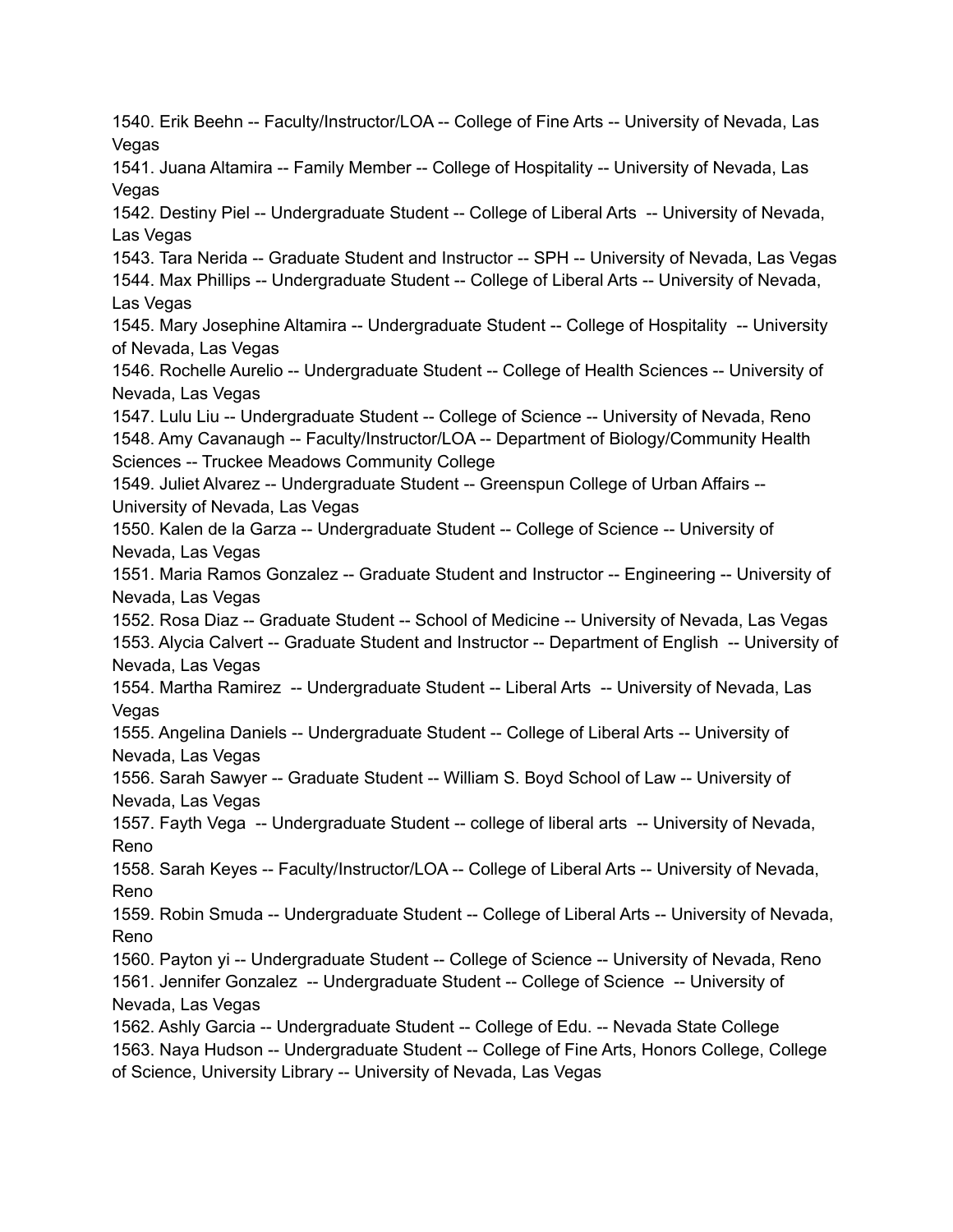1564. Brittney Trinh -- Undergraduate Student -- Orvis school of nursing -- University of Nevada, Reno 1565. Sarah Trinh -- Alumni -- College of Business Alum -- University of Nevada, Reno 1566. Xueyi Zhou -- Graduate Student -- COLA -- University of Nevada, Las Vegas 1567. Jordan de la Garza -- Undergraduate Student -- College of Urban Affairs -- University of Nevada, Las Vegas 1568. Jamee Obradovich -- Undergraduate Student -- Undecided -- University of Nevada, Reno 1569. Naxaly Enriquez -- Undergraduate Student -- College of liberal arts -- Nevada State **College** 1570. Hana Gutierrez -- Graduate Student -- Unlv School of Medicine -- University of Nevada, Las Vegas 1571. Layla Ward -- Family Member -- College of Education -- College of Southern Nevada 1572. Kathleen Stansbury -- Graduate Student -- College of Liberal Arts -- University of Nevada, Las Vegas 1573. Jeffrey Hutsler -- Faculty/Instructor/LOA -- College of Science -- University of Nevada, Reno 1574. Cristina Hernandez -- Alumni -- College of Fine Arts; College of Liberal Arts -- University of Nevada, Las Vegas 1575. Berenice Hernandez -- Alumni -- Lee Business School -- University of Nevada, Las Vegas 1576. EJ Dollaga -- Undergraduate Student -- College of Health Sciences -- University of Nevada, Las Vegas 1577. caitlyn ocular -- Undergraduate Student -- College of Liberal Arts -- University of Nevada, Las Vegas 1578. Merci Silva-Acosta -- Undergraduate Student -- College of Liberal Arts -- University of Nevada, Las Vegas 1579. Sijia Li -- Undergraduate Student -- College of Science -- University of Nevada, Las Vegas 1580. Solina Ngin -- Undergraduate Student -- School of Nursing -- Nevada State College 1581. Jose Silva -- Undergraduate Student -- Student -- University of Nevada, Las Vegas 1582. Logan Kennedy -- Faculty/Instructor/LOA -- College of Liberal Arts and Sciences -- Nevada State College 1583. Glennys Tobey-Wasson -- Undergraduate Student -- College of Education -- University of Nevada, Las Vegas 1584. Sam Mitchell -- Undergraduate Student -- College of Journalism -- University of Nevada, Reno 1585. Yessenia Oseguera -- Undergraduate Student -- Lee Business School -- University of Nevada, Las Vegas 1586. Alexis George -- Undergraduate Student -- CABNR -- University of Nevada, Reno 1587. Teddy Nguyen -- Undergraduate Student -- College of Hospitality -- University of Nevada, Las Vegas 1588. Rachelle Conde -- Undergraduate Student -- School of Nursing -- Nevada State College 1589. Alia Shahid -- Undergraduate Student -- School of Nursing -- Nevada State College 1590. Kalkidan Endale -- Undergraduate Student -- College of Sciences -- University of Nevada, Las Vegas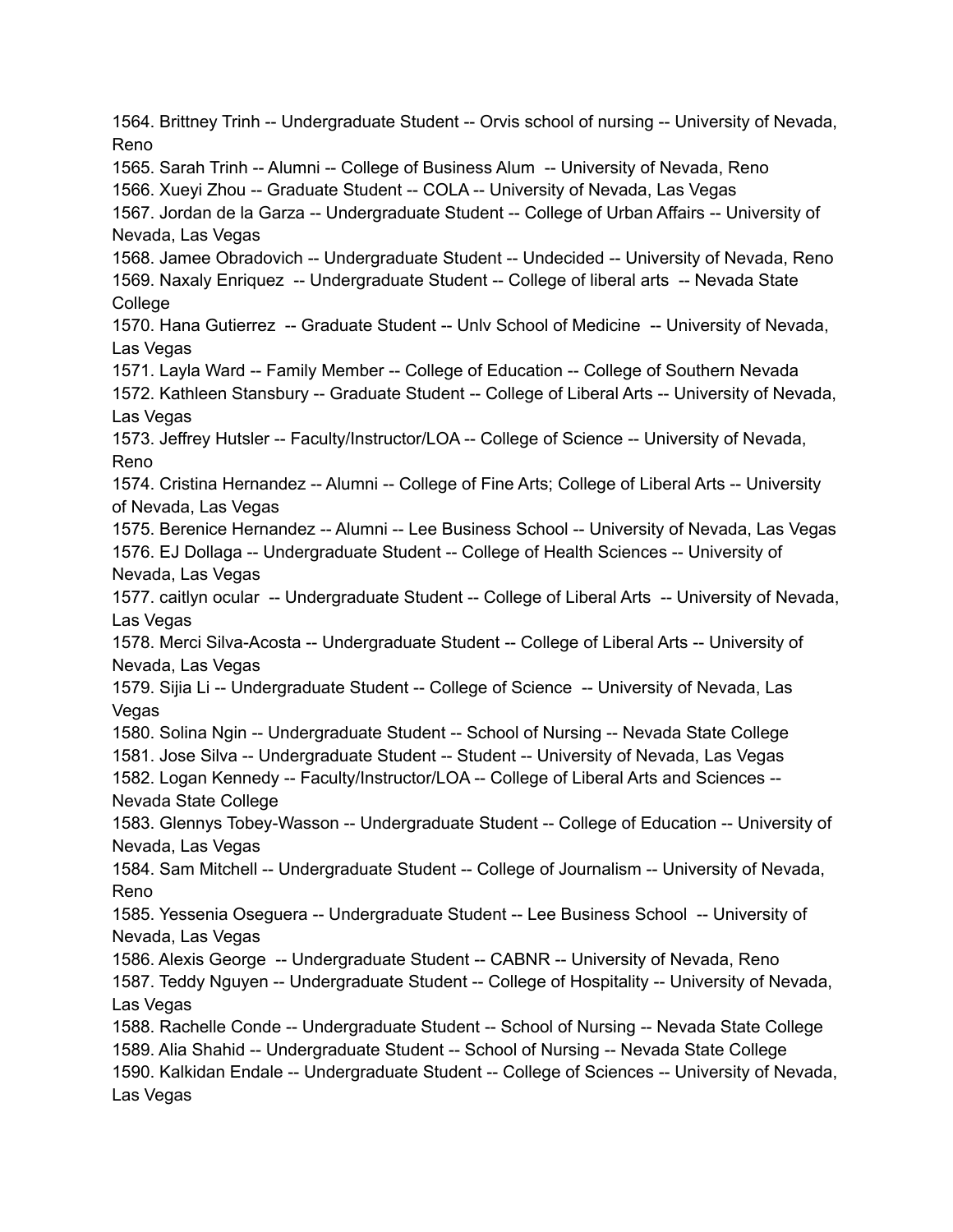1591. Daniel Leary -- Undergraduate Student -- College of Engineering, College of Science -- University of Nevada, Reno

1592. Shara Sinatra -- Graduate student / faculty -- College of Liberal Arts -- University of Nevada, Reno

1593. William Chounet -- Family Member -- Economics -- University of Nevada, Reno 1594. Alix Goldstein -- Graduate Student -- William S. Boyd School of Law -- University of Nevada, Las Vegas

1595. Isabella Battistoni -- Undergraduate Student -- College of Business -- Nevada State **College** 

1596. Clare Donohue -- Administrative Faculty -- Academic Advising/LAS Part-Time Instructor -- Nevada State College

1597. Isabella Capriotti -- Undergraduate Student -- College of Engineering -- University of Nevada, Las Vegas

1598. Jazmin Navarro -- Graduate Student -- College of Fine Arts -- University of Nevada, Las Vegas

1599. Alexis Pereyra -- Undergraduate Student -- College of Kinesiology and Nutrition Sciences -- University of Nevada, Las Vegas

1600. Natalie Gonzalez -- Undergraduate Student -- College of Liberal Arts -- University of Nevada, Reno

1601. Melissa Strehlow -- Graduate Student -- Kinesiology -- University of Nevada, Las Vegas 1602. Michael Bauwens -- Graduate Student -- Boyd School of Law -- University of Nevada, Las Vegas

1603. Oona Robertson -- Graduate Student and Instructor -- Liberal Arts-English -- University of Nevada, Las Vegas

1604. Beatriz Flores -- Graduate Student -- Kirk Kerkorian School Of Medicine at UNLVAl -- University of Nevada, Las Vegas

1605. Victor Vasquez -- Faculty/Instructor/LOA -- College of Engineering -- University of Nevada, Reno

1606. Nicole Shepherd -- Undergraduate Student -- College of Business and College of Liberal Arts -- University of Nevada, Reno

1607. Rebecca Chapin -- Classified Staff -- Division of Philanthropy and Alumni Engagement -- University of Nevada, Las Vegas

1608. Ginger Tanenhaus -- Classified Staff -- National Supercomputing Institute -- University of Nevada, Las Vegas

1609. Angelica Benicarlo -- Undergraduate Student -- Division of Educational Outreach -- University of Nevada, Las Vegas

1610. Stephanie Simoni -- Undergraduate Student -- College of Engineering -- University of Nevada, Las Vegas

1611. David Cooper -- Faculty/Instructor/LOA -- Physical and Life Sciences -- Nevada State **College** 

1612. Melanie S. Lopez -- Classified Staff -- Dean of Students Office -- University of Nevada, Reno

1613. Daijiana Gardner -- Undergraduate Student -- Honors College & College of Liberal Arts -- University of Nevada, Las Vegas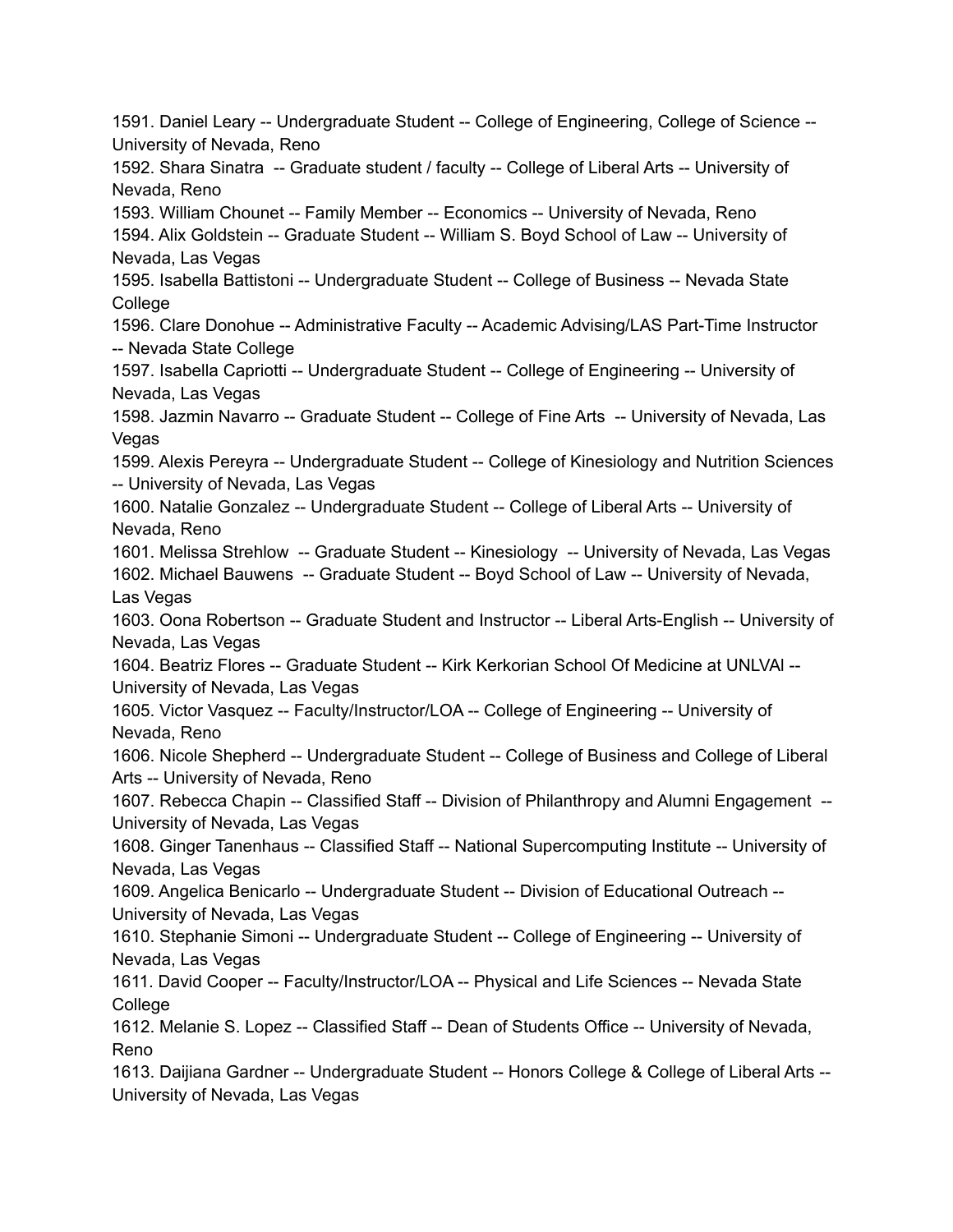1614. Ashley Martinez -- Undergraduate Student -- College of Liberal Arts -- University of Nevada, Reno 1615. Emily Jackson -- Faculty/Instructor/LOA -- Department of Biology -- University of Nevada, Reno 1616. Ellie Wilkins -- Classified Staff -- Social Science -- Truckee Meadows Community College 1617. Kathryn Hill -- Classified Staff -- NA -- University of Nevada, Reno 1618. Valerie Milanes -- Faculty/Instructor/LOA -- Exploratory and Pre-Professional Advising -- University of Nevada, Reno 1619. Alma Hernandez -- Undergraduate Student -- Computer Science -- University of Nevada, Las Vegas 1620. Sheri Masini -- Classified Staff -- College of Science -- University of Nevada, Reno 1621. Theresa Lindsay -- Undergraduate Student -- College of Fine Arts -- University of Nevada, Las Vegas 1622. James Fossum -- Undergraduate Student -- College of Science - School of Physics -- University of Nevada, Reno 1623. Liam Schneider -- Undergraduate Student -- Visual Media -- Nevada State College 1624. Ryan Jerz -- Administrative Faculty -- School of Medicine -- University of Nevada, Reno 1625. Willow Gazard -- Undergraduate Student -- College of Liberal Arts -- University of Nevada, Reno 1626. Allyson Yuasa -- Undergraduate Student -- Lee Business School -- University of Nevada, Las Vegas 1627. Kathleen Callahan -- Faculty/Instructor/LOA -- College of Liberal Arts -- University of Nevada, Las Vegas 1628. Melanie White -- Graduate Student and Instructor -- College of Science -- University of Nevada, Las Vegas 1629. Fred Hayward -- Undergraduate Student -- College of humanities -- University of Nevada, Reno 1630. Marian Williams -- Classified Staff -- School of Architecture -- University of Nevada, Las Vegas 1631. Cody Shakespeare -- Graduate Student and Instructor -- College of Science -- University of Nevada, Las Vegas 1632. Shalivia Quintanilla -- Undergraduate Student -- Business -- University of Nevada, Las Vegas 1633. Alicia Rico -- Faculty/Instructor/LOA -- Liberal Arts -- University of Nevada, Las Vegas 1634. Kaelyn Griffin -- Graduate Student -- College of Liberal Arts -- University of Nevada, Las Vegas 1635. Kate Kisner -- Undergraduate Student -- Liberal Arts -- University of Nevada, Reno 1636. Isaak Delgado -- Undergraduate Student -- College of Liberal Arts -- University of Nevada, Las Vegas 1637. Arianna Beasley -- Undergraduate Student -- College of Fine Arts -- University of Nevada, Las Vegas 1638. Esmeralda Carretero -- Administrative Faculty -- School of Ed -- Nevada State College 1639. Sydney Mendoza -- Administrative Faculty -- UNLV Philanthropy & Alumni Engagement -- University of Nevada, Las Vegas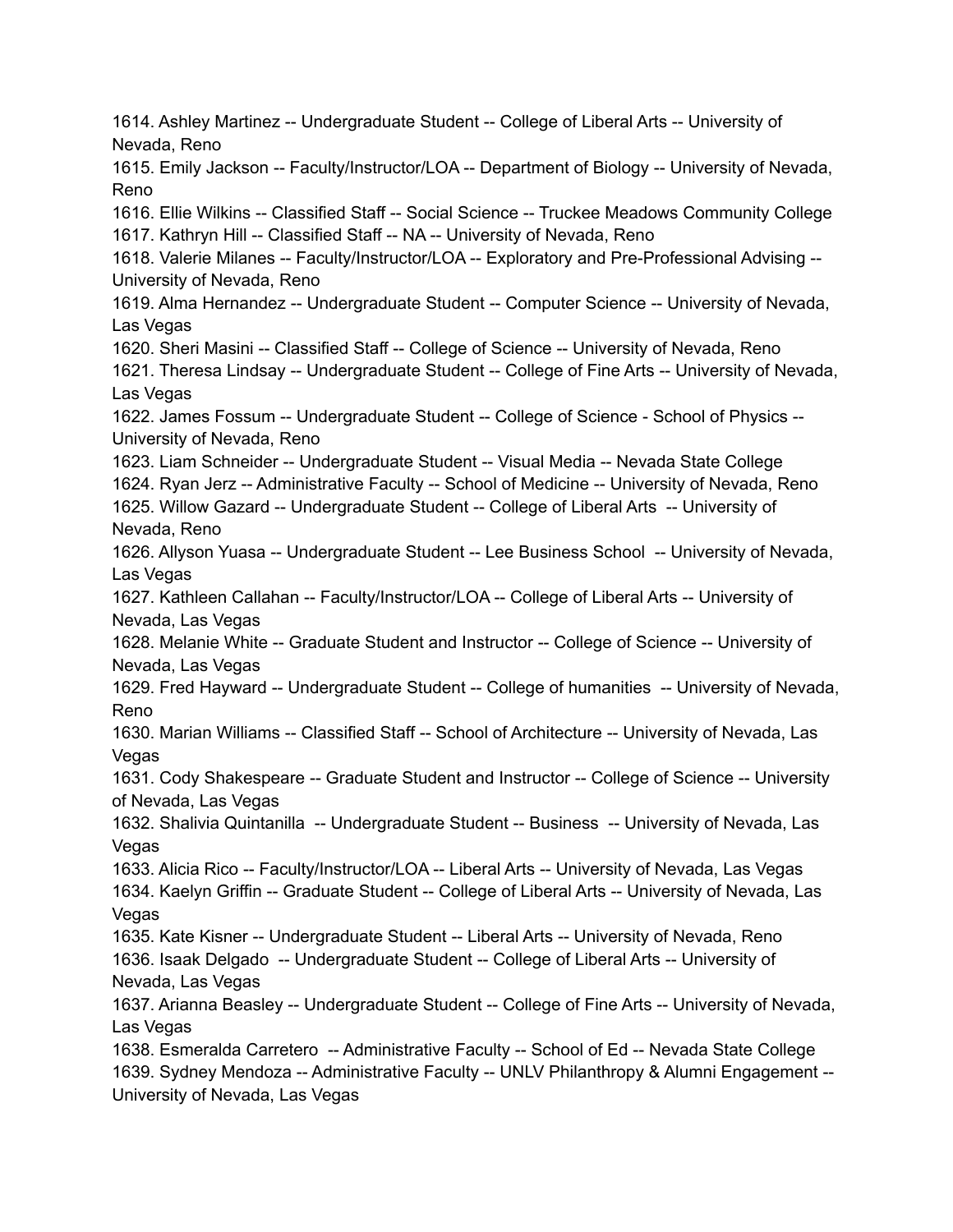1640. Leah Devera -- Undergraduate Student -- School of Integrated Health Sciences -- University of Nevada, Las Vegas 1641. Briana Saldivar -- Undergraduate Student -- Business -- Nevada State College 1642. Dianna Sauceda-Chirinos -- Graduate Student -- Student - William S. Boyd School of Law -- University of Nevada, Las Vegas 1643. Karla Henricksen -- Faculty/Instructor/LOA -- Math Department -- Truckee Meadows Community College 1644. Jeanne Sanders -- Faculty/Instructor/LOA -- College of Engineering -- University of Nevada, Reno 1645. Michael Gardner -- Faculty/Instructor/LOA -- College of Science -- University of Nevada, Reno 1646. Daniela Murillo -- Undergraduate Student -- School of Social Work -- University of Nevada, Reno 1647. Shaelyn Dieter -- Graduate Student -- William S. Boyd School of Law -- University of Nevada, Las Vegas 1648. Nicole Shimabuku -- Administrative Faculty -- Student Services and Diversity -- Truckee Meadows Community College 1649. Catherine Polley -- Undergraduate Student -- College of Liberal Arts -- University of Nevada, Reno 1650. Joel DesOrmeau -- Administrative Faculty -- College of Science -- University of Nevada, Reno 1651. Behrooz Abbasi -- Faculty/Instructor/LOA -- College of Science -- University of Nevada, Reno 1652. Cathe Scott -- Family Member -- Science -- University of Nevada, Reno 1653. Vedaja Kuchimanchi -- Graduate Student -- MET -- University of Nevada, Las Vegas 1654. Rubaiya Murshed -- Graduate Student -- Engineering -- University of Nevada, Las Vegas 1655. Phil Sharp -- Faculty/Instructor/LOA -- College of Liberal Arts -- University of Nevada, Reno 1656. Susan Mueller -- Administrative Faculty -- Fine ARts -- University of Nevada, Las Vegas 1657. Jessica Tilton -- Family Member -- NA -- Truckee Meadows Community College 1658. Atsuko Hiyoshi -- Faculty/Instructor/LOA -- World Languages and Cultures -- University of Nevada, Las Vegas 1659. Warren Cobb -- Administrative Faculty -- Collage of Fine Arts -- University of Nevada, Las Vegas 1660. David Kelsey -- Faculty/Instructor/LOA -- Humanities -- Nevada State College 1661. Caryn Dreibelbis -- Graduate Student and Instructor -- Department of English -- University of Nevada, Reno 1662. Monique Pomerleau -- Family Member -- College of Liberal Arts -- University of Nevada, Reno 1663. Huiying Zhang -- Graduate Student and Instructor -- hospitality -- University of Nevada, Las Vegas 1664. Hadia Kalsoom -- Administrative Faculty -- College of Engineering -- University of Nevada, Reno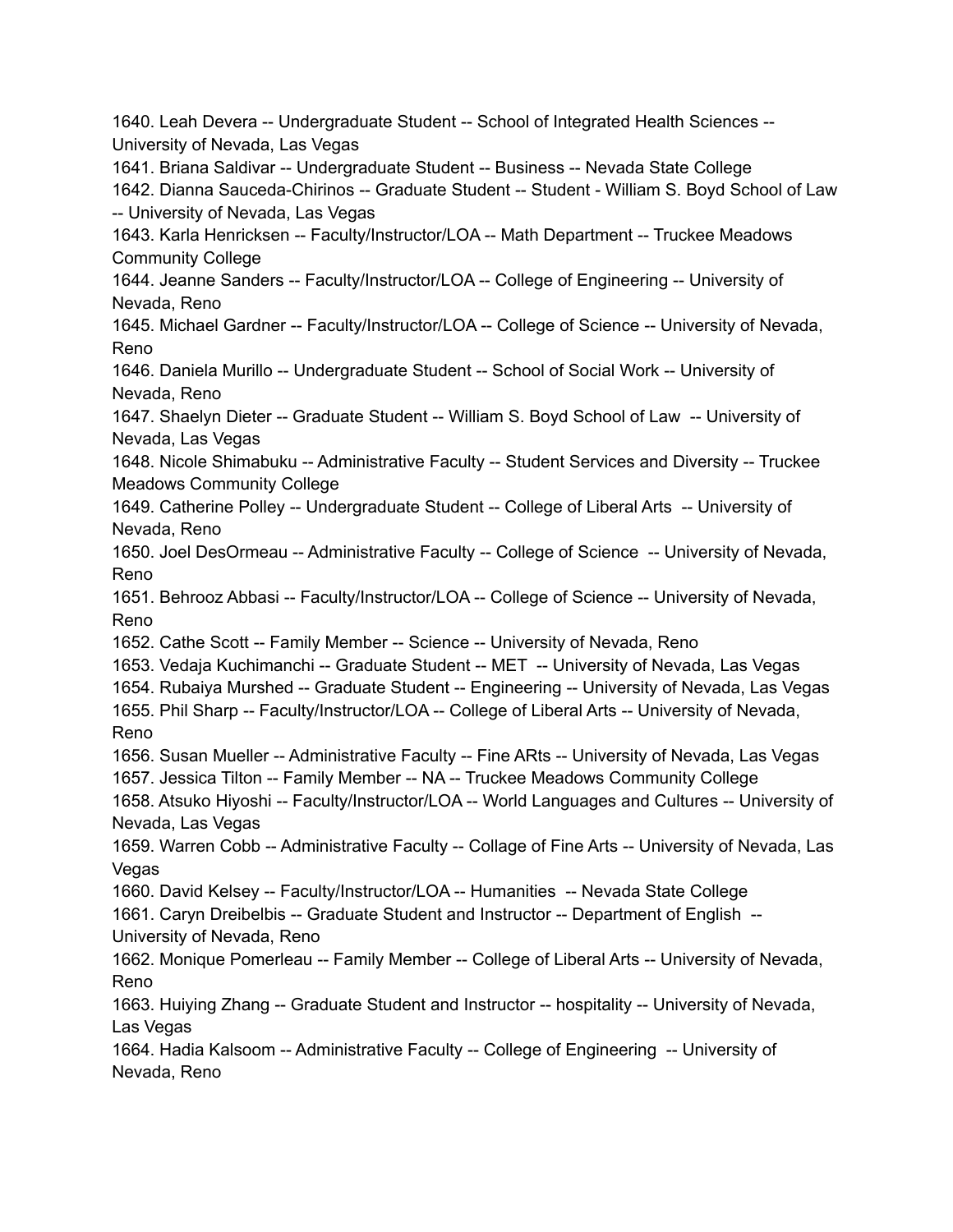1665. Francisco Barajas Jr -- Undergraduate Student -- College of Fine Arts, Lee Business School -- University of Nevada, Las Vegas

1666. Saba Ali -- Undergraduate Student -- College of Science -- University of Nevada, Reno 1667. Kellen Parker -- Undergraduate Student -- College of Liberal Arts -- University of Nevada, Reno

1668. Alyssa Swart -- Undergraduate Student -- College of Liberal Arts -- University of Nevada, Reno

1669. Hiroko Tadano -- Faculty/Instructor/LOA -- College of Liberal Arts -- University of Nevada, Las Vegas

1670. Stephanie Cruz -- Graduate Student and Instructor -- World Languages Department -- University of Nevada, Reno

1671. Paola Benitez Camacho -- Undergraduate Student -- College of Social Work -- University of Nevada, Reno

1672. Alex Tewell -- Undergraduate Student -- Social Science Program -- Great Basin College 1673. Jasmine Baik -- Undergraduate Student -- College of Science -- University of Nevada, Reno

1674. Gary Zaepfel -- Family Member -- College of Science -- University of Nevada, Reno

1675. Sol Del Risco -- Undergraduate Student -- College of Fine Arts -- University of Nevada, Las Vegas

1676. Wasim Habib -- Undergraduate Student -- College of science -- University of Nevada, Reno

1677. Gustavo Rubio -- Undergraduate Student -- College of Engineering -- University of Nevada, Reno

1678. Joshua Coruna -- Undergraduate Student -- College of Science -- University of Nevada, Reno

1679. Mary Hamilton -- Faculty/Instructor/LOA -- CFA -- University of Nevada, Las Vegas

1680. Calista Fondoulis -- Undergraduate Student -- College of Business -- University of Nevada, Las Vegas

1681. Allison Brown -- Graduate Student -- College of Liberal Arts -- University of Nevada, Reno 1682. Katherine Durante -- Faculty/Instructor/LOA -- Liberal Arts and Sciences -- Nevada State **College** 

1683. Janice Burke -- Graduate Student -- College of Science -- University of Nevada, Reno 1684. Kirsten Barnstorf-DeBord -- Faculty/Instructor/LOA -- Liberal Arts -- University of Nevada, Las Vegas

1685. Andreana DeVries -- Undergraduate Student -- College of Liberal Arts -- University of Nevada, Las Vegas

1686. Mandylene Mountain -- Graduate Student and Instructor -- College of Science -- University of Nevada, Las Vegas

1687. Sarah Obal -- Undergraduate Student -- College of Liberal Arts -- University of Nevada, Las Vegas

1688. Rosy Chavez -- Graduate Student -- College of Science -- University of Nevada, Reno 1689. Chevonne Sutter -- Administrative Faculty -- College of Education and Human Development -- University of Nevada, Reno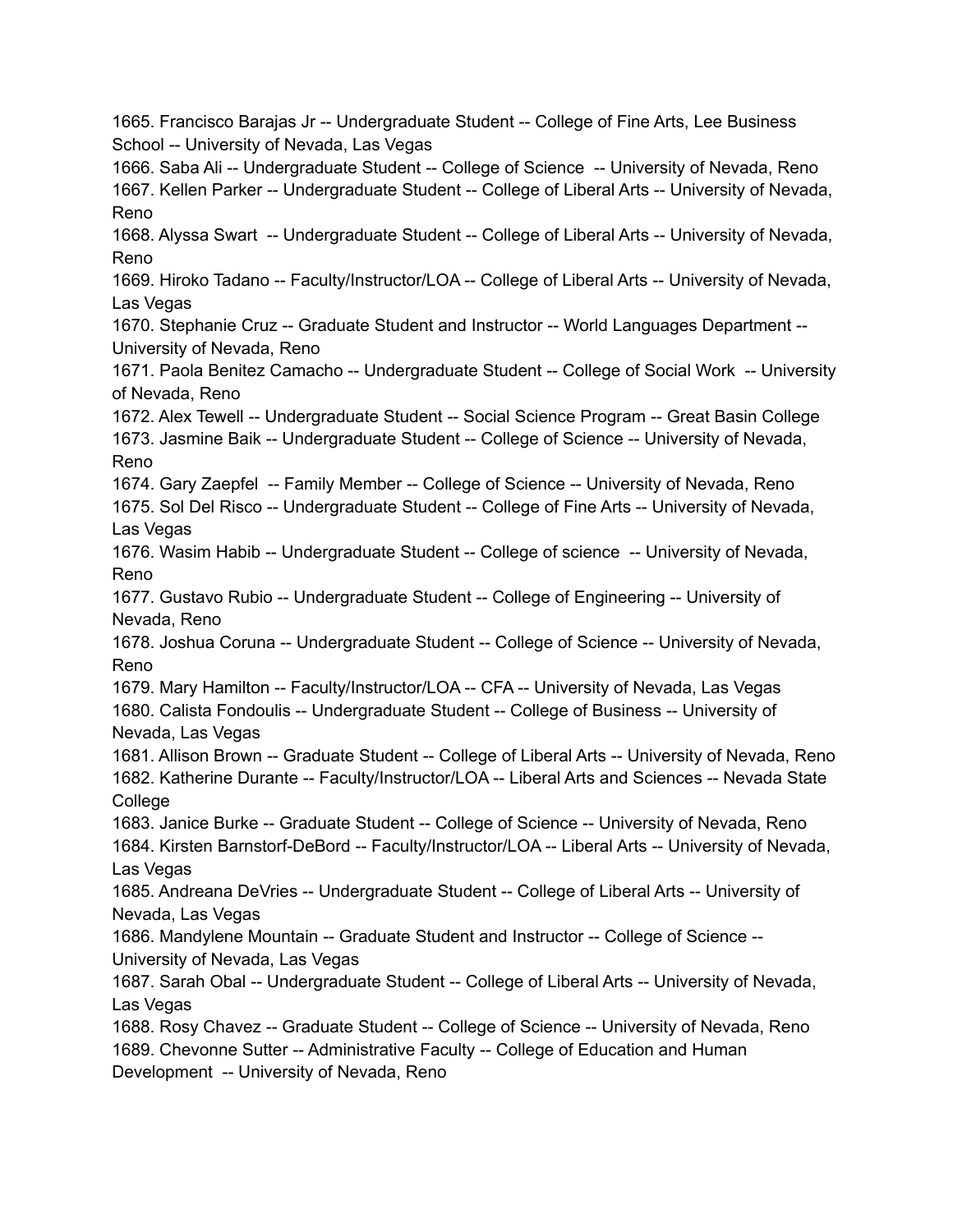1690. Stephen Caplan -- Faculty/Instructor/LOA -- College of Fine Arts -- University of Nevada, Las Vegas 1691. Monique Rodriguez -- Graduate Student -- Boyd School of Law -- University of Nevada, Las Vegas 1692. Sarah Voehl -- Graduate Student -- Boyd School of Law -- University of Nevada, Las Vegas 1693. Prateek Arora -- Graduate Student -- Computer Science and Engineering -- University of Nevada, Reno 1694. Jourdin Wilson -- Undergraduate Student -- College of Liberal Arts -- University of Nevada, Las Vegas 1695. Caitleen Navarro -- Undergraduate Student -- College of Science -- University of Nevada, Reno 1696. Julia Berman -- Undergraduate Student -- College of Fine Arts -- University of Nevada, Las Vegas 1697. Alexia Buono -- Faculty/Instructor/LOA -- School of Education -- Nevada State College 1698. Laura Flynn -- Undergraduate Student -- College of Science, College of Liberal Arts -- University of Nevada, Reno 1699. Olivia Garrison -- Davidson Academy Student -- Davidson Academy -- University of Nevada, Reno 1700. Hana de Queiroz -- Davidson Academy Student -- Davidson Academy -- University of Nevada, Reno 1701. Kentia Kalanaki -- Davidson Academy Student -- Davidson Academy -- University of Nevada, Reno 1702. Betsua Garcia-Trujillo -- Undergraduate Student -- College of Sciences -- University of Nevada, Las Vegas 1703. Shannon Sumpter -- Faculty/Instructor/LOA -- College of Fine Arts -- University of Nevada, Las Vegas 1704. Arya Udry -- Faculty/Instructor/LOA -- College of Science -- University of Nevada, Las Vegas 1705. David Fott -- Faculty/Instructor/LOA -- College of Liberal Arts -- University of Nevada, Las Vegas 1706. Margo Odlum -- Faculty/Instructor/LOA -- College of Science -- University of Nevada, Las Vegas 1707. Susan Byrne -- Faculty/Instructor/LOA -- Liberal Arts -- University of Nevada, Las Vegas 1708. Chloe White -- Middle/High school student -- n/a -- University of Nevada, Reno 1709. Michael Green -- Faculty/Instructor/LOA -- College of Liberal Arts -- University of Nevada, Las Vegas 1710. Thalia Waldron -- Undergraduate Student -- Davidson Academy Student -- University of Nevada, Reno 1711. Amy Tureen -- Faculty/Instructor/LOA -- University Libraries -- University of Nevada, Las Vegas 1712. Susan Mueller -- Administrative Faculty -- Fine Arts -- University of Nevada, Las Vegas 1713. Brett Gleason -- Faculty/Instructor/LOA -- College of Education -- University of Nevada, Las Vegas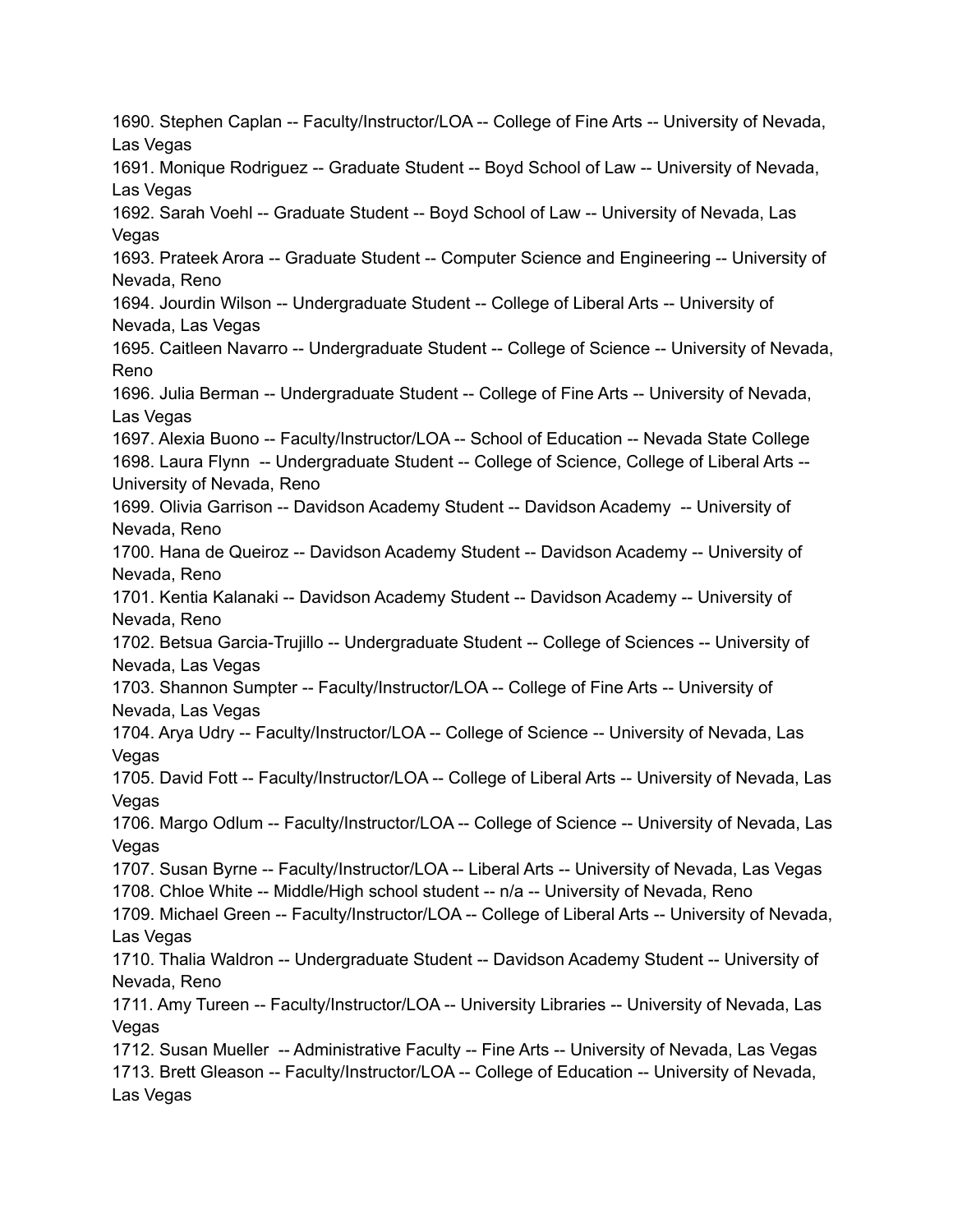1714. Debra Martin -- Faculty/Instructor/LOA -- College of Liberal Arts -- University of Nevada, Las Vegas 1715. Qing Wu -- Faculty/Instructor/LOA -- School of Public Health -- University of Nevada, Las **Vegas** 1716. Maggie Farrell -- Dean -- University Libraries -- University of Nevada, Las Vegas 1717. Ariel Santos -- Faculty/Instructor/LOA -- Department of Interdisciplinary, Gender, and Ethnic Studies -- University of Nevada, Las Vegas 1718. Stephanie Willes -- Faculty/Instructor/LOA -- College of Urban Affairs -- University of Nevada, Las Vegas 1719. Erik Lindland -- Faculty/Instructor/LOA -- College of Liberal Arts -- University of Nevada, Las Vegas 1720. Susie Skarl -- Faculty/Instructor/LOA -- University Libraries -- University of Nevada, Las Vegas 1721. Jeff Gelfer -- Faculty/Instructor/LOA -- College of Education -- University of Nevada, Las Vegas 1722. Katie Leung -- Faculty/Instructor/LOA -- College of Fine Arts -- University of Nevada, Las **Vegas** 1723. Diego Vega -- Faculty/Instructor/LOA -- School of Music -- University of Nevada, Las Vegas 1724. Rodabeh Boroumand -- Faculty/Instructor/LOA -- Fine Arts -- University of Nevada, Las Vegas 1725. Alfredo Fernandez-Gonzalez -- Faculty/Instructor/LOA -- College of Fine Arts -- University of Nevada, Las Vegas 1726. Kate Ksobiech -- Faculty/Instructor/LOA -- Public Health -- University of Nevada, Las Vegas 1727. Mary-Ann Overcamp-Martini -- Faculty/Instructor/LOA -- College of Urban Affairs -- University of Nevada, Las Vegas 1728. Sarah Ramos -- postdoctoral fellow -- PRACTICE -- University of Nevada, Las Vegas 1729. Joel Snyder -- Faculty/Instructor/LOA -- College of Liberal Arts -- University of Nevada, Las Vegas 1730. David Reyes -- Administrative Faculty -- Foundation -- University of Nevada, Las Vegas 1731. Angela Ayers -- Administrative Faculty -- University Libraries -- University of Nevada, Las Vegas 1732. Robert Gregor -- Faculty/Instructor/LOA -- School of Integrated Health Science -- University of Nevada, Las Vegas 1733. Doris Blackwell -- Classified Staff -- Provost -- University of Nevada, Las Vegas 1734. Christina Molina -- Administrative Faculty -- Academic Advising -- University of Nevada, Las Vegas 1735. Kathryn Houk -- Faculty/Instructor/LOA -- University Libraries, School of Medicine Library -- University of Nevada, Las Vegas 1736. Kristian Thymianos -- Classified Staff -- The Lincy Institute and Brookings Mountain West -- University of Nevada, Las Vegas 1737. Julia Silvernail -- Faculty/Instructor/LOA -- Integrated Health Sciences -- University of Nevada, Las Vegas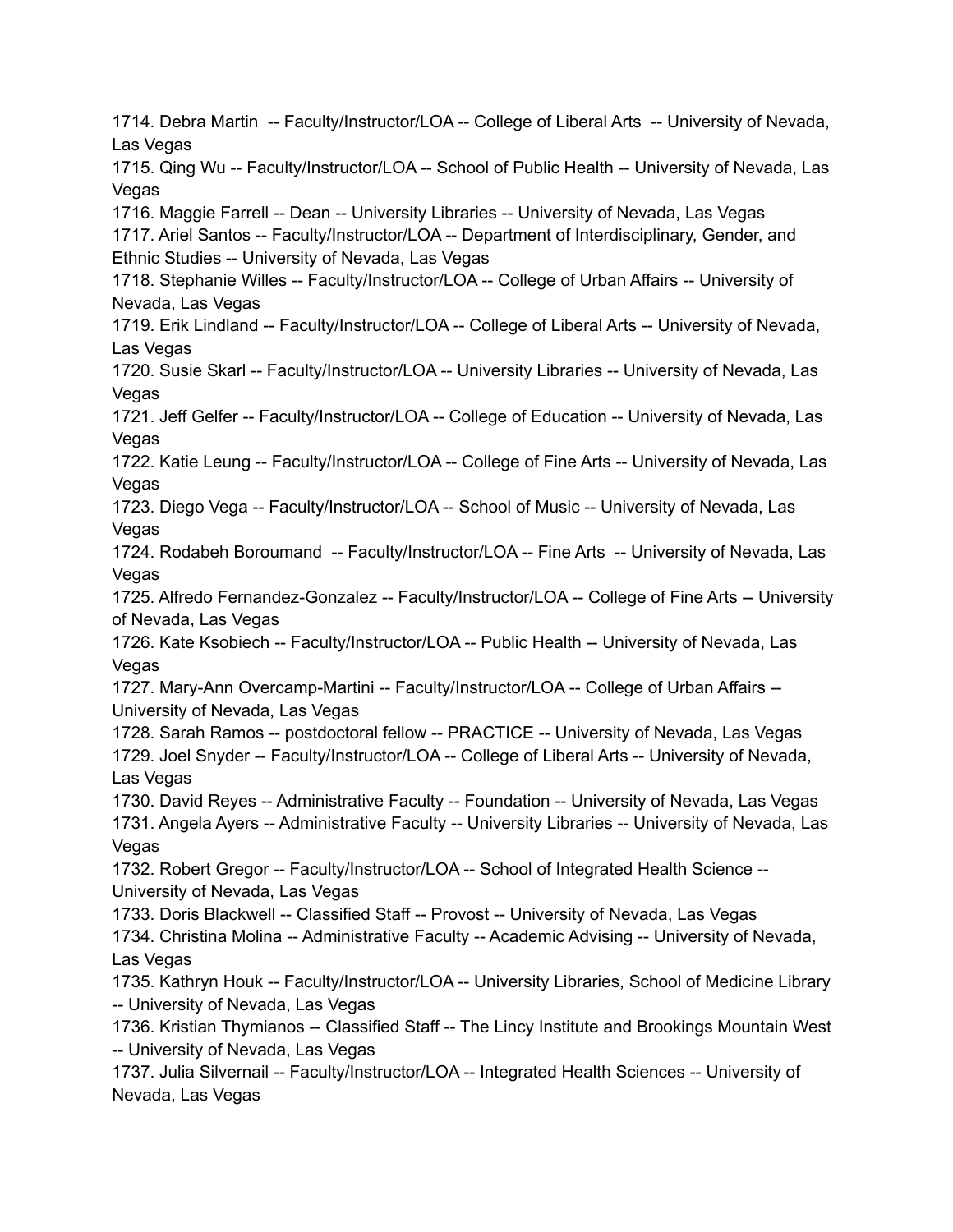1738. Matthew Petrie -- Faculty/Instructor/LOA -- College of Science -- University of Nevada, Las Vegas 1739. Boo Shan Tseng -- Faculty/Instructor/LOA -- College of Science -- University of Nevada, Las Vegas 1740. Kenia Medina -- Undergraduate Student -- College of Social Work -- University of Nevada, Las Vegas 1741. Michelle Hogan -- Administrative Faculty -- Human Resources -- University of Nevada, Las Vegas 1742. Scott Miller -- Administrative Faculty -- Purchasing -- University of Nevada, Las Vegas 1743. Amy Reed-Sandoval -- Faculty/Instructor/LOA -- Liberal Arts -- University of Nevada, Las Vegas 1744. Xin Zhang -- Faculty/Instructor/LOA -- Education -- University of Nevada, Las Vegas 1745. Sam Kardasz -- Administrative Faculty -- Kerkorian School of Medicine -- University of Nevada, Las Vegas 1746. Ernesto Abel-Santos -- Faculty/Instructor/LOA -- College of Science -- University of Nevada, Las Vegas 1747. Pranava Moody -- Graduate Student -- William S. Boyd School of Law -- University of Nevada, Las Vegas 1748. Annette Wammack Mullis -- Faculty/Instructor/LOA -- School of Nuraing -- University of Nevada, Las Vegas 1749. Ryan Browar -- Graduate Student -- College of Liberal Arts -- University of Nevada, Las Vegas 1750. Mohsen Jahandardoost -- Graduate Student -- Mechanical Engineering -- University of Nevada, Las Vegas 1751. Joshua Island -- Faculty/Instructor/LOA -- College of science -- University of Nevada, Las Vegas 1752. Kim Kaplan -- Administrative Faculty -- University Libraries -- University of Nevada, Las Vegas 1753. Ivet Aldaba -- Faculty/Instructor/LOA -- Greenspun College of Urban Affairs -- University of Nevada, Las Vegas 1754. Spencer Steinberg -- Faculty/Instructor/LOA -- College of Sciences -- University of Nevada, Las Vegas 1755. Jing Nong Liang -- Faculty/Instructor/LOA -- Integrated Health Sciences -- University of Nevada, Las Vegas 1756. Matthew Moody -- Undergraduate Student -- CSN -- College of Southern Nevada 1757. Du Feng -- Faculty/Instructor/LOA -- School of Nursing -- University of Nevada, Las Vegas 1758. Tamara Scronce -- Faculty/Instructor/LOA -- School of the Arts, College of Liberal Arts -- University of Nevada, Reno 1759. Riley Jones -- Graduate Student and Instructor -- College of Science, Biology -- University of Nevada, Las Vegas 1760. Loren Harper -- Classified Staff -- College of Sciences -- University of Nevada, Las Vegas 1761. David Kreamer -- Faculty/Instructor/LOA -- college of Science -- University of Nevada, Las Vegas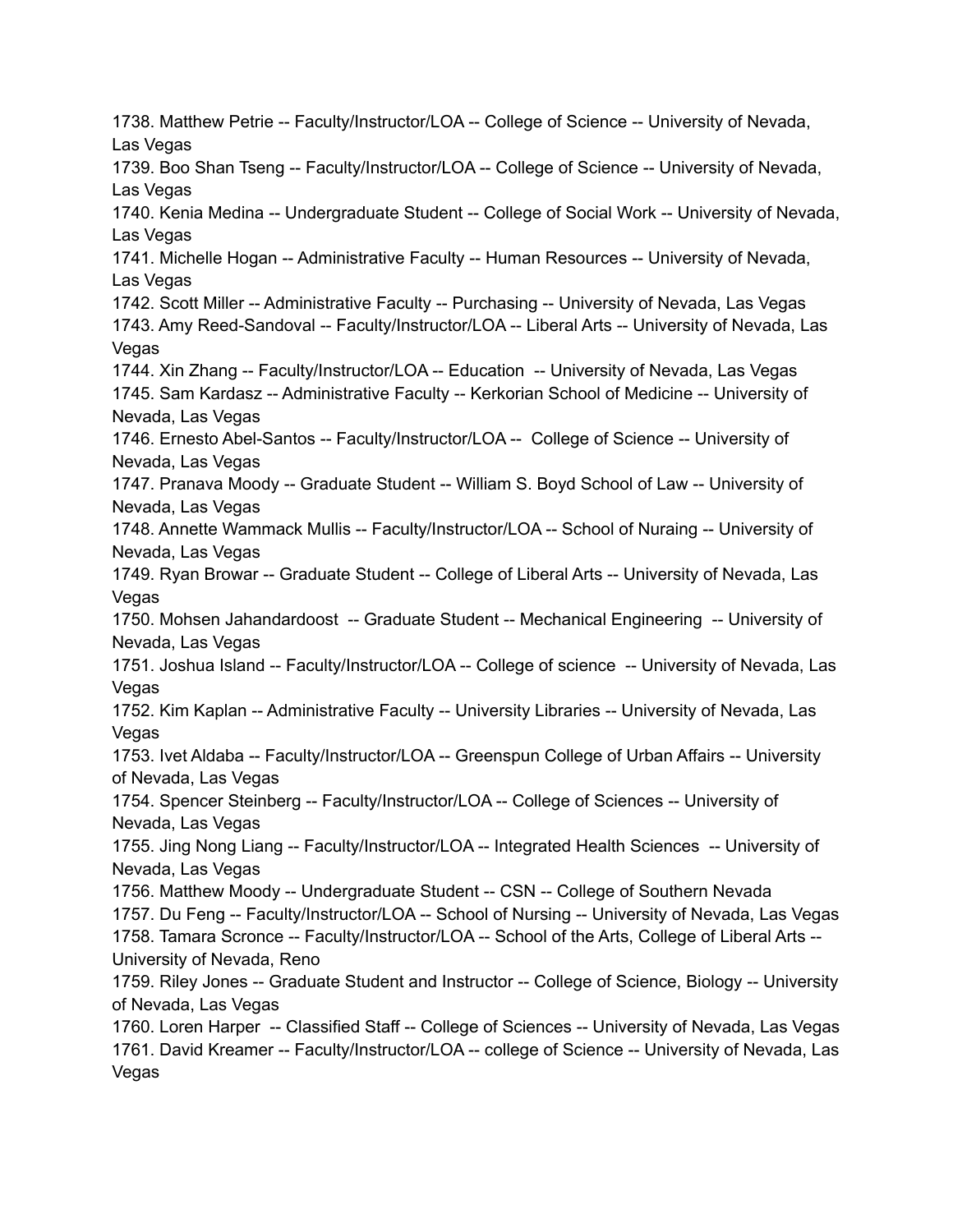1762. Alice Corkill -- Faculty/Instructor/LOA -- College of Education -- University of Nevada, Las Vegas 1763. Janet Hollinger -- Administrative Faculty -- VP of Undergraduate Education -- University of Nevada, Las Vegas 1764. Olivia Williamson -- Graduate Student -- Boyd School of Law -- University of Nevada, Las Vegas 1765. Jenn Chandler -- Graduate Student and Instructor -- College of Fine Arts -- University of Nevada, Las Vegas 1766. Andrew Nicholson -- Faculty/Instructor/LOA -- College of Liberal Arts -- University of Nevada, Las Vegas 1767. Norma Saldivar -- Faculty/Instructor/LOA -- Fine Arts -- University of Nevada, Las Vegas 1768. Ladbon Rabijahed -- Faculty/Instructor/LOA -- College of Science -- University of Nevada, Las Vegas 1769. Janice Pluth -- Faculty/Instructor/LOA -- Integrated Health Sciences -- University of Nevada, Las Vegas 1770. Melikabella Shenouda -- Graduate Student -- College of Liberal Arts; College of Education -- University of Nevada, Las Vegas 1771. Aisun Tseng -- Faculty/Instructor/LOA -- College of Sciences -- University of Nevada, Las Vegas 1772. Sarah Mae Agbilay -- Undergraduate Student -- School of Social Work -- University of Nevada, Las Vegas 1773. Dory Mizrachi -- Faculty/Instructor/LOA -- College of Urban Affairs -- University of Nevada, Las Vegas 1774. Libna Garcia -- Undergraduate Student -- College of Health Sciences -- University of Nevada, Las Vegas 1775. T.L. Sanchez -- NSHE Staff -- SDM Clinical Business Office -- University of Nevada, Las Vegas 1776. Yetunde Oyesakin -- Graduate Student -- College of science -- University of Nevada, Reno 1777. James Woodbridge -- Faculty/Instructor/LOA -- College of Liberal Arts -- University of Nevada, Las Vegas 1778. Tina Sanchez -- Family Member -- Automotive Program -- College of Southern Nevada 1779. Shaoan Zhang -- Faculty/Instructor/LOA -- College of Education -- University of Nevada, Las Vegas 1780. Trish Harrison -- Administrative Faculty -- Office of Information Technology -- University of Nevada, Las Vegas 1781. Brenda Buck -- Faculty/Instructor/LOA -- College of Sciences -- University of Nevada, Las Vegas 1782. Matthew Pusko -- Faculty/Instructor/LOA -- College of Engineering -- University of Nevada, Las Vegas 1783. Gregorio Robles -- Classified Staff -- Greenspan school of journalism -- University of Nevada, Las Vegas 1784. Cheryl Radelifg -- Faculty/Instructor/LOA -- School of Education, Behavioral and Social Sciences -- College of Southern Nevada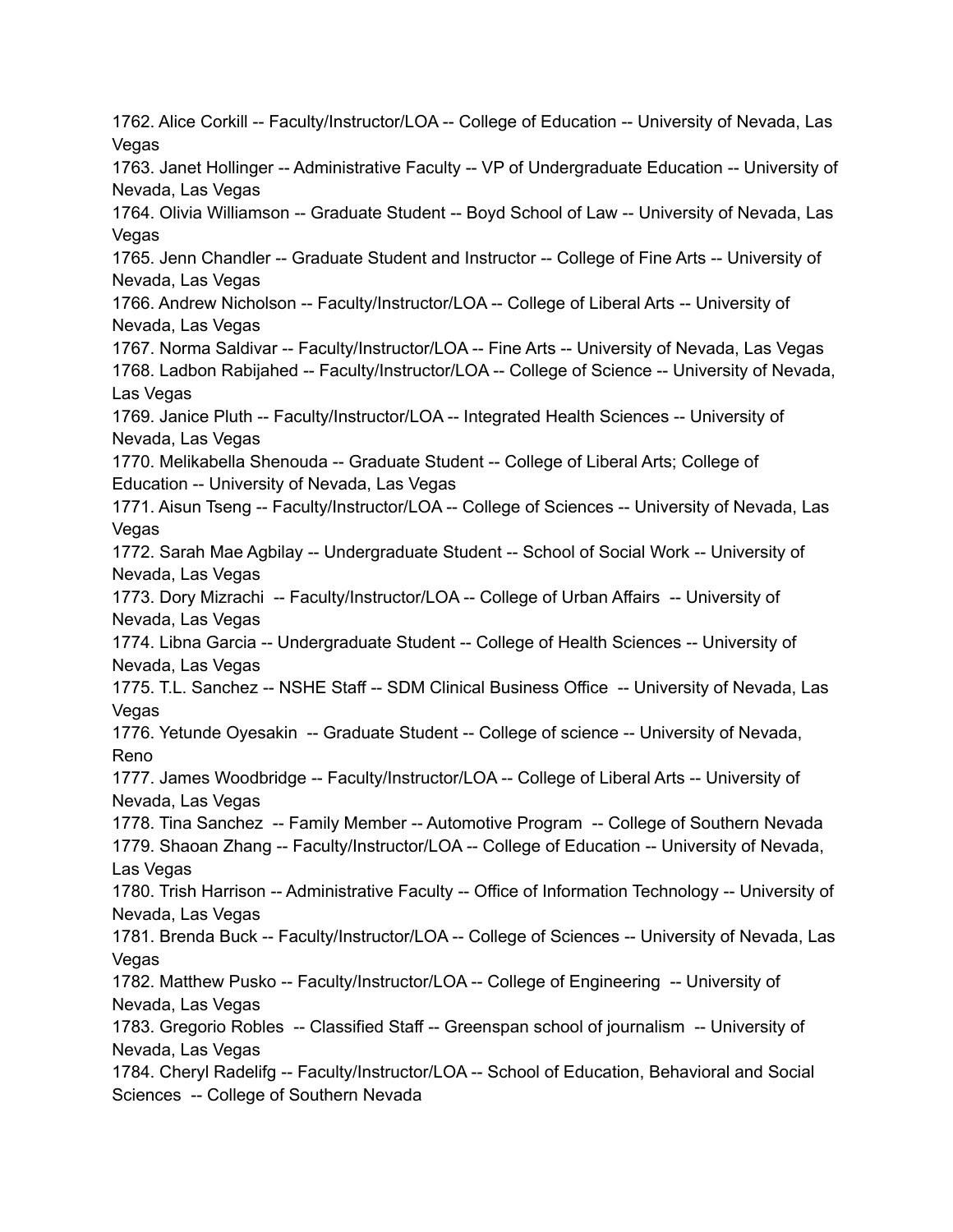1785. Kyle Kithas -- Administrative Faculty -- College of Fine Arts -- University of Nevada, Las Vegas 1786. Alison Sloat -- Faculty/Instructor/LOA -- College of Sciences -- University of Nevada, Las **Vegas** 1787. Sharolyn Pollard-Durodola -- Faculty/Instructor/LOA -- College of Education -- University of Nevada, Las Vegas 1788. Carryn Warren -- Faculty/Instructor/LOA -- College of Science -- University of Nevada, Las Vegas 1789. Sara Tausendfreund -- Graduate Student and Instructor -- College of Liberal Arts -- University of Nevada, Las Vegas 1790. Ciara Alagao -- Graduate Student -- William S. Boyd School of Law -- University of Nevada, Las Vegas 1791. Aisha Ratanapool -- Faculty/Instructor/LOA -- College of Liberal Arts, English Department -- University of Nevada, Las Vegas 1792. Ishan le Panda -- Student at DA -- Davidson Academy -- University of Nevada, Reno 1793. Donnamarie Krause -- Faculty/Instructor/LOA -- SIHS -- University of Nevada, Las Vegas 1794. Henry Selvaraj -- Faculty/Instructor/LOA -- Engineering -- University of Nevada, Las Vegas 1795. Christopher Perkins -- Faculty/Instructor/LOA -- College of Liberal Arts -- University of Nevada, Las Vegas 1796. Hong Sun -- Faculty/Instructor/LOA -- College of Sciences -- University of Nevada, Las Vegas 1797. Kurt Regner -- Faculty/Instructor/LOA -- College of Sciences -- University of Nevada, Las Vegas 1798. Karu Hangawatte -- Faculty/Instructor/LOA -- College of Urban Affairs -- University of Nevada, Las Vegas 1799. HASSAN ZIADA -- Faculty/Instructor/LOA -- School of Dental Medicine -- University of Nevada, Las Vegas 1800. Andrew Smith -- Faculty/Instructor/LOA -- College of Fine Arts -- University of Nevada, Las Vegas 1801. Deborah Arteaga -- Faculty/Instructor/LOA -- College of Liberal Arts -- University of Nevada, Las Vegas 1802. Kay Kindred -- Faculty/Instructor/LOA -- Boyd School of Law -- University of Nevada, Las Vegas 1803. Jessica Ogens -- Administrative Faculty -- College of Education -- University of Nevada, Las Vegas 1804. Tessa Clawson -- Alumni -- College of Liberal Arts -- University of Nevada, Reno 1805. Marian Alper -- Administrative Faculty -- UNLV Foundation -- University of Nevada, Las Vegas 1806. Aaliah Barrera Garcia -- Undergraduate Student -- College of liberal arts -- University of Nevada, Las Vegas 1807. Janis McKay -- Administrative Faculty -- Vice Dean, College of Fine Arts -- University of Nevada, Las Vegas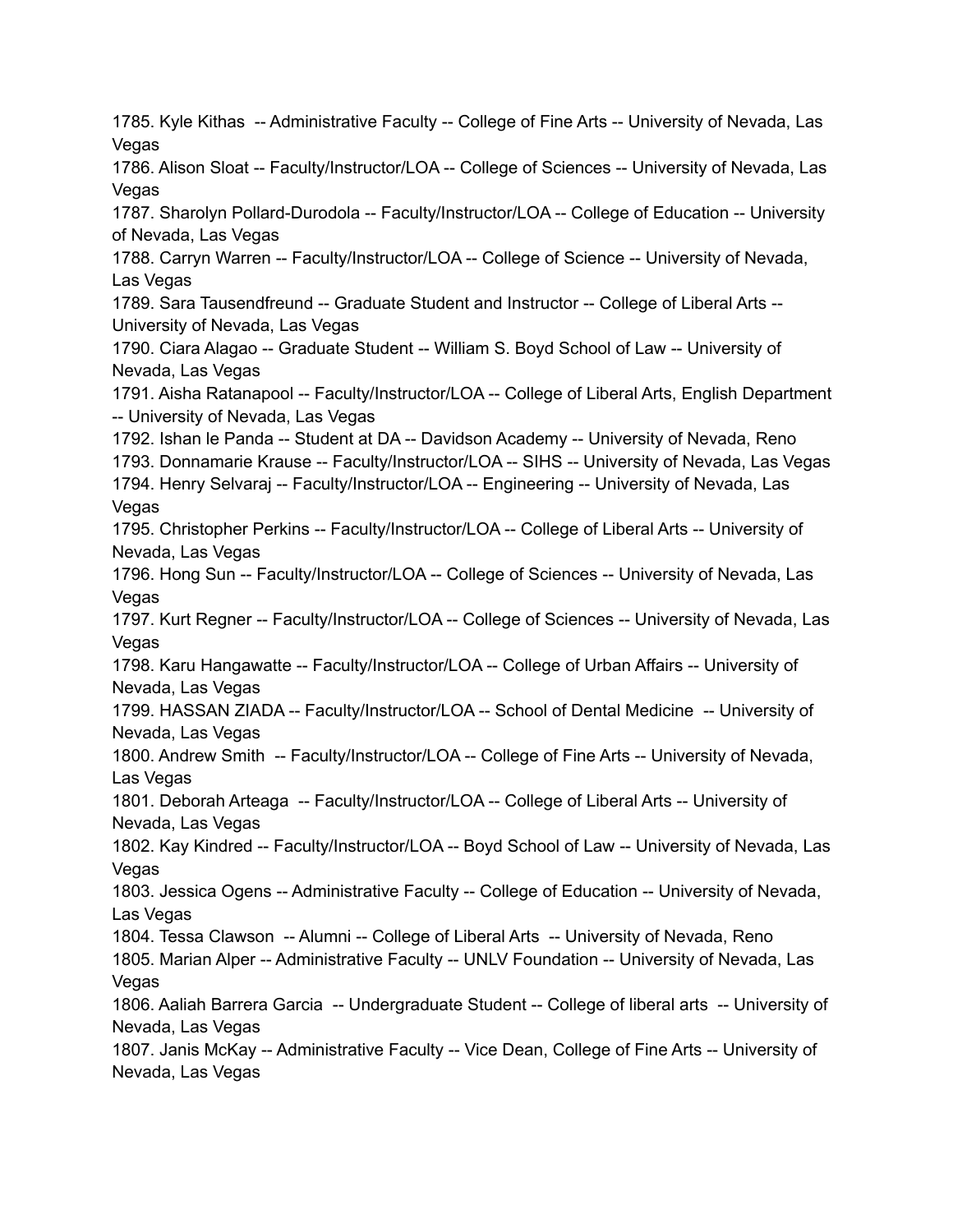1808. Jordan Forest -- Graduate Student and Instructor -- College of Liberal Arts -- University of Nevada, Las Vegas 1809. Dwight Kazee -- TMC Ticket Office Event Staff -- Thomas and Mack Center -- University of Nevada, Las Vegas 1810. Lauryn Brown -- Undergraduate Student -- College of Engineering -- University of Nevada, Reno 1811. Rainier Porter -- Davidson Academy Student -- Davidson Academy of Nevada -- University of Nevada, Reno 1812. Laura Book -- Faculty/Instructor/LOA -- College of Hospitality -- University of Nevada, Las Vegas 1813. Ileana Jara -- Faculty/Instructor/LOA -- World Languages and Cultures -- University of Nevada, Las Vegas 1814. Philipp Penalber -- Undergraduate Student -- College of Science -- University of Nevada, Reno 1815. Gigi Loera -- Undergraduate Student -- student -- Great Basin College 1816. Alex De Jack -- Undergraduate Student -- College of Science -- University of Nevada, Reno 1817. Alexander Davi -- Student at the Davidson academy -- Davidson academy -- University of Nevada, Reno 1818. Samir Moujaes -- Faculty/Instructor/LOA -- College of engineering -- University of Nevada, Las Vegas 1819. Nick Gladding -- Undergraduate Student -- School of Medicine -- University of Nevada, Reno 1820. Sandra Candel -- Administrative Faculty -- College of Ed -- University of Nevada, Las Vegas 1821. Krithika Devi -- Administrative Faculty -- College of Engineering -- University of Nevada, Las Vegas 1822. Jun Kang -- Faculty/Instructor/LOA -- College of Science -- University of Nevada, Las Vegas 1823. Stefani Relles -- Faculty/Instructor/LOA -- College of Education -- University of Nevada, Las Vegas 1824. Aliya Gallardo -- Undergraduate Student -- College of Education -- University of Nevada, Las Vegas 1825. Mary Wammack -- Faculty/Instructor/LOA -- College of Liberal Arts -- University of Nevada, Las Vegas 1826. Lily Larsen -- Undergraduate Student -- CABNR -- University of Nevada, Reno 1827. Shelly Yang -- Undergraduate Student -- Davidson Academy -- University of Nevada, Reno 1828. Erikah Buenaventura -- Undergraduate Student -- School of Nursing -- University of Nevada, Las Vegas 1829. Michael Jarett -- Faculty/Instructor/LOA -- College of Fine Arts -- University of Nevada, Las Vegas 1830. Kami Larsen -- Alumni -- UNSOM -- University of Nevada, Reno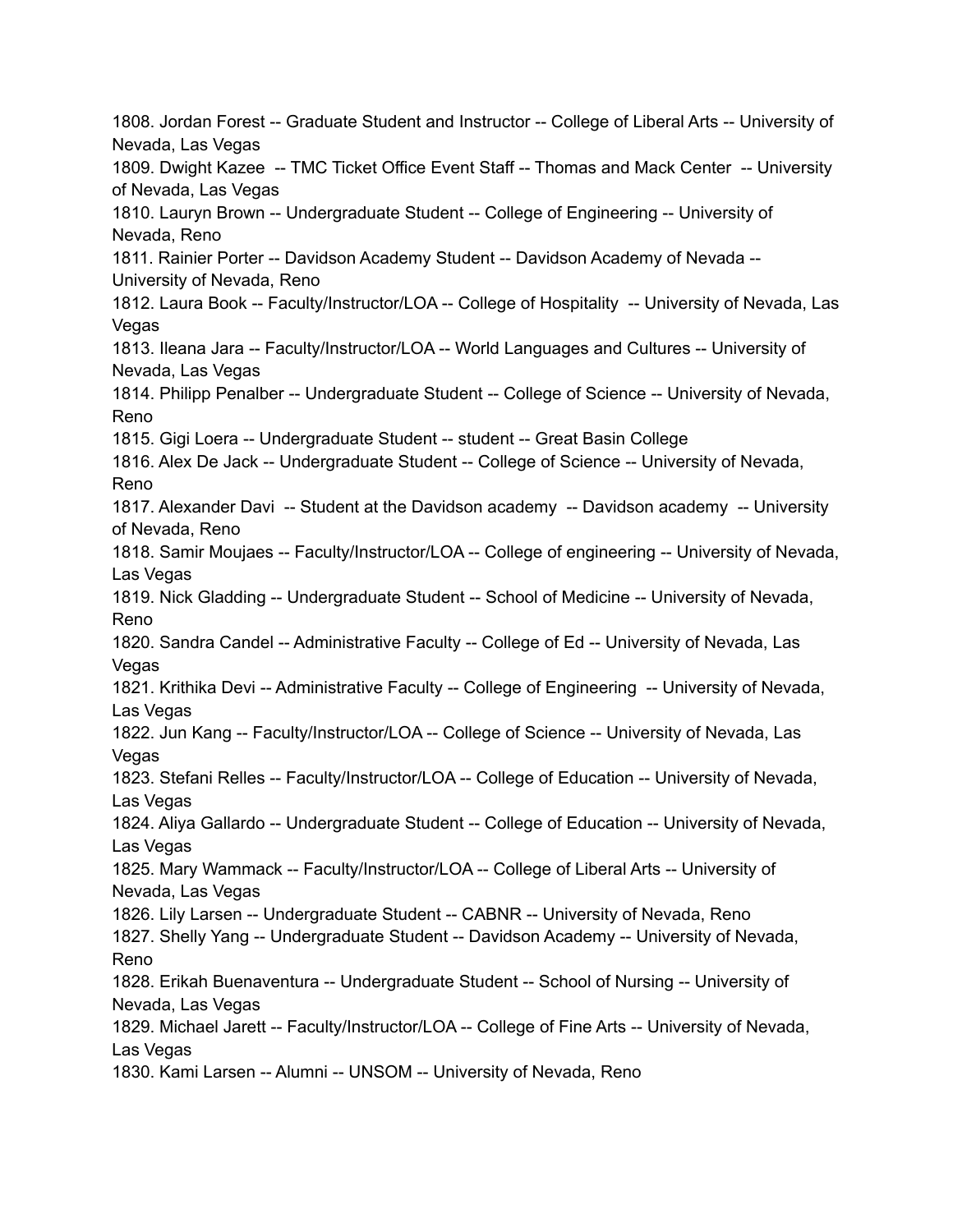1831. Dan Rugotzke -- Administrative Faculty -- Office of Information Technology -- University of Nevada, Las Vegas 1832. Brian Larsen -- Family Member -- UNR -- University of Nevada, Reno 1833. Barbara Williams -- Faculty/Instructor/LOA -- College of Liberal Arts -- University of Nevada, Las Vegas 1834. Noah Drymalski -- Graduate Student and Instructor -- College of Liberal Arts -- University of Nevada, Reno 1835. Marcus Rothenberger -- Faculty/Instructor/LOA -- Lee Business School -- University of Nevada, Las Vegas 1836. Mykola Suk -- Faculty/Instructor/LOA -- CFA -- University of Nevada, Las Vegas 1837. Chloe Bernardo -- Faculty/Instructor/LOA -- College of Fine Arts -- University of Nevada, Las Vegas 1838. Saman Jamshidi -- Faculty/Instructor/LOA -- School of Architecture -- University of Nevada, Las Vegas 1839. Kymberly Mellen -- Faculty/Instructor/LOA -- College of Fine Arts -- University of Nevada, Las Vegas 1840. Vance Mellen -- Adjunct Faculty -- College of Fine Arts, Film -- University of Nevada, Las Vegas 1841. Tara Lynberg -- Undergraduate Student -- College of Liberal Arts -- University of Nevada, Reno 1842. Jessica Brandonisio -- Undergraduate Student -- Liberal Arts -- University of Nevada, Las Vegas 1843. Sergio Guzman -- Faculty/Instructor/LOA -- Arts and Letters -- College of Southern Nevada 1844. Carlos Cortez -- Alumni -- College of Science -- University of Nevada, Reno 1845. Zach Thomas -- Undergraduate Student -- College of Fine Arts -- University of Nevada, Las Vegas 1846. Madison Tran -- Undergraduate Student -- Davidson Academy -- University of Nevada, Reno 1847. Lily Vetter -- Graduate Student and Instructor -- College or Fine Arts -- University of Nevada, Las Vegas 1848. Isabella Tran -- Non Degree Student -- Davidson Academy -- University of Nevada, Reno 1849. Eric Michael -- Administrative Faculty -- College of Urban Affairs -- University of Nevada, Las Vegas 1850. Justin Sakamoto -- Undergraduate Student -- College of Engineering -- University of Nevada, Las Vegas 1851. Hokwon Cho -- Faculty/Instructor/LOA -- College of Sciences -- University of Nevada, Las Vegas 1852. Chelsea Heinbach -- Faculty/Instructor/LOA -- University Libraries -- University of Nevada, Las Vegas 1853. Meitong Wu -- Undergraduate Student -- College of Business -- University of Nevada, Reno 1854. Betzania Ocampo -- Undergraduate Student -- School of Public Health -- University of Nevada, Reno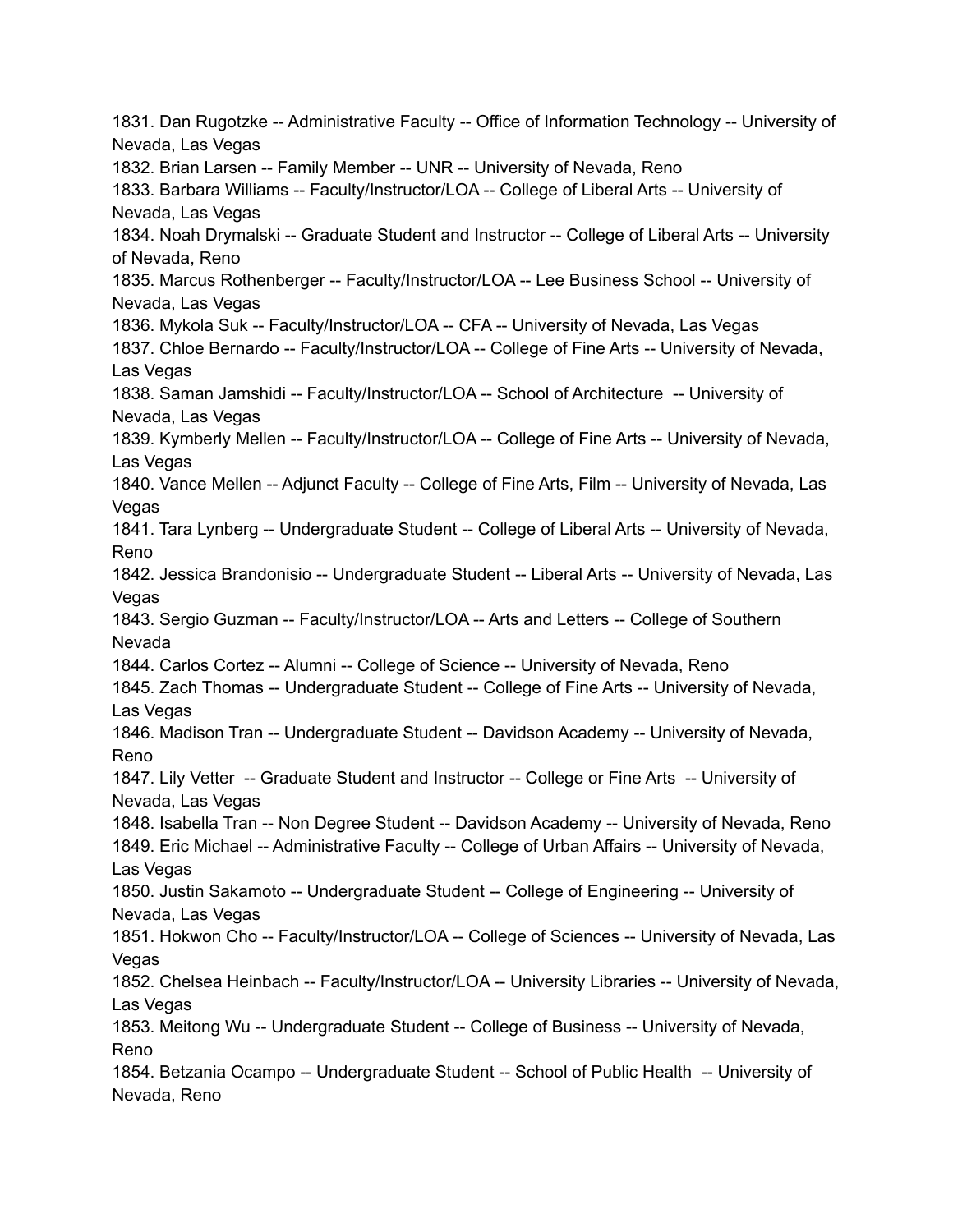1855. Mehmet Erdem -- Faculty/Instructor/LOA -- College of Hospitality -- University of Nevada, Las Vegas 1856. Jossue salas -- Undergraduate Student -- College of science -- University of Nevada, Reno 1857. Addie Rolnick -- Faculty/Instructor/LOA -- Law -- University of Nevada, Las Vegas 1858. Tiffany Salas -- Undergraduate Student -- College of Science -- University of Nevada, Reno 1859. Cheryl Johnston -- Faculty/Instructor/LOA -- School of Social Work -- University of Nevada, Las Vegas 1860. Jonathan McDow -- Undergraduate Student -- Davidson Academy -- University of Nevada, Reno 1861. Katiayna Miller -- Alumni -- College of Fine Arts -- University of Nevada, Las Vegas 1862. Christine Clark -- Faculty/Instructor/LOA -- College of Education -- University of Nevada, Las Vegas 1863. Valerie King -- Undergraduate Student -- College of Liberal Arts -- University of Nevada, Reno 1864. Robin Reinke -- Administrative Faculty -- School of Dental Medicine -- University of Nevada, Las Vegas 1865. Michael Amesquita -- Administrative Faculty -- Housing & Residential Life -- University of Nevada, Las Vegas 1866. Kay Sim -- Graduate Student -- College of Fine Arts -- University of Nevada, Las Vegas 1867. Zhonghai Ding -- Faculty/Instructor/LOA -- College of Science -- University of Nevada, Las Vegas 1868. Carrieann Cahall -- Faculty/Instructor/LOA -- University Libraries -- University of Nevada, Las Vegas 1869. Hyunhwa Lee -- Faculty/Instructor/LOA -- School of Nursing -- University of Nevada, Las Vegas 1870. Shannon Harger -- Graduate Student -- School of Medicine -- University of Nevada, Reno 1871. Akira Terry -- Undergraduate Student -- College of Public Safety -- Truckee Meadows Community College 1872. Jennifer Angulo -- Undergraduate Student -- College of Urban Affairs -- University of Nevada, Las Vegas 1873. Alysha Cancino -- Undergraduate Student -- Reynolds School of Journalism -- University of Nevada, Reno 1874. Jeffrey Stempel -- Faculty/Instructor/LOA -- Law -- University of Nevada, Las Vegas 1875. Terrence Young -- Undergraduate Student -- Fine Arts -- University of Nevada, Las Vegas 1876. Michelle Robinette -- Faculty/Instructor/LOA -- College of science -- University of Nevada, Las Vegas 1877. Arisa Tongco -- Undergraduate Student -- School of Public Health -- University of Nevada, Reno 1878. Emma Bloomfield -- Faculty/Instructor/LOA -- Greenspun College of Urban Affairs -- University of Nevada, Las Vegas 1879. David Christianson -- Faculty/Instructor/LOA -- Hospitality College -- University of Nevada, Las Vegas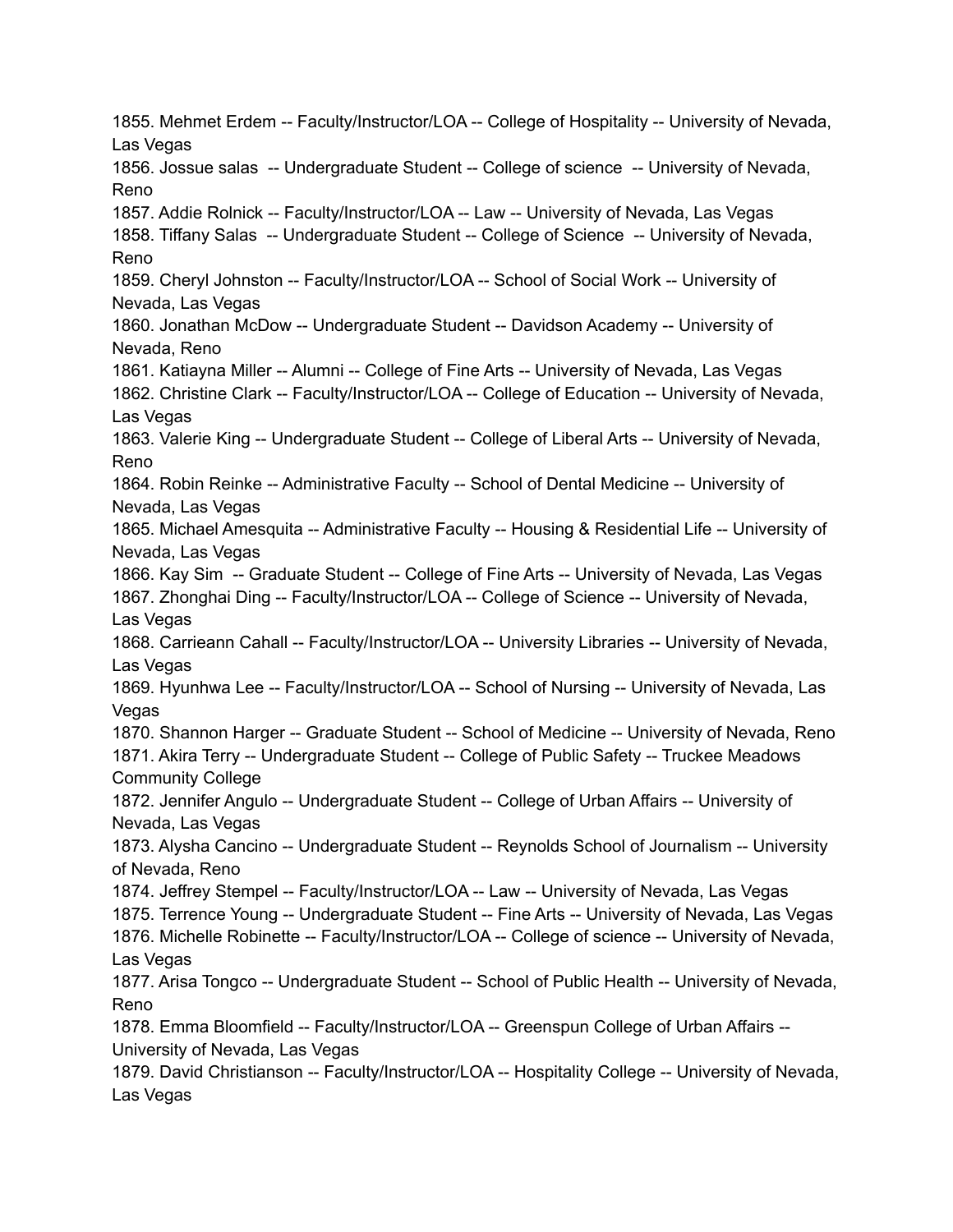1880. Mary Bondmass -- Faculty/Instructor/LOA -- School of Nursing -- University of Nevada, Las Vegas

1881. Paul Schollmeier -- Faculty/Instructor/LOA -- COLA -- University of Nevada, Las Vegas 1882. Shavonne Gramkow -- Classified Staff -- Delivery Services -- University of Nevada, Las Vegas

1883. Cam Johnson -- Administrative Faculty -- School of Medicine -- University of Nevada, Las Vegas

1884. Payal Sharma -- Faculty/Instructor/LOA -- Lee Business School -- University of Nevada, Las Vegas

1885. Katherine Zander -- Family Member -- Mom to students in College of Liberal Arts and College of Engineering -- University of Nevada, Reno

1886. John Filler -- Faculty/Instructor/LOA -- College of Education -- University of Nevada, Las Vegas

1887. Casandra Muñoz -- Administrative Faculty -- School of Public Health -- University of Nevada, Las Vegas

1888. Chris cuckberg -- Administrative Faculty -- Feminist studies -- University of Nevada, Reno 1889. Maria Silva -- Classified Staff -- Student Affairs -- University of Nevada, Las Vegas

1890. Hilair Chism -- Graduate Student -- College of Education -- University of Nevada, Reno

1891. Brandon Durham -- Administrative Faculty -- College of Hospitality -- University of Nevada, Las Vegas

1892. Gretchen Andrew -- Administrative Faculty -- College of Science -- University of Nevada, Las Vegas

1893. Cheryl Kelton -- Classified Staff -- Hospitality Advising -- University of Nevada, Las Vegas 1894. John Cupo -- Classified Staff -- Facilities -- University of Nevada, Las Vegas

1895. Marie Padilla -- Classified Staff -- KSOM -- University of Nevada, Las Vegas

1896. Tory Spence -- Graduate Student -- Physician Assistant Program -- University of Nevada, Reno

1897. Dylan Devine -- Alumni -- College of science -- University of Nevada, Reno

1898. Barbara Henderson -- Administrative Faculty -- Human Resources -- University of Nevada, Las Vegas

1899. Jill Weigel -- Administrative Faculty -- Advising -- University of Nevada, Las Vegas 1900. Francesca Marineo -- Faculty/Instructor/LOA -- University Libraries -- University of Nevada, Las Vegas

1901. Karina Castro -- Graduate Student -- Master of Physician Assistant Studies -- University of Nevada, Reno

1902. Erin Messer -- Administrative Faculty -- Business Affairs -- University of Nevada, Las **Vegas** 

1903. Blair Rogers -- Graduate Student and Instructor -- College of Liberal Arts- History Department -- University of Nevada, Reno

1904. Abigail Foster -- Undergraduate Student -- College of Science -- University of Nevada, Reno

1905. Debbie Pattni -- Administrative Faculty -- College of Liberal Arts -- University of Nevada, Las Vegas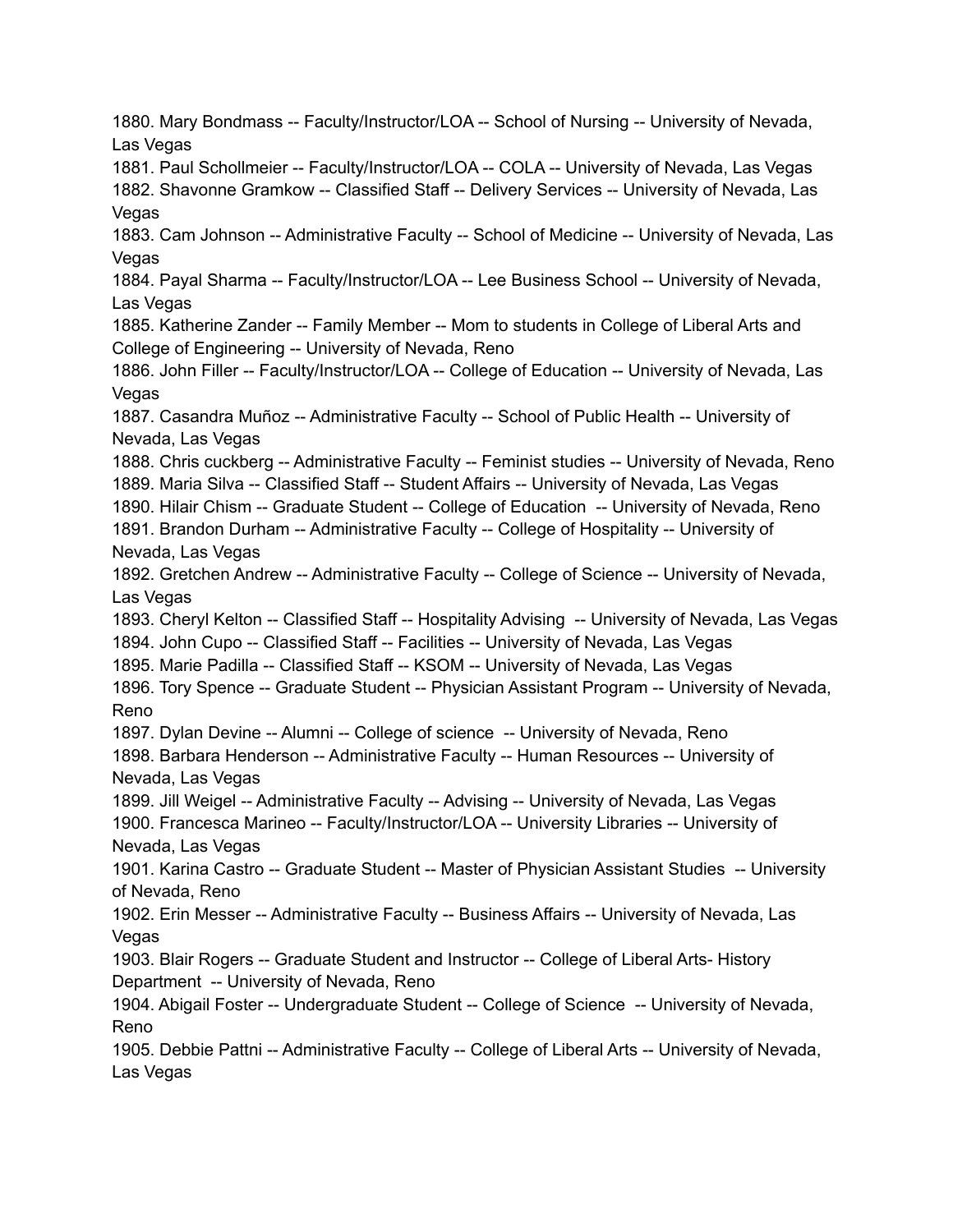1906. Tammi Kim -- Faculty/Instructor/LOA -- University Libraries -- University of Nevada, Las Vegas 1907. Brian Cordova -- Professional Staff -- Geoscience -- University of Nevada, Las Vegas 1908. Sam Leif -- Administrative Faculty -- Summer Term -- University of Nevada, Las Vegas 1909. Osra O'Neal -- Administrative Faculty -- Kirk Kerkorian School of Medicine, UNLV -- University of Nevada, Las Vegas 1910. DeLyle Bowen -- Administrative Faculty -- Faculty Affairs -- University of Nevada, Las Vegas 1911. Stefani Evans -- Administrative Faculty -- University Libraries -- University of Nevada, Las Vegas 1912. Carlene Hart -- Administrative Faculty -- College of Engineering -- University of Nevada, Las Vegas 1913. Mikayla Vasquez -- Classified Staff -- College of Liberal Arts -- University of Nevada, Las **Vegas** 1914. Cameron Fuson -- Faculty/Instructor/LOA -- Research and Innovation -- University of Nevada, Reno 1915. Bridget Tallsalt -- Administrative Faculty -- Office of Admissions -- University of Nevada, Las Vegas 1916. Kim Seifert -- Classified Staff -- Business Affairs -- University of Nevada, Las Vegas 1917. Anthea Zander -- Undergraduate Student -- College of Engineering -- University of Nevada, Reno 1918. Francisco Orozco Maciel -- Classified Staff -- UNLV Controller's Office -- University of Nevada, Las Vegas 1919. Tina Burnam -- Administrative Faculty -- Business Affairs -- University of Nevada, Las Vegas 1920. Maggie Bahrmase -- Administrative Faculty -- Philanthropy and Alumni Engagement -- University of Nevada, Las Vegas 1921. Diana Espinoza -- Graduate Student -- College of Liberal Arts -- University of Nevada, Reno 1922. Oliver Tschauner -- Faculty/Instructor/LOA -- College of Science -- University of Nevada, Las Vegas 1923. Rebecca Scott -- Classified Staff -- School of Medicine -- University of Nevada, Las Vegas 1924. Danielle Roth-Johnson -- Faculty/Instructor/LOA -- Interdisciplinary, Gender & Ethnic Studies -- University of Nevada, Las Vegas 1925. Timothy Fochs -- Undergraduate Student -- Engineering, LOA Employee -- Truckee Meadows Community College 1926. Amanda Howard -- Graduate Student -- College of Liberal Arts -- University of Nevada, Las Vegas 1927. Isabelle Sutherland -- Undergraduate Student -- School of Public Health -- University of Nevada, Reno 1928. Tomas Capaldi -- Faculty/Instructor/LOA -- College of Science -- University of Nevada, Las Vegas 1929. Cristen Ephlin -- Administrative Faculty -- Division of Educational Outreach -- University of Nevada, Las Vegas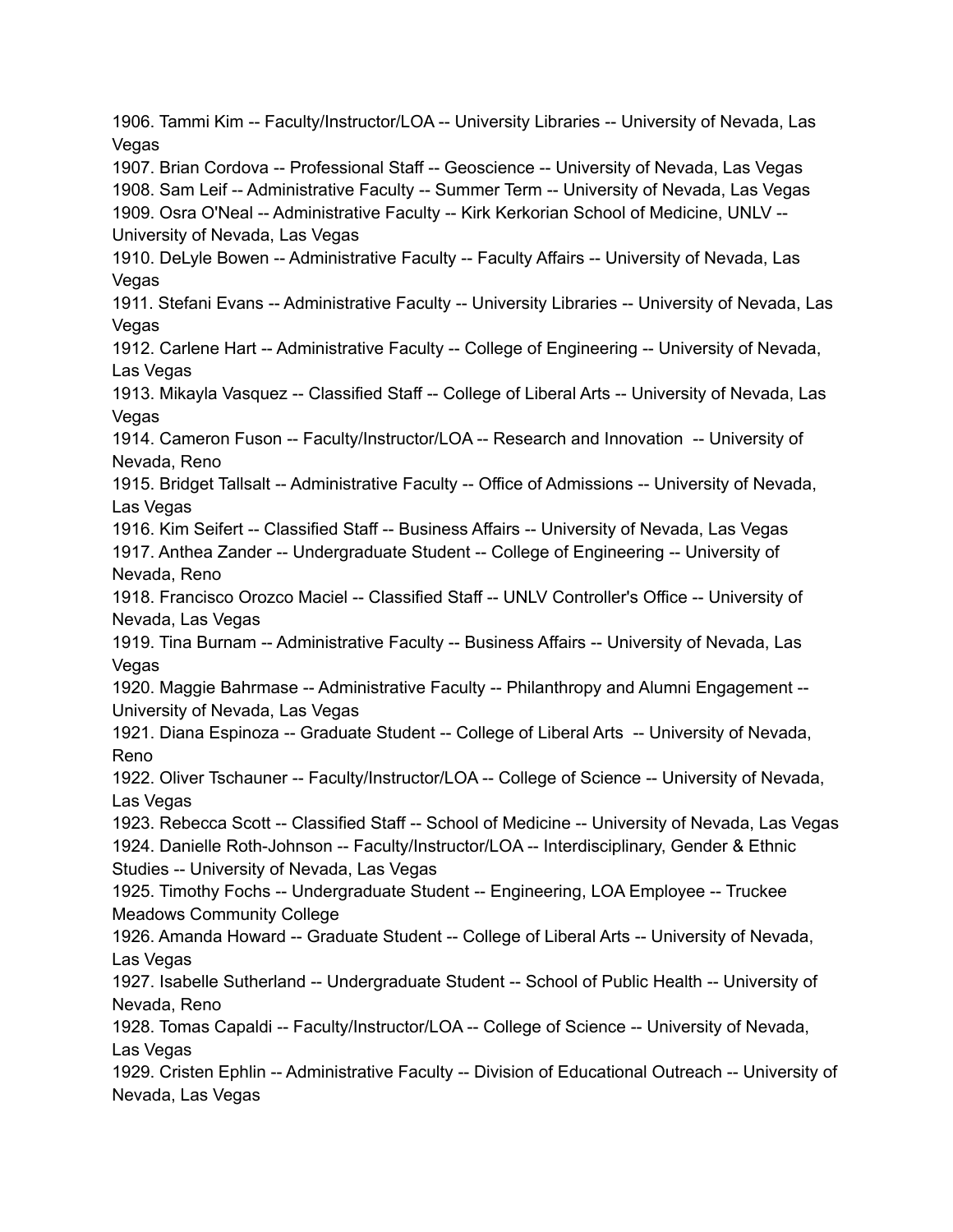1930. Carrie Underwood -- Administrative Faculty -- Student Affairs -- University of Nevada, Las Vegas 1931. Lesley Duenas -- Classified Staff -- Academic Advising -- Truckee Meadows Community **College** 1932. Michael Gorsline -- Faculty/Instructor/LOA -- Dept of World Languages and Cultures -- University of Nevada, Las Vegas 1933. Cyrus Zarganj -- Faculty/Instructor/LOA -- University Libraries -- University of Nevada, Las Vegas 1934. Tamar Peterson -- Faculty/Instructor/LOA -- College of Liberal Arts -- University of Nevada, Las Vegas 1935. Kevin McVay -- Administrative Faculty -- College of Sciences -- University of Nevada, Las **Vegas** 1936. Lori Church -- Administrative Faculty -- Business Affairs -- University of Nevada, Las **Vegas** 1937. Jacob Parenti -- Undergraduate Student -- College of Science -- University of Nevada, Reno 1938. Tina Brown -- Undergraduate Student -- TMCC -- Truckee Meadows Community College 1939. Matthew Montalto -- Administrative Faculty -- Graduate College -- University of Nevada, Las Vegas 1940. Louise Baloun -- Classified Staff -- UNLV Foundation -- University of Nevada, Las Vegas 1941. Jaidyn MacDonald -- Undergraduate Student -- College of Science -- University of Nevada, Reno 1942. Peter Gray -- Faculty/Instructor/LOA -- College of Liberal Arts -- University of Nevada, Las Vegas 1943. Donald Revell -- Faculty/Instructor/LOA -- College of Liberal Arts -- University of Nevada, Las Vegas 1944. Christopher DeFelice -- Administrative Faculty -- College of Sciences -- University of Nevada, Las Vegas 1945. James Cheng -- Administrative Faculty -- Libraries -- University of Nevada, Las Vegas 1946. Bonnie Brucato -- Administrative Faculty -- Lee Business School -- University of Nevada, Las Vegas 1947. Heng-Wei Cheng -- Classified Staff -- University Libraries -- University of Nevada, Las Vegas 1948. Jerry Schefcik -- Administrative Faculty -- College of Fine Arts -- University of Nevada, Las Vegas 1949. Anicia Antonio -- Undergraduate Student -- College of Education -- University of Nevada, Las Vegas 1950. Kristin Vierra -- Graduate Student and Instructor -- College of Liberal Arts -- University of Nevada, Las Vegas 1951. Nathalie Martinez -- Classified Staff -- University Libraries -- University of Nevada, Las Vegas 1952. Andrea Wirth -- Faculty/Instructor/LOA -- University Libraries -- University of Nevada, Las Vegas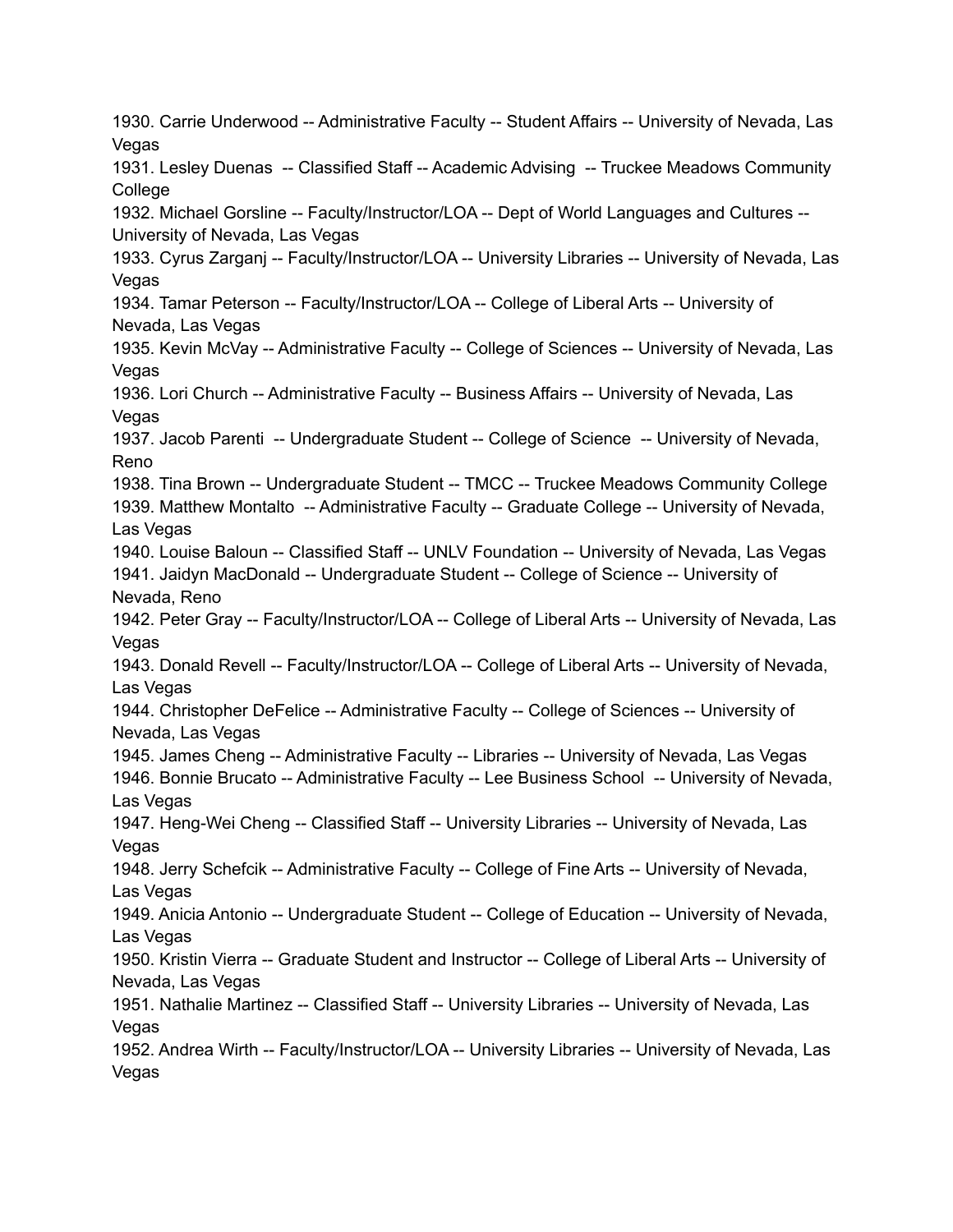1953. Kara Radzak -- Faculty/Instructor/LOA -- School of integrated health -- University of Nevada, Las Vegas 1954. Sabina Malik -- Faculty/Instructor/LOA -- School of Public Health -- University of Nevada, Las Vegas 1955. Zoie Yell -- Graduate Student and Instructor -- College of Liberal Arts -- University of Nevada, Las Vegas 1956. Kim Barchard -- Faculty/Instructor/LOA -- College of Liberal Arts -- University of Nevada, Las Vegas 1957. Blanca Rincón -- Faculty/Instructor/LOA -- College of Education -- University of Nevada, Las Vegas 1958. Eugenia Weiss -- Faculty/Instructor/LOA -- Social Work -- University of Nevada, Reno 1959. Esther Herrera -- Administrative Faculty -- College of Hospitality -- University of Nevada, Las Vegas 1960. Matthew Ivie -- Administrative Faculty -- Business Affairs -- University of Nevada, Las Vegas 1961. Nicole Stella -- Administrative Faculty -- Office of the Provost -- University of Nevada, Las **Vegas** 1962. Danielle S cott -- Graduate Student -- Lee Business School -- University of Nevada, Las Vegas 1963. Solena Mednicoff -- Faculty/Instructor/LOA -- Psychology -- University of Nevada, Las Vegas 1964. Lei Yang -- Faculty/Instructor/LOA -- College of Engineering -- University of Nevada, Reno 1965. Casey Hall -- Classified Staff -- COS -- University of Nevada, Las Vegas 1966. Azra Ozdemir -- Graduate Student -- UNLV - Boyd School of Law -- University of Nevada, Las Vegas 1967. Marlon Urquico -- Administrative Faculty -- College of Liberal Arts Wilson Advising Center -- University of Nevada, Las Vegas 1968. Amanda Nieland -- Undergraduate Student -- Stage and Screen Acting program -- University of Nevada, Las Vegas 1969. Cole Nasrallah -- Faculty/Instructor/LOA -- Social Sciences -- College of Southern Nevada 1970. Christine Bergman -- Faculty/Instructor/LOA -- Hospitality College -- University of Nevada, Las Vegas 1971. Heidi Shelton -- Faculty/Instructor/LOA -- School of Integrated Health Sciences -- University of Nevada, Las Vegas 1972. Christine Bergman -- Faculty/Instructor/LOA -- Hospitality College -- University of Nevada, Las Vegas 1973. Linda Johnson -- Faculty/Instructor/LOA -- School of Medicine -- University of Nevada, Las Vegas 1974. Isabel Pruett -- Undergraduate Student -- Neuroscience student -- University of Nevada, Reno 1975. Carola Raab -- Faculty/Instructor/LOA -- College of Hospitality Management -- University of Nevada, Las Vegas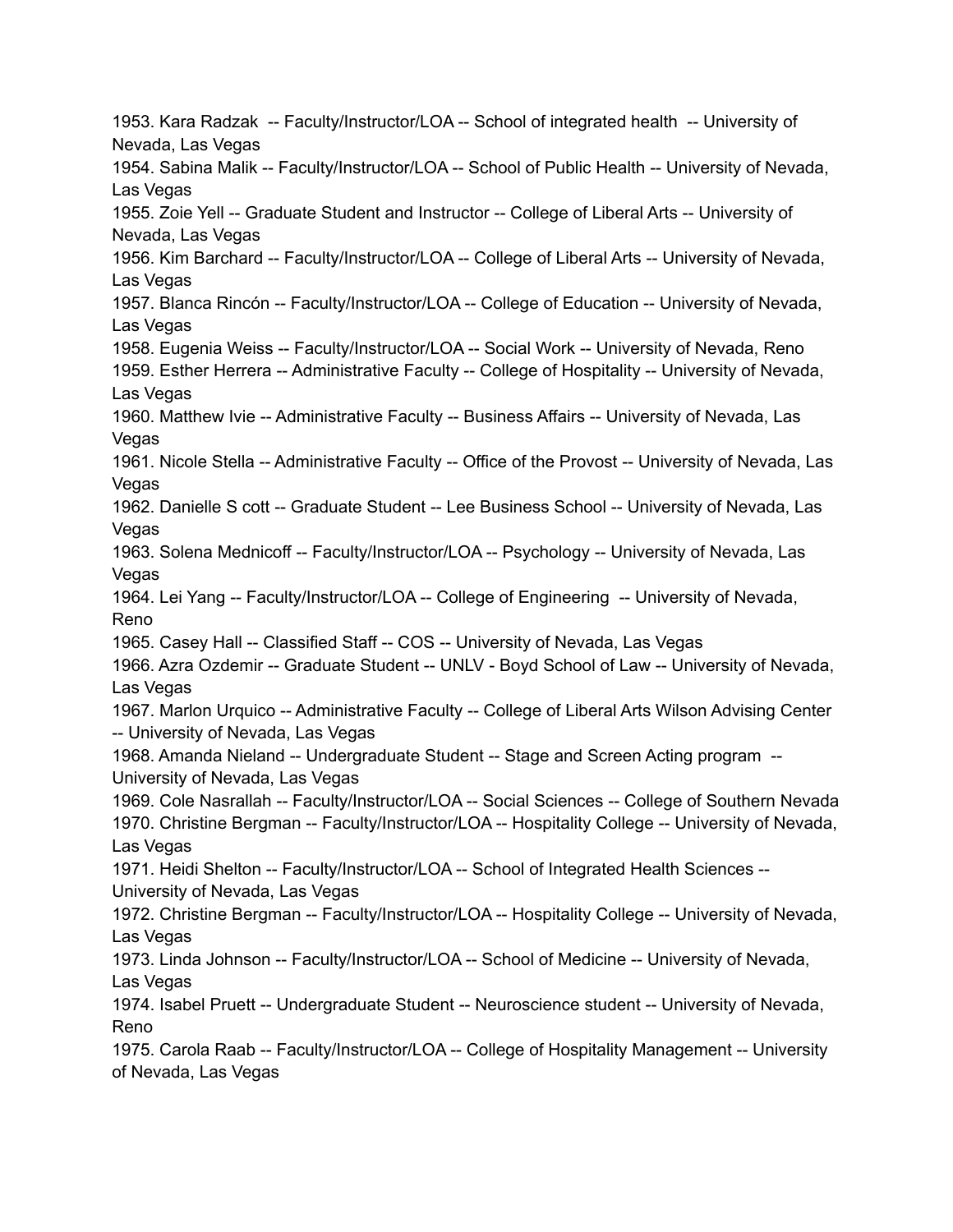1976. jimmy jones -- Administrative Faculty -- university libraries -- University of Nevada, Las Vegas 1977. Shane Gammon -- Administrative Faculty -- Boyd School of Law -- University of Nevada, Las Vegas 1978. Barb Painter -- Family Member -- College of Liberal Arts -- University of Nevada, Reno 1979. Charmaine Pasalo -- Administrative Faculty -- Student Services -- University of Nevada, Las Vegas 1980. Sotodeh Ebrahimi -- Faculty/Instructor/LOA -- College of Sciences -- University of Nevada, Las Vegas 1981. Kirk Silvernail -- Faculty/Instructor/LOA -- Lee Business School -- University of Nevada, Las Vegas 1982. Judith Ryerson -- Faculty/Instructor/LOA -- College of Fine Arts -- University of Nevada, Las Vegas 1983. Robin Grove -- Classified Staff -- College of Sciences Advising Center -- University of Nevada, Las Vegas 1984. Brianna Oki -- Undergraduate Student -- School of Social Work -- University of Nevada, Reno 1985. Alina Viramontes -- Alumni -- College of Liberal Arts -- University of Nevada, Reno 1986. James Cavanaugh -- Classified Staff -- College of Liberal Arts -- University of Nevada, Reno 1987. Liam Frink -- Faculty/Instructor/LOA -- COLA -- University of Nevada, Las Vegas 1988. Bernard Malamud -- Emeritus Professor -- Lee Business School -- University of Nevada, Las Vegas 1989. Nicholai Vidanes -- Undergraduate Student -- Undergraduate student in the University of Nevada Reno -- University of Nevada, Reno 1990. Katherine Feather -- Family Member -- College of Education -- University of Nevada, Las Vegas 1991. Cian McMahon -- Faculty/Instructor/LOA -- College of Liberal Arts -- University of Nevada, Las Vegas 1992. Clemens Heske -- Faculty/Instructor/LOA -- College of Science -- University of Nevada, Las Vegas 1993. Samantha Coogan -- Faculty/Instructor/LOA -- School of Integrated Health Sciences -- University of Nevada, Las Vegas 1994. Kathleen Bergquist -- Faculty/Instructor/LOA -- School of Social Work -- University of Nevada, Las Vegas 1995. Madison Tataseo -- Undergraduate Student -- College of Liberal Arts -- University of Nevada, Reno 1996. Kamille Soderstrom -- Undergraduate Student -- College of liberal arts -- University of Nevada, Reno 1997. Sophia Vanerio -- Undergraduate Student -- College of Fine Arts -- University of Nevada, Las Vegas 1998. Sayaka Shichiri -- Undergraduate Student -- College of Fine Arts -- University of Nevada, Las Vegas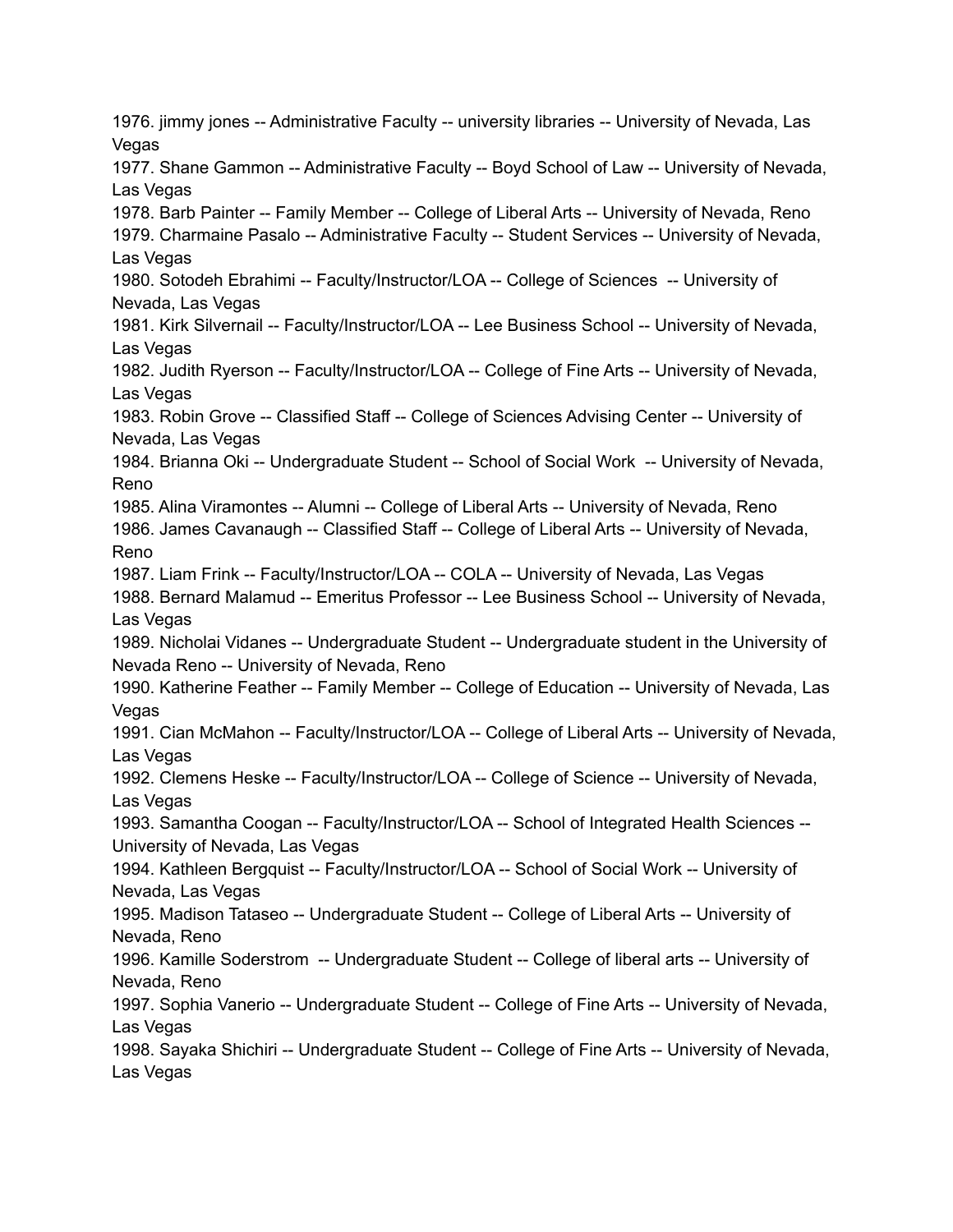1999. Caitlin Gillogly -- Undergraduate Student -- College of Fine Arts -- University of Nevada, Las Vegas 2000. Taylor Daniels -- Undergraduate Student -- College of Fine Arts -- University of Nevada, Las Vegas 2001. Minwoo Cho -- Undergraduate Student -- College of Science -- University of Nevada, Las Vegas 2002. Emma Tamashiro -- Undergraduate Student -- College of Fine Arts -- University of Nevada, Las Vegas 2003. Kassandra Corpuz -- Undergraduate Student -- College of Engineering -- University of Nevada, Las Vegas 2004. Monae Bogan -- Undergraduate Student -- College of Fine Arts -- University of Nevada, Las Vegas 2005. Mia Alvarez -- Undergraduate Student -- College of Liberal Arts -- University of Nevada, Las Vegas 2006. Suq Madiq -- Undergraduate Student -- Undeclared, General Education -- University of Nevada, Las Vegas 2007. Wolfgang Bein -- Faculty/Instructor/LOA -- Department of Computer Science -- University of Nevada, Las Vegas 2008. Haley Teel -- Undergraduate Student -- College of Fine Arts -- University of Nevada, Las Vegas 2009. Brett Kingery -- Administrative Faculty -- Office of Information Technology -- University of Nevada, Reno 2010. Elise-Adelaide Hamann -- Undergraduate Student -- College of fine arts -- University of Nevada, Las Vegas 2011. Jade Hickman -- Graduate Student -- School of Public Health -- University of Nevada, Reno 2012. Gayana Davis -- Undergraduate Student -- -- University of Nevada, Las Vegas 2013. Castor Cruz -- Classified Staff -- Staff -- University of Nevada, Las Vegas 2014. Shuhan he -- Undergraduate Student -- College of science -- University of Nevada, Las Vegas 2015. Aaron Mueller -- Undergraduate Student -- College of Engineering -- University of Nevada, Las Vegas 2016. Jennifer Yeh -- Undergraduate Student -- College of Science -- University of Nevada, Las Vegas 2017. Katherine Kauder -- UNLV Health Pediatric Clinic -- UNLV Health Pediatric Clinic -- University of Nevada, Las Vegas 2018. Anjali Norton -- Undergraduate Student -- College of Fine Arts -- University of Nevada, Las Vegas 2019. Tanya Robertson -- Faculty/Instructor/LOA -- College of Liberal Arts -- University of Nevada, Las Vegas 2020. Qian Lin -- Undergraduate Student -- College of Science -- University of Nevada, Las Vegas 2021. Jennifer Rennels -- Faculty/Instructor/LOA -- College of Liberal Arts -- University of Nevada, Las Vegas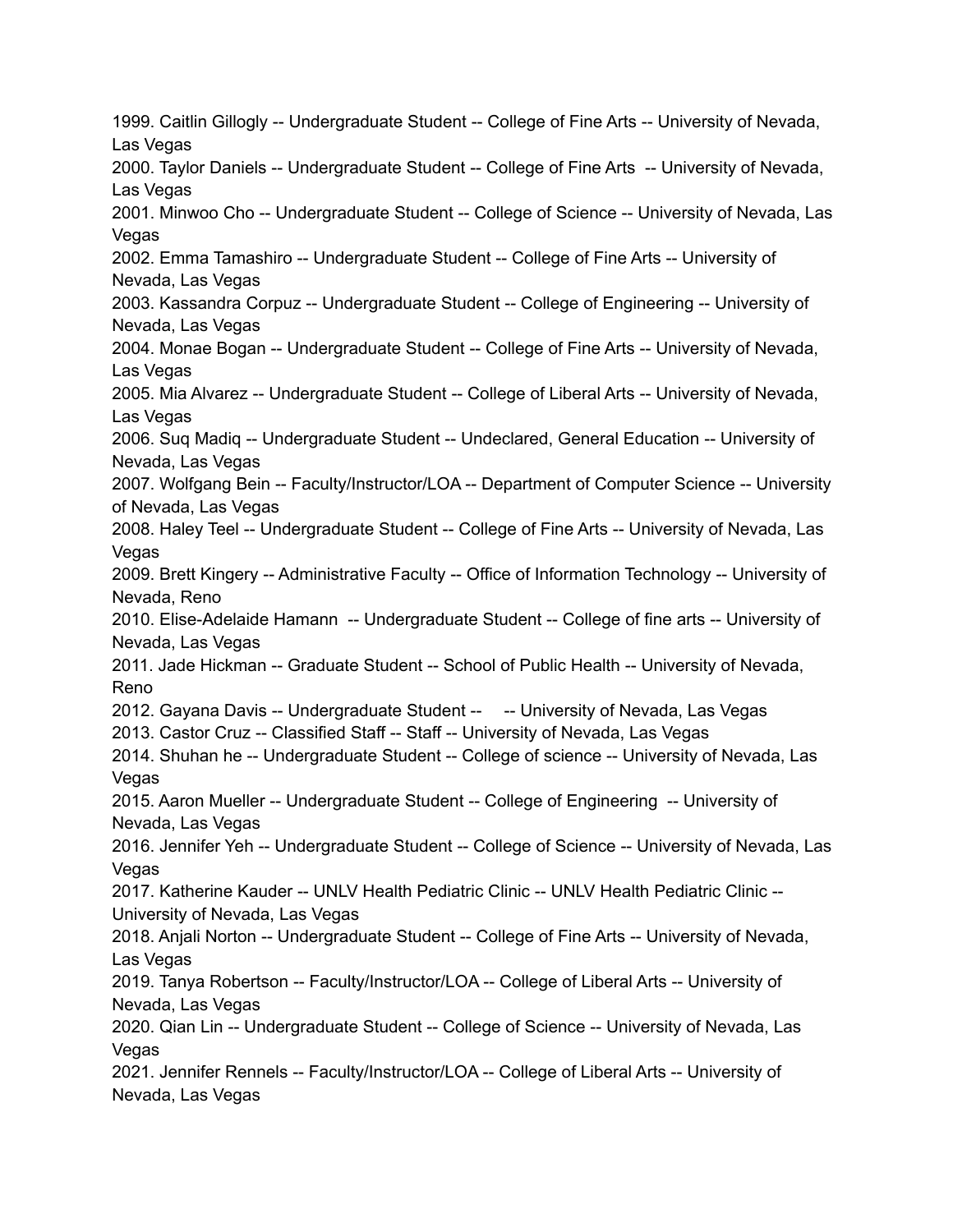2022. Christine Minor -- Undergraduate Student -- College of Business -- University of Nevada, Las Vegas 2023. Jennifer Medina -- Undergraduate Student -- College of Science -- University of Nevada, Reno 2024. Olga Jeffrey -- Faculty/Instructor/LOA -- WLC -- University of Nevada, Las Vegas 2025. Jade Trudr -- Undergraduate Student -- College of Fine Arts -- University of Nevada, Las Vegas 2026. Priscilla Finley -- Faculty/Instructor/LOA -- University Libraries -- University of Nevada, Las Vegas 2027. Kallie Mendoza Monzon -- Undergraduate Student -- Dual major: Architecture and Biology -- Truckee Meadows Community College 2028. Rebecca Bosetti -- Faculty/Instructor/LOA -- School of Social Work -- University of Nevada, Las Vegas 2029. Shanna Kinzel -- Administrative Faculty -- Student Affairs -- University of Nevada, Las Vegas 2030. Paul THistle -- Faculty/Instructor/LOA -- Lee Business School -- University of Nevada, Las **Vegas** 2031. Lois Kazee -- Part time TMC staff -- Thomas & Mack Ticket Office -- University of Nevada, Las Vegas 2032. Demecina Beehn -- Faculty/Instructor/LOA -- Art department -- University of Nevada, Las Vegas 2033. Connor McMillan -- Undergraduate Student -- College of Fine Arts; Theatre Tech/Design -- University of Nevada, Las Vegas 2034. Mason Troyer -- Undergraduate Student -- College of Fine Arts -- University of Nevada, Las Vegas 2035. Han-fen Hu -- Faculty/Instructor/LOA -- Lee Business School -- University of Nevada, Las Vegas 2036. Maira Miranda -- Undergraduate Student -- Reynolds School Of Journalism -- University of Nevada, Reno 2037. Toni McGraw -- Administrative Faculty -- eLearning -- College of Southern Nevada 2038. David McGraw -- Administrative Faculty -- Office of Online Education -- University of Nevada, Las Vegas 2039. Lindsay Narcisa -- Undergraduate Student -- College of Health Sciences -- University of Nevada, Las Vegas 2040. Sydney may -- Undergraduate Student -- College of fine arts -- University of Nevada, Las Vegas 2041. Jayde Leonard -- Undergraduate Student -- College of business -- University of Nevada, Reno 2042. Nicholas DiMeo -- Faculty/Instructor/LOA -- Liberal Arts -- Truckee Meadows Community **College** 2043. Sheetal Survase -- Administrative Faculty -- Academic Advising -- University of Nevada, Las Vegas 2044. Paulina Andrade -- Graduate Student -- William S. Boyd School of Law -- University of Nevada, Las Vegas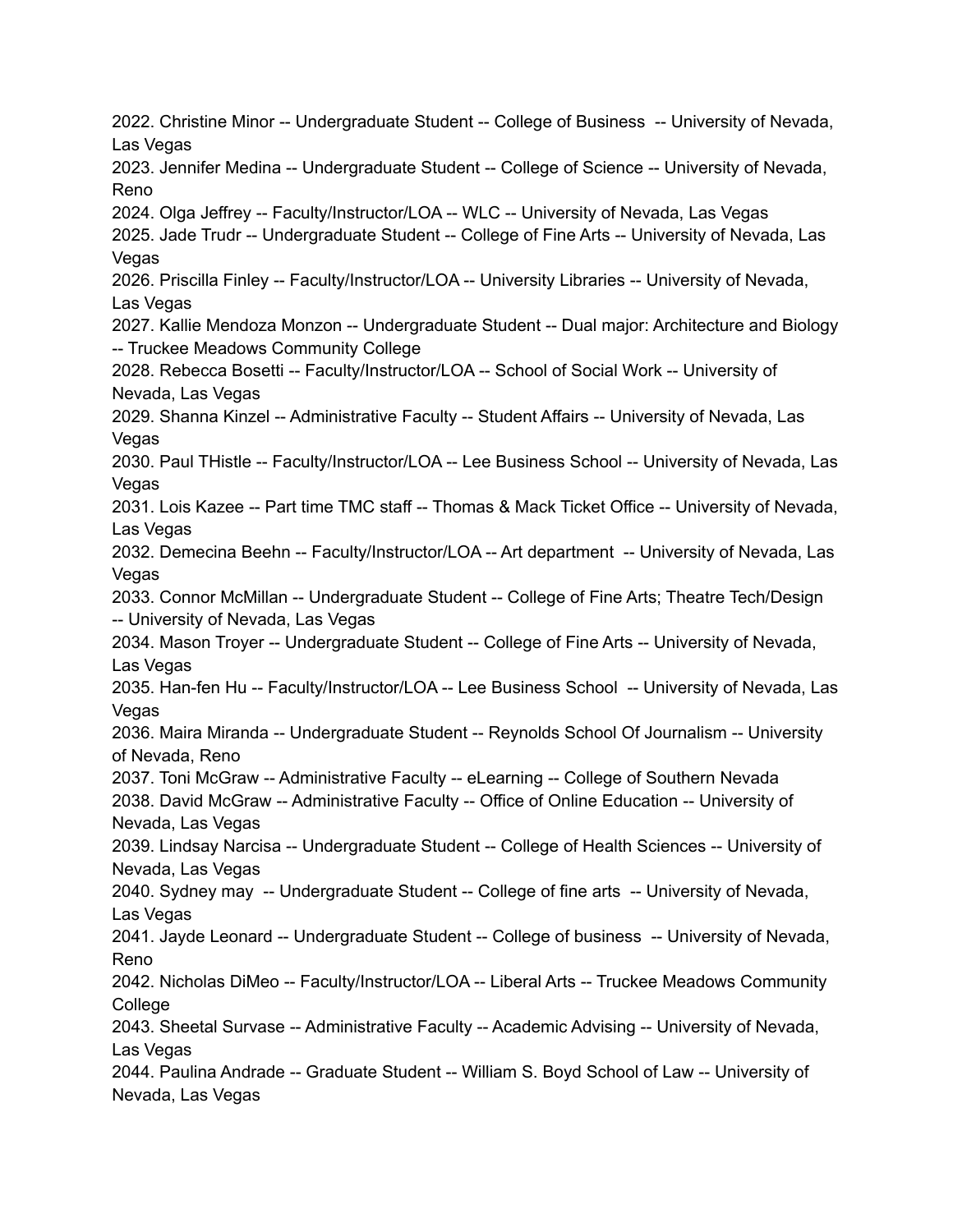2045. Marti Grill -- Faculty/Instructor/LOA -- Early Childhood, Multilingual and Special Education -- University of Nevada, Las Vegas 2046. Madison Stacy -- Undergraduate Student -- College of Science -- University of Nevada, Reno 2047. Kayla Lee -- Undergraduate Student -- Davidson Academy -- University of Nevada, Reno 2048. Nicole Honold -- Undergraduate Student -- College of Liberal Arts -- University of Nevada, Las Vegas 2049. Andy Yu -- Undergraduate Student -- Lee Business School -- University of Nevada, Las Vegas 2050. Kara Savant -- Classified Staff -- College of Liberal Arts -- University of Nevada, Reno 2051. Olivia Cheche -- Undergraduate Student -- College of Liberal Arts -- University of Nevada, Las Vegas 2052. Cyndi Backstrom -- Administrative Faculty -- Kirk Kerkorian School of Medicine -- University of Nevada, Las Vegas 2053. Cheryl Cardoza -- Faculty/Instructor/LOA -- Liberal Arts Division -- Truckee Meadows Community College 2054. Ashleigh Faulstich -- Graduate Student -- Physician Assistant Studies -- University of Nevada, Reno 2055. Nancy O'Neal -- Faculty/Instructor/LOA -- Business -- Truckee Meadows Community **College** 2056. Cameron Tuttle -- Graduate Student at UNR and Adminstrative Faculty at TMCC -- UNR, TMCC -- Truckee Meadows Community College 2057. Dan Hooper -- Faculty/Instructor/LOA -- Math department -- Truckee Meadows Community College 2058. Vanessa Mann -- Classified Staff -- UNLV Athletics Department - Thomas & Mack Center -- University of Nevada, Las Vegas 2059. Lisa Buehler -- Faculty/Instructor/LOA -- Business & Social Science -- Truckee Meadows Community College 2060. Barbara Lynn Joy -- Alumni -- College of Business -- University of Nevada, Reno 2061. Justin Casey Feltersnatch -- Undergraduate Student -- College of Business -- University of Nevada, Las Vegas 2062. Ana Gudino Perez -- Undergraduate Student -- College of Fine Arts -- University of Nevada, Las Vegas 2063. Ashley Brock -- Undergraduate Student -- College of the Arts -- University of Nevada, Reno 2064. Lars Jensen -- Faculty/Instructor/LOA -- Physical Science and Math -- Truckee Meadows Community College 2065. Jillian Kiefer -- Faculty/Instructor/LOA -- College of Science -- Truckee Meadows Community College 2066. Rudolf Hess -- Family Member -- college of science -- University of Nevada, Las Vegas 2067. Maddie Cantrell -- Undergraduate Student -- College of science -- Truckee Meadows Community College 2068. Kion Johnson -- Undergraduate Student -- Fine Arts -- University of Nevada, Las Vegas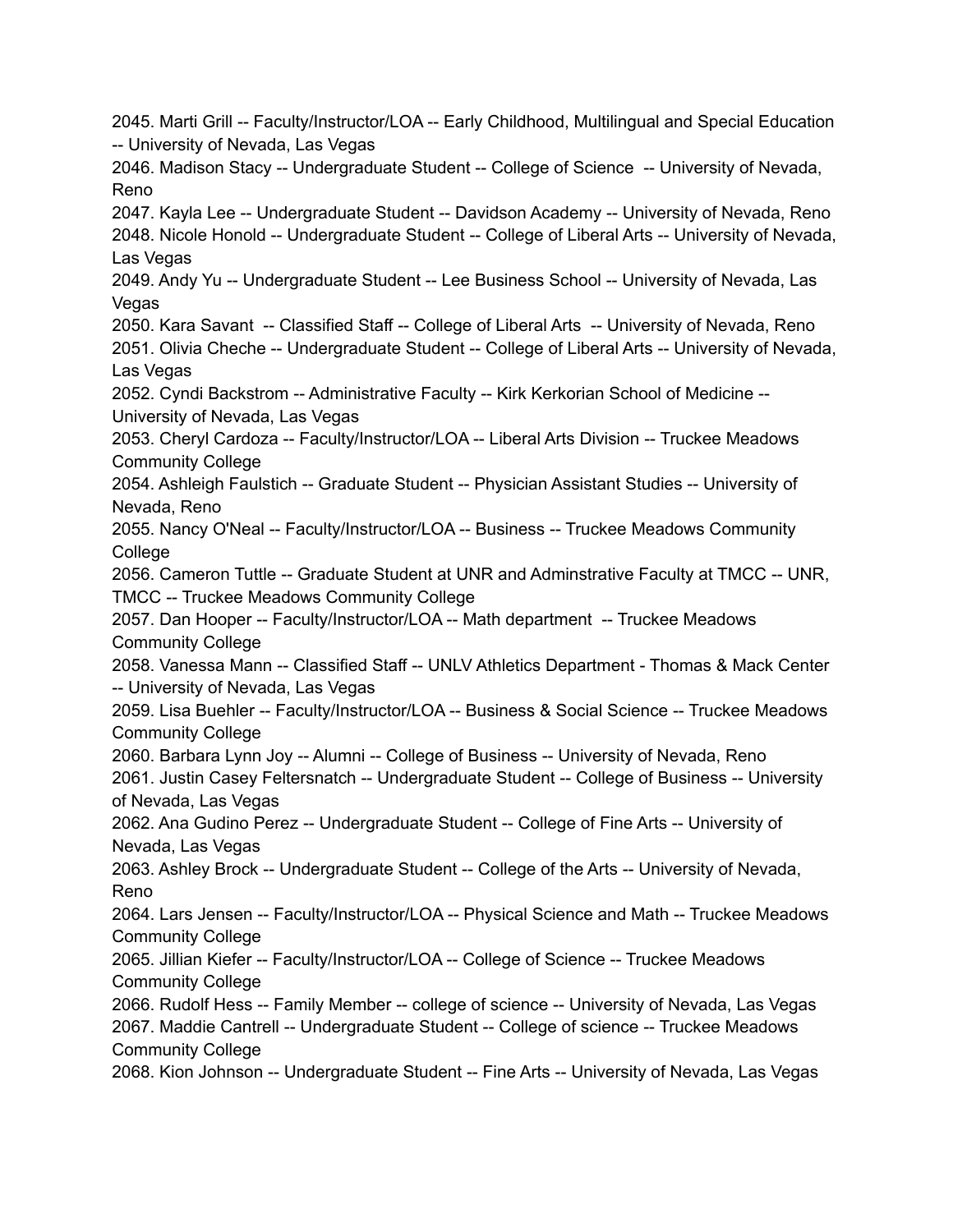2069. Daniel Ledesma -- Undergraduate Student -- College of science -- Truckee Meadows Community College 2070. Lauren Brown -- Administrative Faculty -- College of education and human development -- University of Nevada, Reno 2071. Anthony Barone -- Faculty/Instructor/LOA -- College of Fine Arts -- University of Nevada, Las Vegas 2072. Malak Charara -- Faculty/Instructor/LOA -- School of Liberal Arts and Science -- Nevada State College 2073. Deborah Oakley -- Faculty/Instructor/LOA -- School of Architecture -- University of Nevada, Las Vegas 2074. Louisa McDonald -- Faculty/Instructor/LOA -- College of Fine Arts -- University of Nevada, Las Vegas 2075. Susan Elbe -- Administrative Faculty -- Student Services -- Truckee Meadows Community **College** 2076. Susan Lundahl -- Administrative Faculty -- Information Technology -- Truckee Meadows Community College 2077. James P New -- Faculty/Instructor/LOA -- Division of Technical Sciences -- Truckee Meadows Community College 2078. Nina Miller -- Graduate Student -- College of Science -- University of Nevada, Reno 2079. Clarissa Stout -- Undergraduate Student -- College of Public Health, College of Science, on campus student worker -- University of Nevada, Reno 2080. Cesar Lozano -- Classified Staff -- College of Liberal Arts -- University of Nevada, Las Vegas 2081. Megan Hullinger -- Administrative Faculty -- College of Sciences -- University of Nevada, Las Vegas 2082. Anne Marie Abruscato -- Faculty/Instructor/LOA -- College of Urban Affairs -- University of Nevada, Las Vegas 2083. Kira Tran -- Administrative Faculty -- Office of Undergraduate Research -- University of Nevada, Las Vegas 2084. Jill Racicot -- Administrative Faculty -- School of Nursing -- University of Nevada, Las Vegas 2085. Denisse Merino -- Faculty/Instructor/LOA -- Student Services -- Truckee Meadows Community College 2086. Robin Griffin -- Faculty/Instructor/LOA -- Liberal Arts Division -- Truckee Meadows Community College 2087. Alicia Reyes -- Graduate Student -- College of Education -- University of Nevada, Reno 2088. Dylan Cabico -- Graduate Student -- School of Architecture -- University of Nevada, Las Vegas 2089. Cory Lampert -- Faculty/Instructor/LOA -- University Libraries -- University of Nevada, Las Vegas 2090. Cheryl Woehr -- Faculty/Instructor/LOA -- Counseling -- Truckee Meadows Community **College** 2091. Tam Villar -- Faculty/Instructor/LOA -- College of Education -- University of Nevada, Las Vegas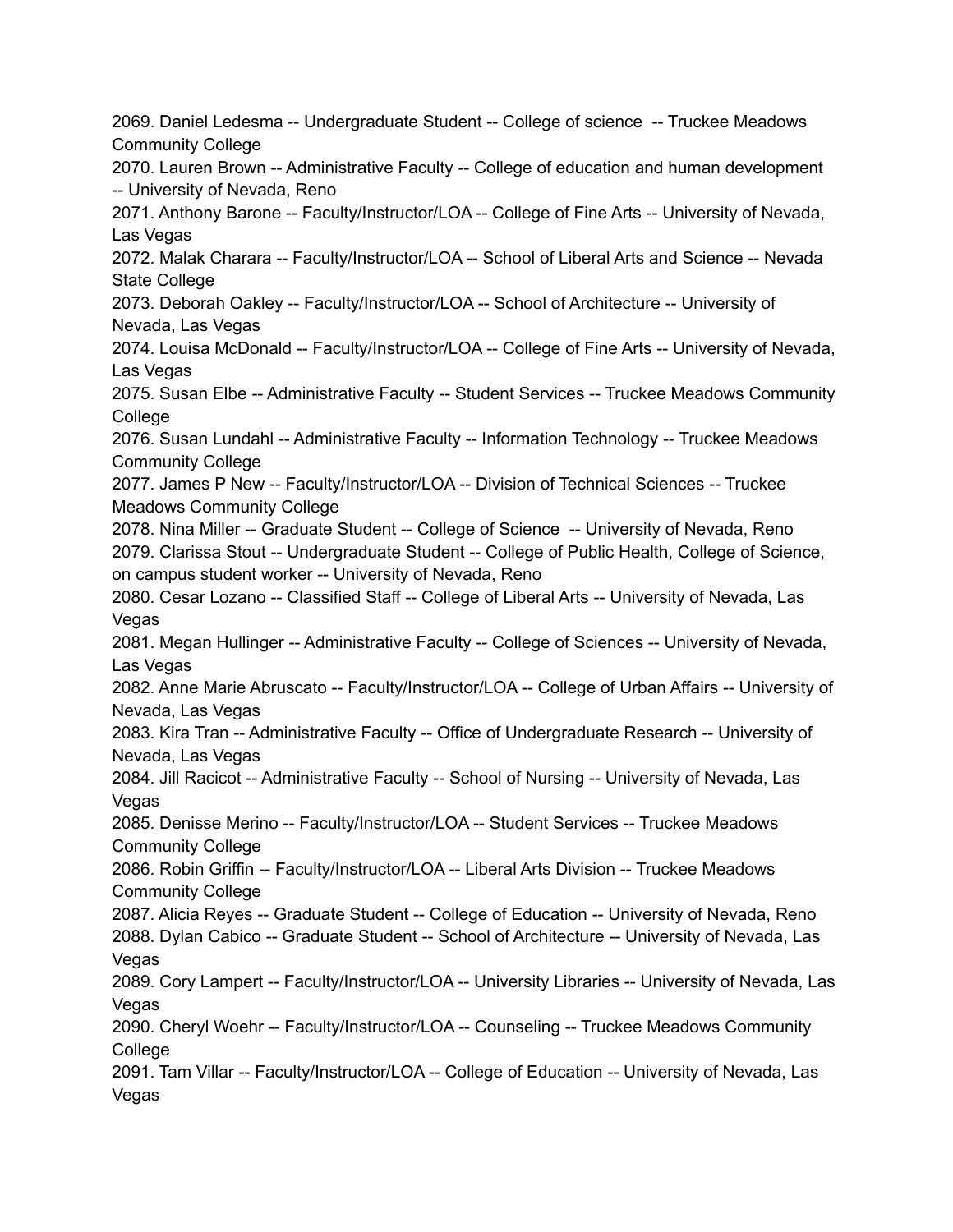2092. Lael Eckman -- Administrative Faculty -- Adult Basic Education -- Truckee Meadows Community College 2093. Mary Rose Stark -- Administrative Faculty -- Office of Admissions -- University of Nevada, Las Vegas 2094. Randall Boone -- Faculty/Instructor/LOA -- College of Education -- University of Nevada, Las Vegas 2095. Toni Chance -- Administrative Faculty & Part-time Instructor -- School of Social Work -- University of Nevada, Las Vegas 2096. Natalie Russell -- Administrative Faculty -- Division of Liberal Arts -- Truckee Meadows Community College 2097. Conrad Wong -- Administrative Faculty -- Web Services -- Truckee Meadows Community **College** 2098. Irene Goya -- Faculty/Instructor/LOA -- KSOM -- University of Nevada, Las Vegas 2099. Peyton Coronas -- Administrative Faculty -- Office of the Registrar -- University of Nevada, Las Vegas 2100. Jessica Obermiller -- Graduate Student -- CLA -- University of Nevada, Reno 2101. Donovan Scott -- Alumni -- College of Fine Arts -- University of Nevada, Las Vegas 2102. Danielle Kowal -- Administrative Faculty -- Office of Financial Aid and Scholarships -- University of Nevada, Las Vegas 2103. Sarina Cervacio -- Undergraduate Student -- College of Fine Arts -- University of Nevada, Las Vegas 2104. Danny Lee -- Undergraduate Student -- Latinx studies -- University of Nevada, Reno 2105. Sophia Navarrete -- Undergraduate Student -- College of health sciences -- University of Nevada, Las Vegas 2106. Imelda Gonzalez -- Administrative Faculty -- Student Services -- Truckee Meadows Community College 2107. Naomi Thompson -- Classified Staff -- UNLV Foundation -- University of Nevada, Las Vegas 2108. Saeyoung Chang -- Administrative Faculty -- Lee Business School -- University of Nevada, Las Vegas 2109. Annie Trinh -- Faculty/Instructor/LOA -- College of Liberal Arts -- University of Nevada, Reno 2110. Amber Sewell -- Faculty/Instructor/LOA -- Libraries -- University of Nevada, Las Vegas 2111. Jared Sorenson -- Faculty/Instructor/LOA -- Visual and Performing Arts -- Truckee Meadows Community College

[Signatures collected from 2/10/2022 through 2/16/2022. Updated signature list at: [https://forms.gle/o3siZjzLZJoyJL6D8\]](https://forms.gle/o3siZjzLZJoyJL6D8)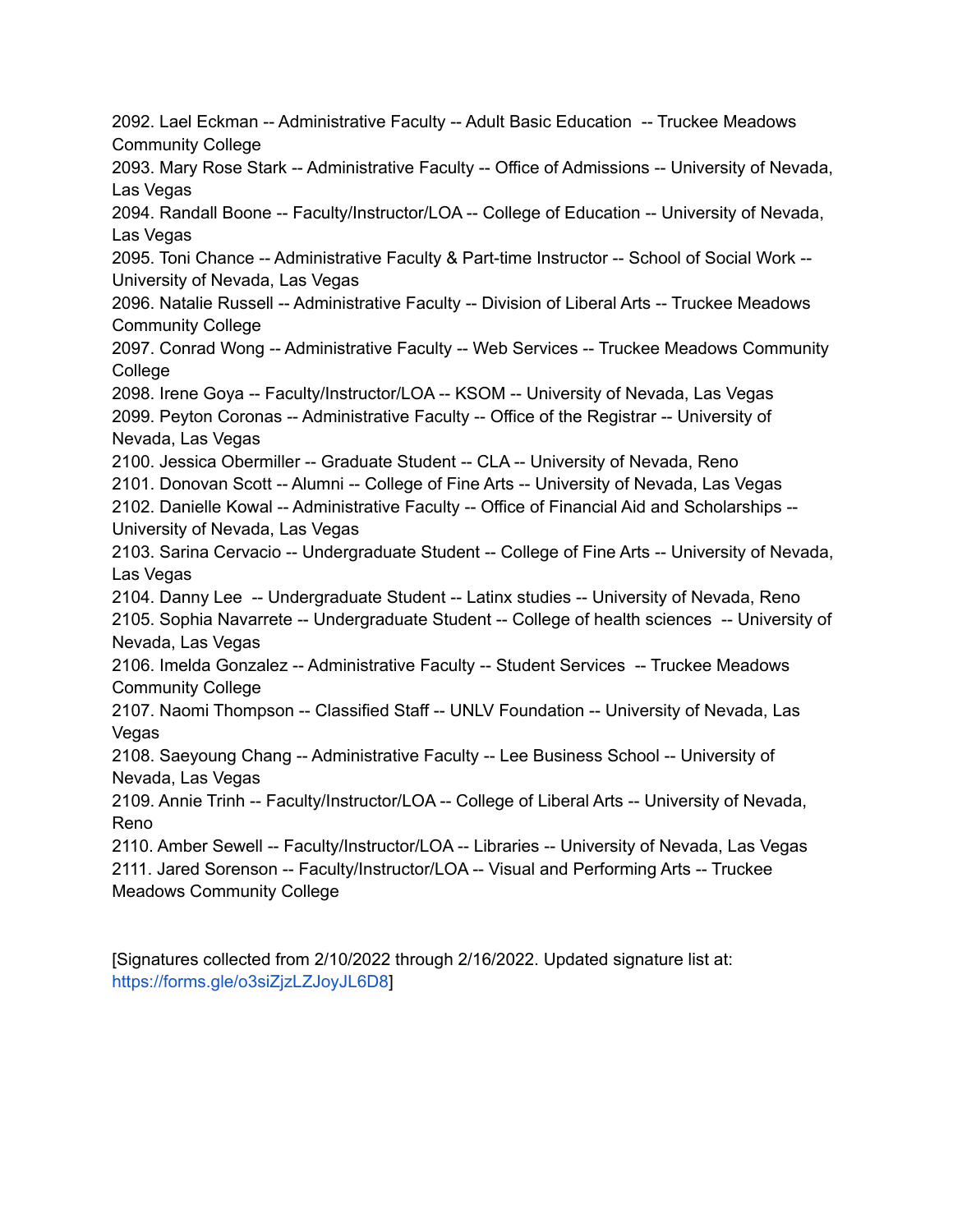## **Public Comment for the Board of Regents Special Meeting, February 17, 2022**

**Email:** cruzalan2018@gmail.com

**Name:** Alan Cruz

**Address:** 

**Phone Number:** 

**Representing someone other than yourself?:**

**Meeting:** Board of Regents Special Meeting

**Meeting Date:** February 17, 2022

**Agenda Item:** Conclusion of Internal Complaint Investigation

**In Favor / Opposed / Other:** No Position stated – Concerned or Neutral

#### **Comment:**

As a student and Las Vegan, born and raised, it would be an irresponsible misstep to allow Trustees Carter & McAdoo to return back to their officer positions. They have displayed unprofessional behavior and engaged in ethical violations that should not warrant their return to their seats.

The entire board needs to reconcile and unite together for the good of our public education system in Nevada – but it would not be helpful to have two individuals who are clearly problematic and unethical. Folks need to be held accountable, but they also need to face the consequences of their actions.

### **Agreed that all the information above is true and accurate**: Yes

--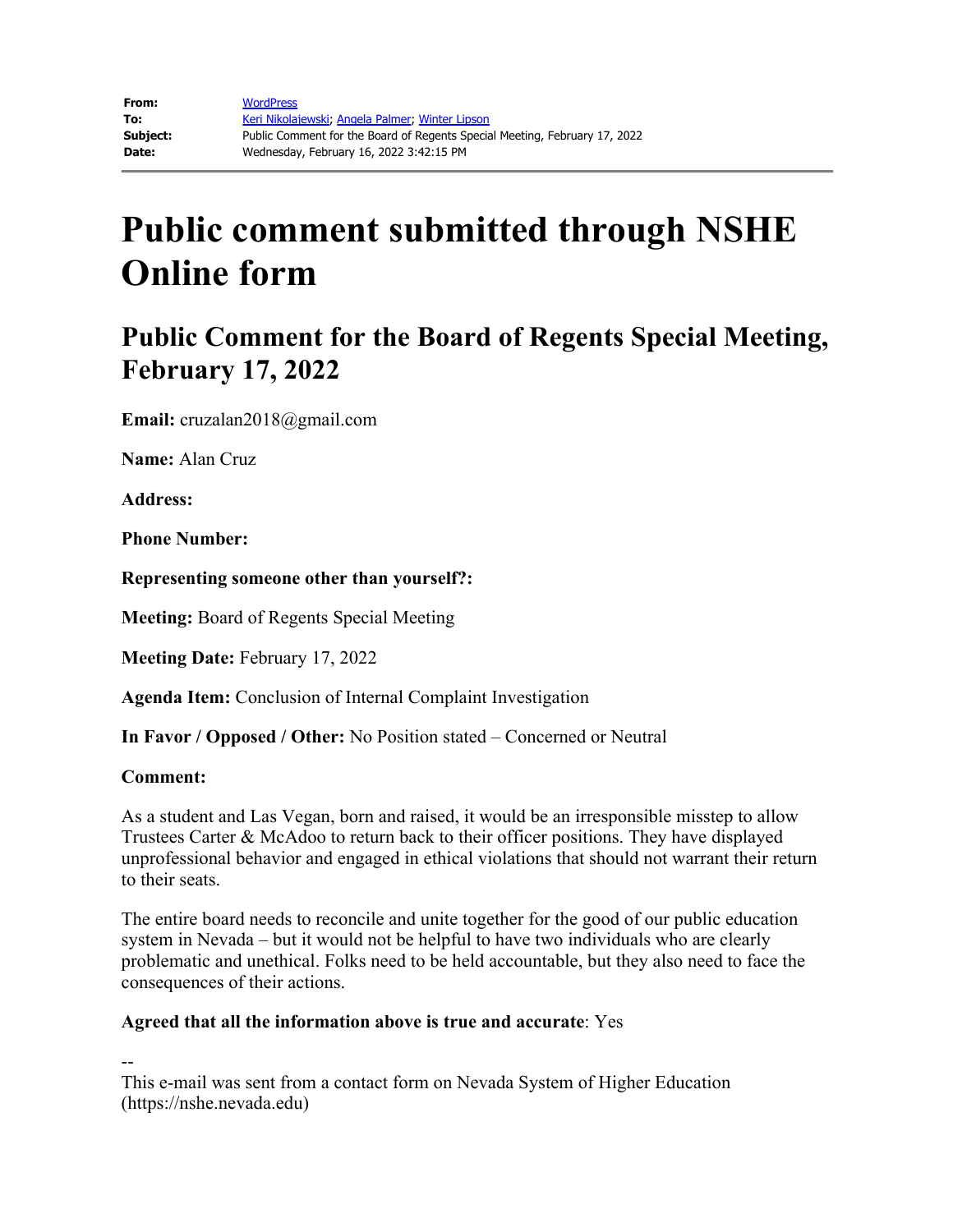## **Public Comment for the Board of Regents Special Meeting, February 17, 2022**

**Email:** Katherine.Keller@unlv.edu

**Name:** Katherine Keller

**Address:** 

**Phone Number:** 

**Representing someone other than yourself?:**

**Meeting:** Board of Regents Special Meeting

**Meeting Date:** February 17, 2022

**Agenda Item:** Mask mandate

**In Favor / Opposed / Other:** In Favor

#### **Comment:**

I work for University Libraries. Our service desks require working in close proximity. Since Dec, 3 of my student workers have come down with Covid. Because we followed the mask mandate, it was not shared from the infected person to the rest of the the office, even though we worked side by side for extended periods with our teammates. One of my students had her 2 housemates get sick. My student wore her mask inside her house, and never got sick.

Masks work.

Let us not be a part of not placing additional burden on hospital staff. Let us not cause additional stress and strain on already understaffed front line service points.

Wearing masks, like wearing seatbelts, is the right thing to do. It is past time for NSHE  $\&$  the Board of Regents to do the right thing for the health, welfare, and safety of the NSHE community.

Thank you.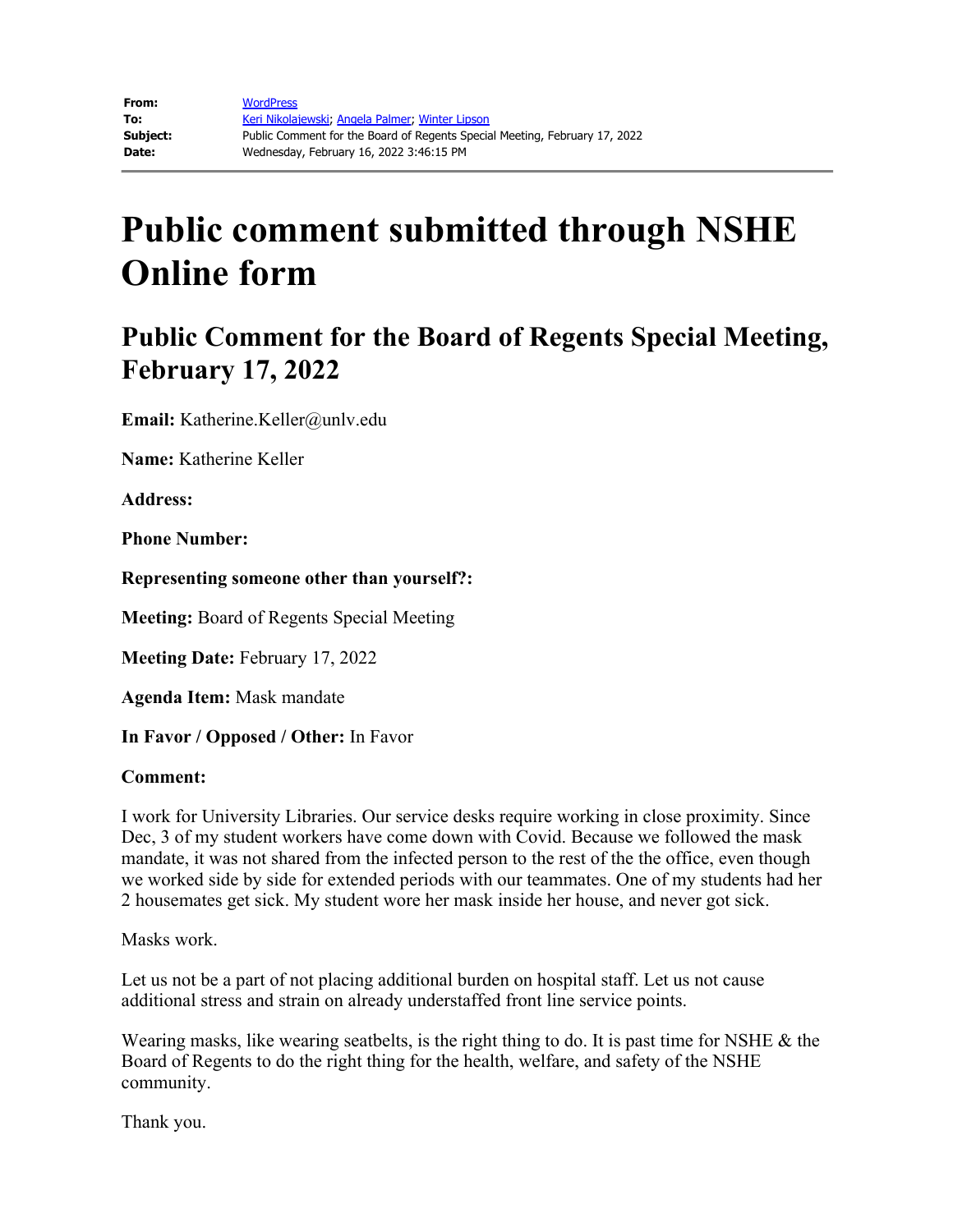## **Public Comment for the Board of Regents Special Meeting, February 17, 2022**

**Email:** ceo@elkonevada.com

**Name:** Billie Crapo

**Address:** 

**Phone Number:** 

**Representing someone other than yourself?:**

**Meeting:** Board of Regents Special Meeting

**Meeting Date:** February 17, 2022

**Agenda Item:** Conclusion of Internal Complaint Investigation

**In Favor / Opposed / Other:** No Position stated – Concerned or Neutral

#### **Comment:**

I'm reaching out in support of Regent Cathy McAdoo. I have had the pleasure of knowing Regent McAdoo for many years. We worked together when she was member of the Elko Area Chamber as the Executive Director of PACE Coalition, and later when she was Chamber Board Member. Cathy has the distinction of not only being a strong leader, but she also cares deeply for others. I have never seen anyone as pleased and honored as the day she was elected to the Board of Regents. She saw this opportunity as a way to create opportunities for underserved students and improve education in Nevada, especially the rural areas. Cathy has a passion for the State of Nevada and the Higher Education. I find Regent McAdoo to be fair and ethical, mentoring me as I took over the leadership role at the Chamber. She always had our community and the Chamber's best interest at heart. Cathy is an asset to our education system and I hope she is allowed to continue as a Regent.

### **Agreed that all the information above is true and accurate**: Yes

-- This e-mail was sent from a contact form on Nevada System of Higher Education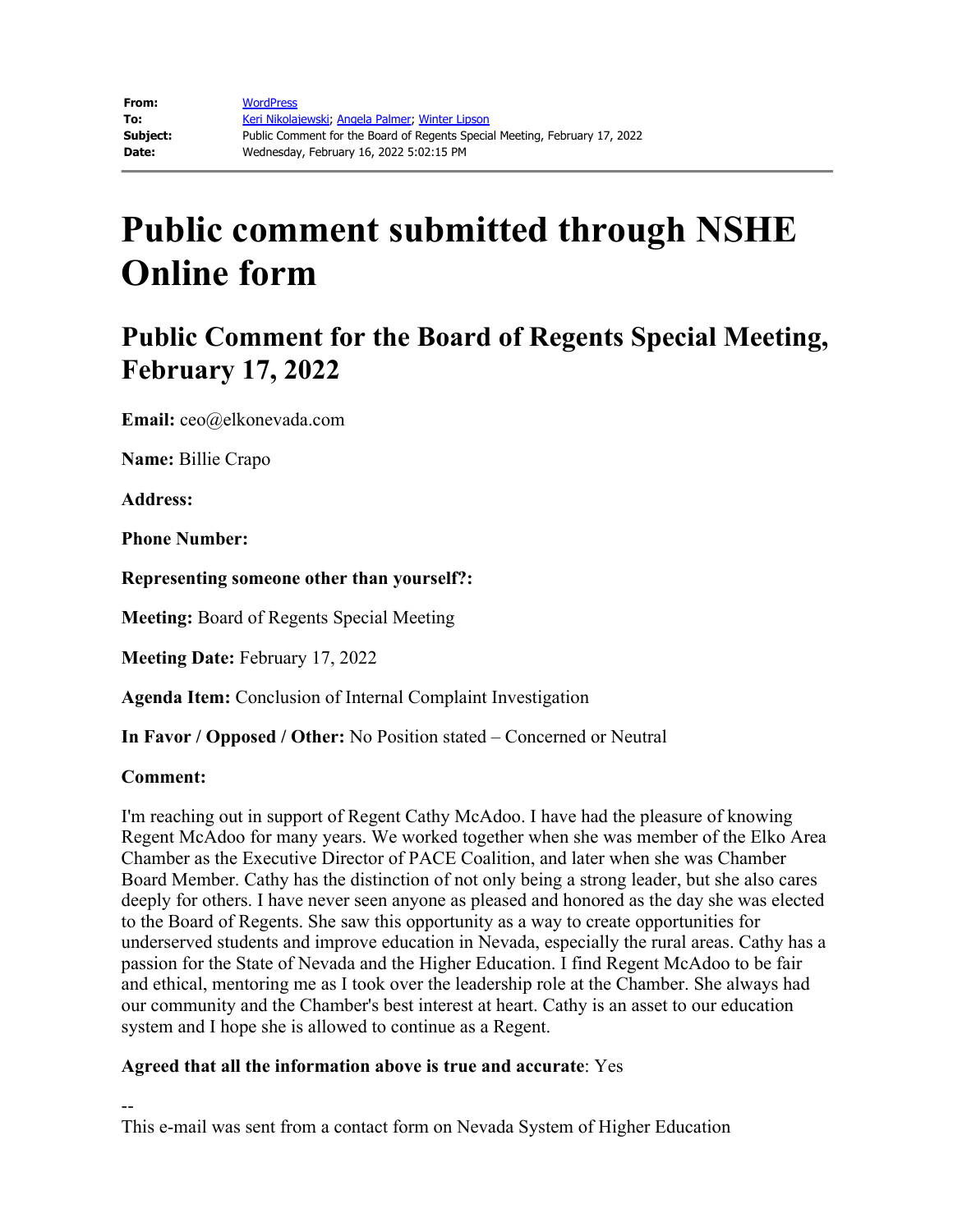## **Public Comment for the Board of Regents Special Meeting, February 17, 2022**

**Email:** estiles@unr.edu

**Name:** Erin Stiles

**Address:** 

**Phone Number:** 

**Representing someone other than yourself?:**

**Meeting:** Board of Regents Special Meeting

**Meeting Date:** February 17, 2022

**Agenda Item:** Reinstate mask requirement

**In Favor / Opposed / Other:** No Position stated – Concerned or Neutral

#### **Comment:**

I am requesting the Board of Regents consider a mask requirement for all NSHE campuses for the remainder of the semester or until we are in low transmission in our various communities. We have many medically vulnerable and/or immunocompromised faculty and students who are now in danger every time they step foot in a classroom. Most of our classrooms are not well ventilated. There are currently no Covid19 mitigation efforts in place at our universities. Faculty who are trying to prioritize safety by moving to Zoom or asking students to mask are not permitted to do so. Please put the health of our campus communities first.

### **Agreed that all the information above is true and accurate**: Yes

--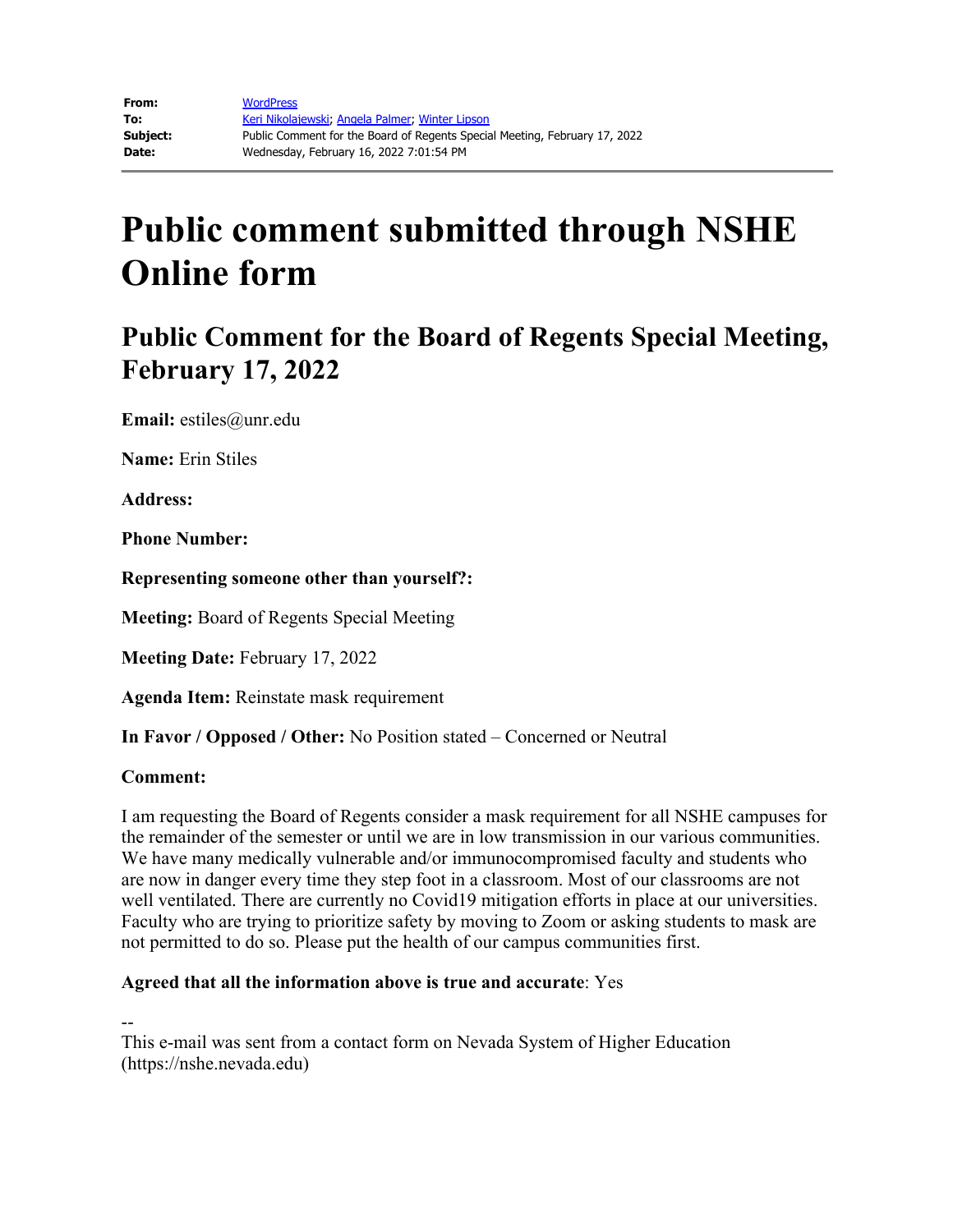## **Public Comment for the Board of Regents Special Meeting, February 17, 2022**

**Email:** gretadejong@mac.com

**Name:** Greta de Jong

**Address:**

**Phone Number:**

**Representing someone other than yourself?:**

**Meeting:** Board of Regents Special Meeting

**Meeting Date:** February 17, 2022

**Agenda Item:** General Public Comment

**In Favor / Opposed / Other:** No Position stated – Concerned or Neutral

#### **Comment:**

On February 10 Governor Sisolak caved to political pressures and lifted Nevada's mask mandate even though COVID test positivity rates and transmission rates remain high throughout the state. Faculty and students at NSHE institutions, who must spend long periods of time among large groups of people indoors in crowded classrooms, are understandably upset. Section 6 of the governor's directive states: "Nothing in this Directive shall be interpreted to prohibit any local health authority, local government entity, school district, charter or private school, private business or employer, or other person or entity from enacting a policy that requires the use of face coverings." Yet NSHE and administrators at UNR, where I work, have ignored this section of the directive, instead issuing blanket prohibitions on such actions and falsely claiming that the law does not allow them to impose stricter COVID mitigation measures than the state. Faculty who have tried to ensure their own and students' safety by continuing to require masks in their classrooms have been harassed and intimidated by administrators. The lack of leadership at all levels on this issue has created conflict and chaos that interferes with student learning. The Board of Regents must act to either reinstate the mask mandate systemwide or allow institutions and faculty some leeway to take sensible public health measures where community transmission of COVID-19 remains high.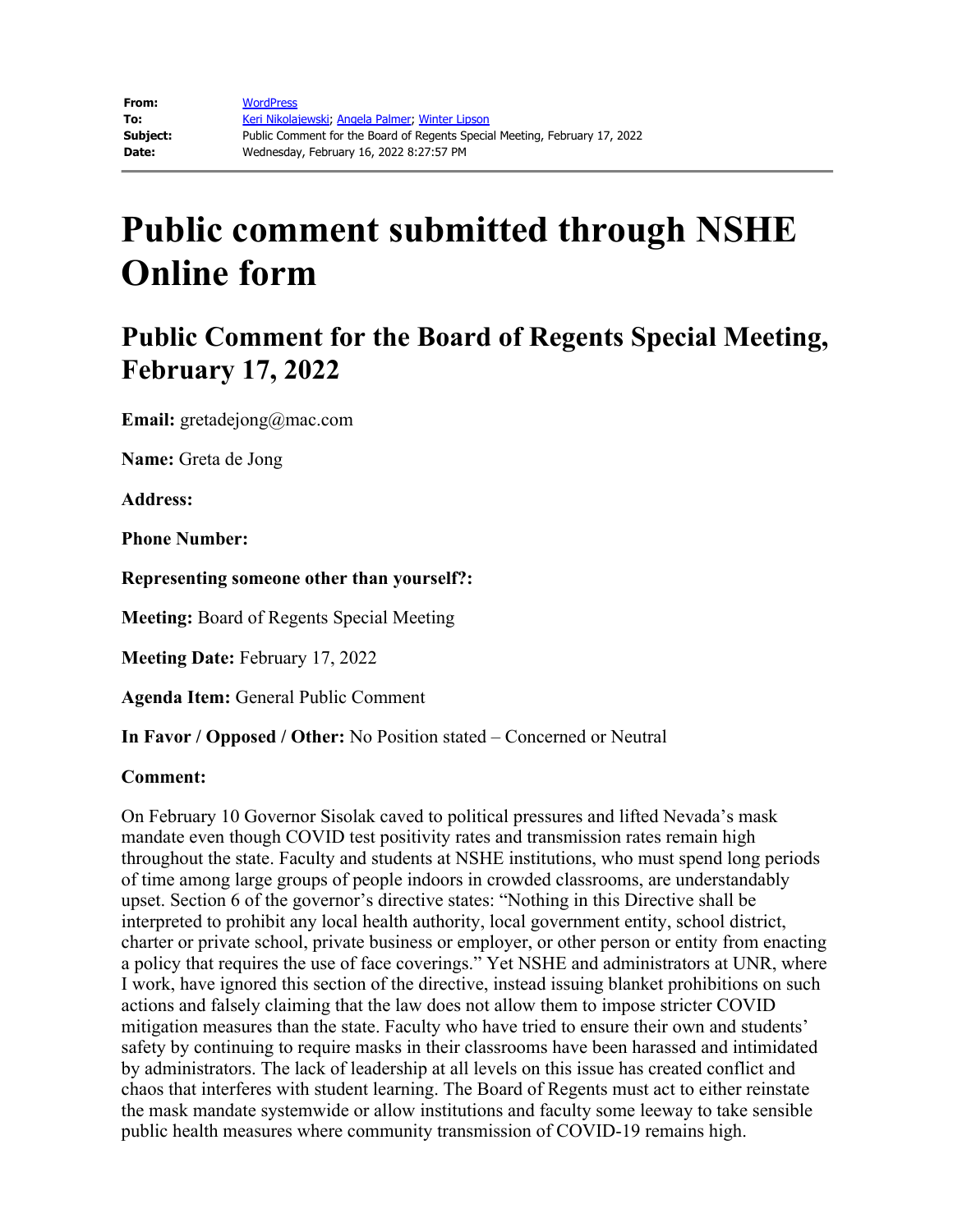## **Public Comment for the Board of Regents Special Meeting, February 17, 2022**

**Email:** magdalenacallejas@nevada.unr.edu

**Name:** Magdalena Callejas

**Address:**

**Phone Number:**

**Representing someone other than yourself?:**

**Meeting:** Board of Regents Special Meeting

**Meeting Date:** February 17, 2022

**Agenda Item:** General Public Comment

**In Favor / Opposed / Other:** No Position stated – Concerned or Neutral

#### **Comment:**

Our University Regent system is broken and is not serving our students or our community. Several regents have blatant disregard for the safety of our campuses and have created hostile environments. We deserve regents that do not spew hateful or racist comments, intimidate their constituents by open-carrying guns at public meetings, or who align themselves with the Proud Boys. As representatives of one of the most diverse states in the nation, they are not fit to serve on our Board of Regents. Recent examples that have come to light include clear violations in representing the constituents they serve. Action must be taken.

### **Agreed that all the information above is true and accurate**: Yes

--